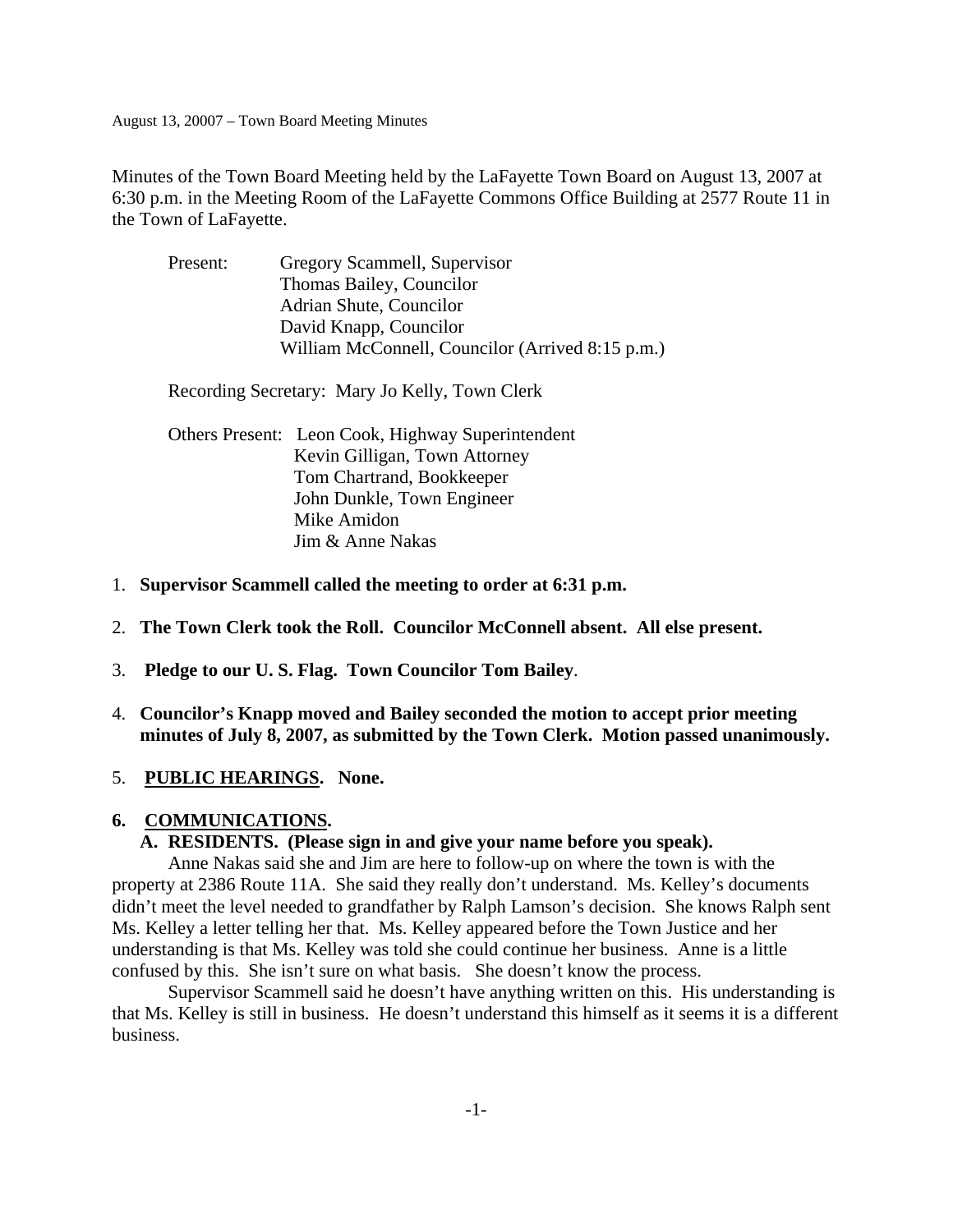Anne said one business was a one-man business where people dropped off their air conditioner and he fixed it or they would call Mr. Belmont up and he would go over to their house and fix their refrigerator or air conditioner. It was a side-job as he worked full-time at Sears. They never considered this a full-time business and certainly not to the level it is now. This is not just an office operating either in the barn or the home. This is a construction business with supplies in the barn and some of the workforce still living there. They have been there since the beginning of April. This is more traffic. Between 7:30 a.m. and 8:00 a.m. there are about 4 people arriving. They meet there for coffee and then they all go back out of the driveway. This is much more than an office with one or two employees. The amount of traffic and activity that goes on is bothersome. Where do they go from here?

 Kevin Gilligan said he thinks what happened is that Ralph Lamson cited them and the court basically dismissed the violation. In terms of Ralph's decision, it was consistent with the Nakas's opinion. He isn't sure you can appeal Ralph's decision as it was consistent with zoning. He thinks they could ask for an interpretation from the Zoning Board of Appeals to find out whether there is a violation or not. They could appeal the Justice Court's decision to the County Court.

 Anne said in terms of the Justice dismissing it, does Springhill Construction still have to operate under the idea of just an office? Did dismissing it give them permission to continue operating a business? In essence, spot zoning is occurring to allow this to be a full-fledged construction business. Was it a decision that the office can stay in the barn or did the judge's decision mean they can operate a full-fledged construction business there? If that is so, now she has business next to her and it's spot zoning.

 Kevin Gilligan said there was no written decision that he has seen. He knows it was dismissed but he doesn't know what the judge said about it.

Supervisor Scammell asked how the Nakas's can find out what the decision was.

 Kevin Gilligan said to ask the judge. Basically all he did was dismiss the violation that they were illegally operating a business.

 Anne asked if it was just that they were illegally operating the office business in the barn? Kevin said he doesn't know she would have to ask Ralph Lamson.

 Supervisor Scammell said they should go to both the judge and Ralph to find out about this.

 Jim Nakas said in the past, Mr. Gilligan had suggested there is certain criteria that needs to be met to prove there was a business. He would include tax records, etc. In this instance, there were a bunch of people who wrote letters and it seems to be O.K. He can have a bunch of letters submitted too. This is an obvious and blatant violation of town laws and we are refusing to remedy the situation. If you read the law, it says one thing and they are obviously not in compliance. How can this possibly be dismissed when they get a letter from Ralph that they are not in compliance?

 Anne said they need to check with Ralph to see what the judge was asked to decide on. Kevin said to look at the court's records.

Jim asked if they should go to the Zoning Board of Appeals after this.

Kevin said they could to ask for an interpretation of what Ms. Kelley was cited for.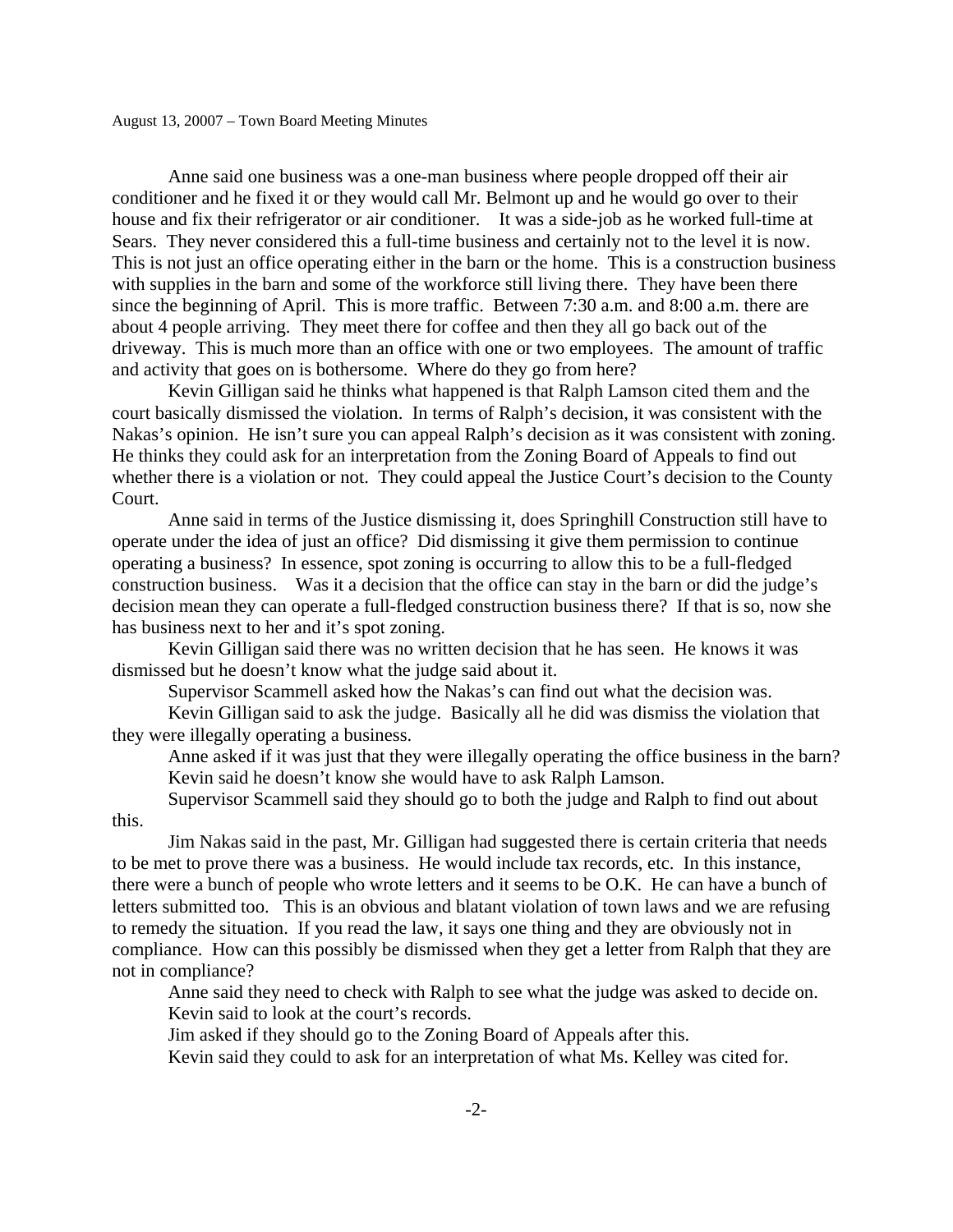Anne asked if the Zoning Board of Appeals can overrule the judge's decision.

 Kevin said no. If the Zoning Board of Appeals determines this is a violation, the Nakas's or the town can bring an action forward.

 Supervisor Scammell asked if it isn't important to get the information from Ralph as to what Ms. Kelley was cited for.

 Anne said they came before this Board as they hadn't heard the status of this other than Sheila Kelley saying she was told she could operate the business as she has been. All along this has been more than just a business that is in the barn instead of in the home. This is a fullfledged construction business going on next door and not just a home occupation with a couple of employees and a fax machine, etc. She also doesn't believe the workforce should be able to live there.

 Supervisor Scammell said he got a sense all the work was being done in Florida but now he is advised they come and pick up the construction equipment from the site.

 Anne said when Jason returned here on a full-time basis in the spring, all the bulk of the business came with him along with the workforce. What goes on there is what would happen at a construction business that was in a business area that had a garage where they kept their supplies and people arrived to get their daily orders. This all goes on next door and the workers are also being housed there. They may mow the lawn, take the trash out, etc. but their paychecks still come from Springhill Construction.

Supervisor Scammell confirmed they can talk to the Zoning Board of Appeals.

Kevin confirmed Ralph wrote Ms. Kelley a letter.

 Anne said he sent her a letter stating it was a nonconforming use. She interpreted his letter to say that no matter how we look at it, the business itself is nonconforming and it couldn't be housed in the barn. Ralph gave her a couple of choices and a time limit. The next thing she knew, Ms. Kelley went to court with some letters and was told she could continue her business as it has been.

Supervisor Scammell asked what the Zoning Board of Appeals would interpret.

 Kevin said the Zoning Board of Appeals would interpret the Zoning Ordinance and if Ralph's interpretation was complete.

 Supervisor Scammell said it seems Ralph felt they were not in compliance but the Justice Court overruled his decision. What would the Zoning Board of Appeals overrule?

 Kevin said maybe the Zoning Board of Appeals could clarify his decision more. You have 30 days to appeal the Justice Court's decision.

 Anne said so they would have to pay for a lawyer to overrule the Justice Court's decision. She doesn't understand how we got here. There has never been one instance where anyone has disagreed that this business has not been in compliance. She doesn't understand why she must pay for her own lawyer to enforce the zoning of the town.

 Kevin Gilligan said you are at a point where you are appealing the judge's decision. Once Ralph made the decision that Ms. Kelley was not in compliance, he gave her a ticket and she came into court where the judge dismissed the violation.

Anne asked if this means they can continue to operate out of compliance.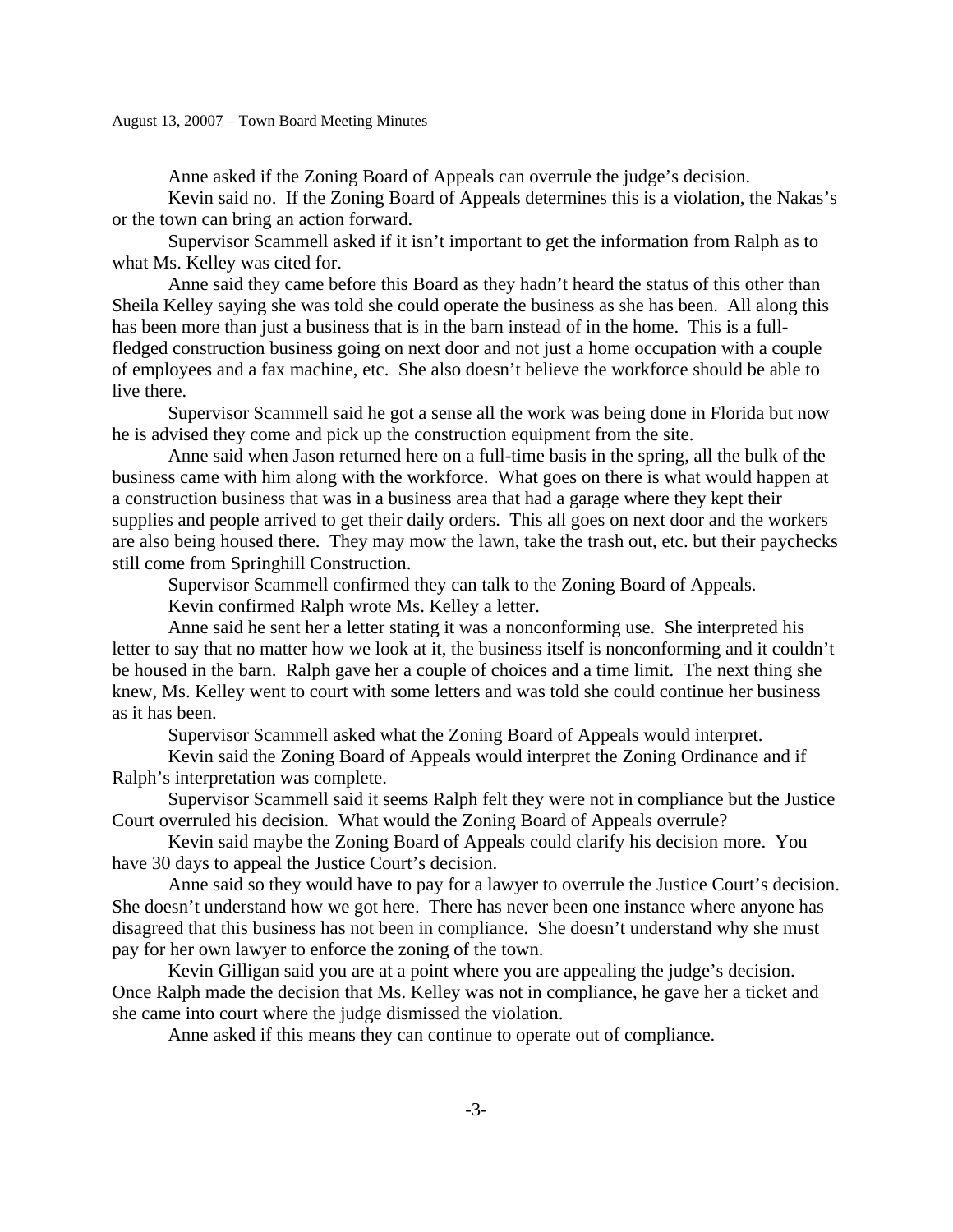Kevin said the decision has been made and the only way to overrule the judge's decision is to go to a County Court and appeal it.

 Anne said so they have spot zoning in Cardiff and they will use this along with their neighbors for an assessment appeal. She feels the value of her home is greatly decreased.

 Supervisor Scammell believes even Ms. Kelley never really said she was in compliance leading up to this. The letters didn't seem to really have anything to do with this.

Anne asked if the Justice Court routinely overrules town laws or ordinances.

 Supervisor Scammell said not that he is aware of. He doesn't really know what happened with this.

Anne asked if this judgment sets a precedent.

Kevin said no. Just the one case has been dismissed.

Anne said until the next person uses this as a precedent.

 Kevin said the judge, for whatever reason, felt the information submitted didn't have enough facts to substantiate it.

Anne asked if the Zoning Ordinance isn't a law of sorts.

Kevin said yes.

Anne said she just doesn't understand how you can take a law and set it aside completely.

 Kevin said the only person who knows is the judge who decided the case. He doesn't even know which judge had it.

 Anne confirmed she has to appeal through County Court and she has 30 days from the date of the decision. She has to get a lawyer and go to court.

Kevin said yes. It should not be a big case.

 Anne said however, they are still paying to enforce the towns Zoning Ordinance which has never been in dispute that Ms. Kelley is in violation of and she doesn't understand why this is now coming down to personal cost.

 Councilor Bailey asked regarding the Zoning Board of Appeals making a determination, if they come up with specific terminology, can a new ticket be issued?

 Kevin said no. If the Zoning Board of Appeals agrees completely that this is an illegal action, the only thing that can be done is for the town or someone to bring an action. The inexpensive side just got closed on this.

 Supervisor Scammell said Mr. Zumpano came in. He wished to request a rezoning of one of the 5 lots across from the high school to multi-family instead of Agricultural/Residential  $(A/R)$ .

 Jim Nakas said when Mr. Zumpano came before the Planning Board, there was no mention of any other use than what is allowed in an A/R District.

 Supervisor Scammell said Mr. Zumpano thinks the real estate market has changed and a duplex would be more likely to sell than a single family residence. He advised Mr. Zumpano he could come before the Board and ask them about this.

 Councilor Shute said if this is changed to Multi-Family, an apartment building could go in there.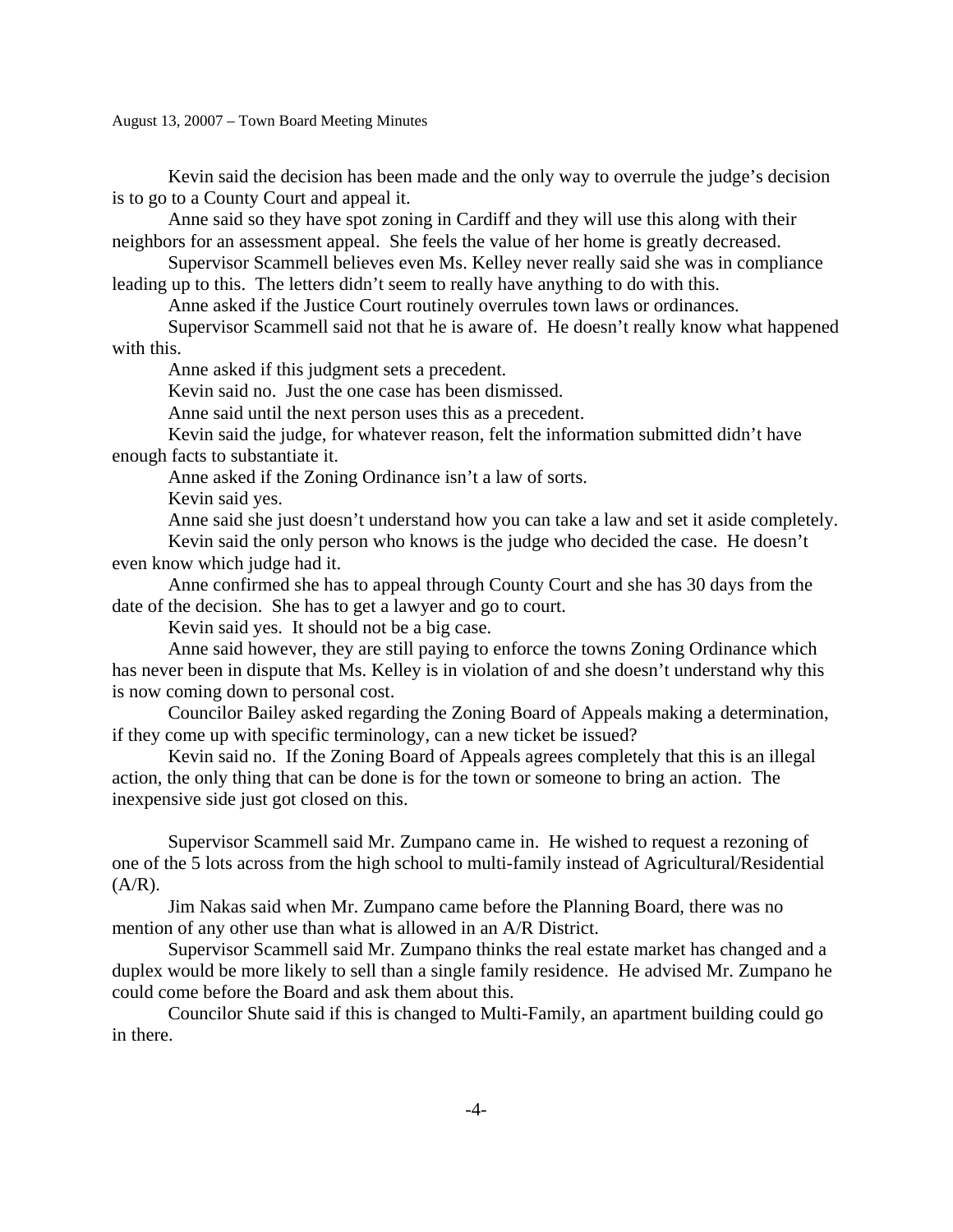Supervisor Scammell said without a formal request, he isn't sure what Mr. Zumpano wants and the Board can't act on this.

**B. TOWN HISTORIAN ANNE SMITH: resignation, effective 07.31.07.** 

Supervisor Scammell asked with regret if the Board accepted this.

**Councilor's Knapp moved and Bailey seconded the motion to accept Anne Smith's resignation as Town Historian regrettably. Voting was as follows:** 

| <b>Supervisor Scammell</b> | Yes           |
|----------------------------|---------------|
| <b>Councilor Knapp</b>     | Yes           |
| <b>Councilor Bailey</b>    | Yes           |
| <b>Councilor McConnell</b> | <b>Absent</b> |
| <b>Councilor Shute</b>     | Yes           |
|                            |               |

**Motion passed.** 

**C. ONONDAGA COUNTY HEALTH DEPARTMENT: LaFayette Beach Water System (satisfactory).** 

- **D. ONONDAGA NATION FAITHKEEPER TONY GONYEA: Northeast LaFayette**  Water District - cultural resource survey & archeological monitoring (no problems).
- **E. CNY COMMUNITY FOUNDATOIN, Grants for Green Spaces Award (Councilor McConnell) for Bailey Park.**  Councilor Knapp noted the \$750 has been received.
- **F. Northside Community Police Center: Annual picnic and newsletter.**
- **G. NYS OFFICE OF PARKS RECREATION & HISTORIC PRESERVATION: Northeast LaFayette & Smokey Hollow Water Districts – project has no effect, regarding Human Remains Discovery Protocol.**

# **H. FEHRER RUBBISH REMOVAL: trash quote.**

Councilor Knapp asked about this.

 Mary Jo said a gentleman stopped in with this estimate. This estimate was higher than what we currently pay.

Councilor Knapp said this can just be filed then.

# **I. NYS SENATOR JOHN DEFRANCISCO: 2007 property tax rebates.**

Councilor Knapp noted applications will be mailed out starting August  $27<sup>th</sup>$  and the deadline for applying is November  $30<sup>th</sup>$ .

 Supervisor Scammell recommended putting a notice about this in the next LaFayette Newsletter.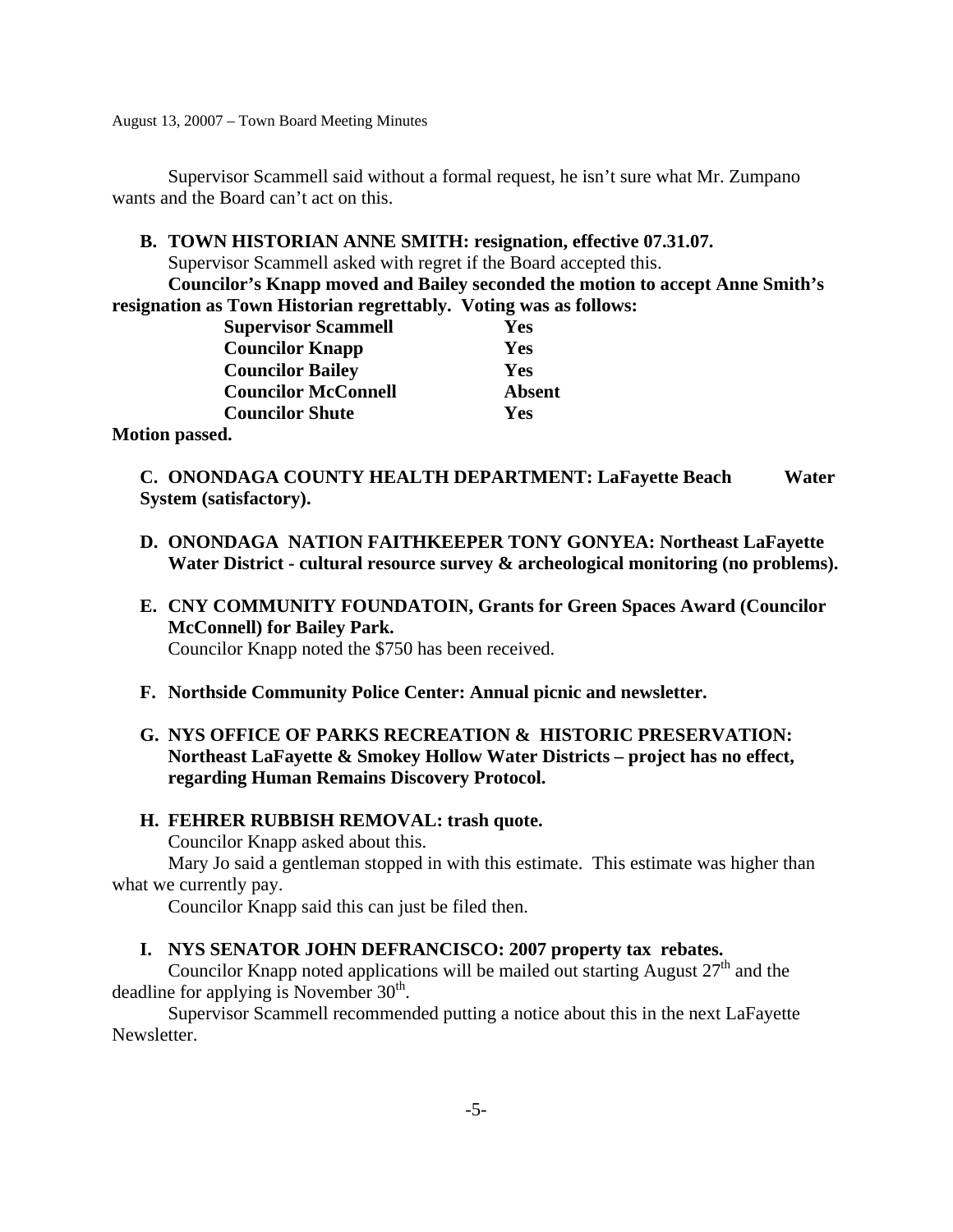### **J. ASSOCIATION OF TOWNS, NYS: siting of power plants.**

Supervisor Scammell asked Kevin Gilligan for his input on this.

 Kevin said there is something going on at the state level where they are attempting to take things out of local government and this is one of them. Apparently they have a good enough lobby that say they don't have to deal with local municipalities as they have too much trouble with them. They are stating power plants are of so much importance at the state level that they should be exempt from local government. It appears it's another way to try to take government out of peoples hands. He believes this is why the Association of Towns is taking such strong opposition to this. The concern is that the further it gets away from the people, the less responsive the decision comes to the people. Generally they are talking about commercial wind farms wanting to come in and the state would take the decision out of the local governments hands with no regard to local zoning or input from the local residents. He would recommend the town support the Association of Towns on this. The importance of zoning has always been that a public hearing is held at the local level for local resident's to come in and have their say. The idea is keeping it local where people have the opportunity for input rather than being a regional board with a hearing held far away with probably no local representation on the Board.

The Board was in agreement with the Association of Towns.

Councilor Shute said this is not limited to windmills.

 Kevin said an example of this was when they took the Town right out of the Ag. District decisions.

**Councilor Shute moved and Councilor Knapp seconded the following Resolution:** 

 **WHEREAS, Article X of the Public Service Law provides a streamlined siting permit procedure for certain power generation facilities and the law expired December 31, 2002, and** 

 **WHEREAS, since January 1, 2003 power generation facilities have been sited via local zoning and state DEC review; and** 

 **WHEREAS, there is currently a proposal by Governor Spitzer before the Legislature to renew and revise Article X of the Public Service Law that would also include regulating the siting of windmills and wind turbines; and** 

 **WHEREAS, this proposal essentially eliminates local zoning control over windmills and wind turbines; and** 

 **WHEREAS the Town of LaFayette, through its Town Board, Planning Board and Zoning Board of Appeals, is more attuned to appropriate siting criteria for windmills and wind turbines in the town, and** 

 **WHEREAS, local governments are closest to the people, affording them a convenience and timely opportunity to have input on windmill and wind turbine siting proposals.** 

 **NOW THEREFORE BE IT RESOLVED that the Town of LaFayette is opposed to any inclusion of the siting of windmills and wind turbines in Article X of the Public Service Law as it removes local control of our landscape and violates the principles of Home Rule that has been the guiding force of our state, and urges the New York State Assembly and the New York State Senate to defeat proposed amendments to Article X of Public Service**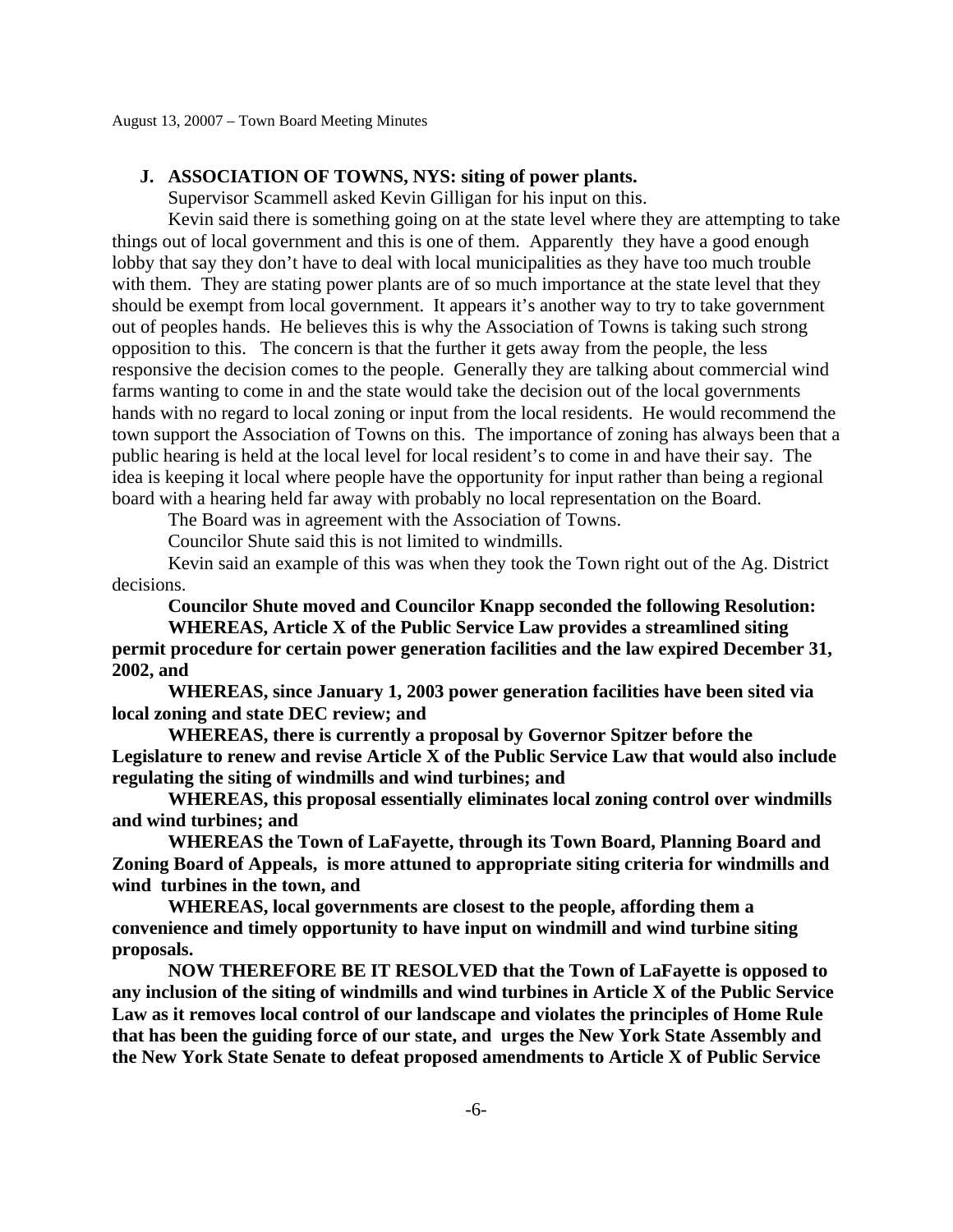**Law. and to keep revisions to Article X requiring the review of siting such projects in accordance with local land-use laws; and** 

 **IT IS FURTHER RESOLVED, that the Town Board of the Town of LaFayette encourages any revision of Article X to address health and environmental issues for those who live and work near power generation facilities; and** 

 **BE IT FURTHER RESOLVED that the Town Clerk forward copies of this resolution to Governor Eliot Spitzer and elected state officials.** 

 **Voting on the above resolution was as follows:** 

|      | <b>Supervisor Scammell</b> | Aye           |
|------|----------------------------|---------------|
|      | <b>Councilor Knapp</b>     | Aye           |
|      | <b>Councilor Bailey</b>    | Aye           |
|      | <b>Councilor McConnell</b> | <b>Absent</b> |
|      | <b>Councilor Shute</b>     | Aye           |
| 1. 1 |                            |               |

**Motion passed.** 

### **K**. **SYRACUSE CHAMBER OF COMMERCE: Green Hills.**

**L. CNY RPDB: Regional Phase II Stormwater Compliance Proposal.** 

**M. SECURITY MUTUAL LIFE: no premium adjustment necessary.** 

#### **N. FCC: Time Warner Entertainment – effective competition.**

 Kevin Gilligan thinks they are basically saying it fits a certain criteria, they aren't bound by competition rules.

 Councilor Shute said his understanding of this is in these towns they face significant competition and should not be subject to the controlling of their rates.

 Kevin thinks this is due to dish T.V. If this application isn't opposed somehow at the federal level, the rates will probably go up.

Supervisor Scammell asked if there is anything we can do about this.

 Kevin said you can contact a portion of the towns and villages listed to see if they are getting together to fight it.

Supervisor Scammell asked if the Association of Towns could be asked about this.

 Kevin said you might ask them but it's really up to the towns involved to find out what they are going to do about this.

 Councilor Bailey asked if it would be wise to bring it to the attention of the congressional or senate level.

 Kevin Gilligan said yes You might do a letter to the two senators and the congressman. They will not be able to intercede with the FCC.

Councilor Shute asked about a letter to the newspaper.

Kevin said it could be done but he doesn't know how effective it will be.

### **O. ONONDAGA COUNTY DIVISION OF PURCHASE: deadline for auction.**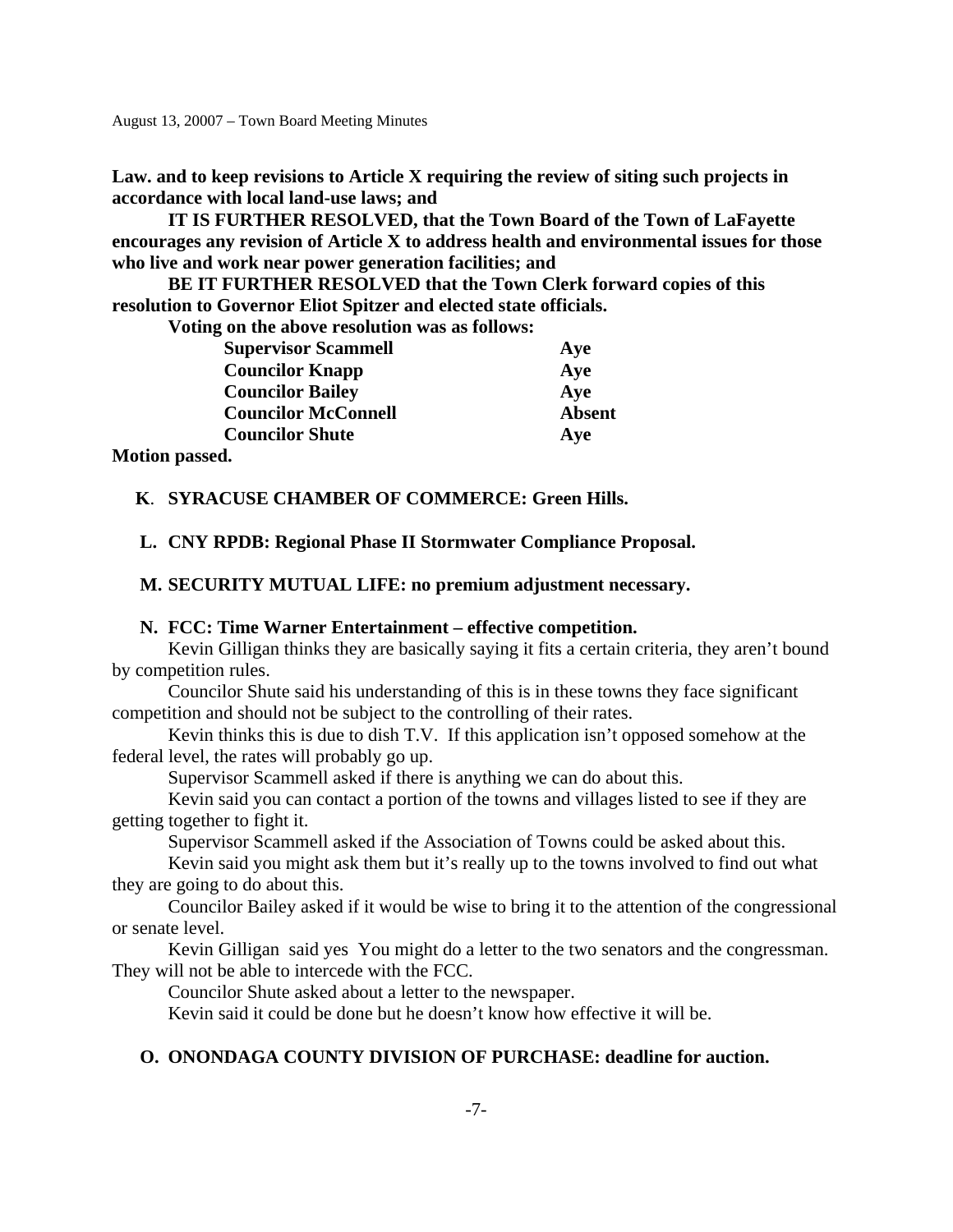- **P. PERMA: Certificate of Achievement (loss control evaluation score of 600 or greater for FY2006).**
- **Q. ASSOCIATION OF TOWNS: 2008 dues.**
- **R. NYS OFFICE OF REAL PROPERTY SERVICES/ORPS: Final State equalization Rate = 93%.**
- **S. CENTRAL NEW YORK REGIONAL PLANNING & DEVELOPMENT BOARD/CNY RPDB: storm sewer system data collection program presentation.**
- **T. FARM FAMILY CASUALTY INSURANCE COMPANY: policy reinstatement notice.**

## **U. OTHER.**

 Supervisor Scammell said a notice has been received from Nixon Peabody that a tower will be going up in DeWitt.

 Supervisor Scammell said he received a letter from Paul Zumpano regarding Orchard Land.

 Leon Cook said he reported on this at the last meeting. Mr. Zumpano put 2' of fill on the turn-around but he removed it when Leon told him it was not his property. Mr. Zumpano bought the property and on his deed is shows the center of the road is where his property starts so he thought he had 100% control over it. Leon explained the town has 50' right-of-way from the highway center line. He checked with his lawyer who advised him Leon was right. He thinks Paul Zumpano is afraid the town might charge him for cleaning the blacktop off.

Tom Chartrand asked the Board for budget dates.

 **Councilor's Knapp moved and Shute seconded the motion to approve the following Budget Meeting, Work Session and public hearing dates:** 

| $9/24/07$ at 5:30 p.m.                                                                                                                           | Meeting with small groups.                     |
|--------------------------------------------------------------------------------------------------------------------------------------------------|------------------------------------------------|
| $9/25/07$ at 5:30 p.m.                                                                                                                           | Meeting with large groups.                     |
| $10/2/07$ at 5:30 p.m.                                                                                                                           | <b>Budget work session.</b>                    |
| $10/16/07$ at 5:30 p.m.                                                                                                                          | Budget work session if needed.                 |
| $11/8/07$ at 6:00 p.m.                                                                                                                           | Public hearing for 2008 budget and all special |
| districts.                                                                                                                                       |                                                |
| $\mathbf{Y}^{T}$ , $A^{\bullet}$ , and a set of $\mathbf{I}$ , and a set of $\mathbf{I}$ , and a set of $\mathbf{I}$ , and a set of $\mathbf{I}$ |                                                |

**Voting on the above was as follows:** 

| <b>Supervisor Scammell</b> | Yes        |
|----------------------------|------------|
| <b>Councilor Knapp</b>     | Yes        |
| <b>Councilor Bailey</b>    | <b>Yes</b> |
| <b>Councilor McConnell</b> | Absent     |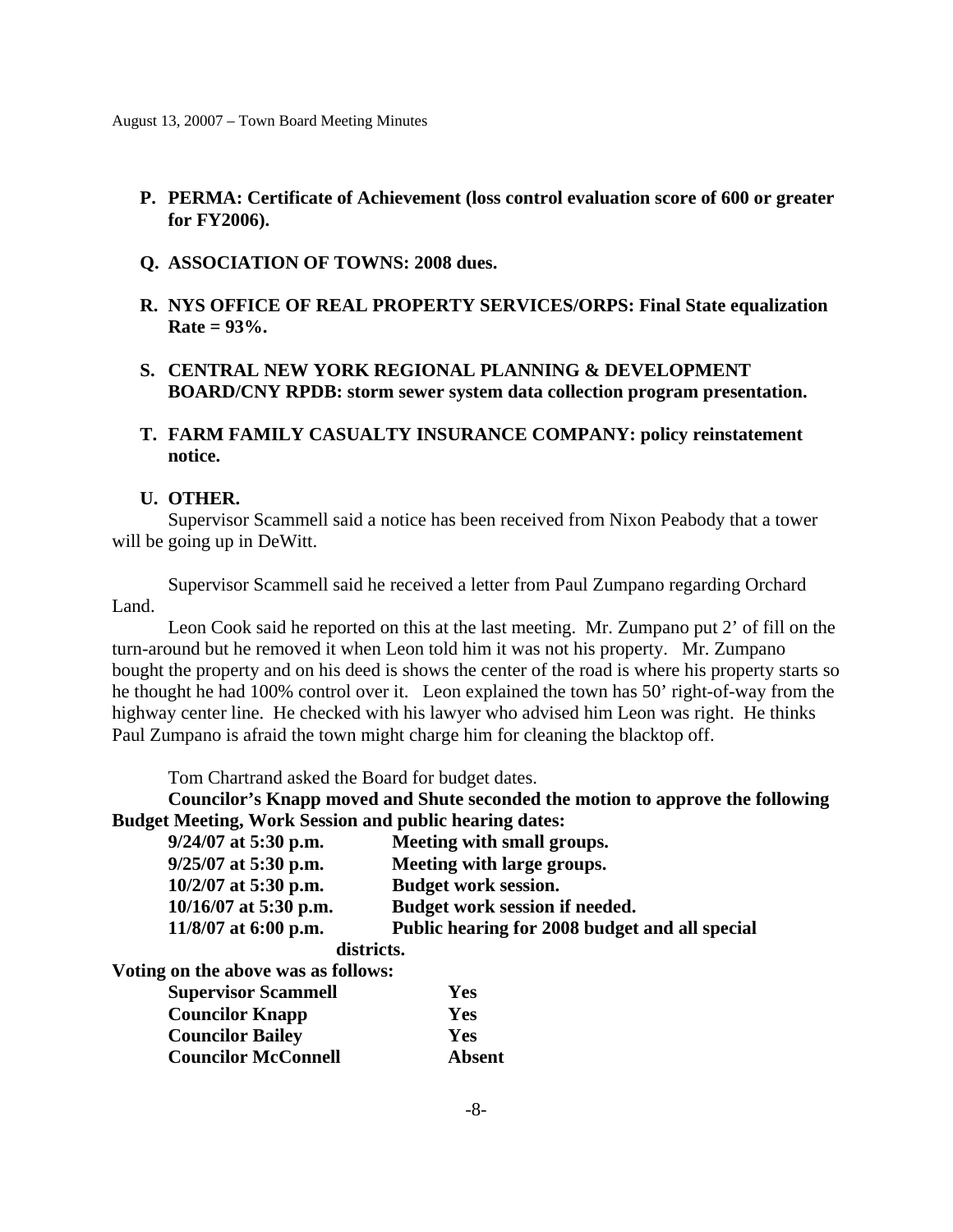# *Councilor Shute* **7es Motion passed.**

 Tom Chartrand submitted a sheet for funding the Northeast & Smokey Hollow Water District. The district will be paid off in 22 years.

### 7. **SPECIAL REPORTS.**

John Dunkle was present.

 Councilor Knapp asked about the SPDES proposal from CNY Regional Planning and Development Board for \$5,000.

 John said he thinks Supervisor Scammell and Councilor McConnell went to the presentation made by the county on this.

 John advised all the water lines are in. On Apulia Road, West Shore Manor and Cook Farm Road there is actually water in the lines and they are starting the testing of it this week. They will be checking the pressure and for any leaks. Once this is done, they will put a bunch of chlorine through the lines to sterilize them and then OCWA will approve the lines. The resident's have been somewhat slow in doing their part. Quite a few folks will be re-using their water services as they are adequate. He thinks as we get a little further along and we know when the line is going to actually be ready for use, we should let the resident's know that they must decide about hookup by a certain date. There isn't much leeway. He doesn't know what the latest correspondence is from the Village of East Syracuse as to what the latest date they will supply water is.

 Supervisor Scammell said he sent them a letter and hasn't heard anything back from them.

 Councilor Bailey said he thinks they understand progress is being made and are being patient.

 John Dunkle said someone told him they were going to shut it off at the end of September.

Supervisor Scammell said they haven't notified anyone of this yet.

 Kevin Gilligan said they are probably going by the time-line the Health Dept. set. In the correspondence from the Health Dept. they state the water will not be shut off until December 31, 2007.

 John Dunkle would recommend a letter be sent to the resident's when we know the water will be ready and give them a date they must decide by if they want hookup.

 Councilor Shute asked if the town pays for the water service and the resident's pay for it to be hooked up to their house.

John said yes.

 Councilor Shute asked if there isn't some money from Community Development for the hookup.

John said we had a \$30,000 grant to assist the resident's in making the connection.

Councilor Shute confirmed this is between the resident's and Community Development.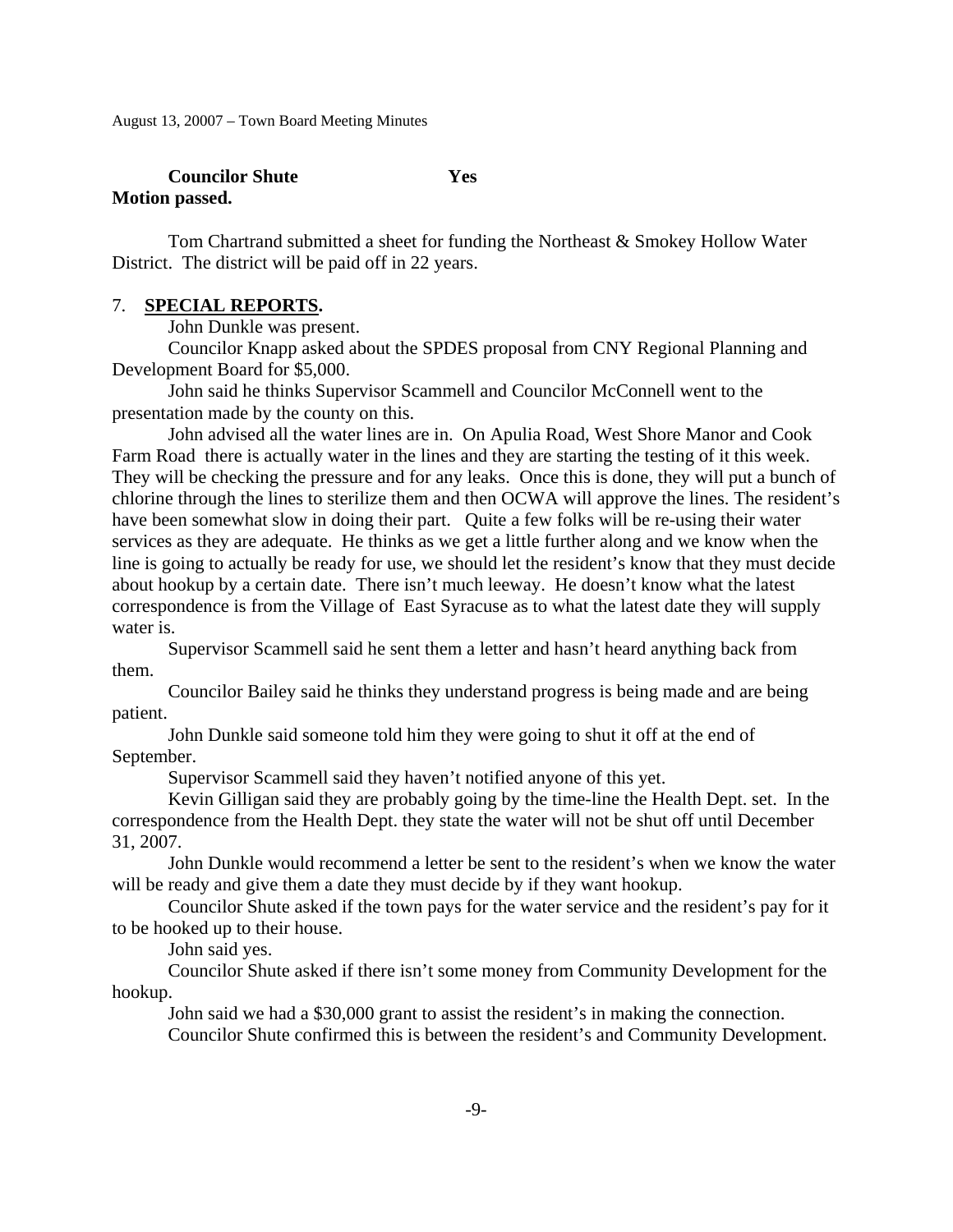John Dunkle said yes. He believes they have the money all spoken for. The remaining large portion of work left is Smokey Hollow. They are about 1/3 of the way done. Last week they came to a screeching halt as they found rock. Right now they are banging through the rock like crazy. There was money in the budget in anticipation of this. \$540,000 has been paid to the contractor for work done in July and August. They are submitting a new payment request for \$130,000 for work up to last week.

Councilor Knapp asked if we are all set with money now.

 John said there are 3 sources of funding: EFC Loan, Community Development Grant and the EPA Grant. The first two invoices from the contractor were paid for through EFC and the \$100,000 Community Development Grant. All but \$110,000 of the EFC Loan has been spent. What's left now is the EPA Grant. This payment request will be submitted to EPA. EPA is not moving terribly fast and at this time they are not considering accepting any payment requests as there is some review which still needs to be completed. We signed the agreement with them and the grant money is committed and now they won't release the money until the environmental review is completed.

Kevin Gilligan asked him for a contact name.

John said he doesn't have one. He only has a department.

 Kevin said he needs to have a name to contact. He asked if the person John deals with at EPA could give him a name.

Councilor Knapp asked what happens if it takes a couple of weeks to get the funds.

 John said he is going to work with the contractor on this. He has worked with the EPA before and it will get done, they are just a little slow.

**Councilor's Knapp moved and Bailey seconded the motion authorizing the supervisor to sign the Stipulation Agreement Between County of Onondaga Department of Health and Northeast LaFayette Water District Regarding Ground Water Under the Direct Influence of Surface Water Source Water Supply for Residents Within the Northeast LaFayette Water District.** 

| <b>Voting was as follows:</b> |               |
|-------------------------------|---------------|
| <b>Supervisor Scammell</b>    | <b>Yes</b>    |
| <b>Councilor Knapp</b>        | Yes           |
| <b>Councilor Bailey</b>       | Yes           |
| <b>Councilor McConnell</b>    | <b>Absent</b> |
| <b>Councilor Shute</b>        | Yes           |
| <b>Motion passed.</b>         |               |

# John reviewed amendments to the Northeast Water District budget. He asked the Board to amend his agreement for about \$25,000. He had to sign a letter not to exceed a certain amount when this process started. He was off when he submitted his prior budget so he is humbly asking the Board to amend the engineering fees increasing the total engineering by \$25,000. The project total would go from \$137,000 to \$162,000 which is the result of the following changes:

- c) contract administration from \$30,000 to \$45,000
- d) the construction review from \$30,000 to \$40,000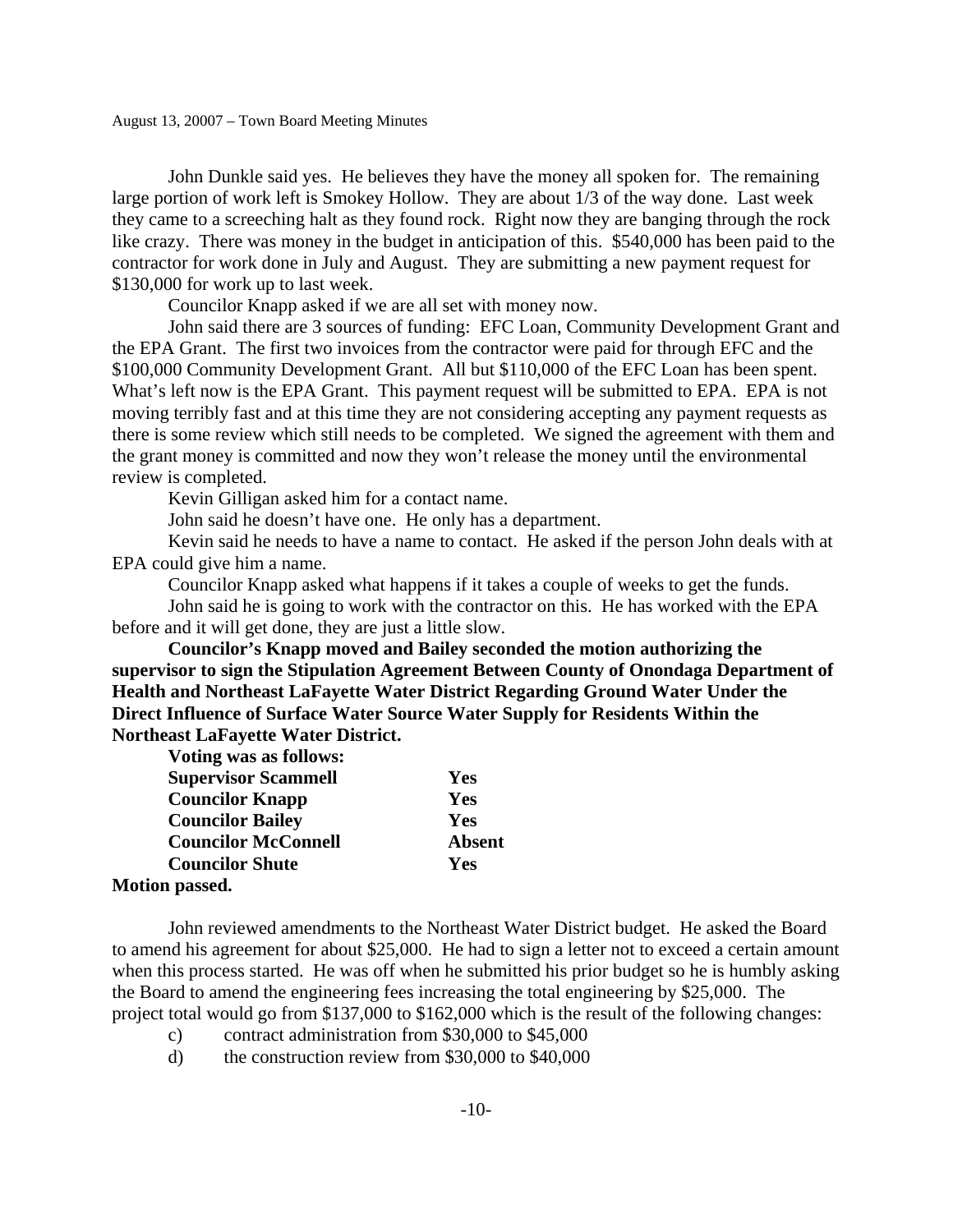Councilor Shute asked if the Board wanted to wait 10-15 minutes to see if Councilor McConnell shows up before voting on this.

 Councilor Bailey said there was a problem about 20 years ago with the manufacturing of hydrants because the threads weren't universal. Are all the neighboring fire departments able to tie into the hydrants?

John said all the threads are standard to fit the Jamesville Fire District.

 Leon Cook said all the fire departments have attachments to fit the threads. There are only two different types of threads.

# 8. **REPORTS (one meeting in August).**

- **A. DEPARTMENTAL (4th Monday).** 
	- **1) Assessors: Mary Doster, Marshall Taylor & Jim Munnell.**
	- **2) Building & Zoning Code Enforcement: Ralph Lamson & Jack Sutton.** 
		- **a) 2386 Route 11A Home occupation/Business in Agricultural-Residential.** 
			- **Springhill Construction court 08.01.07.**
		- **b) 2190 Tully Farms Road structure needs to be removed/burned (complete).**
		- **c) 3081 Webb Road property cleanup needed, letter sent.**
		- **d) 2880 Route 11A property cleanup needed, letter sent, contract for cleanup.**
		- **e) 3669 Eager Road dumping (letter sent, 7/07).**
		- **f) 3303 Apulia Road vehicles (letter sent, 7/01).**
		- **g) 3965 Coye Road vehicles (letter sent,7/01)**
		- **h) July monthly report.**

A written report was submitted.

 **3) Dog Control: Jim Moore & Doug Scholes.** 

# **4) Highway Superintendent: Leon Cook.**

- **\$39,171 to be received for '07-08 CHIPS funding NYS Senator John DeFrancisco.**
- **Transportation Emergency Communications.**

 Leon Cook said every meeting he has forgotten to give a report on the mowing of the 40 acres. When it was time in March to reorder the mower, he went to Cazenovia Equipment. We started with \$500 every year to get a new mower. Last year it went up to \$800. \$3,300 was the cheapest Cazenovia would go. He didn't order a new mower this year. When it comes to budget time, he has to do some different kind of funding.

 Since the last meeting he paved the Q-Track, Gordon Cooper and the turn-around and then they went back through and took care of the driveways that needed elevation lines matching to the new pavement. After the paving, they oiled and stoned 3.70 miles. The roads were Orchard, Winacre, Commane, Bella Vista, Pioneer, Norman, Shute, Rowland and Tully Farms Extension. All these roads come under our CHIPS Program. He has filed the CHIPS report. We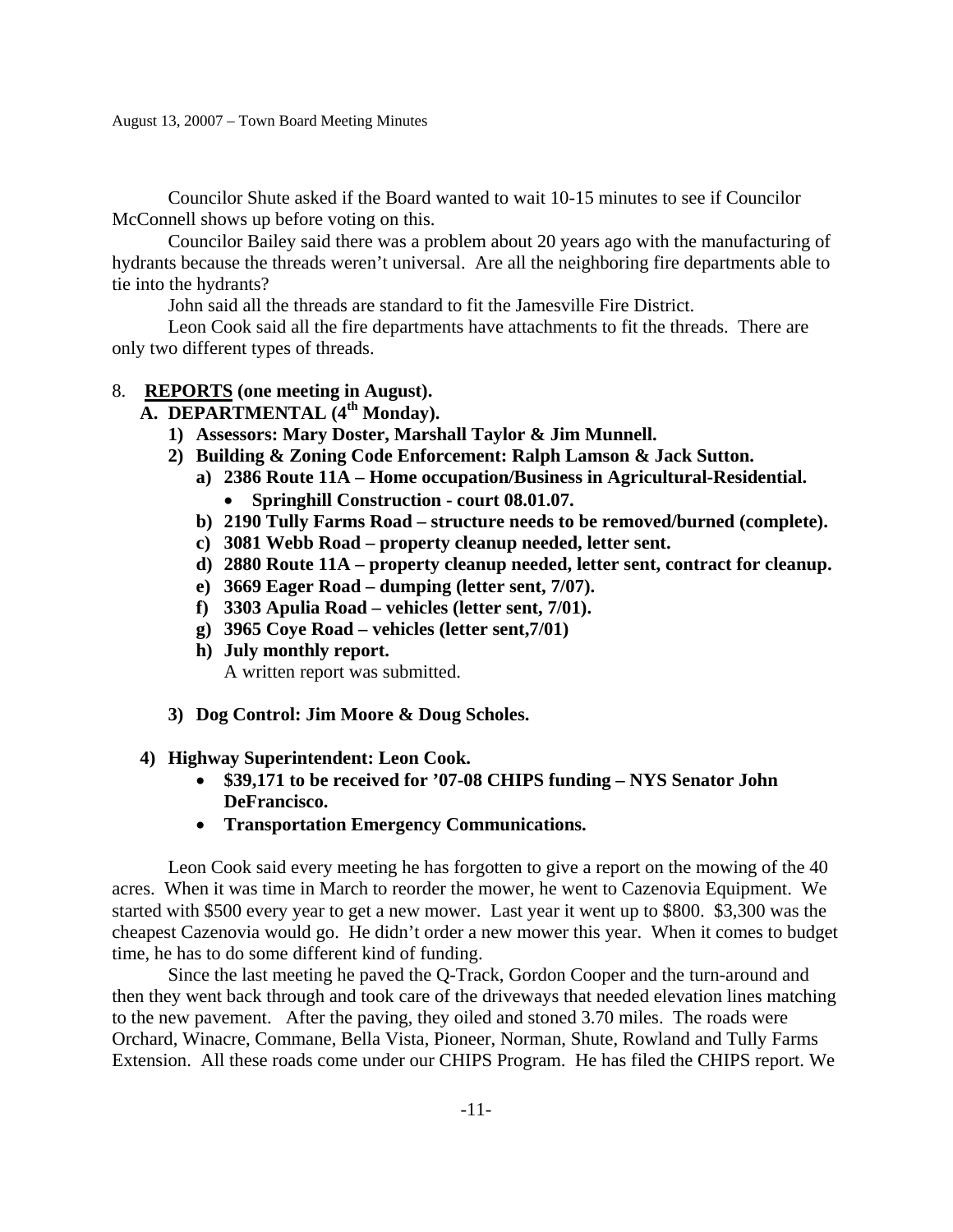can't expect the CHIP money until about the  $15<sup>th</sup>$  of September. On August  $7<sup>th</sup>$  they oiled and stoned another 3.38 miles. The roads were Dodge Road from Route 20 to Apulia Road and O'Connell, Colton, Bush and Ransom Roads. This brings us up to 7 miles that they planned on doing in the budget. When it goes back to the paving according to our 5-year program, we are a little bit ahead. On the  $8<sup>th</sup>$  they put pipe in on Ortloff Road.

 Leon said he's been working on our roller which is a 1978 roller. Our roller doesn't have roll-over bars on it and our Safety Officer says it's illegal to use. Because it's a newer model than 1969, we have to have roll-over bars. He's been working for 3 weeks on getting them. He asked about building the roll-over bars himself and having them certified. The factory said they can't do this. They have to build the roll-over bars and ship them. It will be \$3,100 for the bars and certification. In the 5-year program they are not scheduled to replace the roller until 2009. He feels we should go ahead with the \$3,100. He has this money in the budget but would like the Board's feelings on this.

The Board agreed if he has to do it, he has to do it.

 Leon said he will go ahead and order them. He has one critical pipe crossing to do. He is going to try to do it with our machine. The pipe is down on West Shore Manor. It's a 12" pipe in there now and since the waterline has been going through he's been getting complaints that the pipe is too small. Our road specs say a minimum size pipe for all road crossings is 18". This 12" pipe was put in years ago.

 They had one complaint from a resident that he thought they should have paved the road rather than oiling and stoning it. He explained to the resident that the cost is done through grant money and it's not taxpayers money for paving. This complaint was on Winacre Drive.

Councilor Shute asked if the price for oil has dropped at all.

 Leon said over the winter it dropped. It started out at 67 and then it went to 68 and now it's at 69.

Councilor Shute asked if he budgeted for the increase.

Leon said no but you have to make it up here or there for it.

### **5) Justice Court: Malcolm Knapp & Maureen Perrin.**

### • **June monthly report.**

Written report for June was submitted.

 Councilor Bailey said he spoke to a State Police Sergeant and apparently the state is eliminating the Highway Use Tax. Each state signs a permit for a trucker. The federal government stepped in and it's now consolidated. There's been some action in Albany where the Highway Use Tax was eliminated.

Councilor Shute asked if we received a share of this.

 Councilor Bailey said there may be a loss of revenues but it will depend on what's found at the weigh-in station. In the past if the Highway Use Tax wasn't paid, it was a \$100 fine.

### **6) Library Director: Scott Kushner.**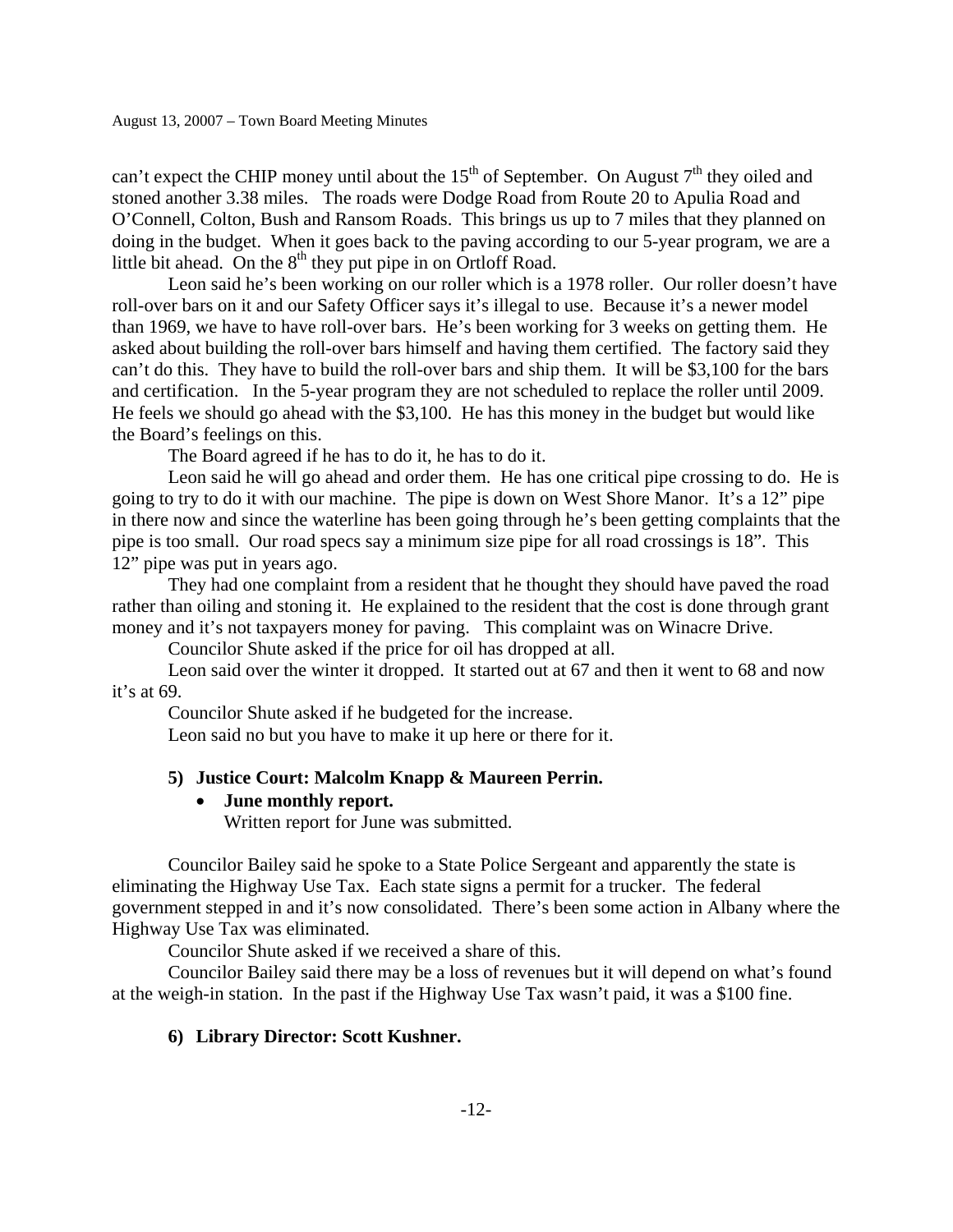## **7) Recreation Director: Regina Reinschmidt.**

- **July monthly report.**  A written report for July was submitted.
- **8) Tax Collector: Teresa Mech.** 
	- **Delinquent tax collection matter.**

## **9) Town Clerk: Mary Jo Kelly.**

• **July monthly report.**  A written report was submitted for July.

## **10) Town Supervisor: Greg Scammell.**

- **a) Business demand survey.**
- **b) Sky Heights subdivision Tully.**
- **c) Town Historian appointment Greg Titus.**

 Supervisor Scammell has met with Greg Titus who seems very interested in this. He will be appointed for this position for the remainder of the year.

**d) July Monthly Report.** 

A written report was submitted.

 **Councilor Bailey Yes** 

**e) Transfer Sheet.** 

 **Councilor's Shute moved and Bailey seconded the motion to do the following transfers:** 

 **GENERAL FUND:** 

 **To:** 

| A1440.4 | <b>Engineering</b>  | <b>Contractual</b> | \$1,485.00 |
|---------|---------------------|--------------------|------------|
| A7550.4 | <b>Celebrations</b> | <b>Contractual</b> | \$1,000.00 |
| A9040.8 | Workers             | <b>Employee</b>    |            |
|         | <b>Compensation</b> | <b>Benefits</b>    | \$415.00   |
|         | <b>TOTAL</b>        |                    | \$2,900.00 |
|         |                     |                    |            |

| A1990.4                    | <b>Contingent</b>      | <b>Contractual</b> | \$1,485.00 |
|----------------------------|------------------------|--------------------|------------|
| A8510.4                    | <b>Community</b>       |                    |            |
|                            | <b>Beautification</b>  | <b>Contractual</b> | \$1,000.00 |
| A9030.8                    | <b>Social Security</b> | <b>Employee</b>    |            |
|                            |                        | <b>Benefits</b>    | \$415.00   |
|                            |                        | <b>TOTAL</b>       | \$2,900.00 |
| Voting was as follows:     |                        |                    |            |
| <b>Supervisor Scammell</b> | Yes                    |                    |            |
| <b>Councilor Knapp</b>     | Yes                    |                    |            |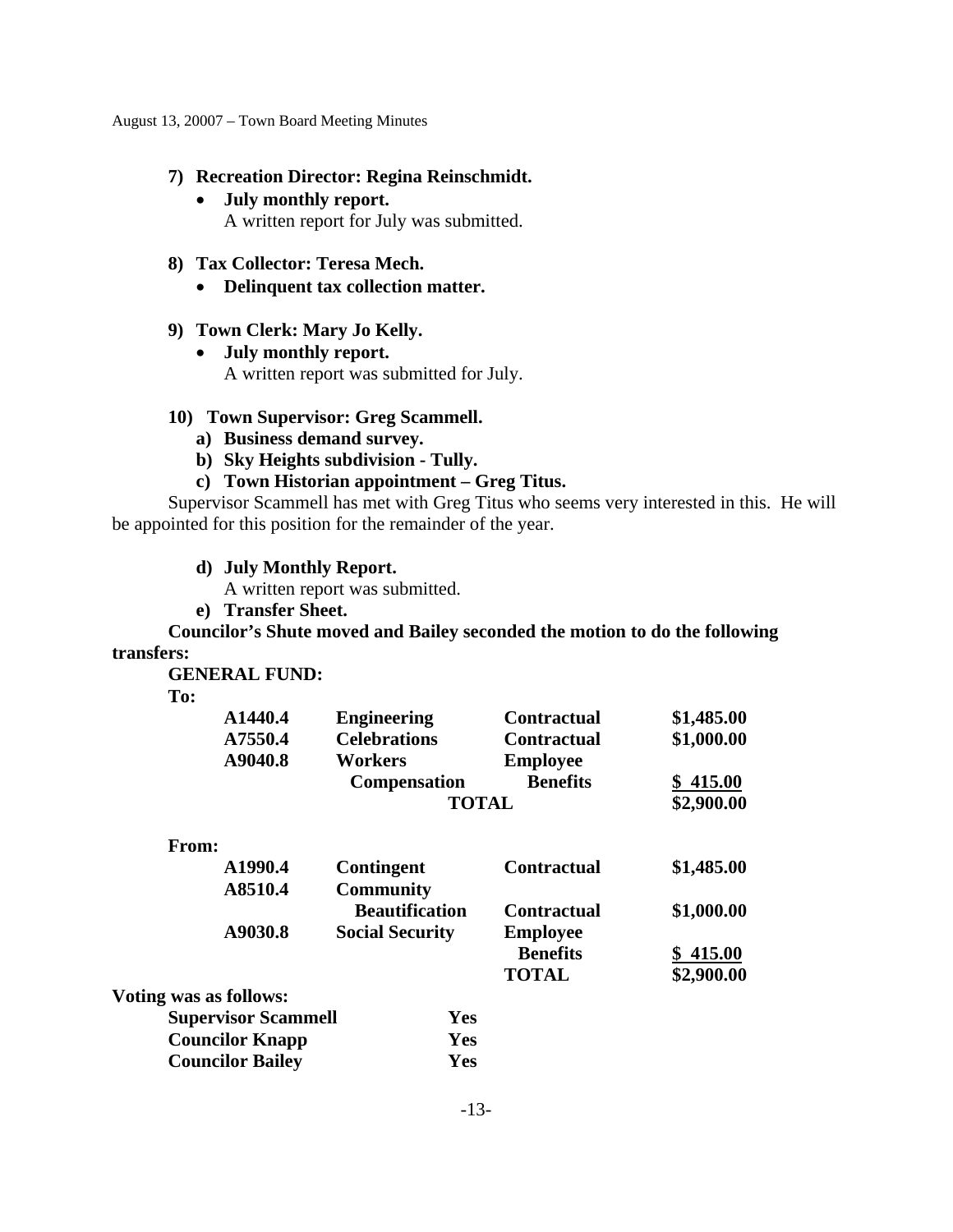| <b>Councilor McConnell</b> | Absent     |
|----------------------------|------------|
| <b>Councilor Shute</b>     | <b>Yes</b> |
| <b>Motion passed.</b>      |            |

# **B. COMMITTEE** (2<sup>nd</sup> Monday).

- **1) Agriculture (Dave Knapp & Mary Jo Kelly).**
- **2) Communications & Technology (Mike Forte, Pat Keefe Mary Jo Kelly, Marshall Taylor, & Greg Scammell).** 
	- **Town Website (functional requirements, transition to Digital Towpath, parallel operations, URL name (now townoflafayette.com, possibly townoflafayette.org or lafayette.ny.us.gov), email addresses, conversion & file transfers.**
- **3) Economic Development (Bill McConnell & Greg Scammell).** 
	- **a) LaFayette Hotel/Amidon Building Thoma Redevelopment Report for LaFayette Hotel.**

 Councilor McConnell said Bernie Thoma contacted him two weeks ago. The grant for New York State Restore was released to start the paperwork. The document before the Board tonight states the town will be submitting paperwork for the grant in September.

Councilor Shute confirmed the application will be submitted in September.

 Councilor McConnell said yes. This will start the process to alert New York Restore that we will be filing an application.

 Councilor Shute said we list the state senator and assemblyman, will they control the purse strings on this?

 Councilor McConnell doesn't know. He can find out when he talks to Mr. Thoma about this.

Councilor Shute just wondered if we should start contacting their offices.

Councilor McConnell said yes and Mr. Thoma can advise us on this.

# **Councilor's Shute moved and Knapp seconded the motion authorizing the supervisor to sign the Intent to Apply for Restore NY Funding. Motion passed unanimously.**

- **b) Focus 2010.**
- **c) Hamlet sanitary sewer district.**
- **d) Hamlet water district.**

 Councilor McConnell said he submitted information earlier from an area engineer for the cost of water and/or sewer to be put in the Hamlet area. Mr. Thoma would collect the information from the resident's in the area and would do the grant writing for a fee of \$950 if the Board chooses to do this. The D.O.T. has now pushed back their project date to the spring of 2010 due to other priority budget items. He thinks there should be a committee of some sort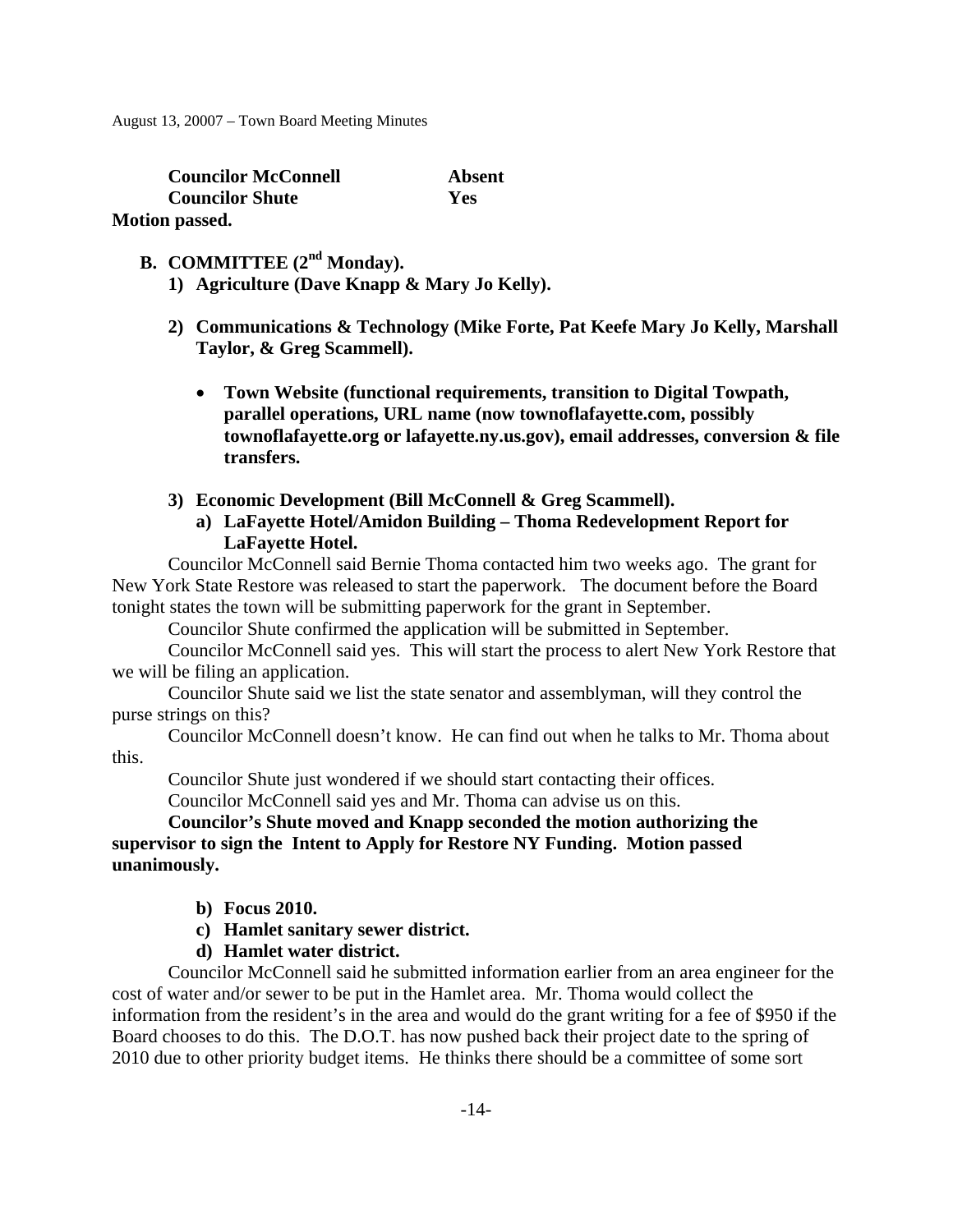consisting of someone from this Board and some others to meet with the D.O.T. regarding the project. If we are serious about finding out the answer regarding water/sewer, here is a cheaper way to survey it and it wouldn't be in this budget cycle. The survey would be of approximately 300 property owners in the area of which the boundaries need to be determined.

Councilor Shute asked what the survey would be asking.

It was advised it would be to see about initial interest.

 Supervisor Scammell said he thinks the first thing people would like to know is the cost for the project.

 John Dunkle said perhaps the survey could be written asking what cost they would be willing to pay with a list of possible pricing.

Councilor McConnell thinks that is a good way to do it.

Councilor Knapp agreed. It would allow the Board to see where the cut-off point is.

 John Dunkle would believe it would be under what the state comptroller has set for sewer & water.

Councilor McConnell just submitted this information to the Board tonight to review.

 The Board returned to John Dunkle's request to amend the current Engineering Agreement with him dated August  $13^{th}$ .

 Councilor McConnell confirmed John underestimated the project at \$137,000 and is now requesting \$162,000. What is the continuing need for engineering assistance and review?

 John Dunkle said all the administrative work he has had to do with 3 funding sources and dealing with the resident's concerns are all added together. One of the changes is to correct an error in his original anticipated budget of \$14,000. He is putting a cushion in for construction review so he doesn't have to face this again.

 Supervisor Scammell said there were an enormous number of meetings in the beginning which required engineering and legal representation.

Councilor McConnell said this means the town has to borrow more money.

 John said no. That is what the contingency is there for. It covers increases in the cost of attorney, engineering and construction.

Councilor Knapp said this will leave \$9,000 in the contingency budget.

John said this is his projection. The bottom line on the project doesn't change.

**Councilor's Bailey moved and Knapp seconded the motion to accept the amendment to the Engineering Agreement increasing it by \$25,000. Voting was as follows:** 

 **Voting was as follows:** 

| <b>Supervisor Scammell</b>                     | Yes            |
|------------------------------------------------|----------------|
| <b>Councilor Knapp</b>                         | Yes            |
| <b>Councilor Bailey</b>                        | Yes            |
| <b>Councilor McConnell</b>                     | N <sub>0</sub> |
| <b>Councilor Shute</b>                         | Yes            |
| $M0$ $\sim$ $\sim$ $\sim$ $\sim$ $\sim$ $\sim$ |                |

**Motion passed.**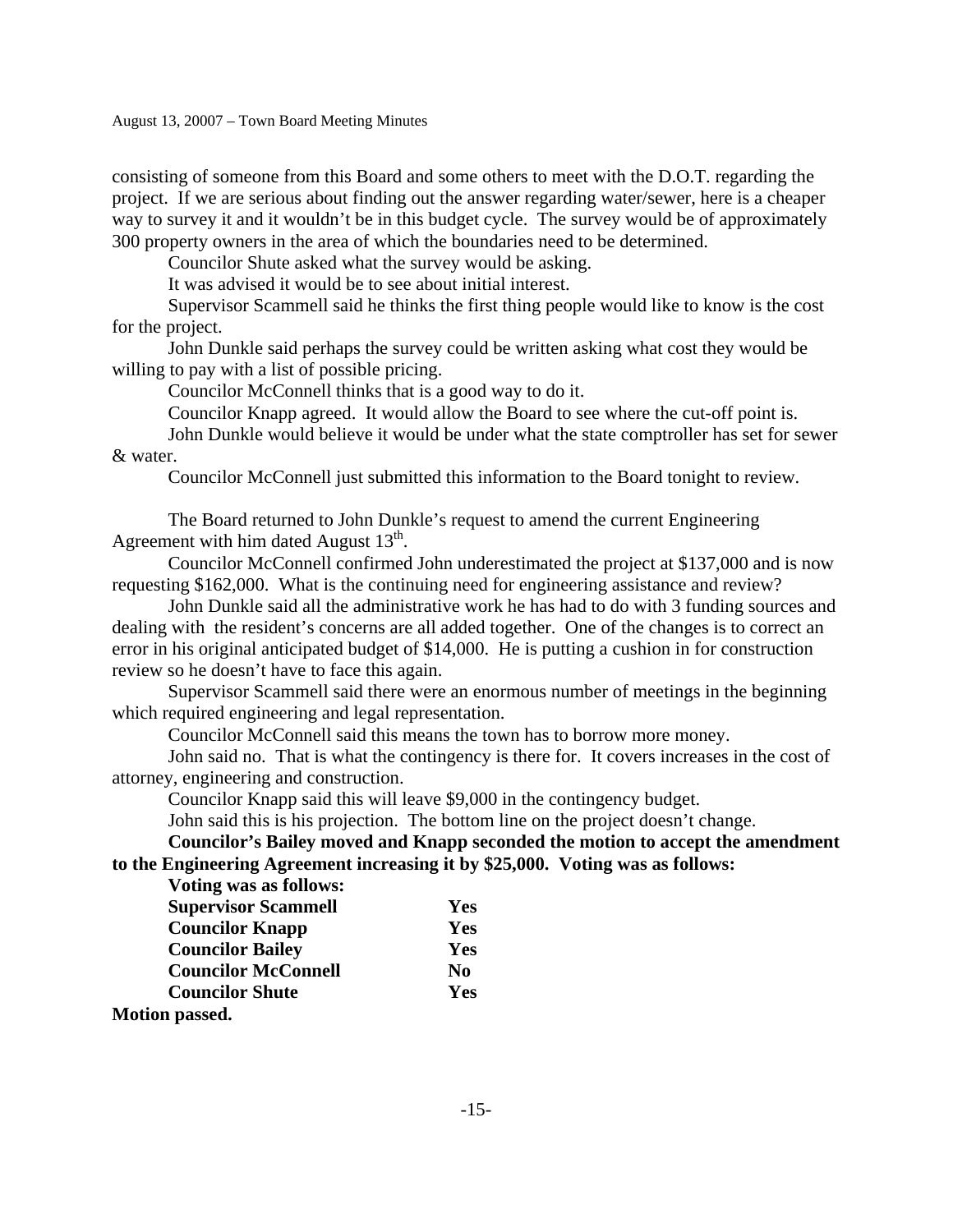Councilor McConnell thinks the \$5,000/municipality proposal is a good deal with the Central New York Regional Planning and Development Board regarding Regional Phase II Stormwater Compliance. 16 communities have obligated and the remaining ones are pending. The \$5,000 pays for their expertise and hand-glove opportunity with the DEC. It takes care of the requirements we will need to do rather than having to hire someone to do them.

 Councilor Knapp said we are looking at potentially 27 municipalities. If more agree to do this, will the cost drop?

Councilor McConnell doesn't know. This is in an experimental phase right now.

 Councilor Knapp asked over and above the reports we will be spending the \$5,000 for, what is left?

 John Dunkle said how you administer the local laws, how many trainings we have held, etc. It's a much easier reporting process.

 Councilor Knapp asked if the 3 items they list represent about 80% of what is being required which will take the most time.

Councilor McConnell said yes.

 John Dunkle agrees with Councilor McConnell that it's in the towns best interest to have this cohesiveness with the rest of the community and the connection with the DEC. This takes us out of the equation.

 Councilor Shute asked if there's a chance we get into this and become inundated to do little meetings.

 Councilor McConnell said no. We will be tasked for input to report which we will be working with them on throughout the year.

 John Dunkle said you would just be supplying data but not have to do the reports which are time consuming.

 Councilor Shute asked John and Supervisor Scammell if it's their opinion these people are connected enough with the DEC that we won't get dinged with a fine.

John said they know what they are doing.

### **Councilor's McConnell moved and Knapp seconded the following resolution:**

 **Resolution Supporting Participation in the Central New York Regional Planning & Development Board's New York State Pollutant Discharge Elimination System Stormwater Phase II Compliance Implementation Program for Municipal Separate Sewer System Operators** 

 **Resolution authorizing the items listed below pursuant to requirements of the new York State Pollutant Discharge Elimination System municipal Separate Storm Sewer System General Permit.** 

 **WHEREAS, the Town of LaFayette herein call the "Municipality", after thorough consideration of the various aspects of the problem and consideration of available information, has hereby determined that certain work, as described in Attachment A,**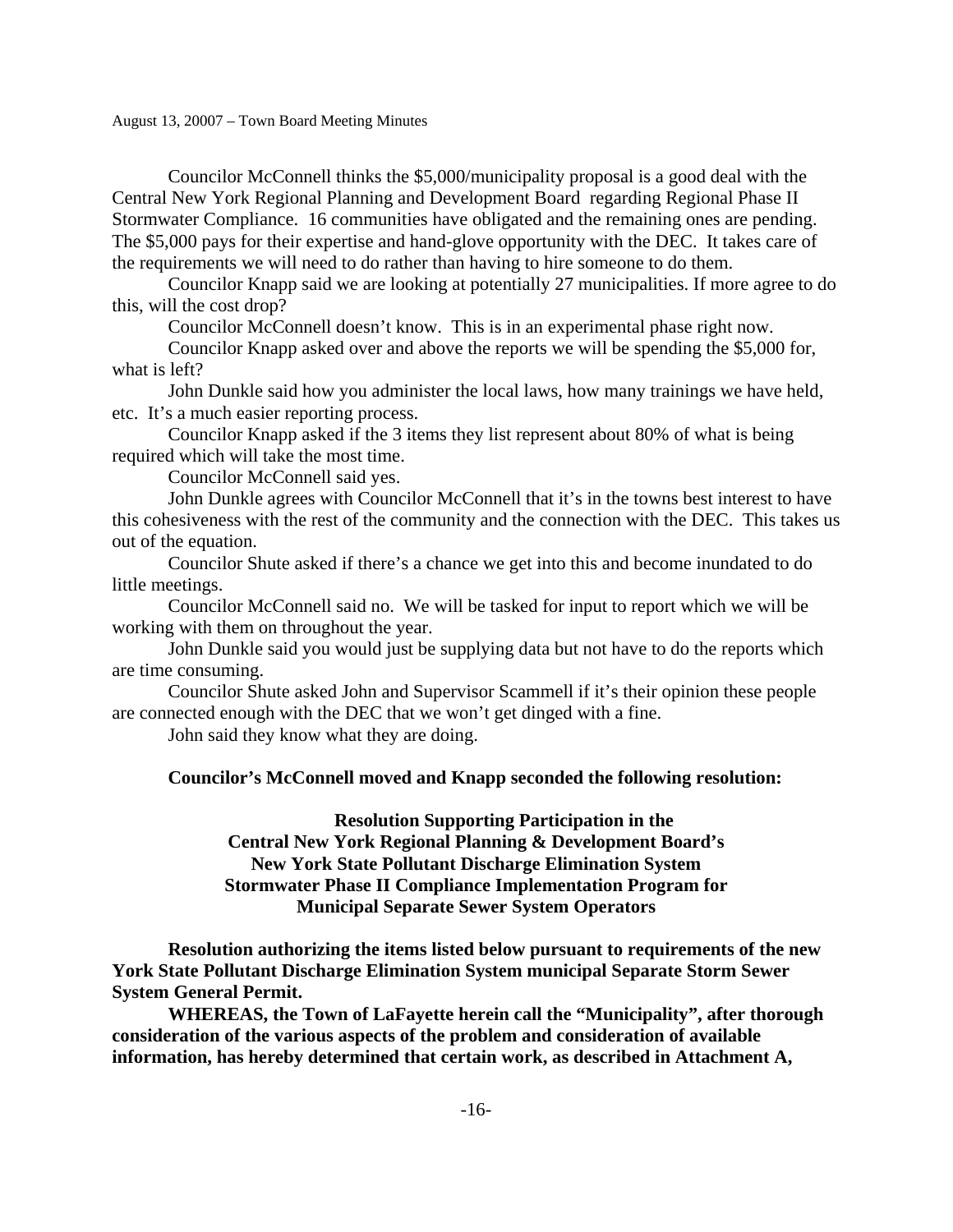**herein called the "Project", is desirable, is in the public interest, and is required in order to implement the Project; and** 

 **WHEREA, the Central new York Regional Planning and Development Board, herein called the "Board", has provided program planning and implementation assistance pertaining to the requirements of the New York State Pollutant Discharge elimination System (SPDES) Stormwater Phase II General Permit for Municipal Separate Storm Sewer System (MS4) operators since 2002, and** 

 **WHEREAS, the board has proposed to conduct a regional public education, outreach and training compliance program to "reduce municipal staff burdens, ensure message consistency, provide widespread priority audience targeting, and provide the most efficient use of limited municipal funds by distributing total program costs over a number of entities" within a fifteen month timeframe as outlined in Attachment C;** 

 **NOW, THEREFORE, BE IT RESOLVED by The Town Board of the Town of LaFayette** 

- **1) That Supervisor Gregory Scammell or such person's successor in office, is the representative authorized to act in behalf of the Municipality's governing body in all matters related the Project;**
- **2) That the Municipality agrees that it will fund its portion of the cost of the Project according to the fee schedule included in Attachment B, and that 50% of the funds will be made available to the Board no later than February 15, 2008 to initiate the project, and that 50% of the funds will be made available to the Board no later than September 15, 2008 to complete the project.**
- **3) That one (1) certified copy of this Resolution will be prepared and sent to the Board no later than October 31, 2007.**
- **4) That this Resolution take effect immediately.**

# **Above motion passed unanimously.**

 Leon Cook submitted the state agreement for salt and sand which needs to be signed and reviewed by the Town Attorney.

 John Dunkle said the SPDES inspection requirements/testing are written for engineers. He would recommend Ralph Lamson be able to do the inspections under his supervision. Whether the SPDES is town-wide or within the MS4 region, the same requirements have to apply.

 Councilor Knapp asked if we keep it just to the MS4 region would the inspections by Ralph Lamson only have to be done in the MS4 area.

John Dunkle said if there were a project underway in the MS4 area, that would be correct.

 Councilor Knapp asked if we just make the local law to the MS4 area, would Ralph still have to inspect areas involving more than an acre outside the MS4 area?

John said no.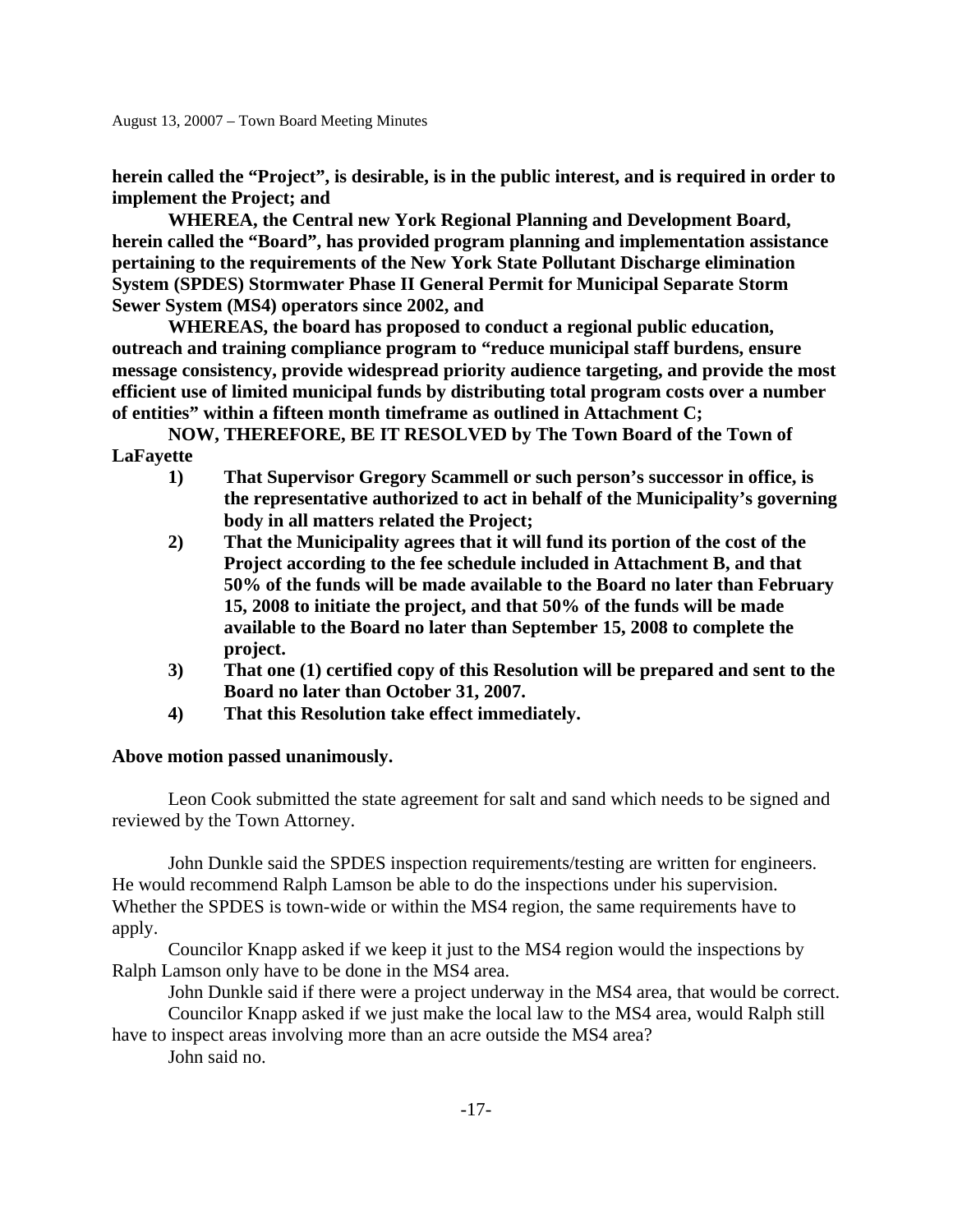Councilor Shute thinks restricting the SPDES to the MS4 area might eliminate the need for Ralph to be certified to do the inspection.

John said the Board might ask if they want to take this process over themselves.

 Councilor Knapp said now we are looking at Ralph having to pass a test to be certified to do the inspections required.

 Councilor Shute said and if Ralph can't do the inspections, we have to hire someone to do them.

 Kevin Gilligan recommends at this point in time keeping it to the area you are mandated to have it in.

Supervisor Scammell asked if this can be amended over time.

Kevin said yes. You can go town-wide at any time.

John Dunkle said chances are you are not going to have any projects in the MS4 area.

## **TOWN BOARD RESOLUTION August 13, 2007**

 **William McConnell introduced proposed Local Law No. D-2007, establishing minimum erosion, sediment and stormwater management requirements and controls in the Town of LaFayette, and made the following motion, which was seconded by David Knapp :** 

 **WHEREAS, no other agency has the legal authority or jurisdiction to approve or directly undertake the enactment of a local law in the Town of LaFayette, such that there are no other involved agencies within the meaning of the New York State Environmental Quality Review Act (SEQR) with respect to the proposed enactment of said Local Law, with the result that the Town Board shall act as lead agency in this matter.** 

# **NOW, THEREFORE, it is**

 **RESOLVED AND DETERMINED, that there are no other involved agencies, that the adoption of said Local Law is an unlisted action for purposes of environmental review under SEQR and that the Town Board shall act as lead agency with regard to this proposed action; and it is further** 

 **RESOLVED, that the Town Board conduct a public hearing as to the enactment of proposed Local law No. D-2007 at the Town Hall located at 2577 Route 11 in the Town of LaFayette on September 10, 2007 at 6:30 p.m., or as soon thereafter as the matter can be heard, at which time all persons interested in the subject shall be heard.** 

 **The question of the adoption of the foregoing resolution was duly put to a vote and upon roll call, the vote was as follows:** 

| <b>William McConnell Councilman</b> | <b>Voted</b> | <b>Yes</b> |
|-------------------------------------|--------------|------------|
| <b>Thomas Bailey Councilman</b>     | <b>Voted</b> | <b>Yes</b> |
| <b>Adrian Shute Councilman</b>      | <b>Voted</b> | <b>Yes</b> |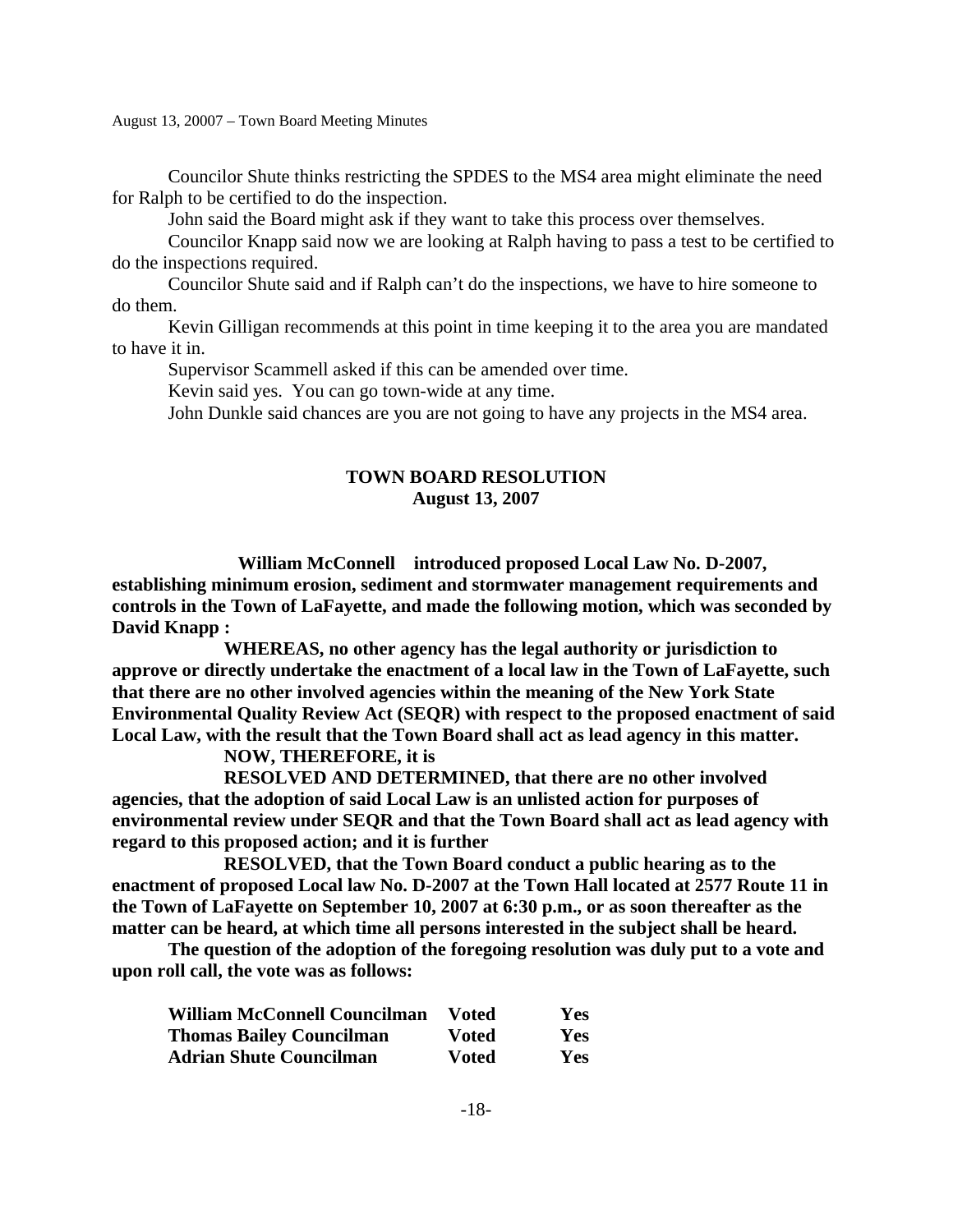**David Knapp Councilman** Voted Yes  **Gregory Scammell Supervisor Voted Yes The foregoing resolution was thereupon declared duly adopted.** 

# **TOWN OF LAFAYETTE**

## **Proposed Local Law No. D of the Year 2007**

**A Local Law to Establish Minimum Erosion/Sediment and Stormwater Management Requirements and Controls in the Town of LaFayette** 

**Be it enacted by the Town Board of the Town of LaFayette, effective January 1, 2008, as follows:** 

## **EROSION/SEDIMENT CONTROL AND STORMWATER MANAGEMENT**

# **Article I General Provisions**

**Section 1. Findings of Fact**.

**It is hereby determined that:** 

- **A. Land development activities and associated increases in site impervious cover often alter the hydrologic response of local watersheds and increase stormwater runoff rates and volumes, flooding, stream channel erosion, or sediment transport and deposition;**
- **B. This stormwater runoff contributes to increased flooding and quantities of waterborne pollutants, including siltation of aquatic habitat for fish and other desirable species;**
- **C. Impervious surfaces allow less water to percolate into the soil, thereby decreasing groundwater recharge and stream baseflow;**
- **D. Clearing and grading during construction tends to increase soil erosion and add to the loss of native vegetation necessary for terrestrial and aquatic habitat;**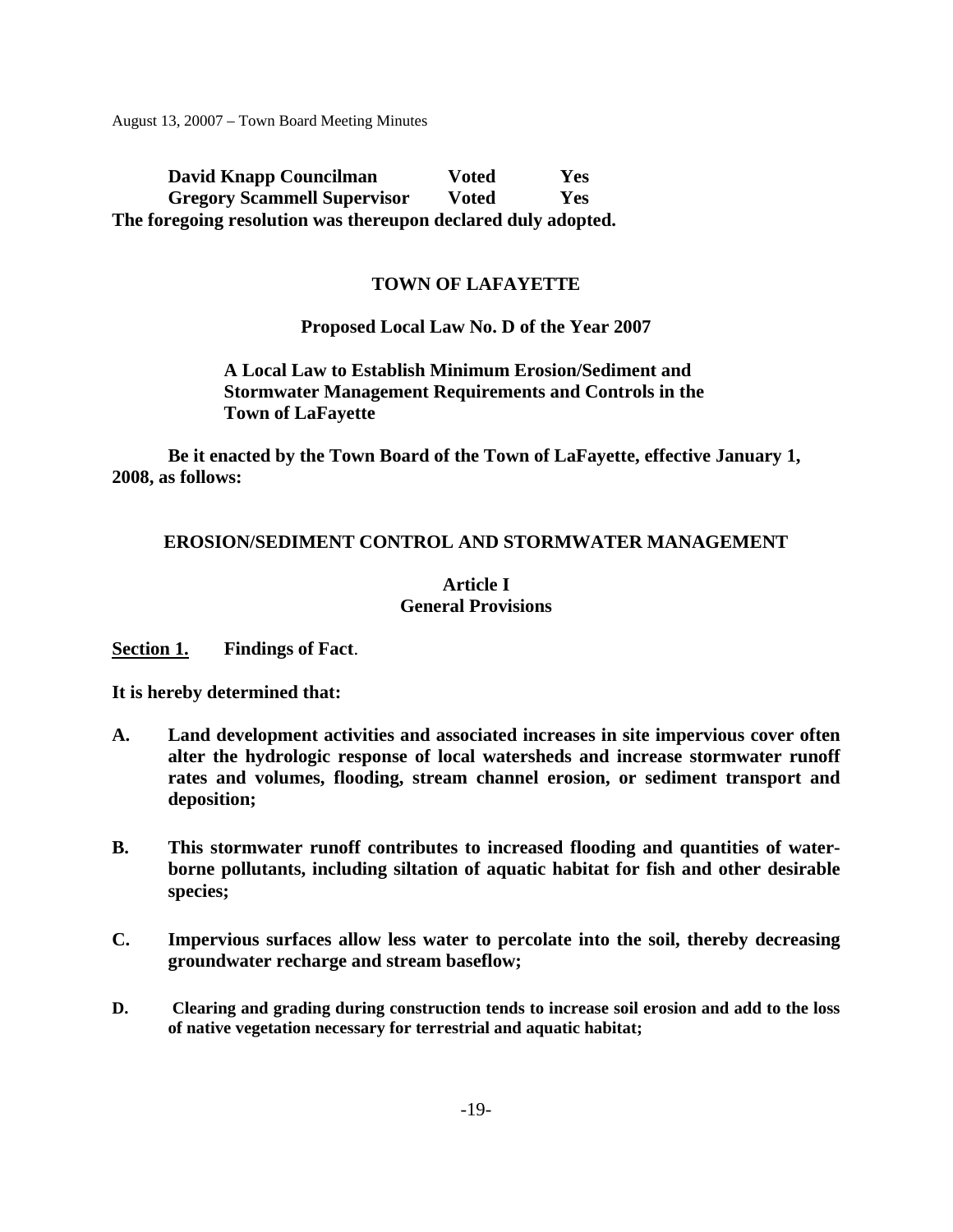- **E. Improper design and construction of stormwater management practices can increase the velocity of stormwater runoff thereby increasing stream bank erosion and sedimentation;**
- **F. Substantial economic losses can result from these adverse impacts on the waters of the municipality;**
- **G. Stormwater runoff, soil erosion and nonpoint source pollution can be controlled and minimized through the regulation of stormwater runoff and sediment and erosion control from land development activities;**
- **H. The regulation of stormwater runoff discharges from land development activities in order to control and minimize increases in stormwater runoff rates and volumes, soil erosion, stream channel erosion, and nonpoint source pollution associated with stormwater runoff is in the public interest and will minimize threats to public health and safety.**
- **I. Regulation of land development activities by means of performance standards governing stormwater management and site design will produce development compatible with the natural functions of a particular site or an entire watershed and thereby mitigate the adverse effects of erosion and sedimentation from development.**

# **Section 2. Purpose.**

**The purpose of this Local Law is to establish minimum stormwater management requirements and controls to protect and safeguard the general health, safety, and welfare of the public residing within this jurisdiction and to address the findings of fact in Section 1 hereof. This Local Law seeks to meet those purposes by achieving the following objectives:** 

- **A. Meet the requirements of minimum measures 4 and 5 of the SPDES General Permit for Stormwater Discharges from Municipal Separate Stormwater Sewer Systems (MS4s), Permit no. GP-02-02 or as amended or revised;**
- **B. Require land development activities to conform to the substantive requirements of the NYS Department of Environmental Conservation State Pollutant Discharge Elimination System (SPDES) General Permit for Construction Activities GP-02-01 or as amended or revised;**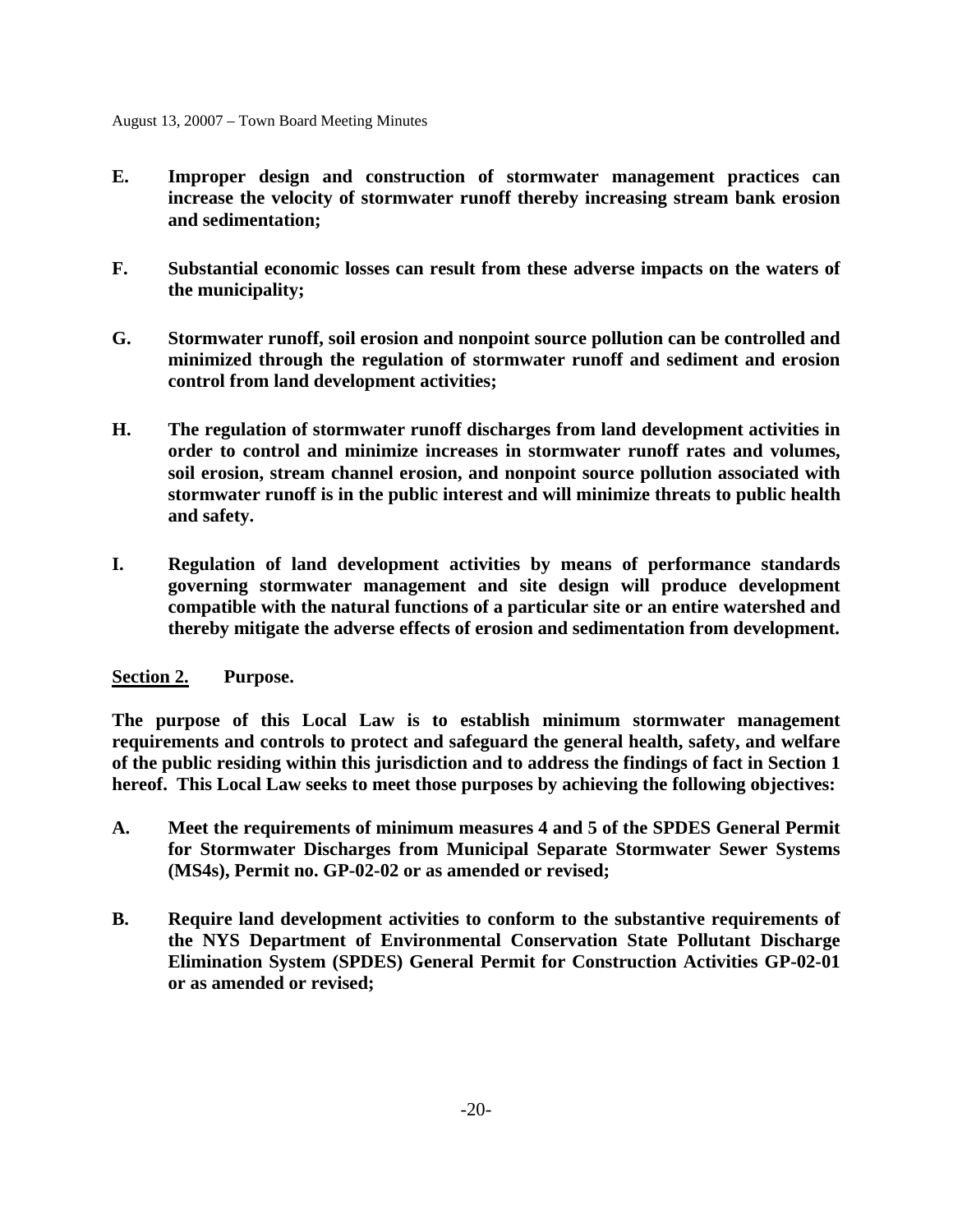- **C. Minimize increases in stormwater runoff from land development activities in order to reduce flooding, turbidity, increases in stream temperature, and streambank erosion and maintain the integrity of stream channels;**
- **D. Minimize increases in pollution caused by stormwater runoff from land development activities which would otherwise degrade local water quality;**
- **E. Minimize the total annual volume of stormwater runoff which flows from any specific site during and following development to the maximum extent practicable; and**
- **F. Reduce stormwater runoff rates and volumes, soil erosion and nonpoint source pollution, wherever possible, through stormwater management practices and to ensure that these management practices are properly designed, maintained and eliminate threats to public safety.**

**Section 3. Statutory Authority.** 

**In accordance with Article 10 of the Municipal Home Rule Law of the State of New York, the Town Board of the Town of LaFayette has the authority to enact local laws and amend local laws and for the purpose of promoting the health, safety or general welfare of the Town of LaFayette and for the protection and enhancement of its physical environment. The Town Board of the Town of LaFayette may include in any such local law provisions for the appointment of any municipal officer, employees, or independent contractor to effectuate, administer and enforce such local law.** 

# **Section 4. Definitions.**

**The terms used in this Local Law or in documents prepared or reviewed under this Local Law shall have the meaning as set forth in this section.** 

**AGRICULTURAL ACTIVITY – the activity of an active farm including grazing and watering livestock, irrigating crops, harvesting crops, using land for growing agricultural products, and cutting timber for sale, but shall not include the operation of a dude ranch or similar operation, or the construction of new structures associated with agricultural activities.** 

**APPLICANT – a property owner or agent of a property owner who has filed an application for a land development activity.**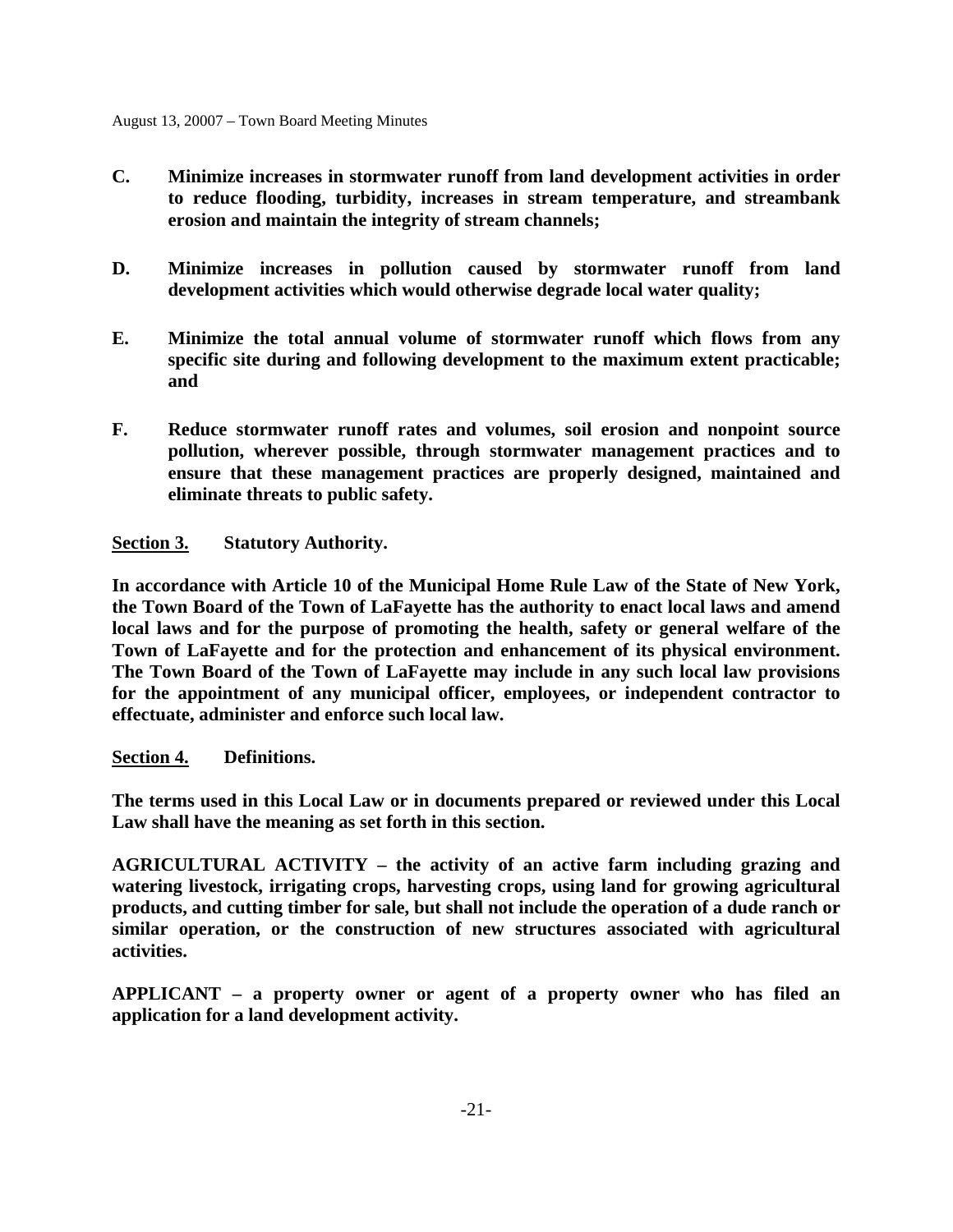**BUILDING – any structure, either temporary or permanent, having walls and a roof, designed for the shelter of any person, animal, or property, and occupying more than 100 square feet of area.** 

**CHANNEL – a natural or artificial watercourse with a definite bed and banks that conducts continuously or periodically flowing water.** 

**CLEARING – any activity that removes the vegetative surface cover.** 

**DEDICATION – the deliberate appropriation of property by its owner for general public use.** 

**DEPARTMENT – the New York State Department of Environmental Conservation** 

**DESIGN MANUAL – the** *New York State Stormwater Management Design Manual***, most recent version including applicable updates, that serves as the official guide for stormwater management principles, methods and practices (a sample of which is attached hereto as Schedule A).** 

**DEVELOPER – a person who undertakes land development activities.** 

**EROSION CONTROL - a measure that prevents sediment from being transported from a site.** 

**EROSION CONTROL MANUAL – the most recent version of the "New York Standards and Specifications for Erosion and Sediment Control" manual, commonly known as the "Blue Book".** 

**GRADING – excavation or fill of material, including the resulting conditions thereof.** 

**IMPERVIOUS COVER – those surfaces, improvements and structures that cannot effectively infiltrate rainfall, snow melt and water (e.g., building rooftops, pavement, sidewalks, driveways, etc).** 

**INDUSTRIAL STORMWATER PERMIT – a State Pollutant Discharge Elimination System permit issued to a commercial industry or group of industries which regulates the pollutant levels associated with industrial stormwater discharges or specifies on-site pollution control strategies.** 

**INFILTRATION – the process of percolating stormwater into the subsoil.**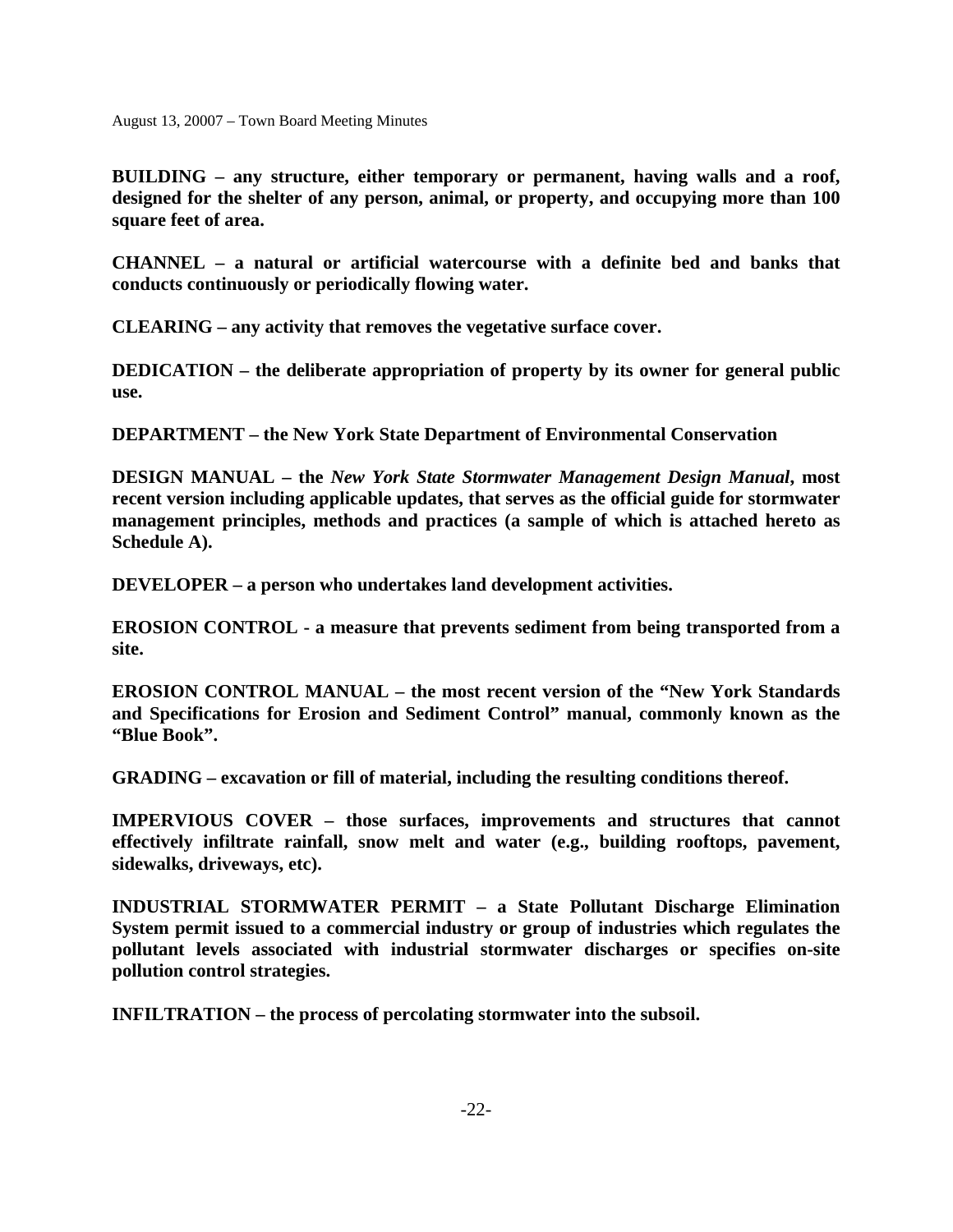**JURISDICTIONAL WETLAND – an area that is inundated or saturated by surface water or groundwater at a frequency and duration sufficient to support a prevalence of vegetation typically adapted for life in saturated soil conditions, commonly known as hydrophytic vegetation.** 

**LAND DEVELOPMENT ACTIVITY – construction activity including clearing, grading, excavating, soil disturbance or placement of fill that results in land disturbance of equal to or greater than one acre, or activities disturbing less than one acre of total land area that is part of a larger common plan of development or sale, even though multiple separate and distinct land development activities may take place at different times on different schedules.** 

**LANDOWNER – the legal or beneficial owner of land, including those holding the right to purchase or lease the land, or any other person holding proprietary rights in the land.** 

**MAINTENANCE AGREEMENT – a legally recorded document that acts as a property deed restriction, and which provides for long-term maintenance of stormwater management practices.** 

**NONPOINT SOURCE POLLUTION – pollution from any source other than from any discernible, confined, and discrete conveyances, and shall include, but not be limited to, pollutants from agricultural, silvicultural, mining, construction, subsurface disposal and urban runoff sources.** 

**PHASING – clearing a parcel of land in distinct pieces or parts, with the stabilization of each piece completed before the clearing of the next.** 

**POLLUTANT OF CONCERN – sediment or a water quality measurement that addresses sediment (such as total suspended solids, turbidity or siltation) and any other pollutant that has been identified as a cause of impairment of any water body that will receive a discharge from the land development activity.** 

**PROJECT – land development activity** 

**RECHARGE – the replenishment of groundwater.** 

**SEDIMENT CONTROL – measures that prevent eroded sediment from leaving the site.** 

**SENSITIVE AREAS – cold water fisheries, shellfish beds, swimming beaches, water supply reservoirs, habitats for threatened, endangered or special concern species.**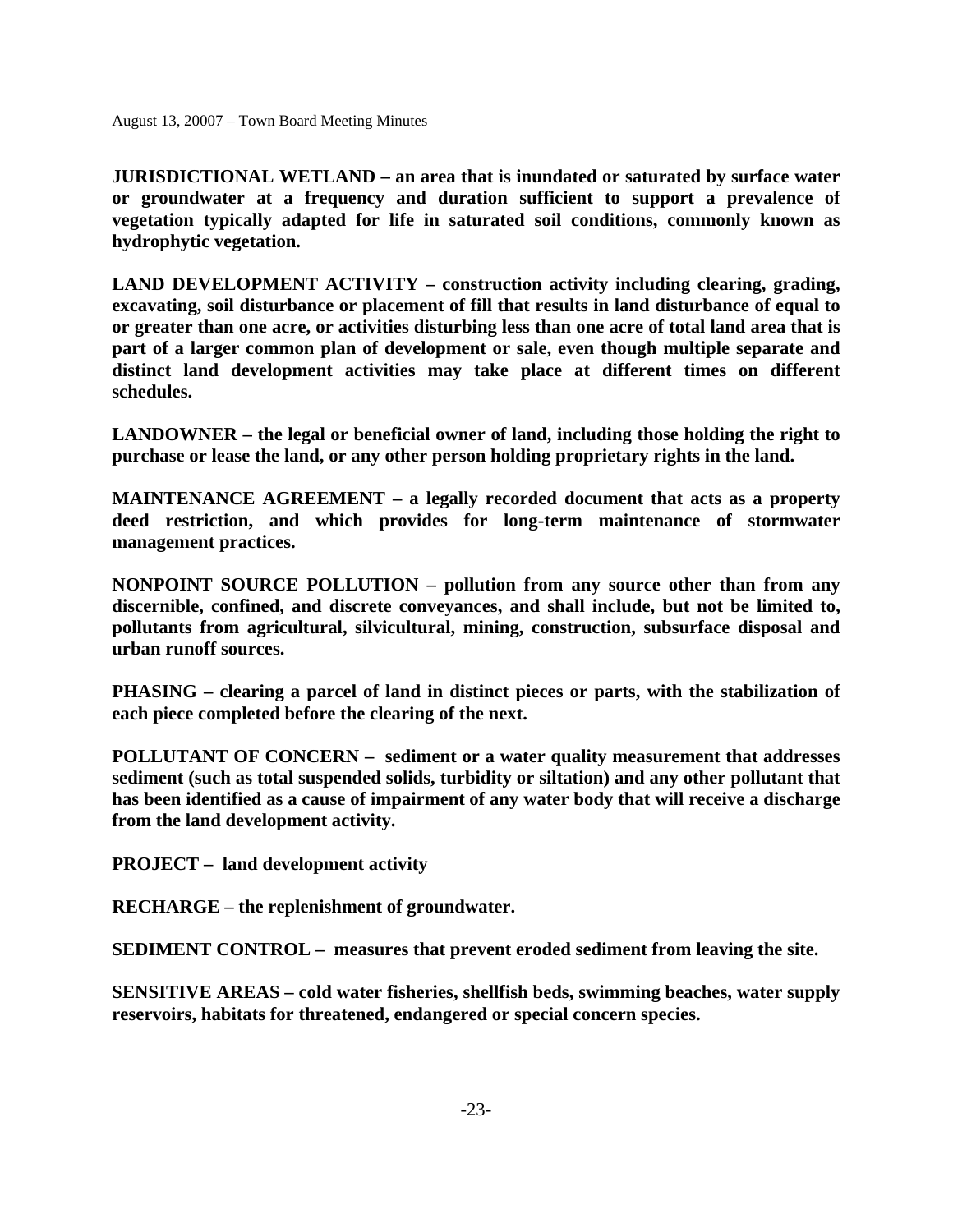**SPDES GENERAL PERMIT FOR CONSTRUCTION ACTIVITIES GP-02-01 – A permit under the New York State Pollutant Discharge Elimination System (SPDES) issued to developers of construction activities to regulate disturbance of one or more acres of land.** 

**SPDES GENERAL PERMIT FOR STORMWATER DISCHARGES FROM MUNICIPAL SEPARATE STORMWATER SEWER SYSTEMS GP-02-02 – A permit under the New York State Pollutant Discharge Elimination System (SPDES) issued to municipalities to regulate discharges from municipal separate storm sewers for compliance with EPA established water quality standards and/or to specify stormwater control standards.** 

**STABILIZATION – the use of practices that prevent exposed soil from eroding.** 

**START OF CONSTRUCTION - the first land disturbing activity associated with a development, including land preparation such as clearing, grading and filling; installation of streets and sidewalks; excavation for basements, footings, peers or foundations; erection of temporary forms; and installation of accessory buildings.** 

**STOP WORK ORDER – an order issued which requires that all construction activity on a site be stopped.** 

**STORMWATER – rainwater, surface runoff, snowmelt and drainage** 

**STORMWATER HOTSPOT – a land use or activity that generates concentrations of hydrocarbons, trace metals or toxicants in violation of NYS Water Quality Standards.** 

**STORMWATER MANAGEMENT – the use of structural or non-structural practices that are designed to reduce stormwater runoff and mitigate its adverse impacts on property, natural resources and the environment.** 

**STORMWATER MANAGEMENT FACILITY – one or a series of stormwater management practices installed, stabilized and operating for the purpose of controlling stormwater runoff.** 

**STORMWATER MANAGEMENT OFFICER - an employee or officer designated by the municipality to accept and review stormwater pollution prevention plans, forward the plans to the applicable municipal board and inspect stormwater management practices.** 

**STORMWATER MANAGEMENT PRACTICES (SMPs) – measures, either structural or nonstructural, that are determined to be the most effective, practical means of preventing flood damage and preventing or reducing point source or nonpoint source pollution inputs to stormwater runoff and water bodies.**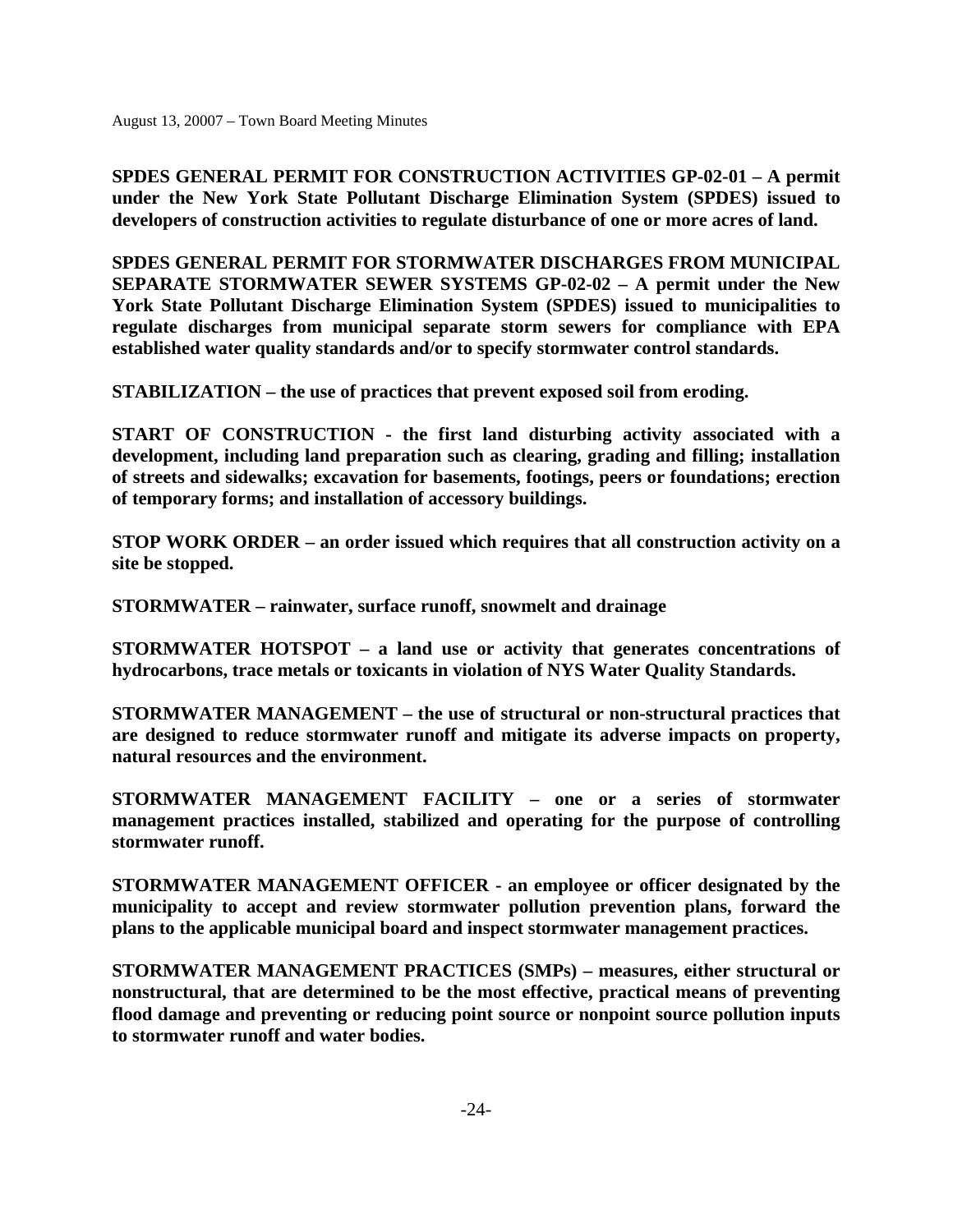**STORMWATER POLLUTION PREVENTION PLAN (SWPPP) – a plan for controlling stormwater runoff and pollutants from a site during and after construction activities.** 

**STORMWATER RUNOFF – flow on the surface of the ground, resulting from precipitation.** 

**SURFACE WATERS OF THE STATE OF NEW YORK – lakes, bays, sounds, ponds, impounding reservoirs, springs, rivers, streams, creeks, estuaries, marshes, inlets, canals, the Atlantic ocean within the territorial seas of the state of New York and all other bodies of surface water, natural or artificial, inland or coastal, fresh or salt, public or private (except those private waters that do not combine or effect a junction with natural surface or underground waters), which are wholly or partially within or bordering the state or within its jurisdiction. Storm sewers and waste treatment systems, including treatment ponds or lagoons which also meet the criteria of this definition are not waters of the state. This exclusion applies only to manmade bodies of water which neither were originally created in waters of the state (such as a disposal area in wetlands) nor resulted from impoundment of waters of the state.** 

**WATERCOURSE – a permanent or intermittent stream or other body of water, either natural or man-made, which gathers or carries surface water.** 

**WATERWAY – a channel that directs surface runoff to a watercourse or to the public storm drain.** 

**Section 5. Applicability** 

- **A. This Local Law shall be applicable to all land development activities, as defined in this Local Law, within the portion of the Town of LaFayette designated as a regulated MS4 area by the Environmental Protection Agency (EPA), the New York State Department of Environmental Conservation (DEC) or any similar agency, as amended from time to time.**
- **B. The municipality shall designate a Stormwater Management Officer who shall accept and review all stormwater pollution prevention plans and forward such plans to the applicable municipal board. The Stormwater Management Officer may (1) review the plans, (2) upon approval by the Town Board of the Town of LaFayette, engage the services of a registered professional engineer to review the plans, specifications and related documents at a cost not to exceed a fee schedule established by said governing board, or (3) accept the certification of a licensed professional that the plans conform to the requirements of this law.**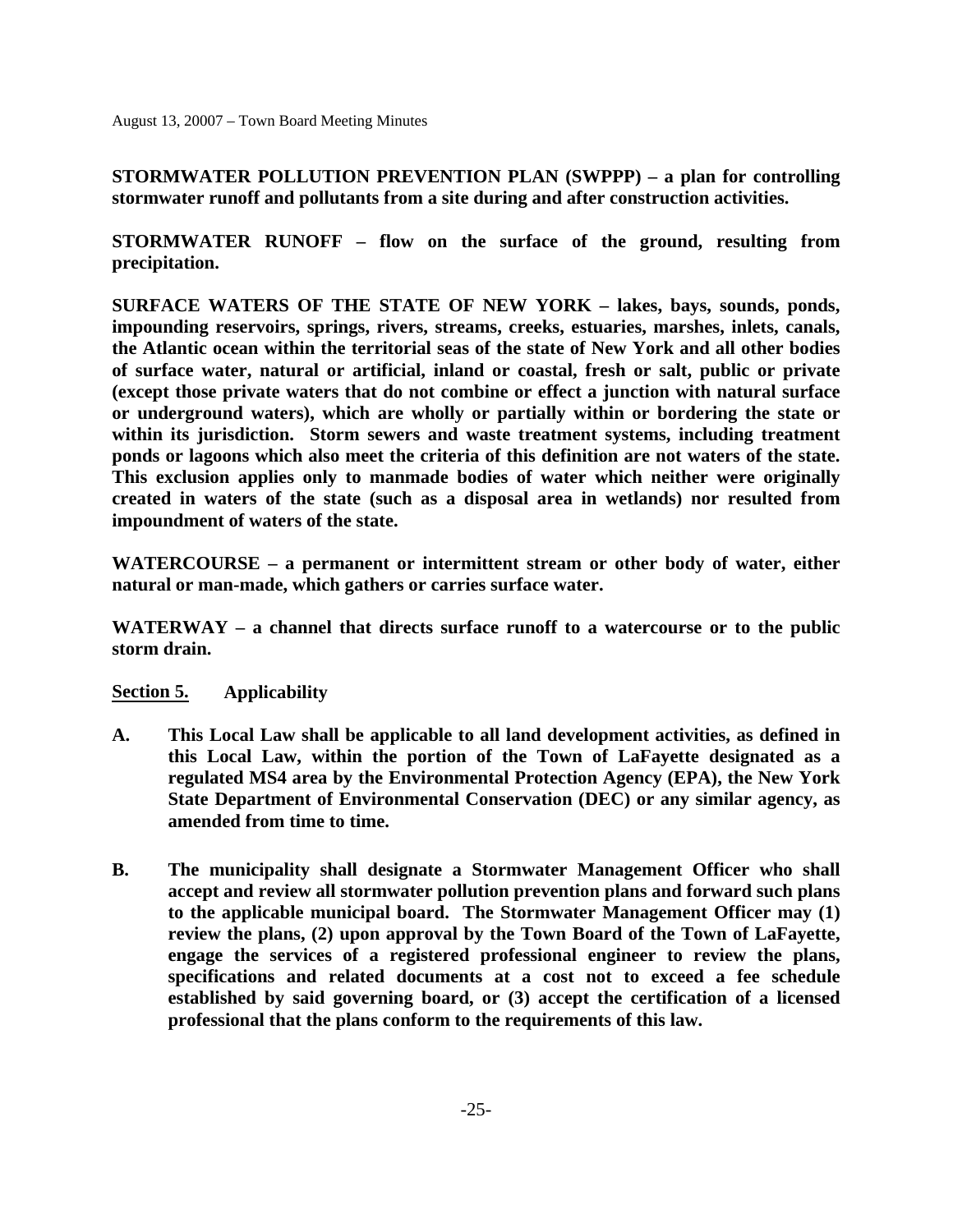- **C. All land development activities subject to review and approval by the applicable board of the Town of LaFayette under subdivision, site plan, and/or special permit regulations shall be reviewed subject to the standards contained in this local law**
- **D. All land development activities not subject to review as stated in subsection C above shall be required to submit a Stormwater Pollution Prevention Plan (SWPPP) to the Stormwater Management Officer who shall approve the SWPPP if it complies with the requirements of this law.**

**Section 6. Exemptions** 

**The following activities may be exempt from review under this law.** 

- **A. Agricultural activity as defined in this Local Law.**
- **B. Silvicultural activity except that landing areas and log haul roads are subject to this Local Law.**
- **C. Routine maintenance activities that disturb less than five acres and are performed to maintain the original line and grade, hydraulic capacity or original purpose of a facility.**
- **D. Repairs to any stormwater management practice or facility deemed necessary by the Stormwater Management Officer.**
- **E. Cemetery graves.**
- **F. Installation of fence, sign, telephone, and electric poles and other kinds of posts or poles.**
- **G. Emergency activity immediately necessary to protect life, property or natural resources.**
- **H. Activities of an individual engaging in home gardening by growing flowers, vegetable and other plants primarily for use by that person and his or her family.**
- **I. Landscaping and horticultural activities in connection with an existing structure.**
- **J. Any part of a subdivision if a plat for the subdivision has been approved by the Town of LaFayette on or before the effective date of this Local Law.**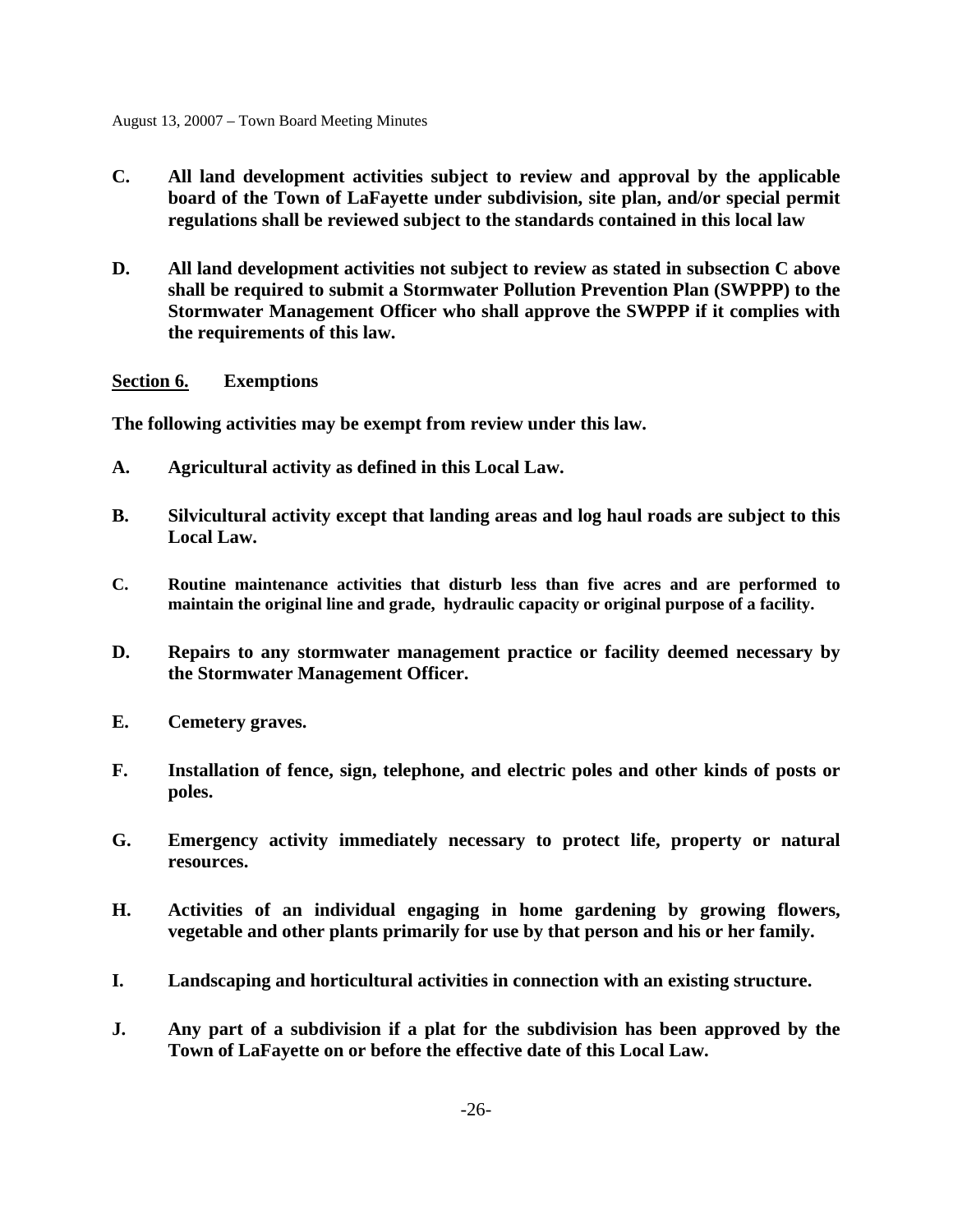**K. Land development activities for which a building permit has been approved on or before the effective date of this Local Law**

# **Article II Stormwater Pollution Prevention Plans**

# **Section 7. Stormwater Pollution Prevention Plan Requirement**

**No application for approval of a land development activity shall be reviewed until the appropriate board has received a Stormwater Pollution Prevention Plan (SWPPP) prepared in accordance with the specifications in this local law.** 

- **Section 8. Contents of Stormwater Pollution Prevention Plans.**
- **A. All SWPPPs shall provide the following background information and erosion and sediment controls:** 
	- **(1) Background information about the scope of the project, including location, type and size of project.**
	- **(2) Site map/construction drawing(s) for the project, including a general location map with a scale no smaller than 1"=100 ft.; contour intervals with a minimum of 25 feet. At a minimum, the site map should show the total site area; all improvements; areas of disturbance; areas that will not be disturbed; existing vegetation; on-site and adjacent off-site surface water(s); wetlands and drainage patterns that could be affected by the construction activity; existing and final slopes; locations of off-site material, waste, borrow or equipment storage areas; and location(s) of the stormwater discharges(s); locations or known presence of agricultural tile drains or other existing features that cause artificial drainage of the site and their impact on the hydrology.**
	- **(3) Description of the soil(s) present at the site;**
	- **(4) Construction phasing plan describing the intended sequence of construction activities, including clearing and grubbing, excavation and grading, utility and infrastructure installation and any other activity at the site that results in soil disturbance. Consistent with the New York Standards and Specifications for Erosion and Sediment Control (Erosion Control Manual),**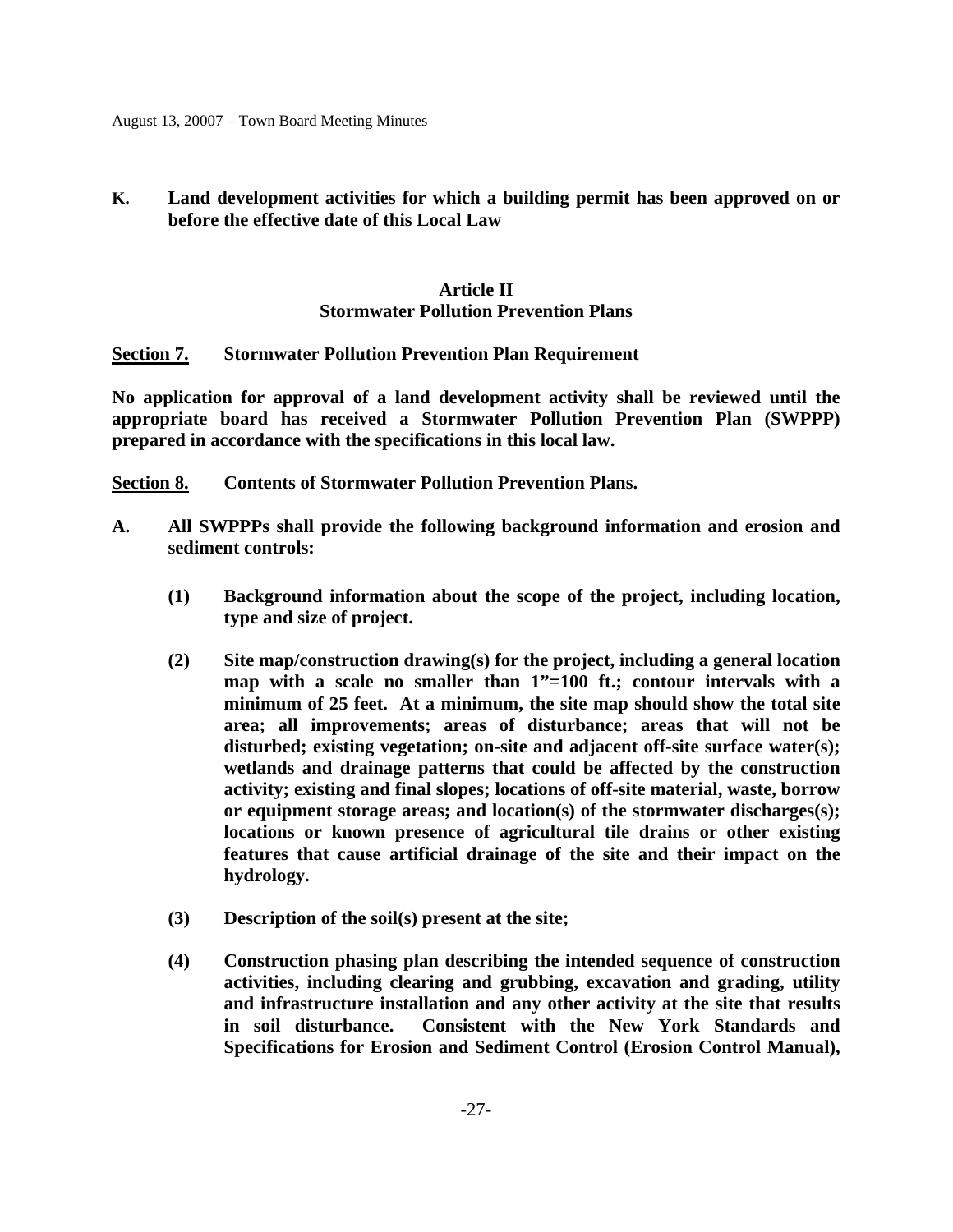**not more than five (5) acres shall be disturbed at any one time unless pursuant to an approved SWPPP.** 

- **(5) Description of the pollution prevention measures that will be used to control litter, construction chemicals and construction debris from becoming a pollutant source in stormwater runoff;**
- **(6) Description and volume of construction and waste materials expected to be stored on-site with updates as appropriate, and a description of controls to reduce pollutants from these materials including storage practices to minimize exposure of the materials to stormwater, and spill prevention and response;**
- **(7) Temporary and permanent structural and vegetative measures to be used for soil stabilization, runoff control and sediment control for each stage of the project from initial land clearing and grubbing to project close-out;**
- **(8) A site map/construction drawing(s) specifying the location(s), size(s) and length(s) of each erosion and sediment control practice;**
- **(9) Dimensions, material specifications and installation details for all erosion and sediment control practices, including the siting and sizing of any temporary sediment basins;**
- **(10) Temporary practices that will be converted to permanent control measures;**
- **(11) Implementation schedule for staging temporary erosion and sediment control practices, including the timing of initial placement and duration that each practice should remain in place;**
- **(12) Maintenance schedule to ensure continuous and effective operation of the erosion and sediment control practice;**
- **(13) Name(s) of the receiving water(s);**
- **(14) Delineation of SWPPP implementation responsibilities for each part of the site;**
- **(15) Description of structural practices designed to divert flows from exposed soils, store flows, or otherwise limit runoff and the discharge of pollutants from exposed areas of the site to the degree attainable; and**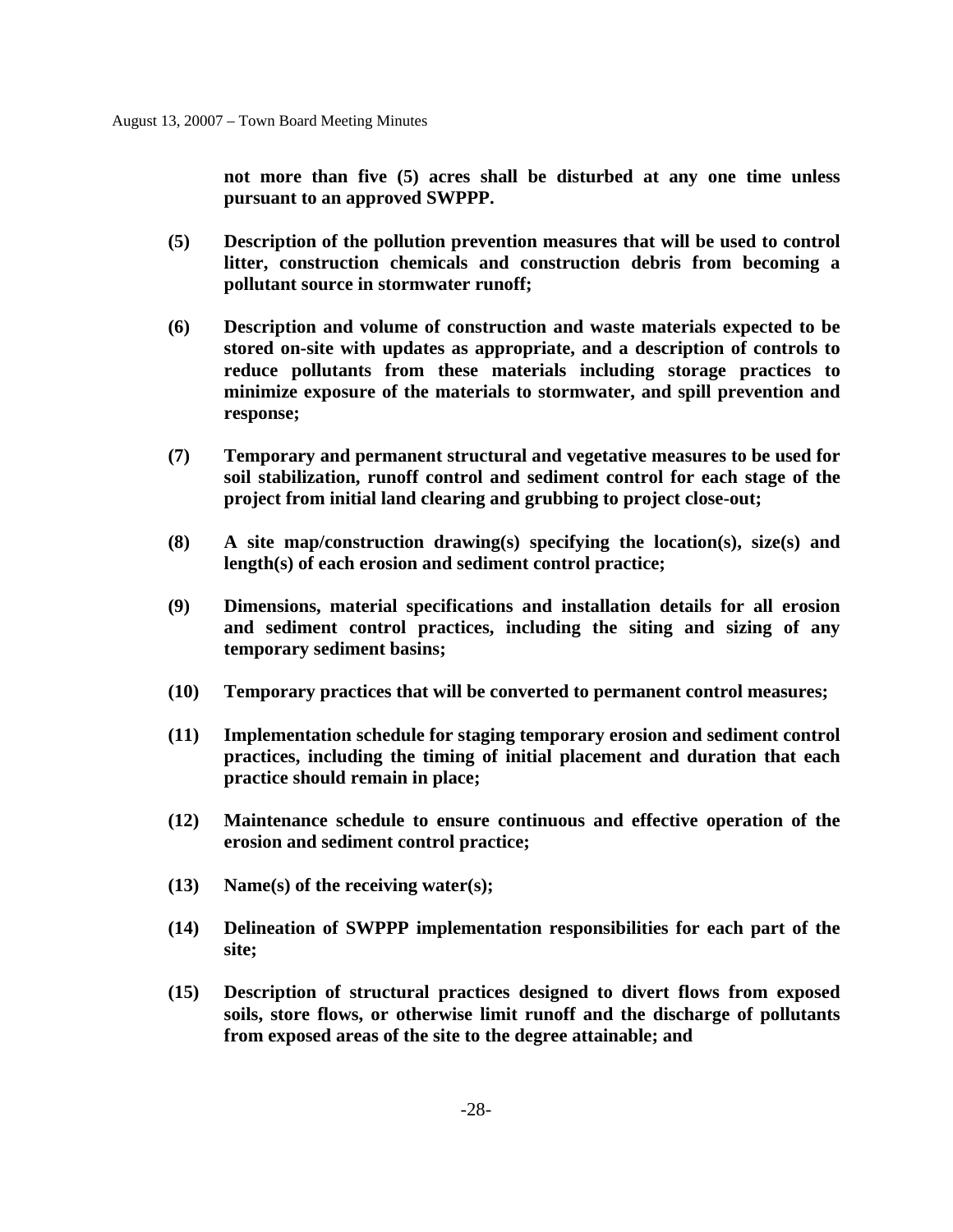- **(16) Any existing data that describes the stormwater runoff at the site.**
- **B. Land development activities as defined in Section 1 of this Article and meeting Condition "A", "B" or "C" below shall also include water quantity and water quality controls (post-construction stormwater runoff controls) as set forth in Subsection C below as applicable:** 
	- **(1) Condition A Stormwater runoff from land development activities discharging a pollutant of concern to either an impaired water identified on the Department's most recent 303(d) list of impaired waters or a Total Maximum Daily Load (TMDL) designated watershed for which pollutants in stormwater have been identified as a source of the impairment.**
	- **(2) Condition B Stormwater runoff from land development activities disturbing five (5) or more acres.**
	- **(3) Condition C Stormwater runoff from land development activity disturbing between one (1) and five (5) acres of land during the course of the project, exclusive of the construction of single family residences and construction activities at agricultural properties.**
- **C. SWPPP Requirements for Condition A, B and C:** 
	- **(1) All information in Subsection A of this Section;**
	- **(2) Description of each post-construction stormwater management practice;**
	- **(3) Site map/construction drawing(s) showing the specific location(s) and size(s) of each post-construction stormwater management practice;**
	- **(4) Map showing watershed area used for hydrological and hydraulic analyses;**
	- **(5) All references for data;**
	- **(6) Hydrologic and hydraulic analysis for all structural components of the stormwater management system for the applicable design storms;**
	- **(7) Comparison of post-development stormwater runoff conditions with predevelopment conditions;**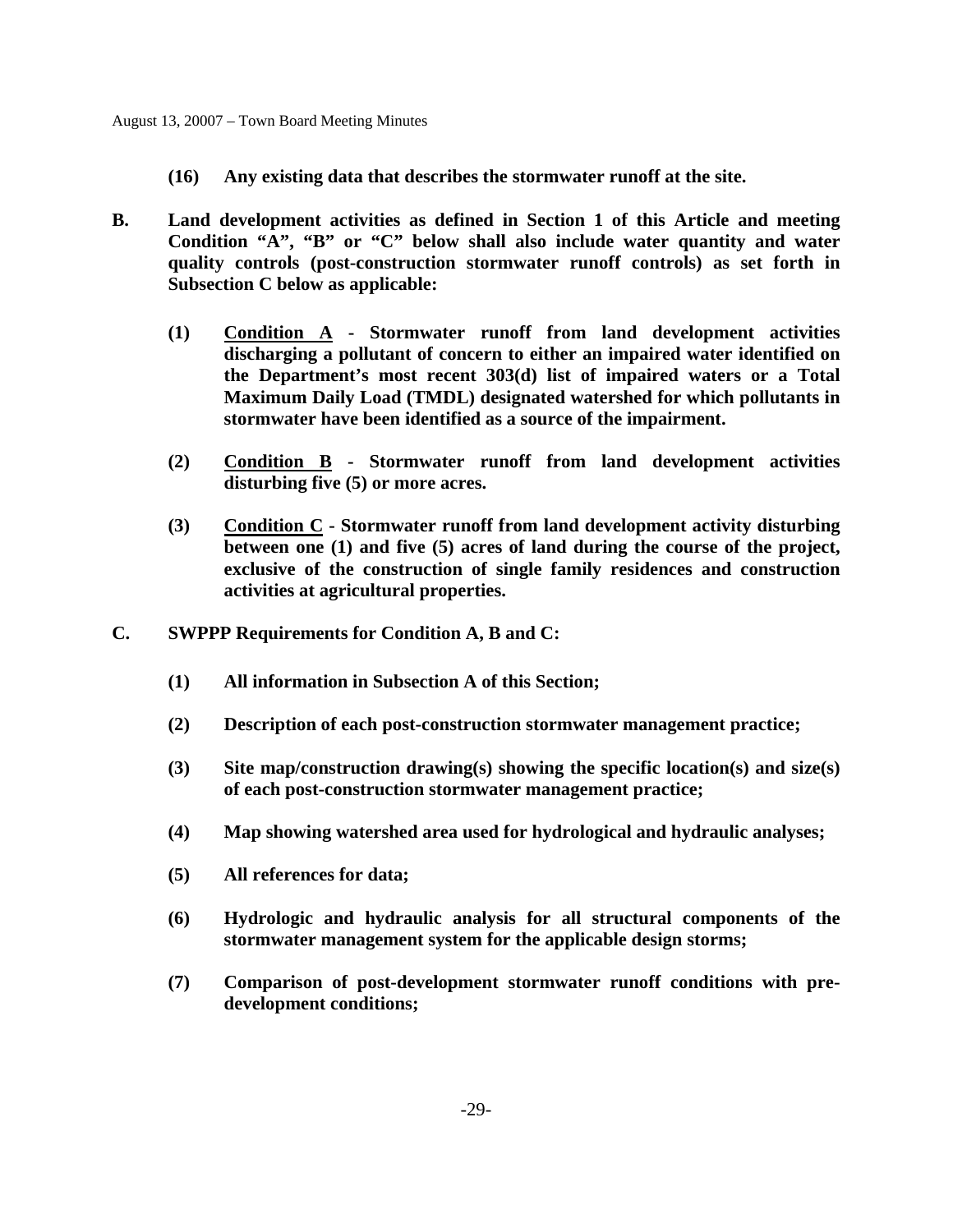- **(8) Dimensions, material specifications and installation details for each postconstruction stormwater management practice;**
- **(9) Maintenance schedule to ensure continuous and effective operation of each post-construction stormwater management practice;**
- **(10) Maintenance easements to ensure access to all stormwater management practices at the site for the purpose of inspection and repair. Easements shall be recorded on the plan and shall remain in effect with transfer of title to the property;**
- **(11) Inspection and maintenance agreement binding on all subsequent landowners served by the on-site stormwater management measures in accordance with Article III of this Local Law; and**
- **(12) For Condition A, the SWPPP shall be prepared by a landscape architect, certified professional or professional engineer and must be signed by the professional preparing the plan, who shall certify that the design of all stormwater management practices meet the requirements in this Local Law.**

**Section 9. Other Environmental Permits** 

**The applicant shall assure that all other applicable environmental permits have been or will be acquired for the land development activity prior to approval of the final stormwater design plan.** 

# **Section 10. Contractor Certification**

- **A. Each contractor and subcontractor identified in the SWPPP who will be involved in soil disturbance and/or stormwater management practice installation shall sign and date a copy of the following certification statement before undertaking any land development activity : "I certify under penalty of law that I understand and agree to comply with the terms and conditions of the Stormwater Pollution Prevention Plan. I also understand that it is unlawful for any person to cause or contribute to a violation of water quality standards."**
- **B. The certification must include the name and title of the person providing the signature, address and telephone number of the contracting firm; the address (or other identifying description) of the site; and the date the certification is made.**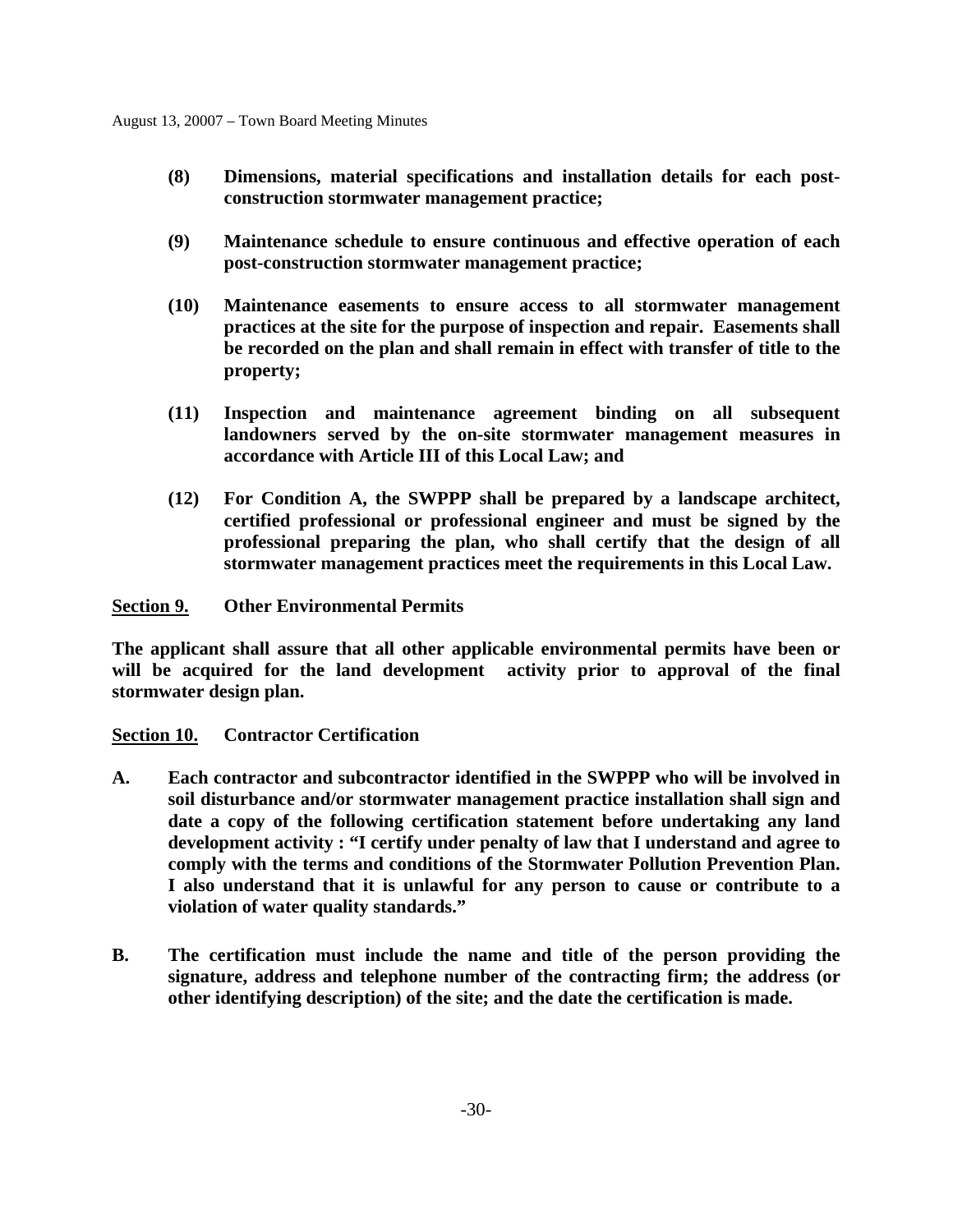- **C. The certification statement(s) shall become part of the SWPPP for the land development activity.**
- **D. A copy of the SWPPP shall be retained at the site of the land development activity during construction from the date of initiation of construction activities to the date of final stabilization.**

**Section 11. Performance and Design Criteria for Stormwater Management and Erosion and Sediment Control** 

**All land development activities shall be subject to the following performance and design criteria:** 

- **A. Technical Standards. For the purpose of this local law, the following documents shall serve as the official guides and specifications for stormwater management. Stormwater management practices that are designed and constructed in accordance with these technical documents shall be presumed to meet the standards imposed by this law:** 
	- **(1) The New York State Stormwater Management Design Manual (New York State Department of Environmental Conservation, most current version or its successor, hereafter referred to as the Design Manual)**
	- **(2) New York Standards and Specifications for Erosion and Sediment Control, (Empire State Local Law of the Soil and Water Conservation Society, 2004, most current version or its successor, hereafter referred to as the Erosion Control Manual).**
- **B. Equivalence to Technical Standards. Where stormwater management practices are not in accordance with technical standards, the applicant or developer must demonstrate equivalence to the technical standards set forth in Section 11(A) and the SWPPP shall be prepared by a licensed professional.**
- **C. Water Quality Standards. Any land development activity shall not cause an increase in turbidity that will result in substantial visible contrast to natural conditions in surface waters of the state of New York or cause a violation of New York State water quality standards.**

**Section 12. Maintenance, Inspection and Repair of Stormwater Facilities** 

**A. Maintenance and Inspection During Construction**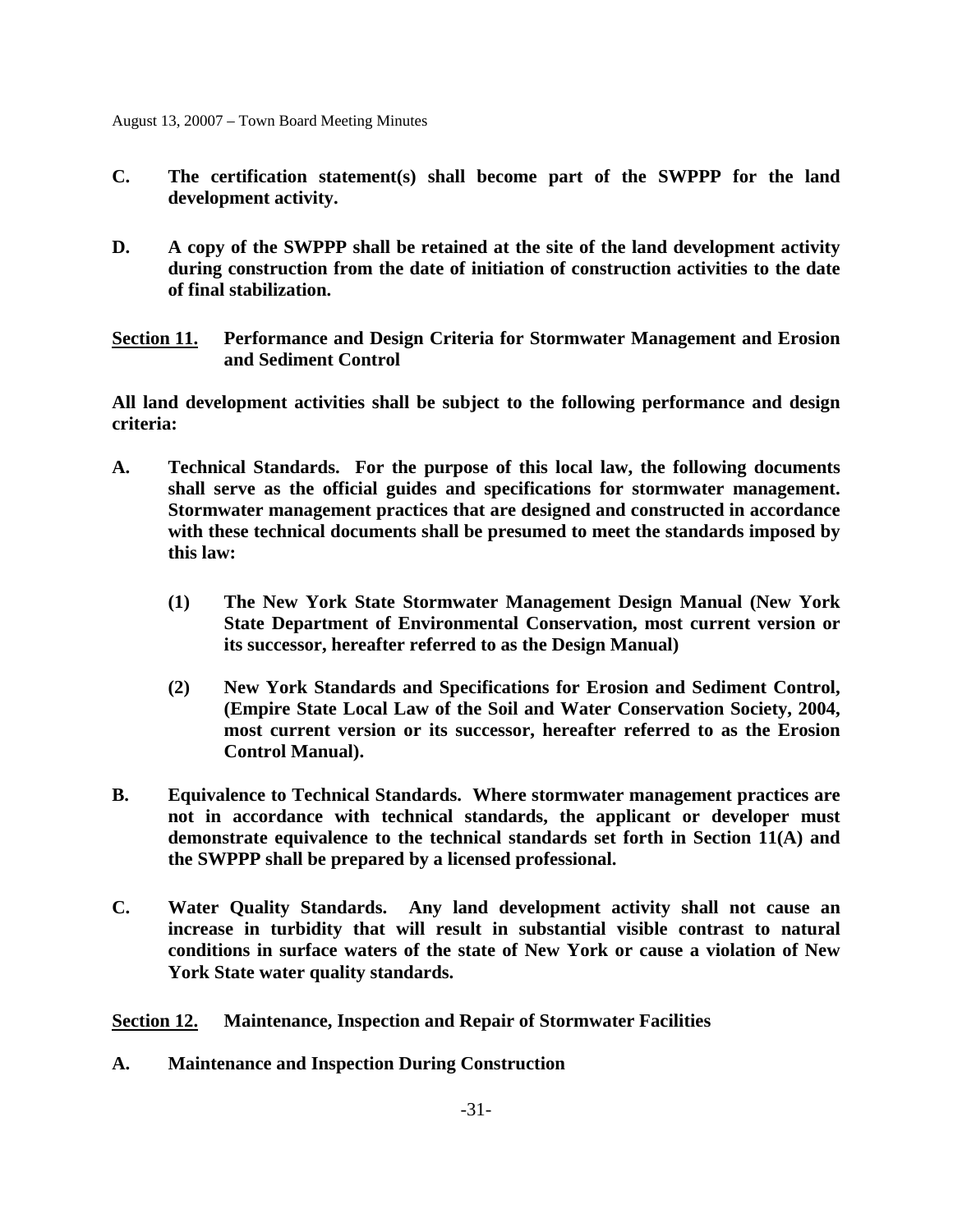- **(1) The applicant or developer of the land development activity or their representative shall at all times properly operate and maintain all facilities and systems of treatment and control (and related appurtenances) which are installed or used by the applicant or developer to achieve compliance with the conditions of this local law. Sediment shall be removed from sediment traps or sediment ponds whenever their design capacity has been reduced by fifty (50) percent.**
- **(2) For land development activities as defined in Section 4 of this Local Law and meeting Condition A, B or C in Section 8(B), the applicant shall have a qualified professional conduct site inspections and document the effectiveness of all erosion and sediment control practices every 7 days and within 24 hours of any storm event producing 0.5 inches of precipitation or more. Inspection reports shall be maintained in a site log book.**
- **B. Maintenance Easement(s). Prior to the issuance of any approval that has a stormwater management facility as one of the requirements, the applicant or developer must execute a maintenance easement agreement that shall be binding on all subsequent landowners served by the stormwater management facility. The easement shall provide for access to the facility at reasonable times for periodic inspection by the Town of LaFayette to ensure that the facility is maintained in proper working condition to meet design standards and any other provisions established by this local law. The easement shall be recorded by the grantor in the office of the County Clerk after approval by the counsel for the Town of LaFayette.**
- **C. Maintenance after Construction. The owner or operator of permanent stormwater management practices installed in accordance with this law shall ensure they are operated and maintained to achieve the goals of this law. Proper operation and maintenance also includes as a minimum, the following:** 
	- **(1) A preventive/corrective maintenance program for all critical facilities and systems of treatment and control (or related appurtenances) which are installed or used by the owner or operator to achieve the goals of this law.**
	- **(2) Written procedures for operation and maintenance and training new maintenance personnel.**
	- **(3) Discharges from the SMPs shall not exceed design criteria or cause or contribute to water quality standard violations in accordance with Section 11(C).**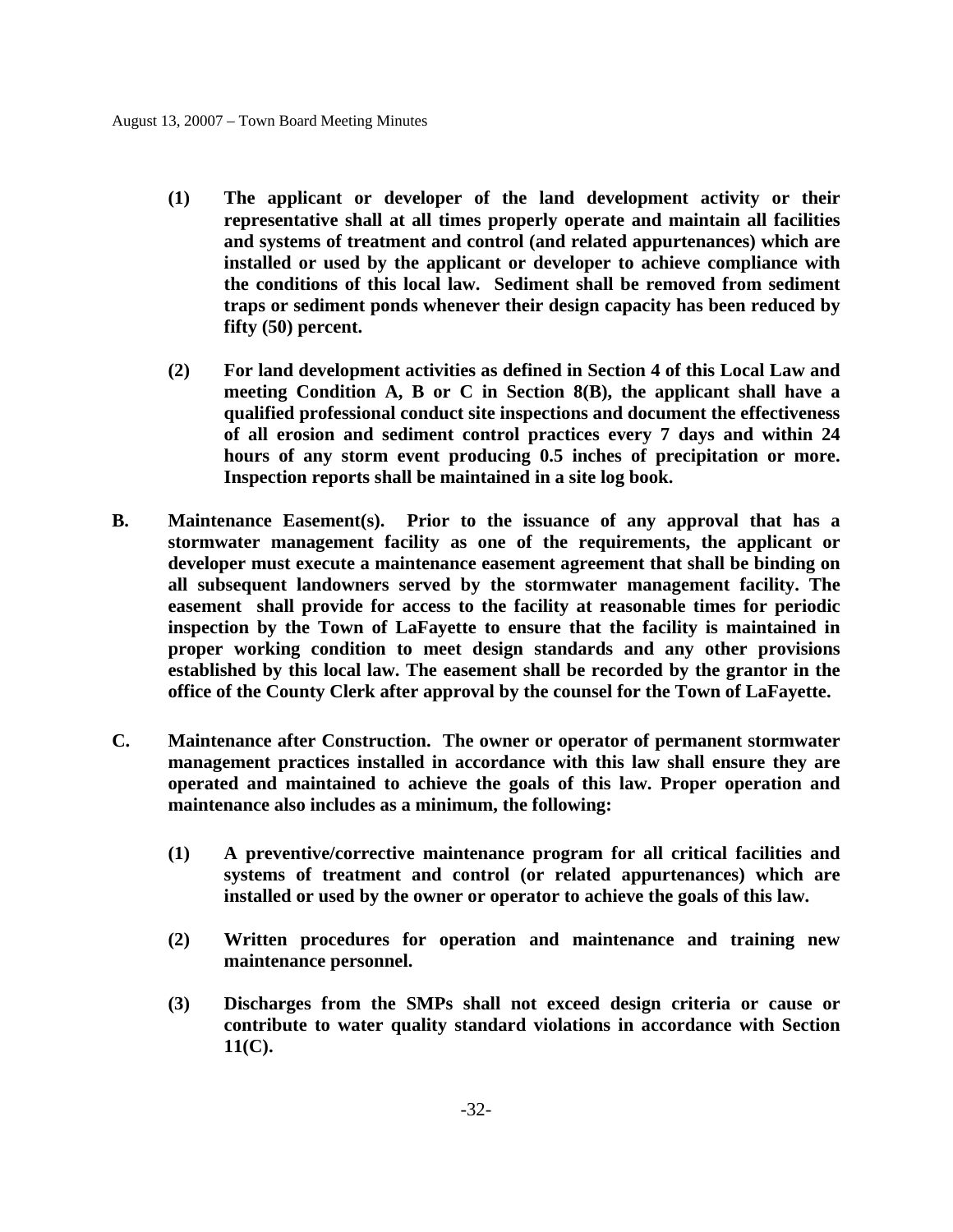### **D. Maintenance Agreements**

- **(1) The Town of LaFayette shall approve a formal maintenance agreement for stormwater management facilities binding on all subsequent landowners and recorded in the office of the County Clerk as a deed restriction on the property prior to final plan approval. The maintenance agreement shall be consistent with the terms and conditions of Schedule B of this local law entitled Sample Stormwater Control Facility Maintenance Agreement.**
- **(2) The Town of LaFayette, in lieu of a maintenance agreement, at its sole discretion may accept dedication of any existing or future stormwater management facility and creation of a drainage district, provided such facility meets all the requirements of this local law and includes adequate and perpetual access and sufficient area, by easement or otherwise, for inspection and regular maintenance.**

# **Article III Administration and Enforcement**

**Section 13. Construction Inspection.**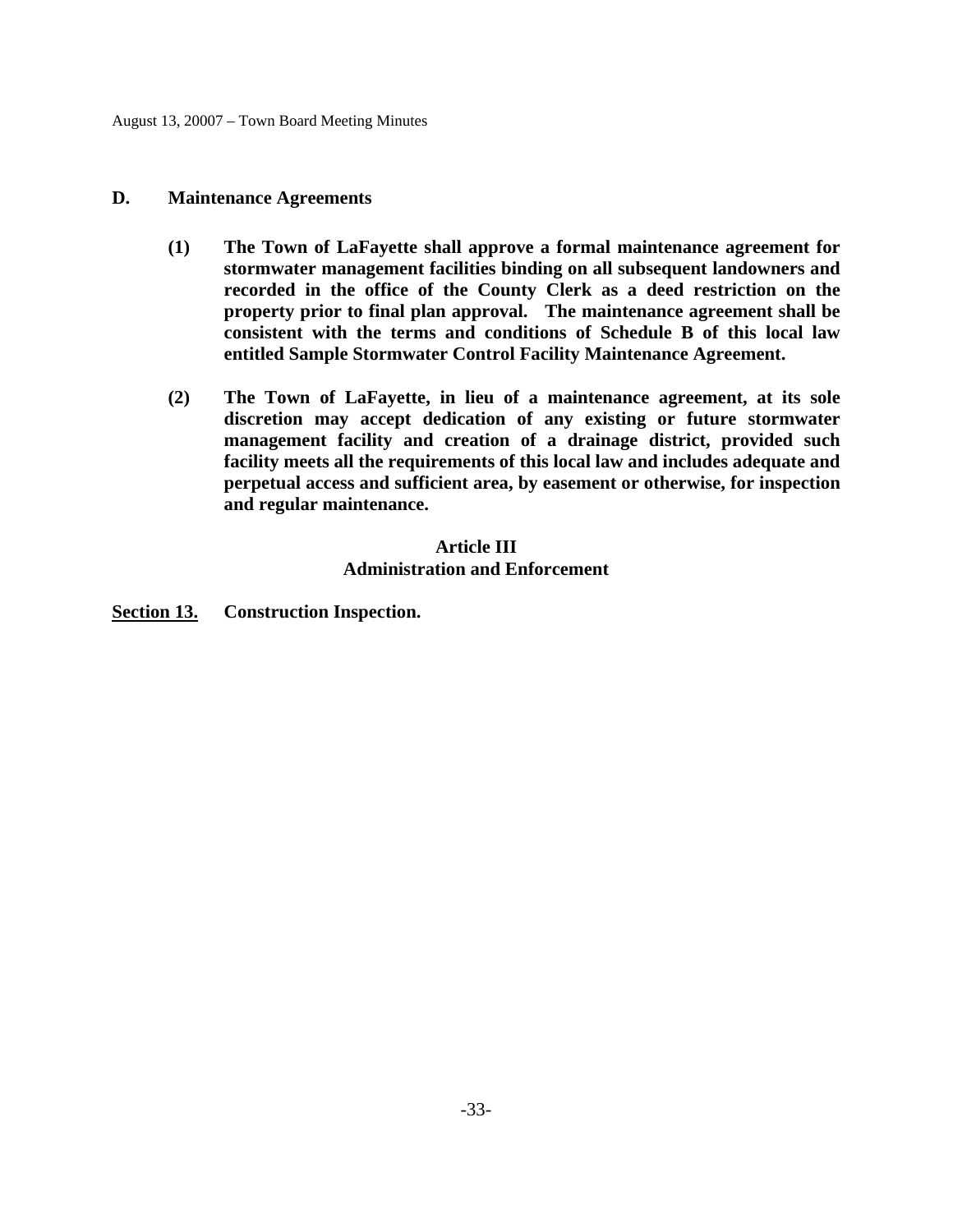- **A. Erosion and Sediment Control Inspection. The Town of LaFayette Stormwater Management Officer may require such inspections as necessary to determine compliance with this Local Law and may either approve that portion of the work completed or notify the applicant wherein the work fails to comply with the requirements of this Local Law and the stormwater pollution prevention plan (SWPPP) as approved. To obtain inspections, the applicant shall notify the Town of LaFayette enforcement official at least 48 hours before any of the following as required by the Stormwater Management Officer:** 
	- **(1) Start of construction**
	- **(2) Installation of sediment and erosion control measures**
	- **(3) Completion of site clearing**
	- **(4) Completion of rough grading**
	- **(5) Completion of final grading**
	- **(6) Close of the construction season**
	- **(7) Completion of final landscaping**
	- **(8) Successful establishment of landscaping in public areas.**
- **B. If any violations are found, the applicant and developer shall be notified in writing of the nature of the violation and the required corrective actions. No further work shall be conducted except for site stabilization until any violations are corrected and all work previously completed has received approval by the Stormwater Management Officer.**
- **C. Stormwater Management Practice Inspections. The Town of LaFayette Stormwater Management Officer, is responsible for conducting inspections of stormwater management practices (SMPs). All applicants are required to submit "as built" plans for any stormwater management practices located on-site after final construction is completed. The plan must show the final design specifications for all stormwater management facilities and must be certified by a professional engineer.**
- **D. Inspection of Stormwater Facilities After Project Completion.** 
	- **(1) Inspection programs shall be established on any reasonable basis, including but not limited to:** 
		- **(a) routine inspections;**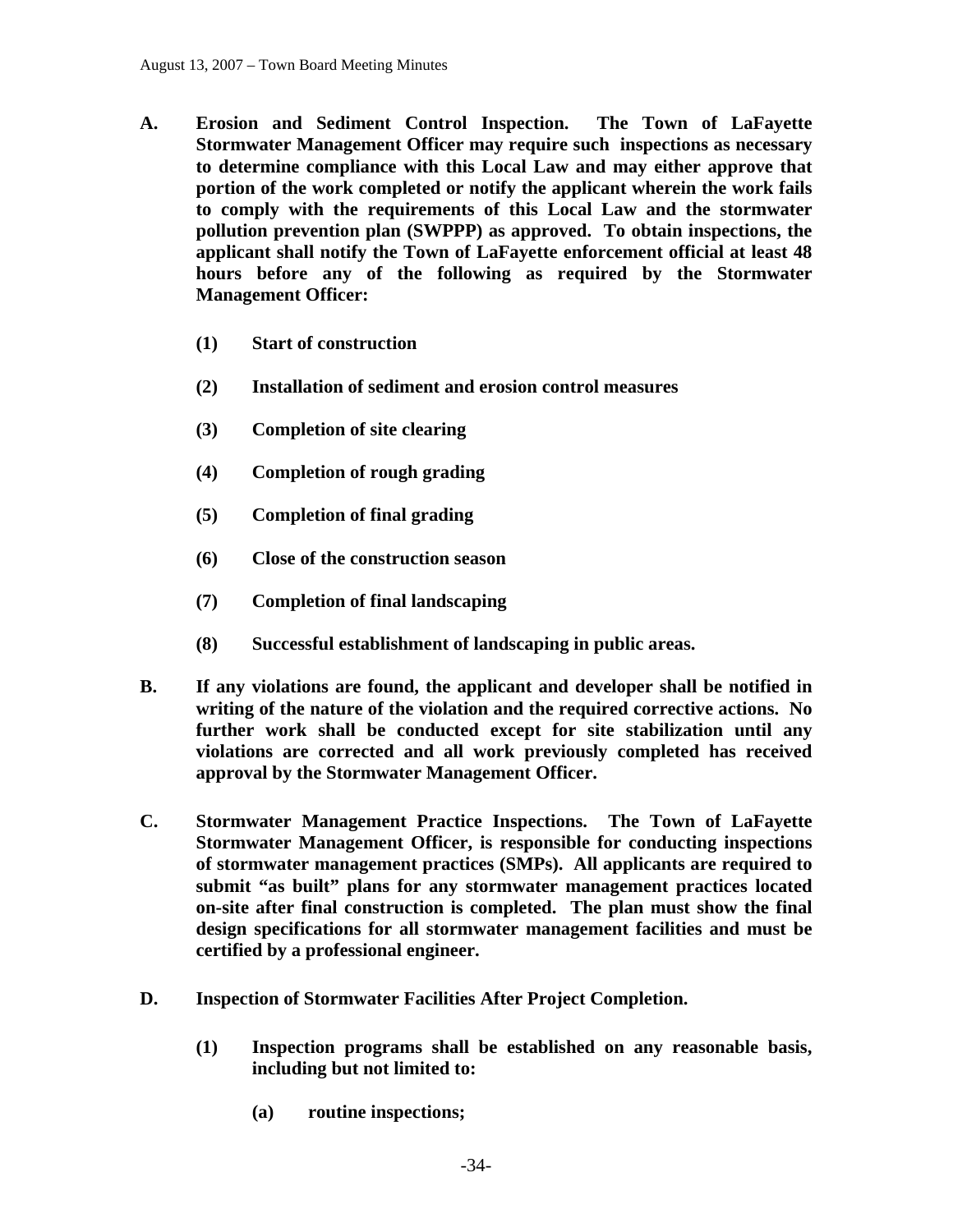- **(b) random inspections;**
- **(c) inspections based upon complaints or other notice of possible violations;**
- **(d) inspection of drainage basins or areas identified as higher than typical sources of sediment or other contaminants or pollutants; inspections of businesses or industries of a type associated with higher than usual discharges of contaminants or pollutants or with discharges of a type which are more likely than the typical discharge to cause violations of state or federal water or sediment quality standards or the SPDES stormwater permit; and**
- **(e) joint inspections with other agencies inspecting under environmental or safety laws.**
- **(2) Inspections may include, but are not limited to:** 
	- **(a) reviewing maintenance and repair records;**
	- **(b) sampling discharges, surface water, groundwater, and material or water in drainage control facilities; and**
	- **(c) evaluating the condition of drainage control facilities and other stormwater management practices.**
- **E. Submission of Reports. The Town of LaFayette Stormwater Management Officer may require monitoring and reporting from entities subject to this law as are necessary to determine compliance with this Local Law.**
- **F. Right-of-Entry for Inspection. When any new stormwater management facility is installed on private property or when any new connection is made between private property and the public storm water system, the landowner shall grant to the Town of LaFayette the right to enter the property at reasonable times and in a reasonable manner for the purpose of inspection as specified in paragraph A of this Section 13.**

**Section 14. Performance Guarantee** 

**A. Construction Completion Guarantee. In order to ensure the full and faithful completion of all land development activities related to compliance with all conditions set forth by the Town of LaFayette in its approval of the Stormwater Pollution Prevention Plan, the Town of LaFayette may require the applicant or developer to provide, prior to construction, a performance bond, cash escrow, or irrevocable letter of credit from an appropriate financial or surety institution which guarantees satisfactory completion of**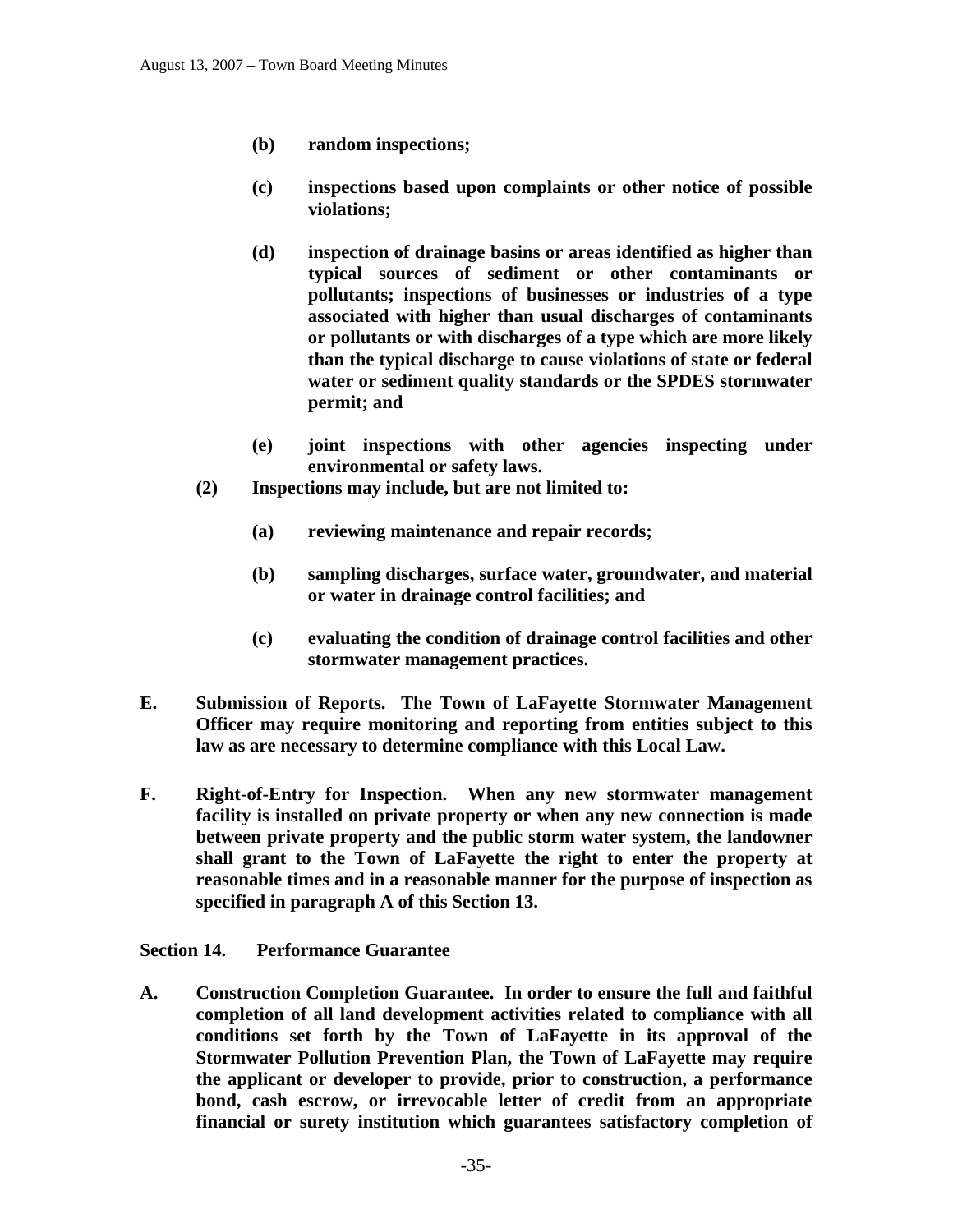**the project and names the Town of LaFayette as the beneficiary. The security shall be in an amount to be determined by the Town of LaFayette based on submission of final design plans, with reference to actual construction and landscaping costs. The performance guarantee shall remain in force until the surety is released from liability by the Town of LaFayette, provided that such period shall not be less than one year from the date of final acceptance or such other certification that the facility(ies) have been constructed in accordance with the approved plans and specifications and that a one year inspection has been conducted and the facilities have been found to be acceptable to the Town of LaFayette. Per annum interest on cash escrow deposits shall be reinvested in the account until the surety is released from liability.** 

**B. Maintenance Guarantee. Where stormwater management and erosion and sediment control facilities are to be operated and maintained by the developer or by a corporation that owns or manages a commercial or industrial facility, the developer, prior to construction, may be required to provide the Town of LaFayette with an irrevocable letter of credit from an approved financial institution or surety to ensure proper operation and maintenance of all stormwater management and erosion control facilities both during and after construction, and until the facilities are removed from operation. If the developer or landowner fails to properly operate and maintain stormwater management and erosion and sediment control facilities, the Town of LaFayette may draw upon the account to cover the costs of proper operation and maintenance, including engineering and inspection costs.** 

**Section 15. Record keeping.** 

**The Town of LaFayette shall require entities subject to this law to maintain records demonstrating compliance with this Local Law.** 

# **Section 16. Enforcement and Penalties**

- **A. Notice of Violation. When the Town of LaFayette determines that a land development activity is not being carried out in accordance with the requirements of this Local Law, it may issue a written notice of violation to the landowner. The notice of violation shall contain:** 
	- **(1) the name and address of the landowner, developer or applicant;**
	- **(2) the address when available or a description of the building, structure or land upon which the violation is occurring;**
	- **(3) a statement specifying the nature of the violation;**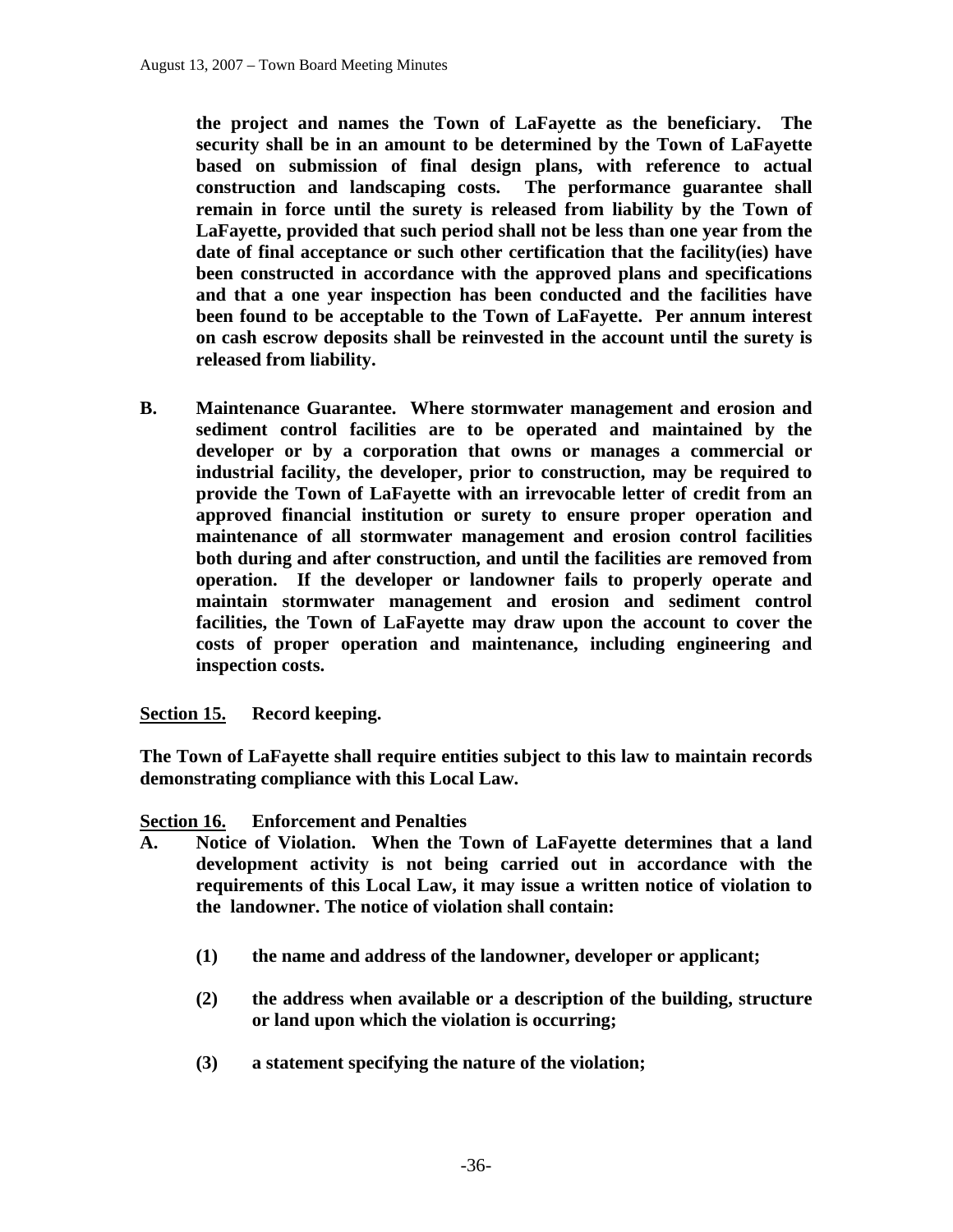- **(4) a description of the remedial measures necessary to bring the land development activity into compliance with this local law and a time schedule for the completion of such remedial action;**
- **(5) a statement of the penalty or penalties that shall or may be assessed against the person to whom the notice of violation is directed;**
- **(6) a statement that the determination of violation may be appealed to the municipality by filing a written notice of appeal within fifteen (15) days of service of notice of violation.**
- **B. Stop Work Orders. The Town of LaFayette may issue a stop work order for violations of this Local Law. Persons receiving a stop work order shall be required to halt all land development activities, except those activities that address the violations leading to the stop work order. The stop work order shall be in effect until the Town of LaFayette confirms that the land development activity is in compliance and the violation has been satisfactorily addressed. Failure to address a stop work order in a timely manner may result in civil, criminal, or monetary penalties in accordance with the enforcement measures authorized in this Local Law.**
- **C. Violations . Any land development activity that is commenced or is conducted contrary to this Local Law, may be restrained by injunction or otherwise abated in a manner provided by law.**
- **D. Penalties. In addition to or as an alternative to any penalty provided herein or by law, any person who violates the provisions of this local law shall be guilty of a violation punishable by a fine not exceeding three hundred fifty dollars (\$350) or imprisonment for a period not to exceed six months, or both for conviction of a first offense; for conviction of a second offense both of which were committed within a period of five years, punishable by a fine not less than three hundred fifty dollars nor more than seven hundred dollars (\$700) or imprisonment for a period not to exceed six months, or both; and upon conviction for a third or subsequent offense all of which were committed within a period of five years, punishable by a fine not less than seven hundred dollars nor more than one thousand dollars (\$1000) or imprisonment for a period not to exceed six months, or both. However, for the purposes of conferring jurisdiction upon courts and judicial officers generally, violations of this local law shall be deemed misdemeanors and for such purpose only all provisions of law relating to misdemeanors shall apply to such violations. Each week's continued violation shall constitute a separate additional violation.**
- **E. Withholding of Certificate of Occupancy. If any building or land development activity is installed or conducted in violation of this local law the**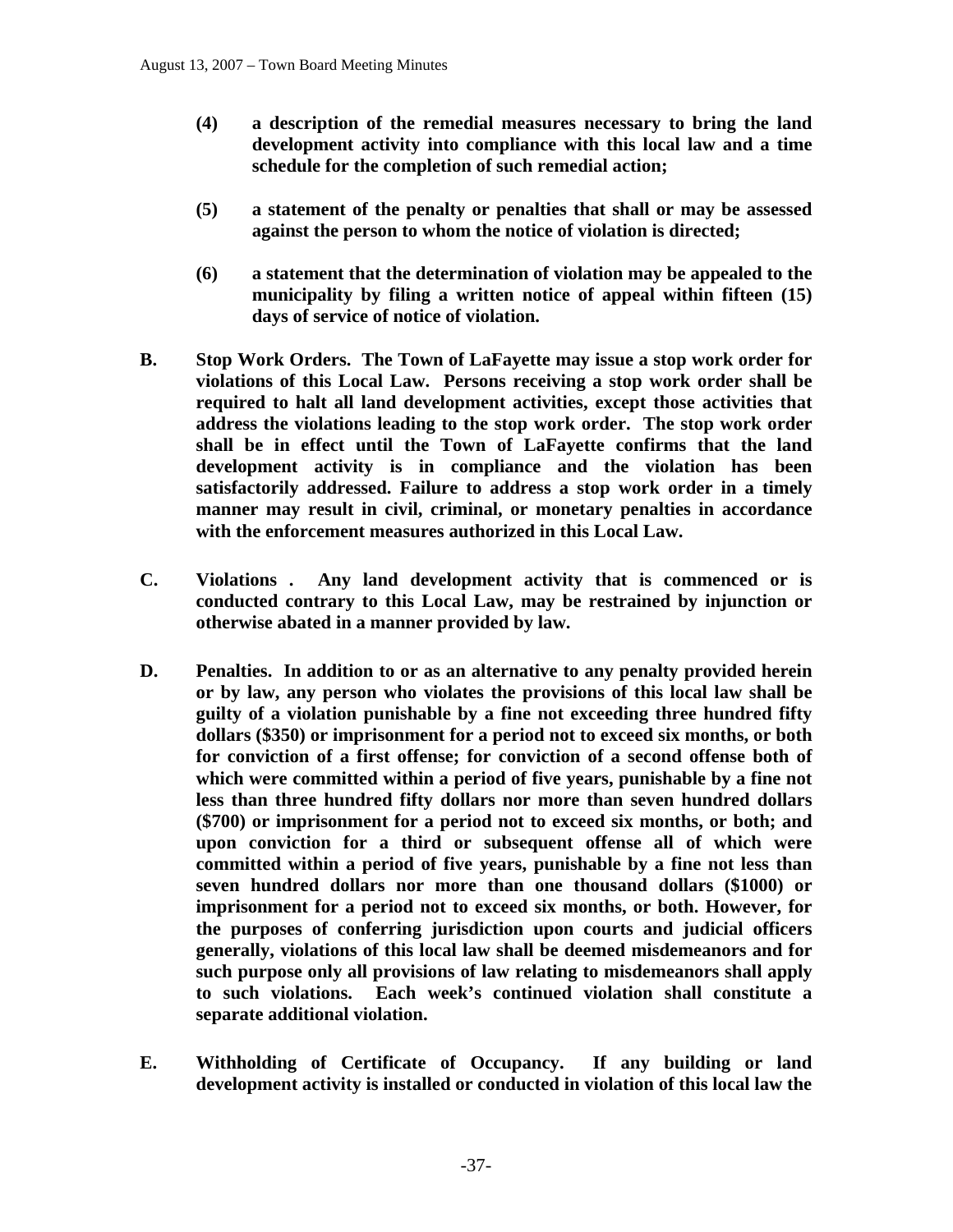**Stormwater Management Officer may prevent the occupancy of said building or land.** 

**F. Restoration of lands. Any violator may be required to restore land to its undisturbed condition. In the event that restoration is not undertaken within a reasonable time after notice, the Town of LaFayette may take necessary corrective action, the cost of which shall become a lien upon the property until paid.** 

**Section 17. Fees for Services.** 

**Any person undertaking land development activities regulated by this law shall reimburse the Town for all expenses and costs associated with compliance with these requirements, including, but not limited to, engineering and legal expenses.** 

**Section 18. Severability.** 

**If the provisions of any article, section, subsection, paragraph, subdivision or clause of this Local Law shall be judged invalid by a court of competent jurisdiction, such order of judgment shall not affect or invalidate the remainder of any article, section, subsection, paragraph, subdivision or clause of this Local Law.** 

**Section 19. Effective Date.** 

**This Local Law shall be effective upon filing with the office of the Secretary of State.** 

| (From: New York State Stormwater Management Design Manual, Table 5.1) |                                            |                                                                                                                                                                                      |  |
|-----------------------------------------------------------------------|--------------------------------------------|--------------------------------------------------------------------------------------------------------------------------------------------------------------------------------------|--|
| Group                                                                 | <b>Practice</b>                            | <b>Description</b>                                                                                                                                                                   |  |
|                                                                       | Micropool Extended<br>Detention Pond (P-1) | Pond that treats the majority of the water quality volume through<br>extended detention, and incorporates a micropool at the outlet of<br>the pond to prevent sediment resuspension. |  |
|                                                                       | Wet Pond $(P-2)$                           | Pond that provides storage for the entire water quality volume in<br>the permanent pool.                                                                                             |  |
| Pond                                                                  | Pond $(P-3)$                               | Wet Extended Detention Pond that treats a portion of the water quality volume by detaining<br>storm flows above a permanent pool for a specified minimum<br>detention time.          |  |
|                                                                       | Multiple Pond System<br>$(P-4)$            | A group of ponds that collectively treat the water quality volume.                                                                                                                   |  |

### **Schedule A**

**Stormwater Management Practices Acceptable for Water Quality**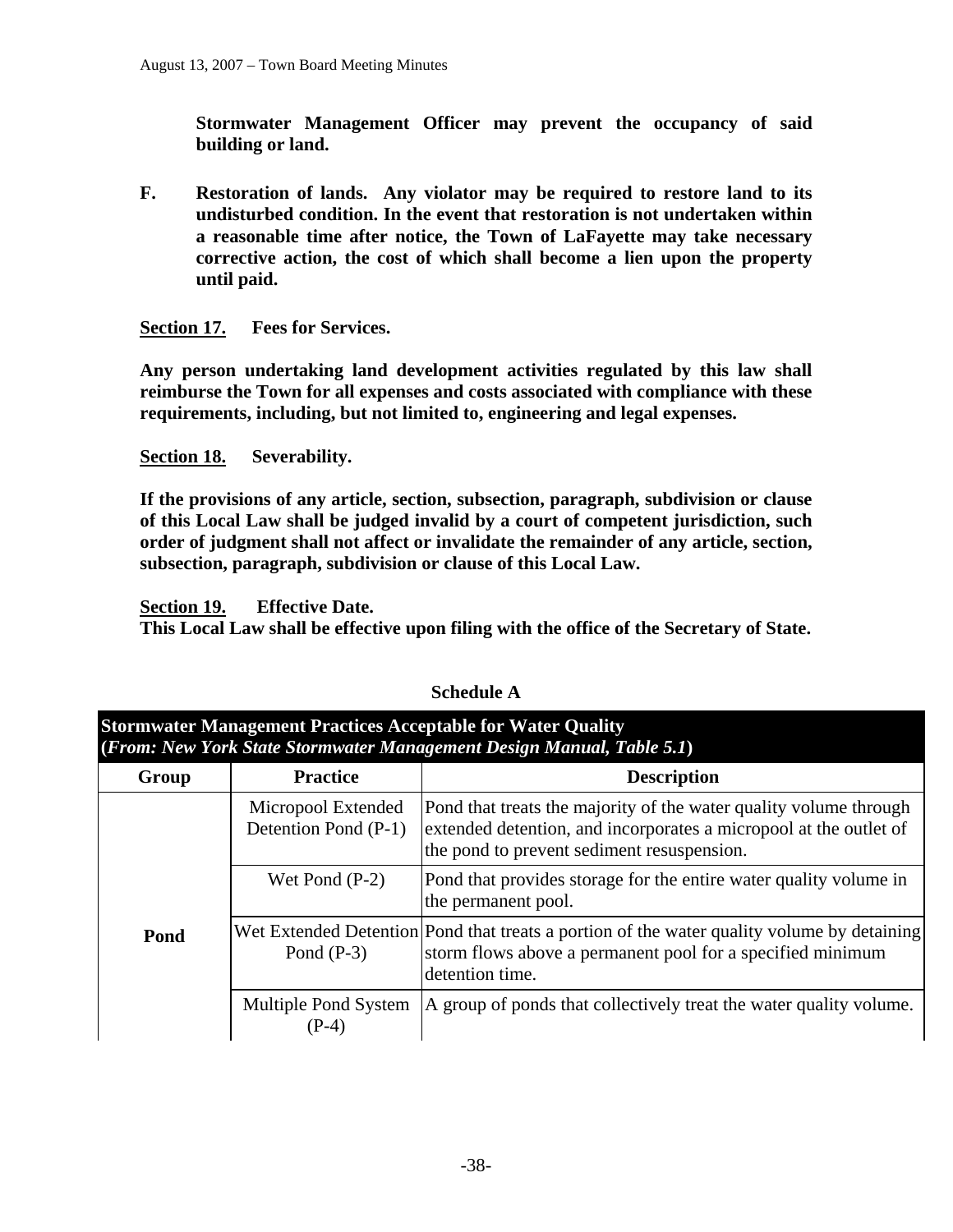|                                      | Pocket Pond (P-5)                          | A stormwater wetland design adapted for the treatment of runoff<br>from small drainage areas that has little or no baseflow available<br>to maintain water elevations and relies on groundwater to<br>maintain a permanent pool. |
|--------------------------------------|--------------------------------------------|----------------------------------------------------------------------------------------------------------------------------------------------------------------------------------------------------------------------------------|
|                                      | Shallow Wetland (W-1)                      | A wetland that provides water quality treatment entirely in a<br>shallow marsh.                                                                                                                                                  |
|                                      | <b>Extended Detention</b><br>Wetland (W-2) | A wetland system that provides some fraction of the water quality<br>volume by detaining storm flows above the marsh surface.                                                                                                    |
| Wetland                              | Pond/Wetland System<br>$(W-3)$             | A wetland system that provides a portion of the water quality<br>volume in the permanent pool of a wet pond that precedes the<br>marsh for a specified minimum detention time.                                                   |
|                                      | Pocket Wetland (W-4)                       | A shallow wetland design adapted for the treatment of runoff<br>from small drainage areas that has variable water levels and relies<br>on groundwater for its permanent pool.                                                    |
|                                      | Infiltration Trench (I-1)                  | An infiltration practice that stores the water quality volume in the<br>void spaces of a gravel trench before it is infiltrated into the<br>ground.                                                                              |
| <b>Infiltration</b>                  | Infiltration Basin (I-2)                   | An infiltration practice that stores the water quality volume in a<br>shallow depression before it is infiltrated into the ground.                                                                                               |
|                                      | Dry Well $(I-3)$                           | An infiltration practice similar in design to the infiltration trench,<br>and best suited for treatment of rooftop runoff.                                                                                                       |
|                                      | Surface Sand Filter (F-<br>1)              | A filtering practice that treats stormwater by settling out larger<br>particles in a sediment chamber, and then filtering stormwater<br>through a sand matrix.                                                                   |
| <b>Filtering</b><br><b>Practices</b> | <b>Underground Sand</b><br>Filter $(F-2)$  | A filtering practice that treats stormwater as it flows through<br>underground settling and filtering chambers.                                                                                                                  |
|                                      | Perimeter Sand Filter<br>$(F-3)$           | A filter that incorporates a sediment chamber and filter bed as<br>parallel vaults adjacent to a parking lot.                                                                                                                    |
|                                      | Organic Filter (F-4)                       | A filtering practice that uses an organic medium such as compost<br>in the filter in place of sand.                                                                                                                              |
|                                      | Bioretention (F-5)                         | A shallow depression that treats stormwater as it flows through a<br>soil matrix, and is returned to the storm drain system.                                                                                                     |
| <b>Open Channels</b>                 | Dry Swale $(O-1)$                          | An open drainage channel or depression explicitly designed to<br>detain and promote the filtration of stormwater runoff into the soil<br>media.                                                                                  |
|                                      | Wet Swale $(O-2)$                          | An open drainage channel or depression designed to retain water<br>or intercept groundwater for water quality treatment.                                                                                                         |

# **Schedule B**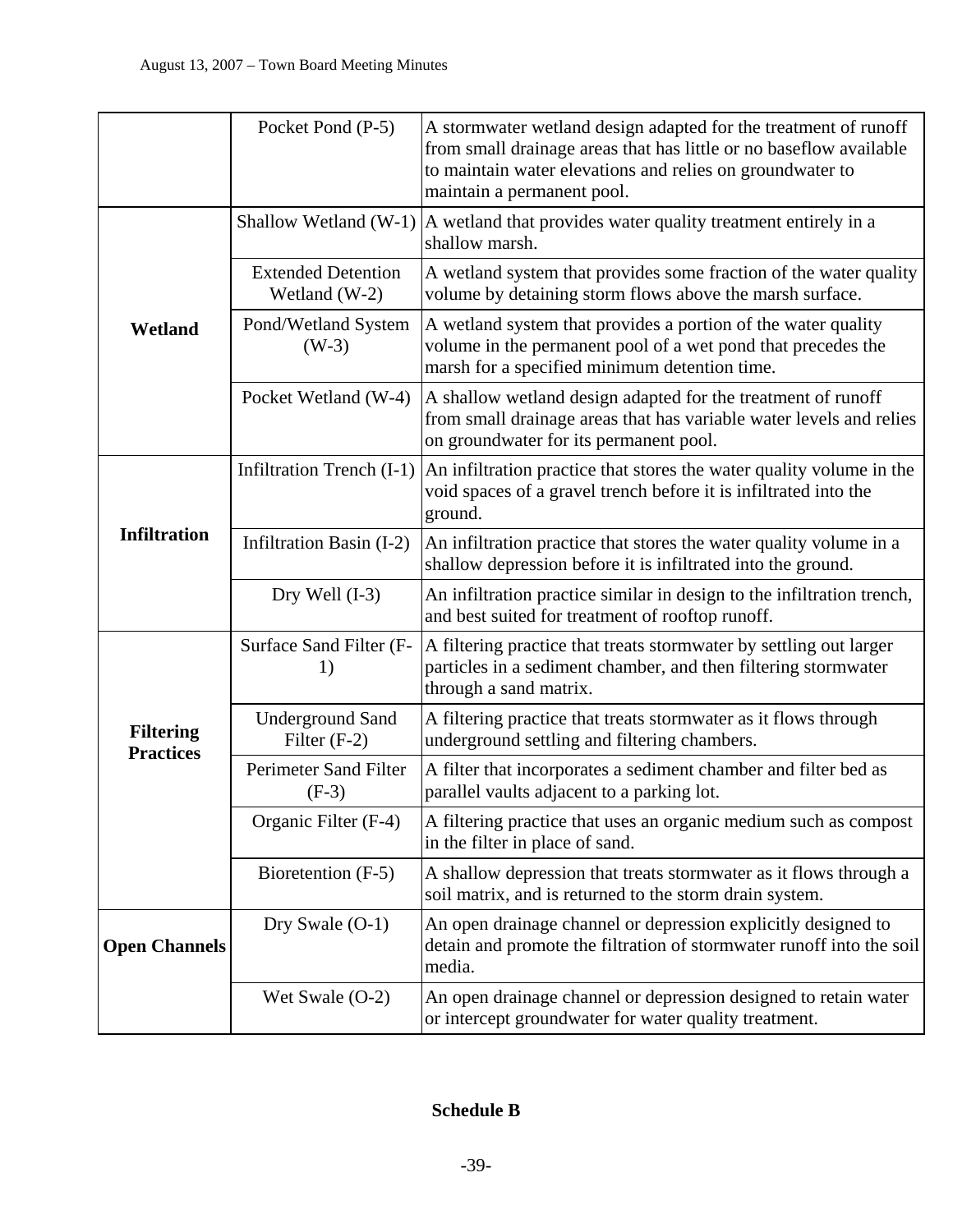# **SAMPLE STORMWATER CONTROL FACILITY MAINTENANCE AGREEMENT**

 **WHEREAS**, **the Town of LaFayette ("Municipality") and the \_\_\_\_\_\_\_\_\_\_\_\_\_\_\_ ("facility owner") want to enter into an agreement to provide for the long term maintenance and continuation of stormwater control measures approved by the Municipality for the below named project, and** 

 **WHEREAS, the Municipality and the facility owner desire that the stormwater control measures be built in accordance with the approved project plans and thereafter be maintained, cleaned, repaired, replaced and continued in perpetuity in order to ensure optimum performance of the components. Therefore, the Municipality and the facility owner agree as follows:** 

- **1. This agreement binds the Municipality and the facility owner, its successors and assigns, to the maintenance provisions depicted in the approved project plans which are attached as Schedule A of this agreement.**
- **2. The facility owner shall maintain, clean, repair, replace and continue the stormwater control measures depicted in Schedule A as necessary to ensure optimum performance of the measures to design specifications. The stormwater control measures shall include, but shall not be limited to, the following: drainage ditches, swales, dry wells, infiltrators, drop inlets, pipes, culverts, soil absorption devices and retention ponds.**
- **3. The facility owner shall be responsible for all expenses related to the maintenance of the stormwater control measures and shall establish a means for the collection and distribution of expenses among parties for any commonly owned facilities.**
- **4. The facility owner shall provide for the periodic inspection of the stormwater control measures, not less than once in every five year period, to determine the condition and integrity of the measures. Such inspection shall be performed by a Professional Engineer licensed by the State of New York. The inspecting engineer shall prepare and submit to the Municipality within 30 days of the inspection, a written report of the findings including recommendations for those actions necessary for the continuation of the stormwater control measures.**
- **5. The facility owner shall not authorize, undertake or permit alteration, abandonment, modification or discontinuation of the stormwater control measures except in accordance with written approval of the Municipality.**
- **6. The facility owner shall undertake necessary repairs and replacement of the stormwater control measures at the direction of the Municipality or in accordance with the recommendations of the inspecting engineer.**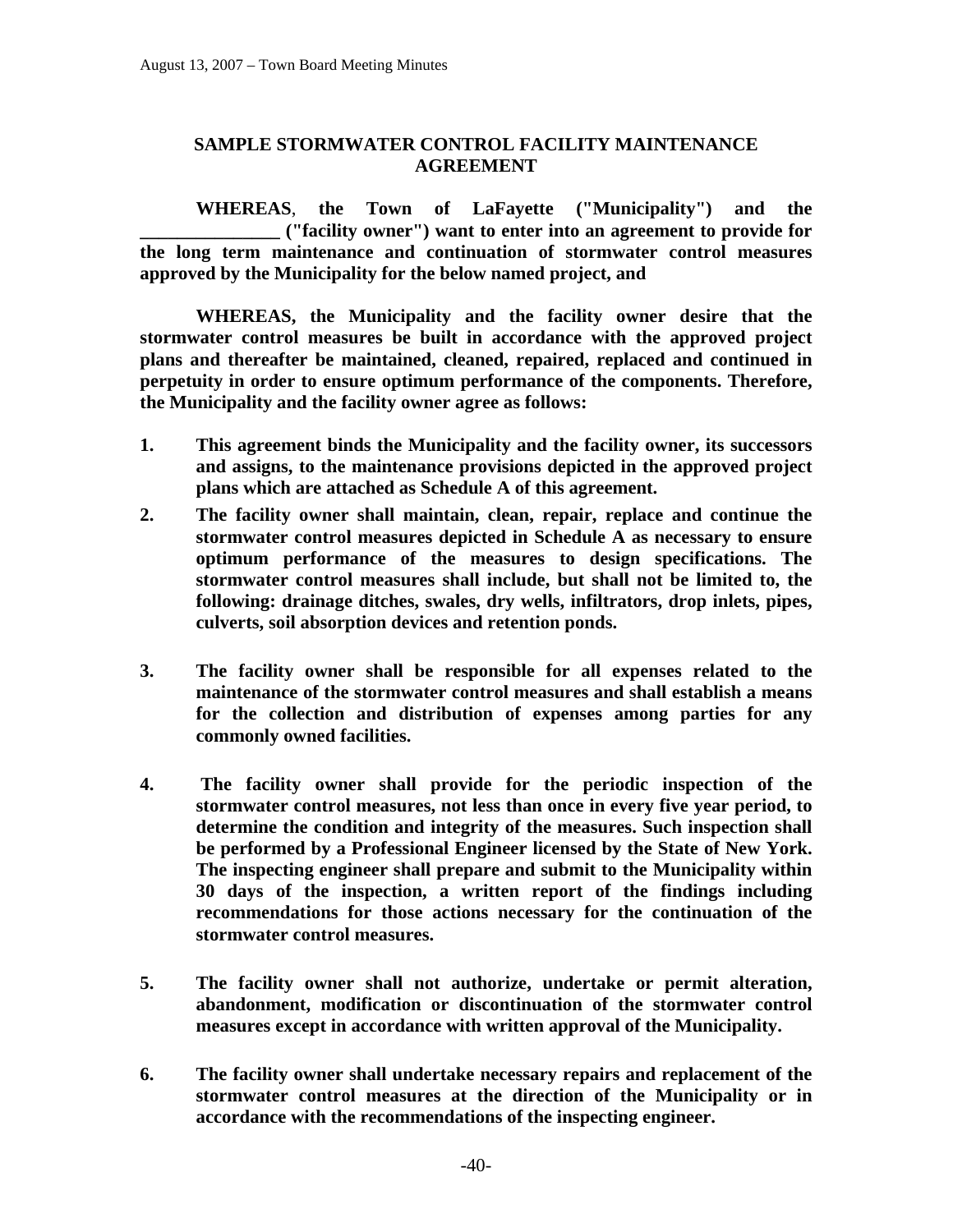**\_\_\_\_\_\_\_\_\_\_\_\_\_\_.** 

- **7. The facility owner shall provide to the Municipality within 30 days of the date of this agreement, a security for the maintenance and continuation of the stormwater control measures in the form of ( a Bond, letter of credit or escrow account).**
- **8. This agreement shall be recorded in the Office of the County Clerk, County**  together with the deed for the common property and shall **be included in the offering plan and/or prospectus approved pursuant to**
- **9. If ever the Municipality determines that the facility owner has failed to construct or maintain the stormwater control measures in accordance with the project plan or has failed to undertake corrective action specified by the Municipality or by the inspecting engineer, the Municipality is authorized to undertake such steps as reasonably necessary for the preservation, continuation or maintenance of the stormwater control measures and to affix the expenses thereof as a lien against the property.**
- **10. This agreement is effective \_\_\_\_\_\_\_\_\_\_\_\_ .**

# **TOWN BOARD RESOLUTION**

# **August 13, 2007**

 **David Knapp introduced proposed Local Law No. E-2007, amending the subdivision regulations of the Town of LaFayette, and made the following motion, which was seconded by William McConnell :** 

 **WHEREAS, no other agency has the legal authority or jurisdiction to approve or directly undertake the enactment of a local law in the Town of LaFayette, such that there are no other involved agencies within the meaning of the New York State Environmental Quality Review Act (SEQR) with respect to the proposed enactment of said Local Law, with the result that the Town Board shall act as lead agency in this matter.** 

 **NOW, THEREFORE, it is** 

 **RESOLVED AND DETERMINED, that there are no other involved agencies, that the adoption of said Local Law is an unlisted action for purposes of environmental review under SEQR and that the Town Board shall act as lead agency with regard to this proposed action; and it is further** 

 **RESOLVED, that the Town Board conduct a public hearing as to the enactment of proposed Local law No. E-2007 at the Town Hall located at 2577 Route 11 in the Town of LaFayette on September 10, 2007 at 6:30 p.m., or as soon thereafter as the matter can be heard, at which time all persons interested in the subject shall be heard.**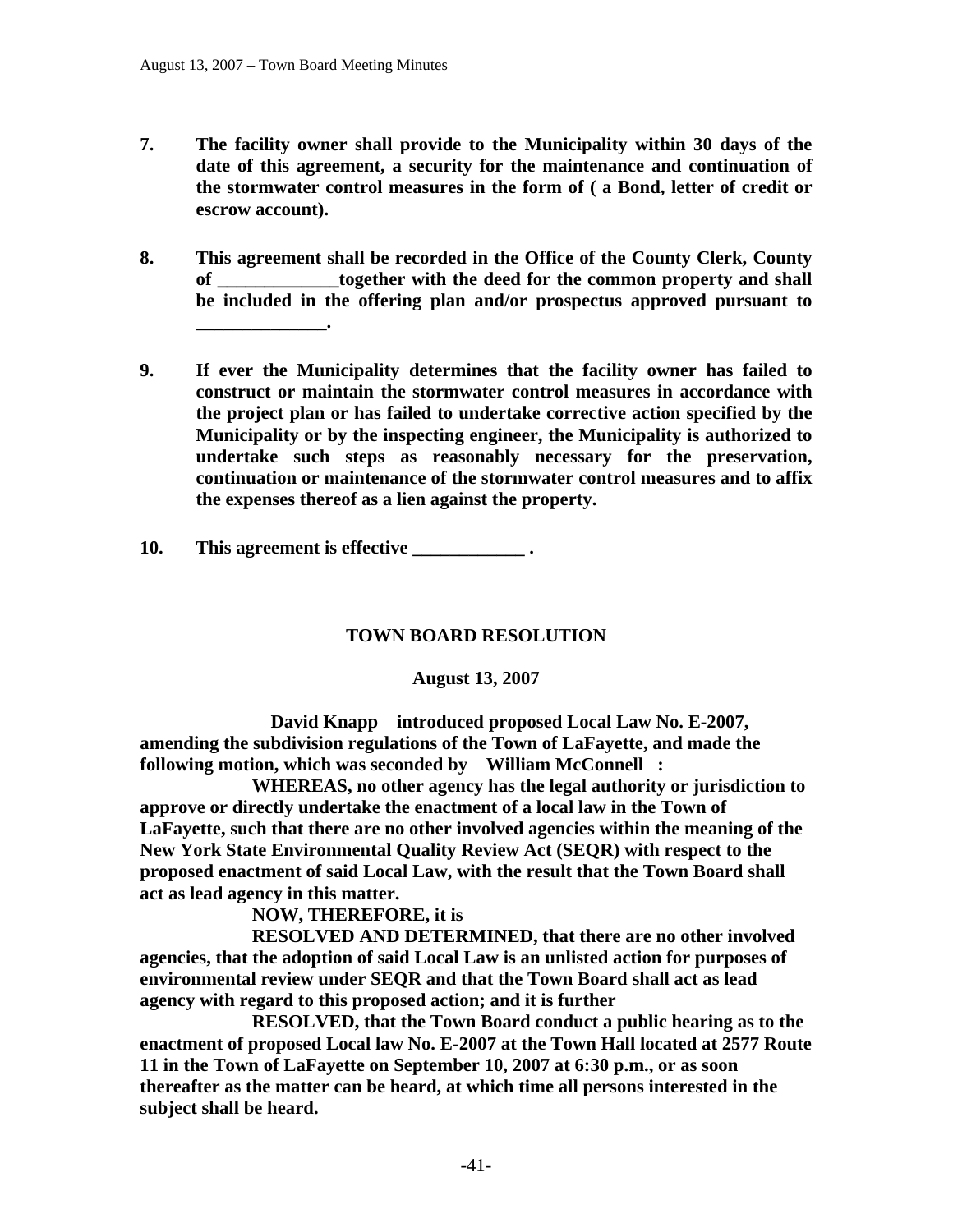**The question of the adoption of the foregoing resolution was duly put to a vote and upon roll call, the vote was as follows:** 

| <b>William McConnell Councilman</b> | <b>Voted</b> | Yes |
|-------------------------------------|--------------|-----|
| <b>Thomas Bailey Councilman</b>     | <b>Voted</b> | Yes |
| <b>Adrian Shute Councilman</b>      | <b>Voted</b> | Yes |
| David Knapp Councilman              | <b>Voted</b> | Yes |
| <b>Gregory Scammell Supervisor</b>  | <b>Voted</b> | Yes |
|                                     |              |     |

**The foregoing resolution was thereupon declared duly adopted.** 

# **TOWN OF LAFAYETTE PROPOSED LOCAL LAW NO. E-2007**

**A Local Law Amending the Subdivision Regulations of the Town of LaFayette, Originally Adopted by the Town of LaFayette Planning Board on May 12, 1987 and Approved by the Town of LaFayette Town Board on July 13, 1987, As Previously Amended**

**Be it enacted by the Town Board of the Town of LaFayette, effective January 1, 2008, as follows:** 

- **Section 1. The purpose of this Local Law is to make all subdivisions within the Town of LaFayette subject to Local Law No. 5 of 2007 which establishes minimum stormwater management requirements and controls to protect and safeguard the general health, safety, and welfare of the public residing within this jurisdiction.**
- **Section 2. The Subdivision Regulations of the Town of LaFayette, originally adopted by the Town Planning Board on May 12, 1987 and approved by the Town Board of the Town of LaFayette on July 13, 1987, as previously amended are hereby further amended to add a new Section 370 as follows:**

**"Section 360 Stormwater Pollution Prevention Plan: Preliminary Subdivision Plat. A Stormwater Pollution Prevention Plan (SWPPP) consistent with the requirements of Local Law No. 5 of 2007 shall be required for Preliminary Subdivision Plat approval. The SWPPP shall meet the performance and design criteria and standards in Local Law No. 5 of 2007. The approved Preliminary Subdivision Plat shall be consistent with the provisions of Local Law No. 5 of 2007.** 

**A. Final Subdivision Plat. A Stormwater Pollution Prevention Plan consistent with the requirements of Local Law No.5 of 2007 and with the terms of preliminary plan approval shall be required for Final Subdivision Plat approval. The SWPPP shall meet the performance and design criteria and standards in Local Law No. 5 of 2007. The approved Final Subdivision**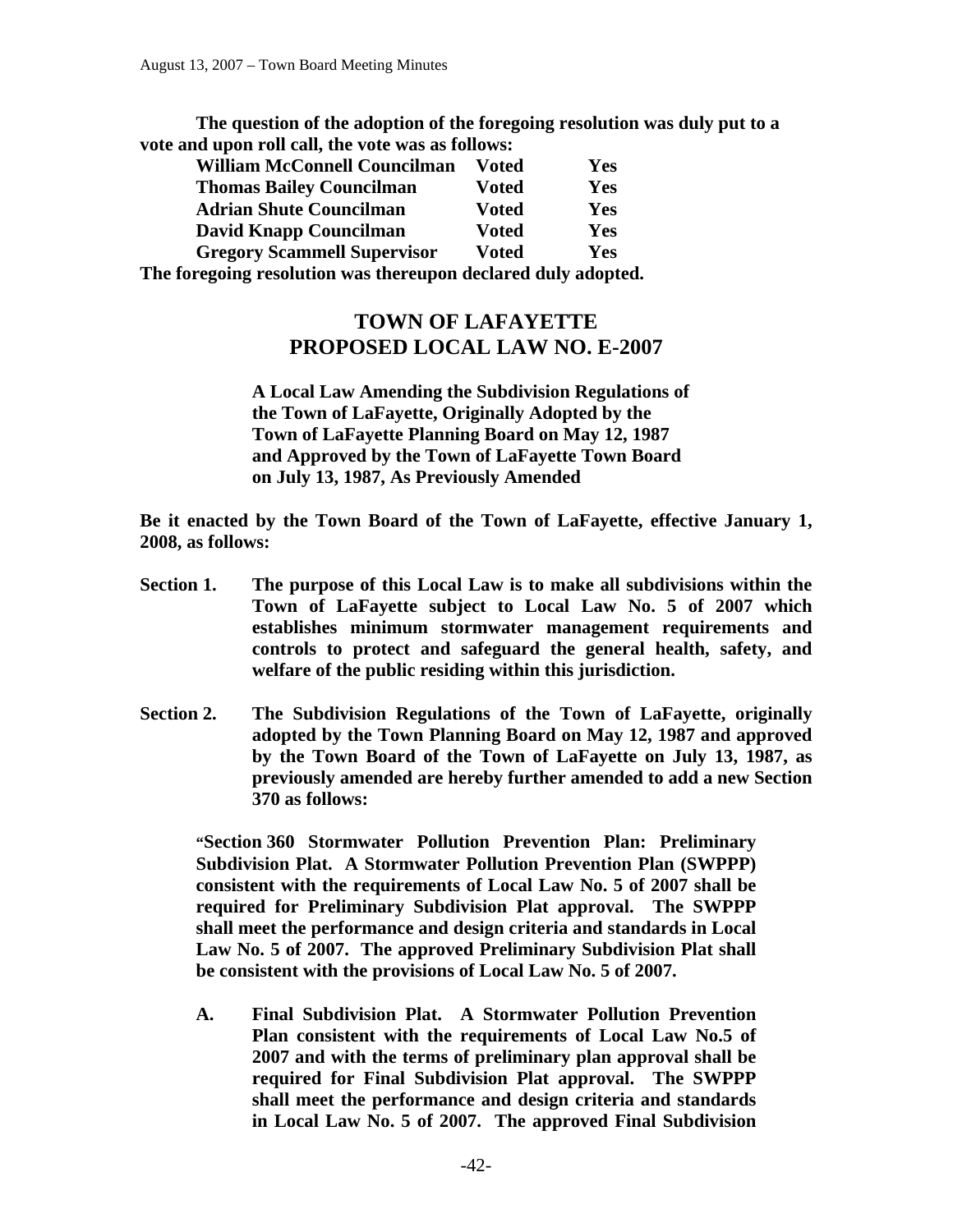**Plat shall be consistent with the provisions of Local Law No. 5 of 2007."** 

#### **Section 3. Effective Date.**

 **This local law shall take effect upon its filing with the New York Secretary of State.** 

### **TOWN BOARD RESOLUTION TOWN OF LAFAYETTE**

#### **Proposed Ordinance Amending Town Zoning Ordinance Regarding Erosion/Sediment and Stormwater Management**

 **David Knapp introduced a proposed Ordinance relating to erosion/sediment and stormwater management within the Zoning Ordinance in the Town of LaFayette, and made the following motion, which was seconded by Thomas Bailey :** 

 **WHEREAS, no other agency has the legal authority or jurisdiction to approve or directly undertake the adoption of an Ordinance in the Town of LaFayette, such that there are no other involved agencies within the meaning of the New York State Environmental Quality Review Act (SEQR) with respect to the proposed adoption of said Ordinance, with the result that the Town Board shall act as lead agency in this matter.** 

 **NOW, THEREFORE, it is** 

 **RESOLVED AND DETERMINED, that there are no other involved agencies, that the adoption of said Ordinance is an unlisted action for purposes of environmental review under SEQR and that the Town Board shall act as lead agency with regard to this proposed action; and it is further** 

 **RESOLVED AND DETERMINED, that the following proposed Ordinance is hereby introduced for the Town Board's consideration:** 

#### **REVISED**

### **AMENDMENT TO THE 1970 ZONING ORDINANCE OF THE TOWN OF LAFAYETTE, AS AMENDED**

 **BE IT ORDAINED, by the Town of LaFayette, acting through its duly constituted Town Board and pursuant to the authority conferred by Section 265 of the Town Law, the 1970 Zoning Ordinance of the Town of LaFayette, as amended, is hereby further amended, effective January 1, 2008, as set forth below:**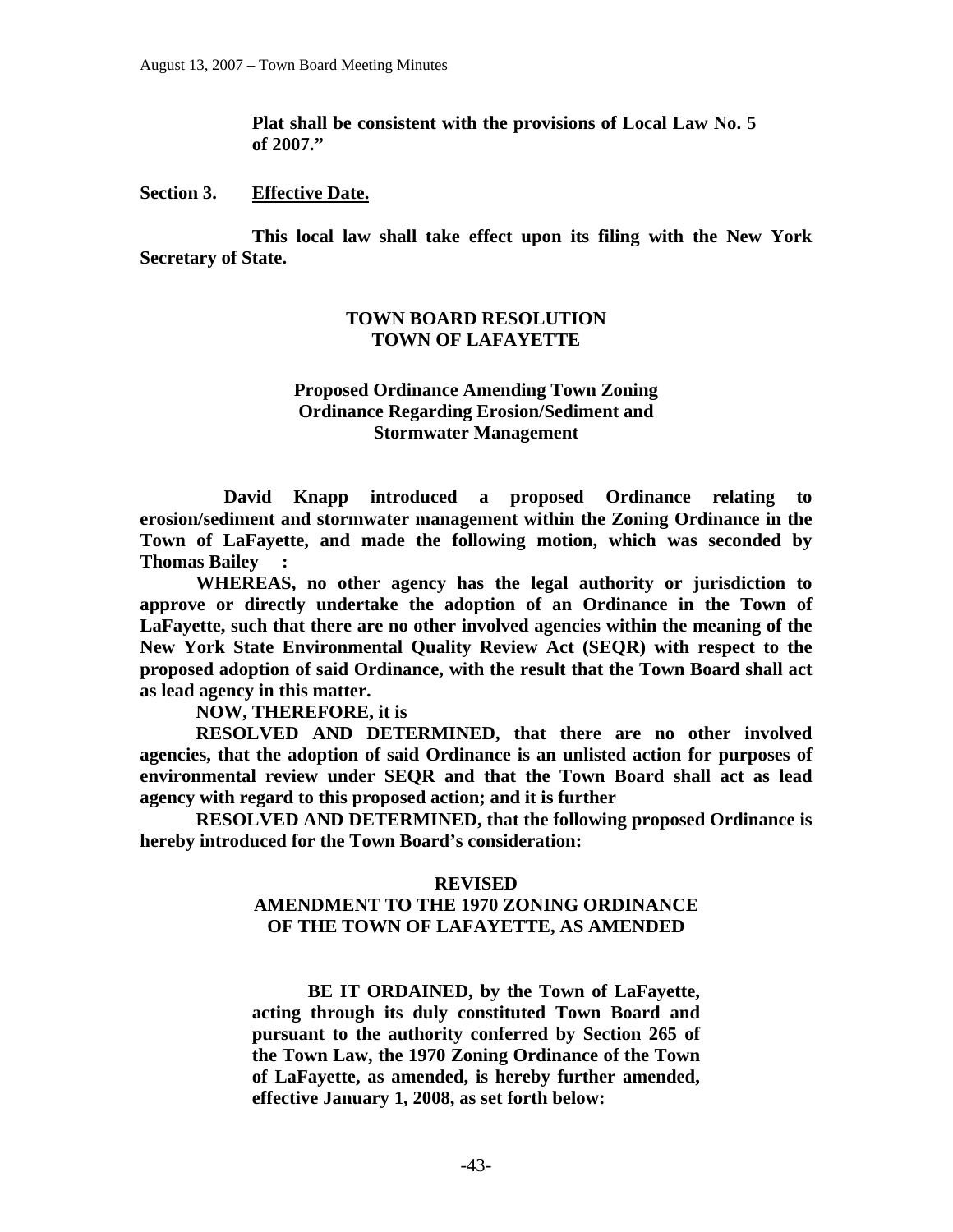**Section 1. So that Section C of Article III of the Zoning Ordinance is amended to add a new subsection (e) as follows:** 

**"e) A Stormwater Pollution Prevention Plan ("SWPPP") consistent with the requirements of Local Law No. 5 of 2007 shall be required for Controlled Site Uses for all land development activities, as that term is defined in Local Law No. 5 of 2007. The SWPPP shall meet the performance and design criteria and standards in Local Law No. 5 of 2007. The approved Controlled Site Use shall be consistent with the provisions of Local Law No. 5 of 2007."** 

**Section 2. So that Section B of Article IV of the Zoning Ordinance is amended to add a new subsection (g) as follows:** 

**"G) A Stormwater Pollution Prevention Plan ("SWPPP") consistent with the requirements of Local Law No. 5 of 2007 shall be required for Specific Use Permits for all land development activities, as that term is defined in Local Law No. 5 of 2007. The SWPPP shall meet the performance and design criteria and standards in Local** 

 **Law No. 5 of 2007.** 

**The approved Specific Use Permit shall be consistent with the provisions of Local Law No. 5 of 2007."** 

**Section 3. So that a new Section J of Article V of the Zoning Ordinance is added as follows:** 

**"SECTION H. STORMWATER POLLUTION PREVENTION PLAN.** 

**A Stormwater Pollution Prevention Plan ("SWPPP") consistent with the requirements of Local Law No. 5 of 2007 shall be required for all land development activities, as that term is defined in Local Law No. 5 of 2007. The SWPPP shall meet the performance and design criteria and standards in Local Law No. 5 of 2007."** 

**Section 4. Effective Date.** 

**This Local Law shall be effective upon filing with the office of the Secretary of State.; and it is further**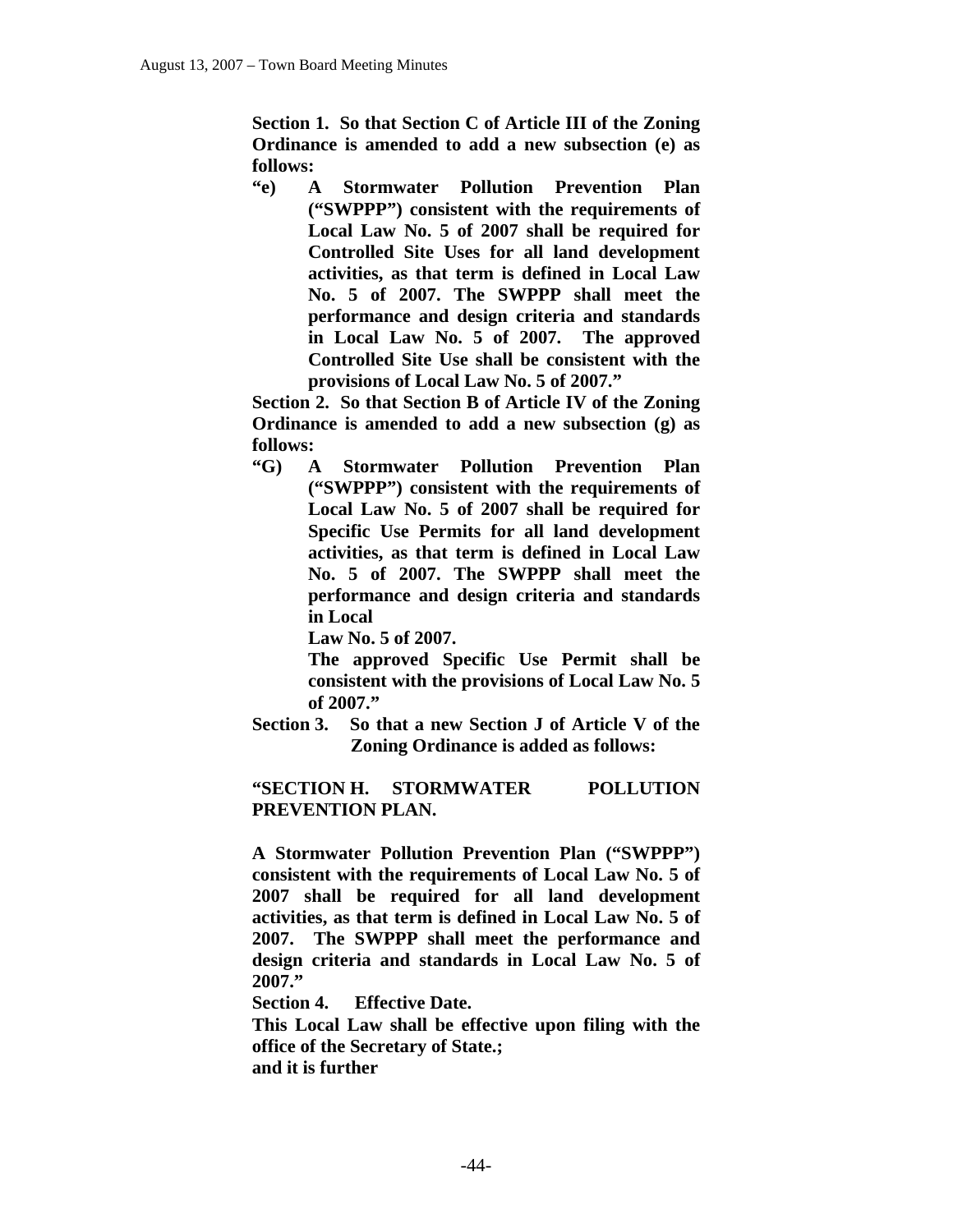**RESOLVED AND DETERMINED, that the Town Board shall conduct a public hearing as to the adoption of this proposed Ordinance at the LaFayette Town Hall located at 2577 Route 11, LaFayette, New York on September 10, 2007, at 6:30 p.m. or as soon thereafter as the matter can be heard, at which time all persons interested on the subject shall be heard.** 

**The question of the foregoing Resolution was duly put to a vote and, upon roll call, the vote was as follows:** 

| <b>William McConnell Councilman</b>                                                                                                                                                                                               | Voted        | Yes        |
|-----------------------------------------------------------------------------------------------------------------------------------------------------------------------------------------------------------------------------------|--------------|------------|
| <b>Thomas Bailey Councilman</b>                                                                                                                                                                                                   | <b>Voted</b> | Yes        |
| <b>Adrian Shute Councilman</b>                                                                                                                                                                                                    | <b>Voted</b> | Yes        |
| David Knapp Councilman                                                                                                                                                                                                            | <b>Voted</b> | Yes        |
| <b>Gregory Scammell Supervisor</b>                                                                                                                                                                                                | <b>Voted</b> | <b>Yes</b> |
| $\mathbf{0}$ . The contract of the contract of the contract of the contract of the contract of the contract of the contract of the contract of the contract of the contract of the contract of the contract of the contract of th |              |            |

**The foregoing Resolution was thereupon declared duly adopted.** 

 The board returned to the state Shared Services Agreement with the Highway Superintendent.

 Councilor Knapp thinks the agreement has worked out wonderfully and saves numerous truck loads from the landfill. He thinks it works out very well.

**Councilor's Knapp moved and Shute seconded the motion authorizing the Supervisor to sign the Agreement for Shared Services with the state for salt and sand. Motion passed unanimously.** 

- **e) Grants Ms. Thau, contract (KG & BM).**
- **f) Thoma/Comprehensive Plan proposal.**

# **4) Emergency Response (Tom Bailey, Bill McConnell, "Pete" Paul). a) Onondaga County Department of Communications - OCICS.**

Councilor Bailey said he and Leon Cook attended a meeting regarding a problem with the radio system that the LaFayette Highway Dept, LaFayette School District and Fabius Pompey School District use. Apparently there is a repeater on a tower and for some reason there is as unknown interference. One of the cheapest options is keeping the frequency we have but moving it to Channel 9. It will cost about \$1,200 for relicensing through the FCC which will be shared by the 3 users. By 2012 there will be a federal requirement for the 3 entities to go to a narrow band. Since the Town of LaFayette has it's own tower on Groth Road, we could let the two school districts do what they need to do and let us move the repeater to the town tower for the Highway Dept. assuming there is space available and then the Highway Dept. would have the whole frequency to themselves. That would be a temporary solution until the new Onondaga County project is up and running. He will be talking to Emergency Management people in Onondaga County about what will work. We need to be sure putting the repeater on the tower wouldn't interfere with any of the other tenants on the tower too. We would probably still have to pay the FCC licensing fee.

Councilor Knapp asked who we could talk to about this to see if the tower would work.

Councilor Bailey said someone from Bush Electronics would know about the range.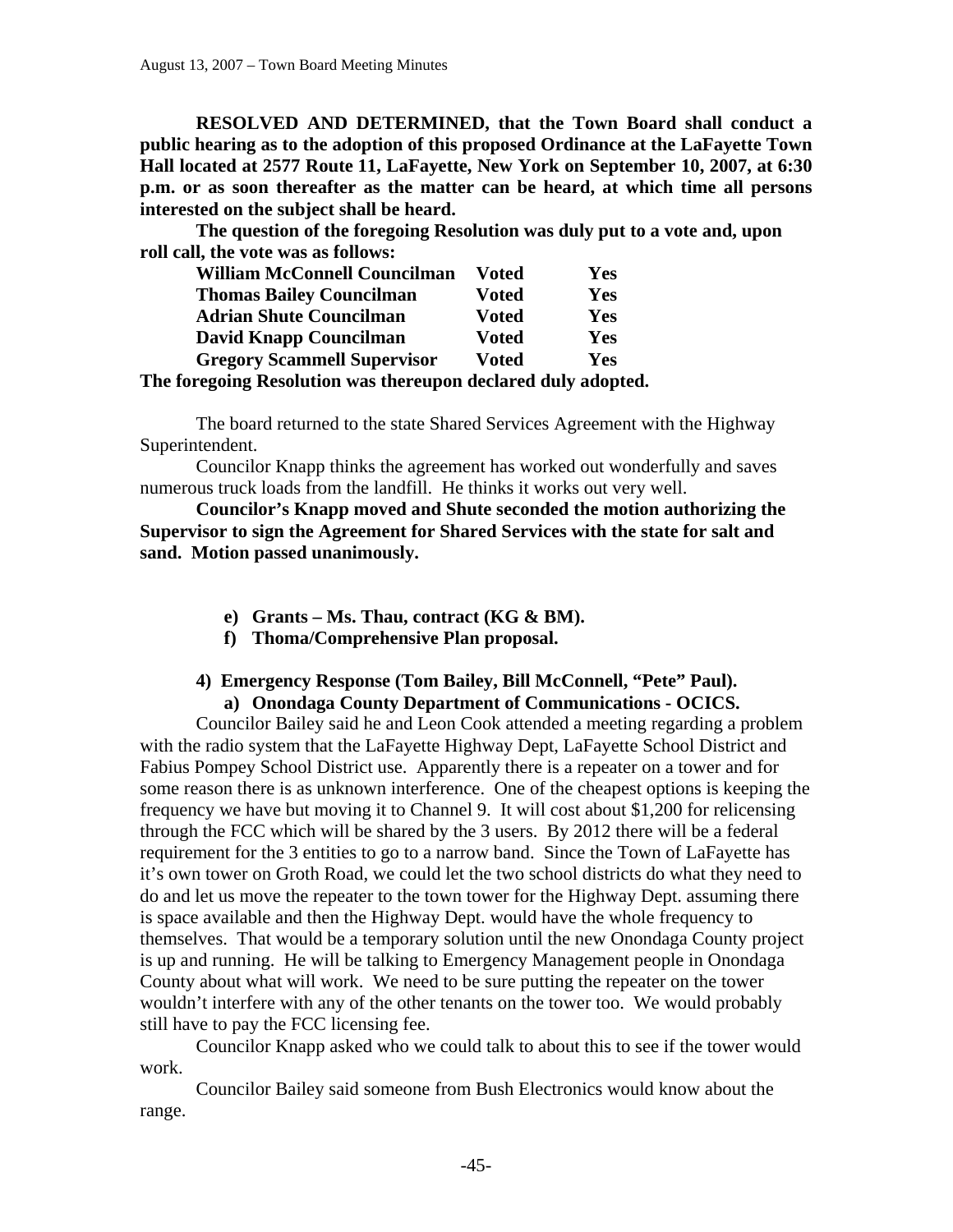Councilor Knapp asked when the radio station is going to kick us of the tower. Councilor Bailey said someone from Bush Electronics will be removing the

repeater. He asked if there is space on our tower.

Councilor Knapp said there is a spot at about 120'. We need some assurance that we won't be interfering with our tenants. We need to be aware Cram towers could spring up at any time too.

- **b) NYS PSC TSP (Telecommunications Service Priority) (BM).**
- **c) Pandemic/Avian/Bird Flu.**
- **d) NIMS training (TB members, etc.).**
- **e) AED's & training for town offices, library & Onondaga County Soil & Water.**

Supervisor Scammell said Greg Hoxie wants someone to call him as he has a bunch of information on the AED's.

Councilor Bailey will contact him.

- **f) Pets Evacuation & Transportation Standards Act of 2006.**
- **g) NIMS workshop.**
- **h) NIMS contact information (05.07.07 letter)** 
	- **Local resolution similar to county's needed?**
	- **Jurisdiction contact sheet**
	- **CNY Business Journal "Legal, HR considerations before a pandemic flu strikes."**
- **5) Employee Policies & Benefits (Mary Jo Kelly, Adrian Shute & Mary Doster).** 
	- **NYS Deferred Employee Compensation Plan (evaluate).**
	- **CNY Business Journal "Prepare Now for New Law Protecting Social Security Numbers."**

**Councilor's Knapp moved and McConnell seconded the motion authorizing the Town Attorney to research the Social Security Article. Motion passed unanimously.** 

Councilor Shute asked if they don't have to give us some sort of communication if we are going to be expected to do something about it.

No one knew.

Councilor Shute asked if the library is a separate entity.

Kevin Gilligan said they are one of the in-between organizations.

Councilor Shute said they have the benefits of being their own corporation but we are responsible for the financing.

Supervisor Scammell said you could always not approve their budget.

Councilor Shute said if they were to have some infraction of the law, it would be us holding the bag.

Kevin Gilligan said conceivably.

**6) Environmental & Conservation Advisory Board (Rainer Brocke, Barb Ferro, Knowlton Foote, Eileen Gilligan & Nancy Mueller, open position).**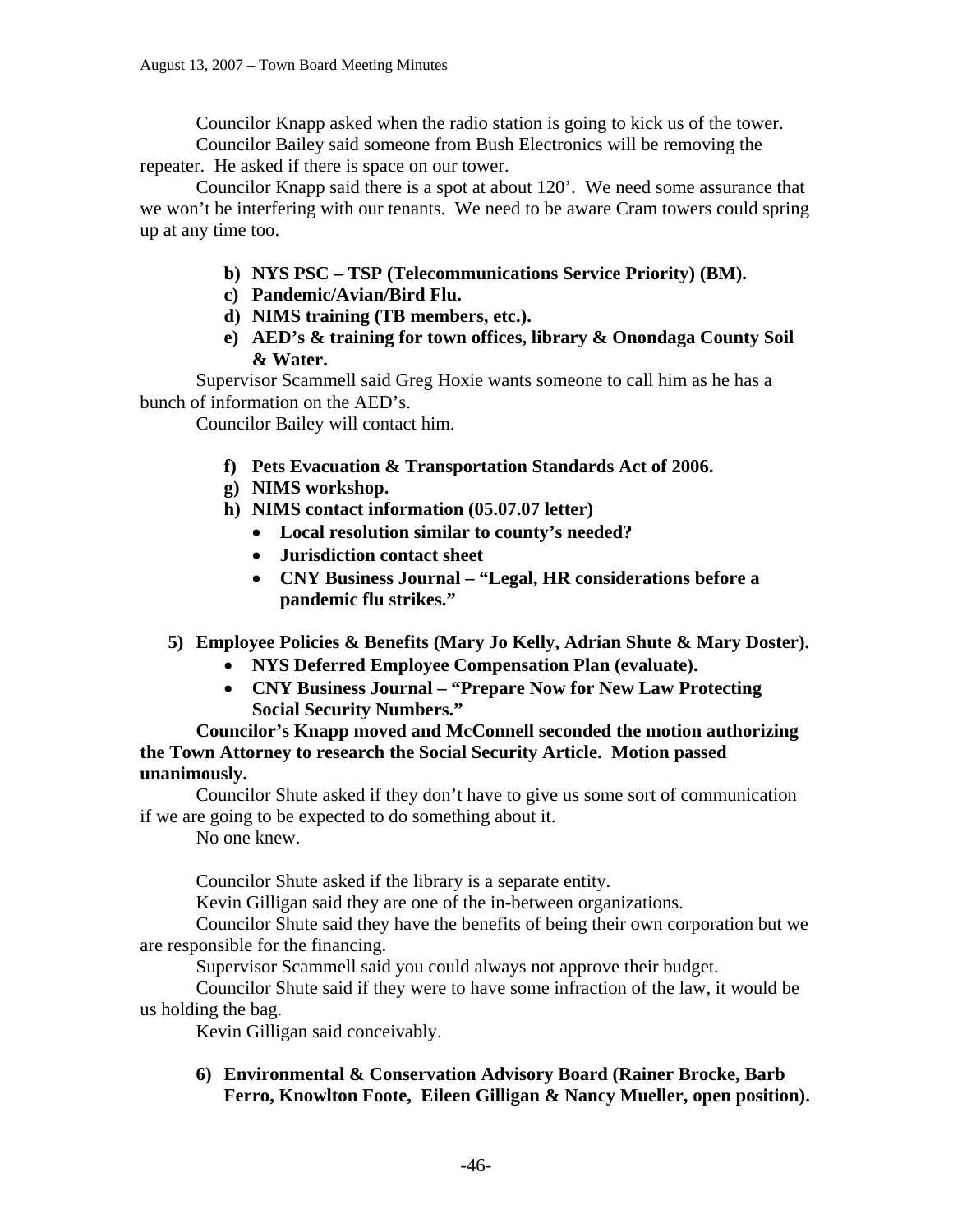**7) Highway ("Pete" Paul, Leon Cook, Dave Knapp, Sumner Palmer & John Greeley).** 

Councilor Knapp said they are going to schedule a meeting in the next week or so to discuss the budget and a couple of issues they have.

- **8) Physical Plant (Herb Salladin, Dave Knapp & Bill McConnell).** 
	- **a) Heating/Cooling system alts & new temperature controls RFP, deferred until 2007 (water softener needed?, energy source options(natural gas, heating oil equivalent prices)).**
	- **b)** Fire & smoke alarms at Town Offices  $(1^{\text{st}} \& 2^{\text{nd}} \text{ floor}) \& \text{Community}$ **Center. Code requirements (Rick Storrier/DK).**
	- **c) Town offices thermostats (DK).**
	- **d) Town offices Loose clapboards.**
	- **e) Outside spigot for LPL garden area (done).**
	- **f) HAVA/ADA polling place compliance.**
	- **g) Stafford Park carry in, carry out signs?**

Supervisor Scammell said there is some concern about the carry-in and carry-out policy at the park. The suggestion was made to put up a sign.

Councilor Shute doesn't think putting a sign up will do any good for those who don't pick up. If we keep putting these signs up, we are taking away from the park.

Supervisor Scammell said we could put one sign at the entrance to the park with all the rules on it. There are 3 entrances which we would need signs for.

Councilor Knapp will see what signs are down at the parks before the next meeting and get some suggestions on how to do it.

Councilor Shute said when they did the inspection of the Community Center they indicated the furnace didn't seem like it had been cleaned in quite some time.

Councilor Knapp would recommend Danny Bush to take a look at it.

Councilor Shute said where the exhaust vent pipe goes into the chimney, there are some holes too.

# **9) Recreation & Youth (Dave Knapp, Adrian Shute, Regina Reinschmidt).**

Councilor Shute said a week ago Saturday they had the alumni lacrosse game and Community Council helped out. It was a lot of fun. They had about 60 alumni playing. There had to have been at least 100 spectators. They had a free lacrosse clinic in the morning.

# **a) Marion Bailey Park.**

- **1. Short term.** 
	- **New trees & maintenance (stump removal & tree trimming) to existing trees -94%.**
	- **Park signs "children playing" 76%.**
	- **Basketball court improvement (new nets, paint backboards, straighten basketball pole, remove old volleyball pole) - 73%.**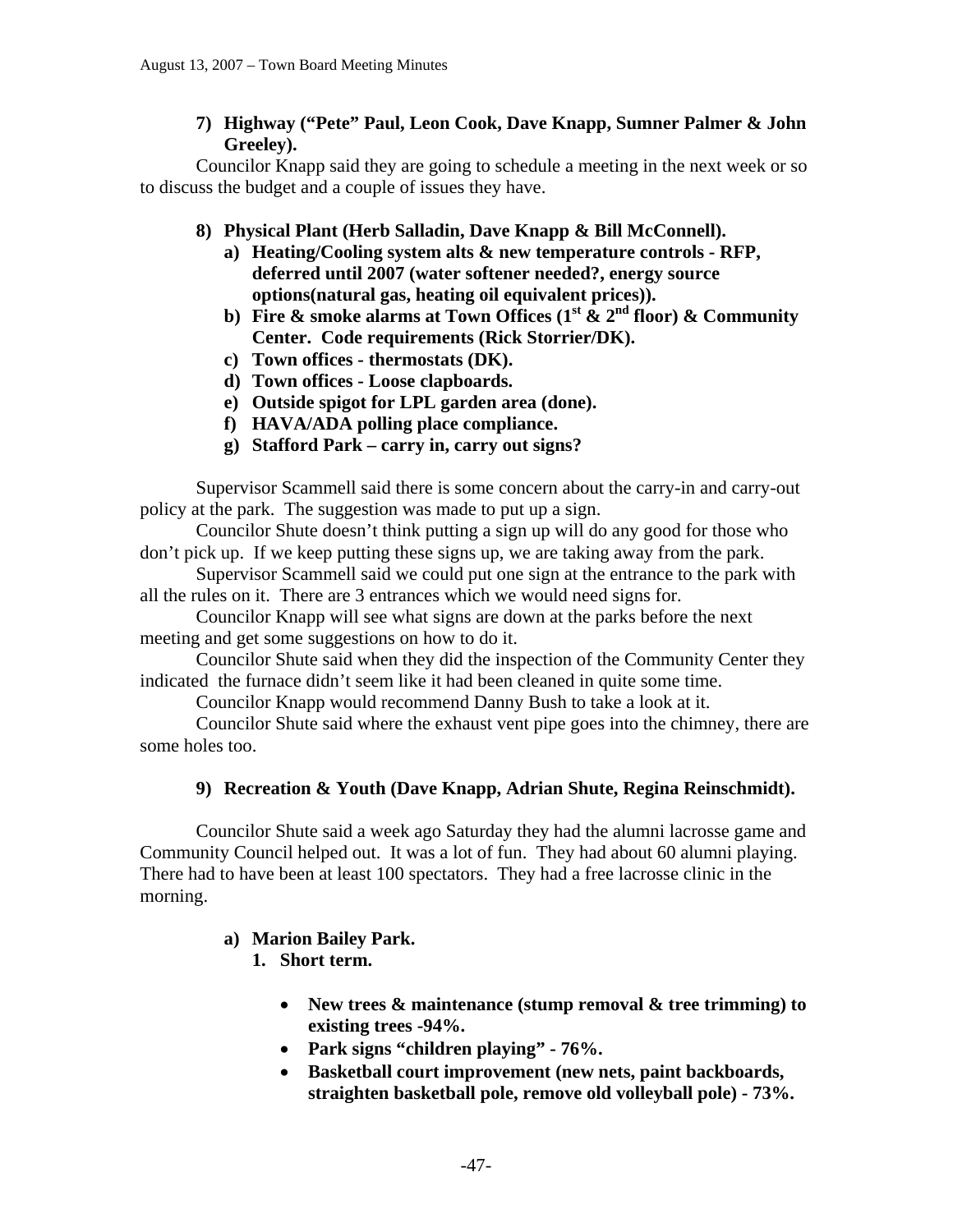- **General maintenance and improvement (more mowing, weed trimming, trash pickup, remove old concrete pad) – 70%.**
- **CNY Community Foundation Grants trees,**

Councilor Knapp noted the \$750 has been received. Councilor McConnell said this is for 4 trees at Bailey Park.

- **2. Long term.** 
	- **Resurface basketball court.**
	- **Add fencing (north side) to protect children from ditch & road.**
	- **Speed limit reduction to 30 mph.**
	- **Traffic flow control (light, sign, 4way stop @ 11A & Rowland).**
	- **Parking area from 11A.**
- **b) LaFayette Beach.** 
	- **1. Evaluate survey/transfer LaFayette Beach from LCC to town.**
	- **2. Roof/cover over sandbox (Herb Salladin). Bids. (DK).**
	- **3. Repair/move lacrosse box, lifeguard station repair.**
	- **4. Structural repairs bid (DK).**

Councilor Knapp said he received a letter from Beverly Oliver discussing the income range for kids using the Beach property in the summer to go with our grant application for later on this year.

Councilor Shute asked when the application is due.

Kevin Gilligan said by the end of February. During December and January you should hold your public hearing and be ready to submit the application.

# **c) Fred Stafford/Optimists Park.**

- **1. Optimist's project.**
- **2. Lacrosse facility estimates (\$5K materials only), (re)location possibilities.** 
	- **Tully-\$12k materials only (all volunteer labor).**
- **3. Benches (Optimist Club).**

# **10) Safety (Tom Rezsnyak, Adrian Shute, Leon Cook & Regina Reinschmidt).**

- **a) Smoke detector batteries change at DST/EST time changes (2x/year).**
- **b) NYS Workplace Violence Prevention Law (NYS boilerplate & DVD).**
- **c) Snowblower (electric?) evaluation.**

The Board discussed the snowblower and what type to get.

Councilor Shute will price them before the next meeting.

- **d) Light (emergency) on north exit.**
- **e) Community Center Inspection list, 06.29.07.**
- **f) Concession Stand Inspection list, 06.29.07.**

 Councilor Shute said it was a recommendation we build a handrail from the Community Center to the parking lot.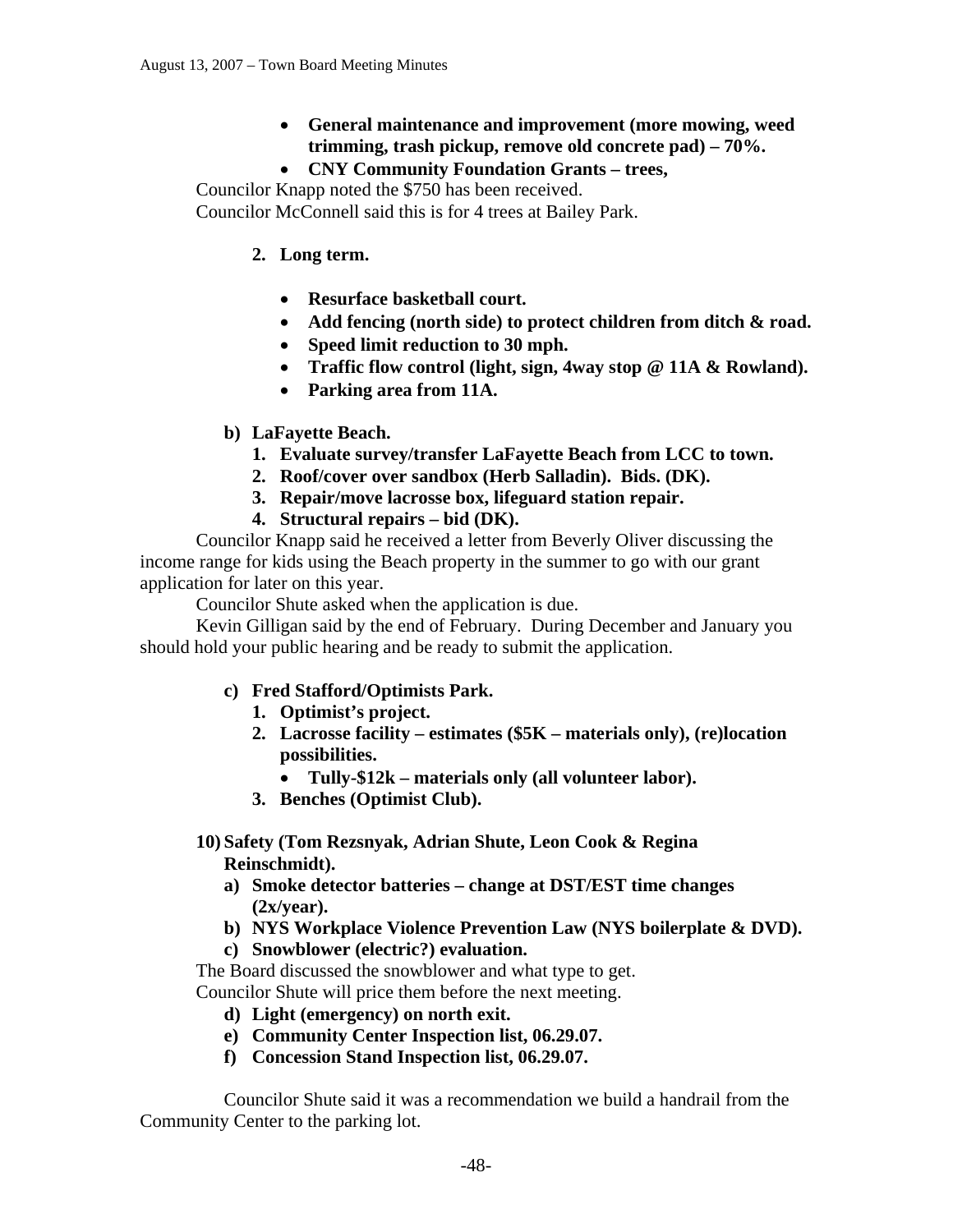Councilor Knapp noted we do have a lot of senior citizens who use the building.

 It was decided to have Herb Salladin review the list of things needing to be done at the Community Center and Concession Stand to see what he would be able to do and what he won't.

 Councilor Shute said Tom Rezsnyak is still working on the Workplace Violence legislation.

# **11) School District liaisons (Bill McConnell & Pete Paul).**

# **12) Senior Transportation & Housing (Beverly Oliver & Greg Scammell).**

- **13) Service Awards (Bill McConnell, Dave Knapp, John Harper & Larry Paige).** 
	- **LOSAP proposal.**
	- **Tax rate query.**

Councilor McConnell said he discussed the proposal with the LFD Board President who advised they still haven't reviewed it but will do so shortly.

# **14) SOTS & OCRRA Liaison (Dave Knapp & Bill McConnell).**

- **District wide mailing 2007 fuel costs, prevailing wage, etc.**
- **15) SPDES (Bill McConnell, Jim Nakas, Steve Beggs, Nancy Mueller, Ralph Lamson, John Dunkle & Kevin Gilligan).** 
	- **(3) Local laws.**
	- **Town-wide vs.specific area.**

# **16) Water (Greg Scammell & "Pete" Paul).**

- **a) Northeast LaFayette Water and Smokey Hollow Service Improvement districts.** 
	- **Public info meeting (early May).**
	- **Letter to VESyr, affirming H2O cutoff date (completed).**
	- **Financing Plan EFC.**
	- **Construction underway.**
	- **Authorized payments to contractor.**
	- **Water testing fees from Onondaga County Department of Health.**
	- **Stipulation Agreement Northeast LaFayette Water District and Onondaga County Health Department.**
- **b) Hamlet drainage study request submitted to NYS DOT, intersection of Routes 11 & 20 to be reconstructed in 2009.**

**17) Zoning Review (Mary Jo Kelly, Ralph Lamson & Greg Scammell).** 

- **a) Jamesville Reservoir Preservation District/JRPA change.**
- **b) SOCPA subdivision guidelines to distribute to local subdivision applicants.**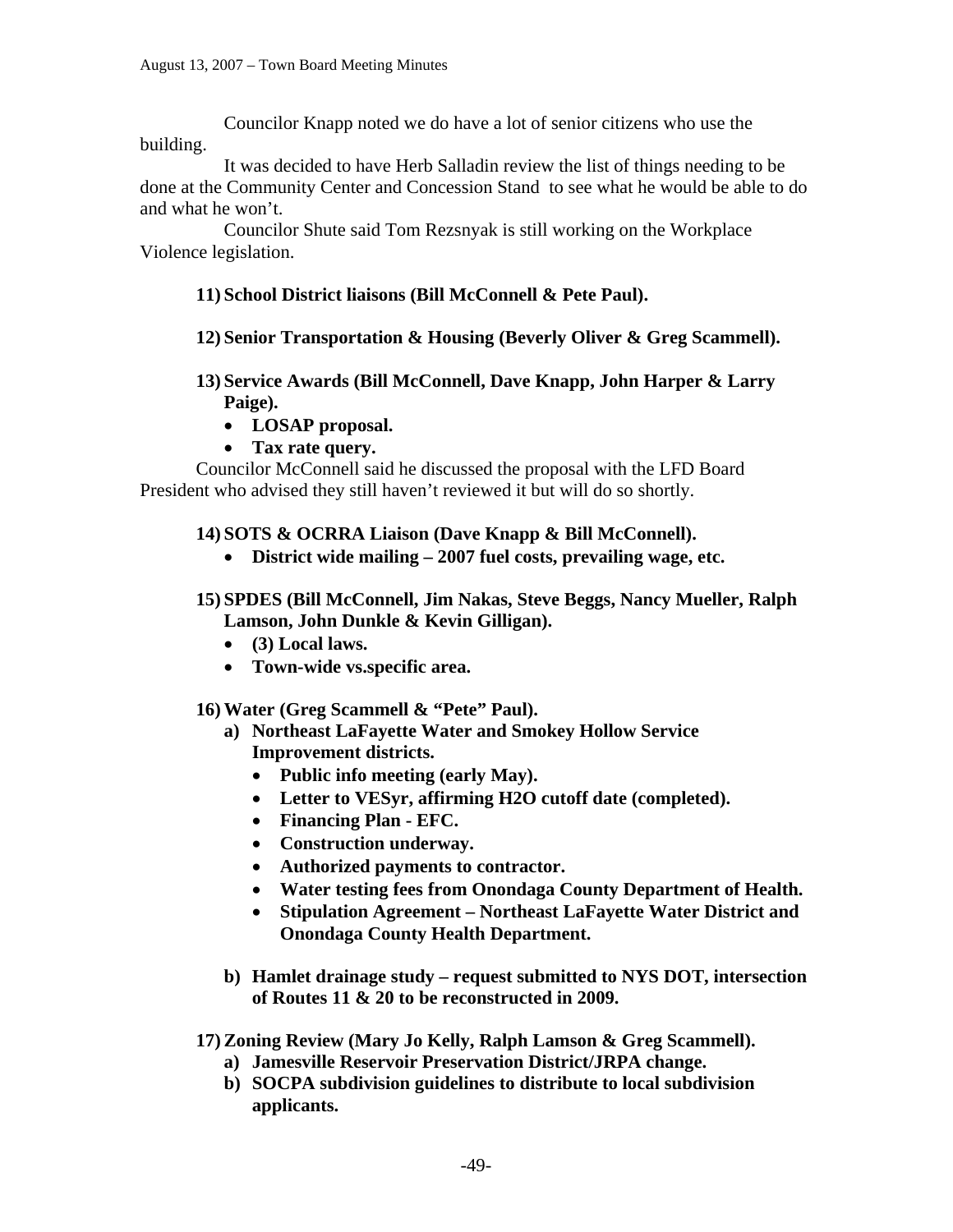- **c) Digitized zoning map, correction & amendments.**
- **d) Zoning Ordinance update amendments to subdivision process awaiting SOCPA review.**
- **e) SOCPA feedback issues.**
- **f) Local Law C-2007.**

The Board went through the Environmental Review for Local Law C-2007.

# **RESOLUTION LAFAYETTE TOWN BOARD AUGUST 13, 2007**

**Councilor Shute introduced proposed Local Law No. C-2007 regarding subdivision regulations and procedure for simple subdivisions and made the following Resolution, which was seconded by Councilor McConnell:** 

 **WHEREAS, a public hearing was held on such proposed Local Law on the 11th day of June, 2007 by the Town Board of the Town of LaFayette and proof of publication of notice of such public hearing, as required by law, having been submitted and filed, and all persons desiring to be heard in connection with said proposed Local Law having been heard, and said proposed Local Law having been in the possession of the members of the Town Board of the Town of LaFayette in its final form in the manner required by Section 20 of the Municipal Home Rule of the State of New York; and** 

 **WHEREAS**, **at its May 14, 2007 meeting this Board determined that the enactment of Proposed Local Law No. C of 2007 is an unlisted action that there are no other involved agencies, that this Board will act as lead agency for this application; and** 

 **WHEREAS**, **it is in the public interest to enact said Proposed Local Law No. C of 2007.** 

 **NOW, THEREFORE**, it is

 **RESOLVED AND DETERMINED**, **that having reviewed the EAF submitted in connection with this application and the criteria set forth in 6 NYCRR Section 617, this Board as lead agency determines that there is unlikely to be any adverse environmental impact from this action and therefore renders a negative declaration for purposes of SEQR; and it is further** 

 **RESOLVED AND DETERMINED, that, by resolution dated June 19, 2007, the County Planning Board reviewed and considered this referral for a text amendment from the Town of LaFayette and offered its comments and recommendations. The Town Board has carefully considered this helpful input and makes the following findings**:

**Recommendation: 1. The provisions of the proposed Local Law C-2007 that permits two new building lots during a consecutive five year period (that do not involve the creation of new streets, curb cuts or municipal infrastructure) must be clarified. Because any new lot created under this provision that fronts on a public road will eventually require a curb cut for**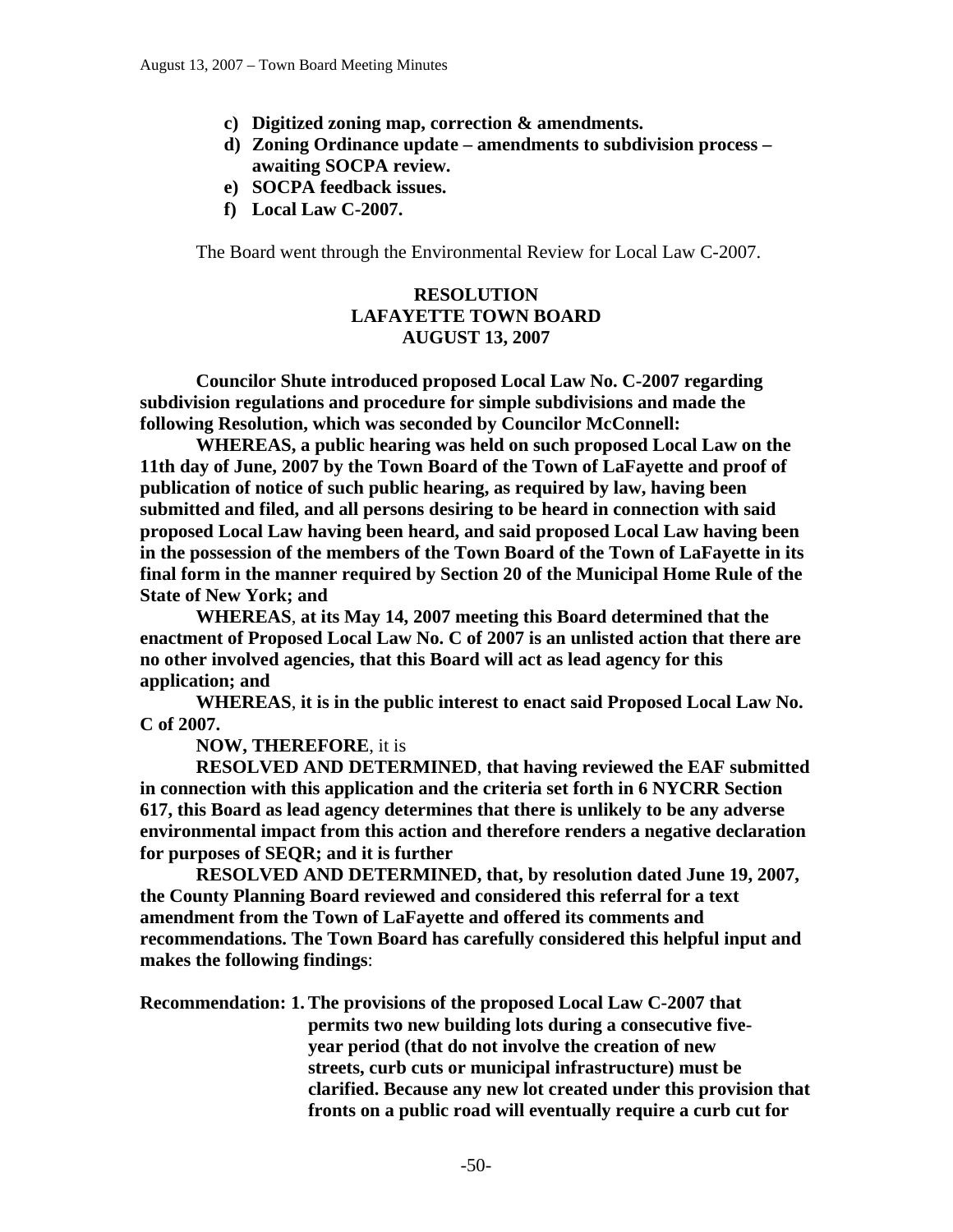**access, this provision seems to allow only the creation of landlocked parcels, which the Onondaga County Planning Board (OCPB) views as an unwise planning procedure. Even if a simple subdivision is approved by the Town without allowing a new curb cut, the Onondaga County Department of Transportation and New York State Department of Transportation are required to provide a driveway to any legal lot with frontage on a county or state highway, respectively, if the lot meets sight distance requirements for safe access.** 

- **Response: 1. The Town has removed the reference to "curb cuts". Curb cuts will be one of the many considerations to be administered by the Codes Enforcement Officer in the simple subdivision process.**
- **Recommendation: 2. If the Town decides to proceed with the concept of creating no more than two lots over a five-year period, a procedure must be put in place to keep track of such lots and to avoid repeated subdivision of parcels before the five-year period has elapsed. The Board suggests that on any filed map, a notation be made that states that no further subdivision of these parcels is permitted until five years has elapsed (a specific date would be entered on the final, filed plan).**
- **Response: 2. The Code Enforcement Officer will keep an office log of simple subdivisions, including tax map number, owner, address, subdivision name, filing date, any new tax map number. The law has also been amended to require appropriate language to be affixed to any approved simple subdivision map, and 5 year limitation for further simple subdivision action.**
- **Recommendation: 3. Local Law C-2007 must provide definitions for the terms "municipal infrastructure" and "curb cuts" as referenced in the definition for simple subdivision.**
- **Response: 3. The local law has been amended to include a definition for "municipal infrastructure". No definition was needed for "curb cut" as that term was deleted from the simple subdivision language (see response to #1, above).**
- **Recommendation: 4. The proposed local law C-2007 must be modified to specify when the Town's Code Enforcement Officer (CEO) must refer simple subdivisions to the Town's Planning Board for full subdivision review. The OCPB has identified at least three situations where the referral must be mandatory: when the OCPB recommends modification or disapproval of a simple**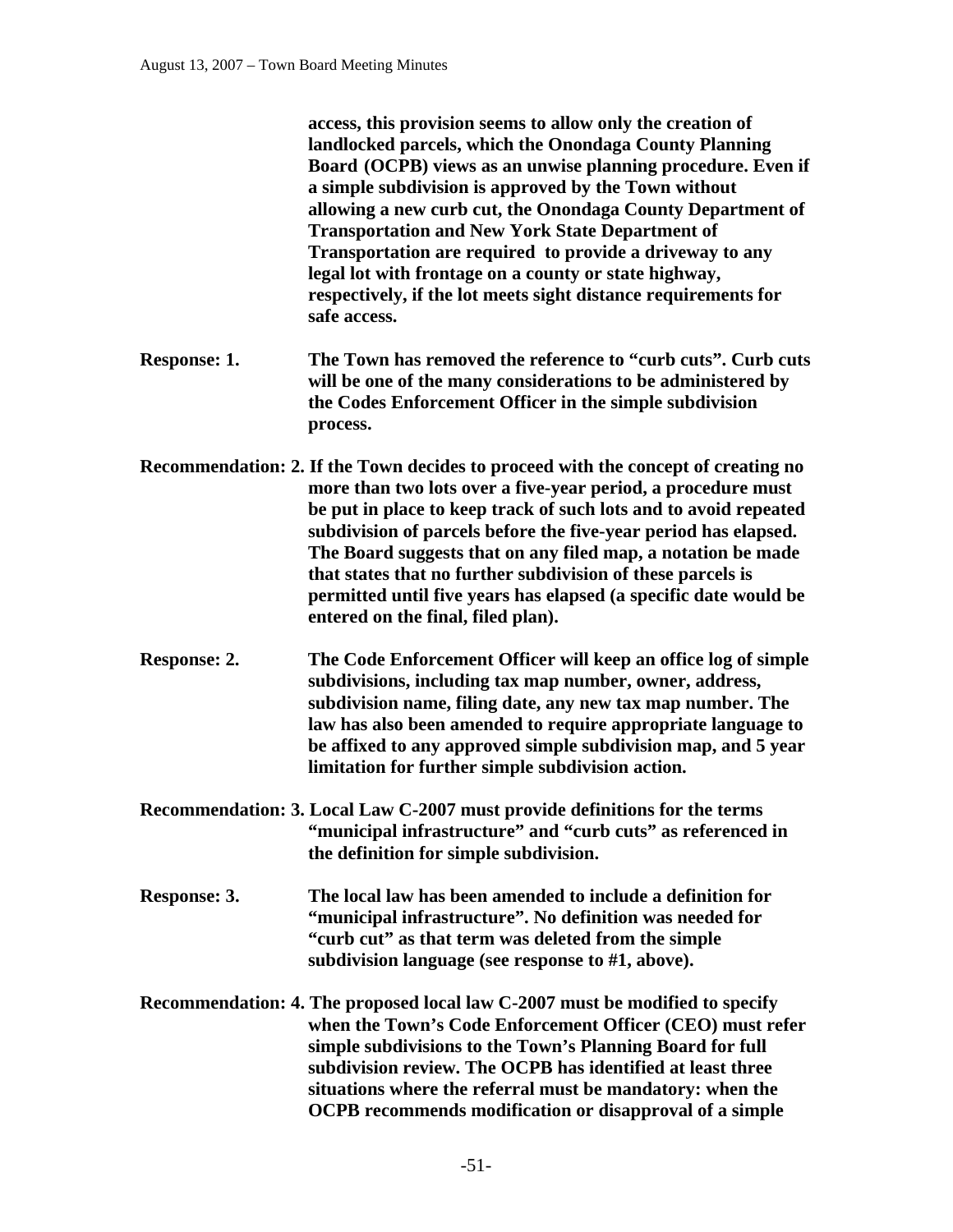**subdivision under NYS General Municipal Law (GML) 239-n (GML 239-n requires a majority plus one vote to override a County Board resolution in such cases and only a board, not a CEO, can comply with this law); when a certain number of neighbors (suggest two) request a full Planning Board review; or when a county/state agency or government office requests/requires modification of a subdivision.** 

- **Response: 4. The Local Law has been amended in accordance with this recommendation.**
- **Recommendation: 5. The notification of neighbors of any proposed simple subdivision must be broadened to include more people. A 300 foot limit on notification is too restrictive and should be widened to include additional parcels (suggest five) removed from the proposed subdivision parcel in each direction. A proposed subdivision may impact property at much greater distances than 300 feet, particularly if drainage issues are involved. The notification procedure must also indicate how notification is to be made, and public notice in a newspaper is necessary in addition to mailings. A response procedure must be incorporated into the local law to require the CEO to notify individuals that their comments have been received and why they have been incorporated into the subdivision or rejected. The proposed law also must provide a procedure for simple subdivisions that would require a public hearing for any proposed subdivision if requested.**
- **Response: 5. The radius of notification has been expanded to 500'. Notice is given by publication and mail to owners of property within 500' (based on Town assessment records). A response procedure has been included and a public hearing before the Town Planning Board is mandatory if requested by a neighbor (500'), state/county agency or applicant.**
- **Recommendation: 6. The proposed Local Law C-2007 must address the issue of how substantial modifications recommended either by outside government agencies or by the CEO will be handled. The law must state whether neighboring property owners would be advised that a revised simple subdivision is again available for comment or whether revisions would be made without any further public input. The OCPB recommends maximum public input and transparency in any process involving the subdivision of land or other public zoning actions.**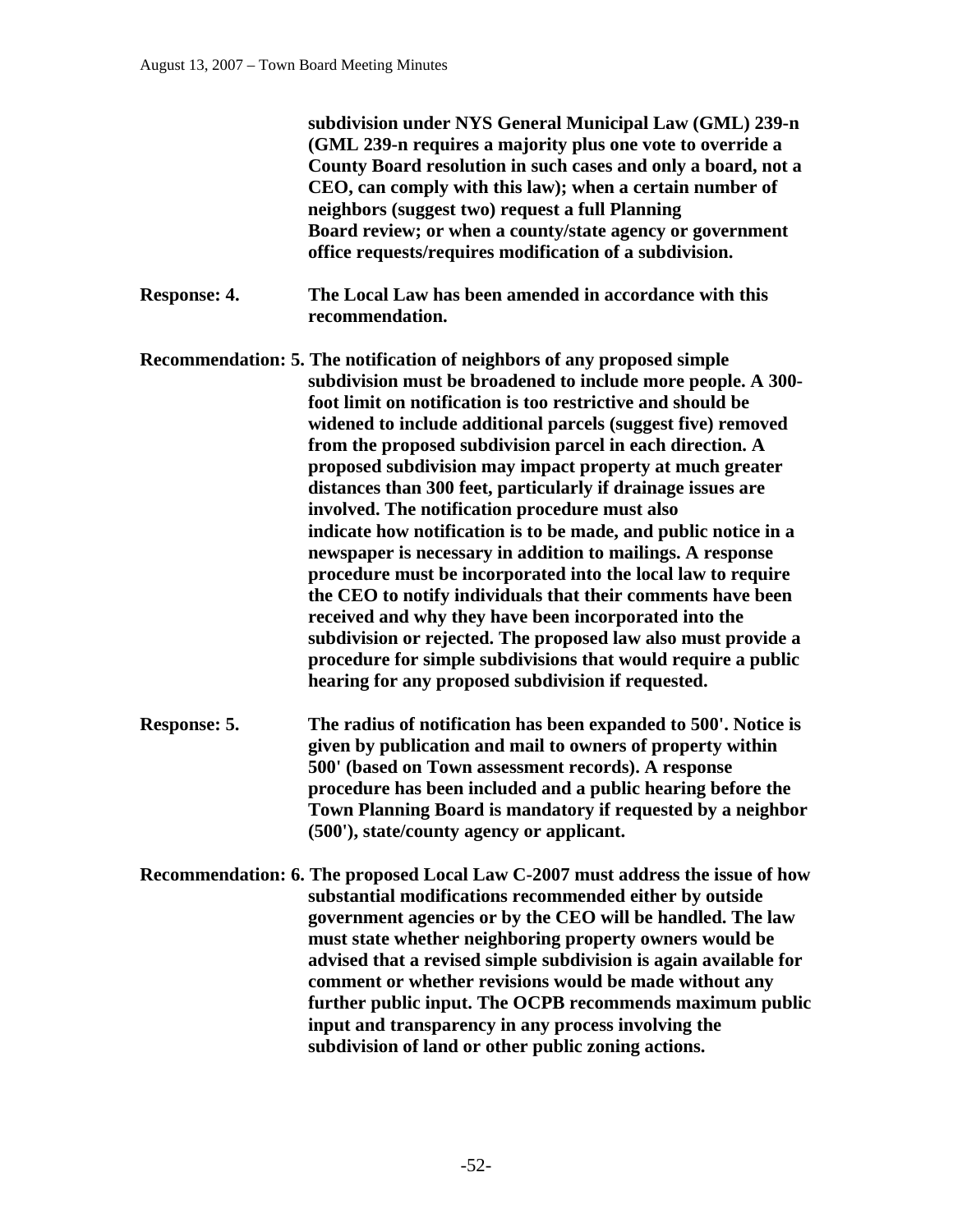- **Response: 6. This is no different that current rule of "substantial change" and will be followed by Code Enforcement Officer. Given minor nature of subject matter, less likely to be triggered.**
- **Recommendation: 7. The proposed Local Law C 2007 must specify who will sign the final simple subdivision plat that is to be filed in the County Courthouse. The County Clerk may not accept the signature of the CEO, and the Town should investigate whether any signature other than that of the Planning Board Chair is acceptable. The Town Planning Board Chair should not be expected to sign any subdivision that has not been subject to Town Planning Board review.**
- **Response: 7. The Final Plan for simple subdivisions will be signed by the Code Enforcement Officer. The Town Clerk has confirmed this as an acceptable procedure with the County Clerk's Office.**
- **Recommendation: 8. The Town Board must ensure that the simple subdivision process results in thorough SEQR and other environmental reviews, and the proposed local law must not only state that simple subdivisions are subject to review under SEQR by the CEO, but also establish a procedure for SEQR review and compliance, including notification of all involved and interested agencies when necessary. the Town must have a system of oversight for the simple subdivision process to ensure compliance with all applicable laws (environmental and others) affecting the subdivision of land to ensure that the process does not become arbitrary. The Town Board should be aware that individuals can appeal CEO decisions to the Zoning Board of Appeals. The Town Board must determine if it wishes to involve another local board in the subdivision review process, or, if not, the local law must establish a process by which people who object to a proposed simple subdivision can appeal to the Planning Board.**
- **Response: 8. The proposed local law clearly indicates that simple subdivisions are subject to SEQR, which shall be undertaken by the Code Enforcement Officer as part of his/her review process. The procedure for SEQR is set forth in State Law and regulations. The law has been amended to direct appeals to the Town Planning Board**.

**RESOLVED AND DETERMINED**, **that proposed Local Law C-2007 is hereby enacted as Local Law 4-2007, as follows:** 

# **TOWN OF LAFAYETTE LOCAL LAW NO. 4-2007**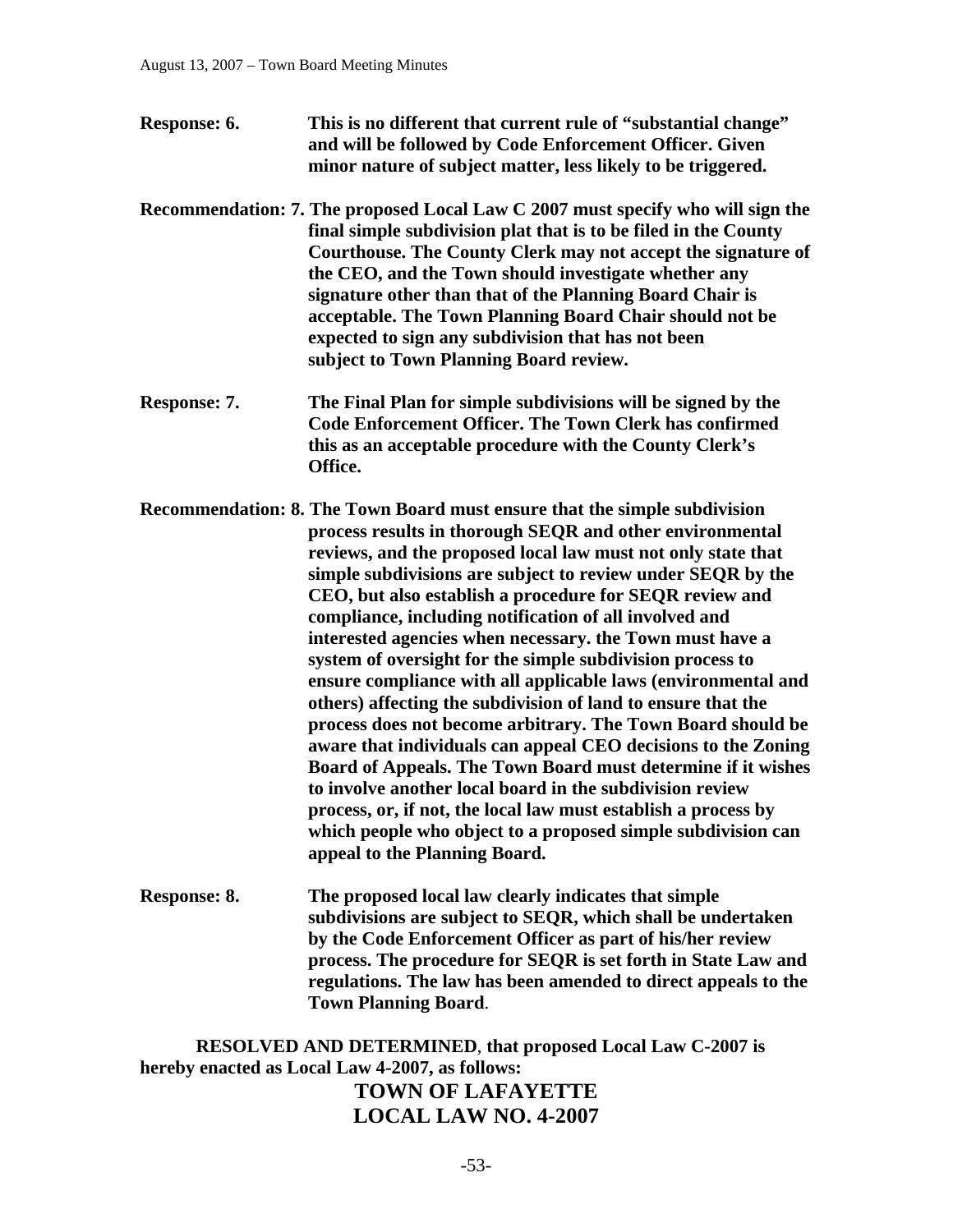**A Local Law Ratifying and Adopting the Current Subdivision Regulations of the Town of LaFayette Originally Adopted by the Town of LaFayette Planning Board on May 12, 1987 and Approved by Resolution of the Town of LaFayette Town Board on July 13, 1987, As Previously Amended, and, Further, Amending Said Regulations to Include a New "Simple Subdivision" Procedure for Administrative Approval** 

**Be it enacted by the Town Board of the Town of LaFayette, as follows:** 

- **Section 1. The purpose of this local law is for administrative convenience and to streamline subdivision approval procedures for simple subdivisions, to increase the economy and efficiency of the Town Planning Board's efforts and time, to reduce costs and delays that can accompany a full Planning Board review process on matters that do not warrant full Planning Board review and to accelerate the approval process for simple subdivisions of land.**
- **Section 2. The Subdivision Regulations of the Town of LaFayette, originally adopted by the Town Planning Board on May 12, 1987 and approved by resolution of the Town Board of the Town of LaFayette on July 13, 1987, as previously amended are hereby ratified, incorporated, and adopted by this Local Law and are further amended with respect to Article 2, to add a definitions for "simple subdivision" and municipal infrastructures and with respect to Article 3, to add a new section setting forth procedures for simple subdivisions, as follows:**

# **TOWN OF LAFAYETTE SUBDIVISION REGULATIONS**

**Adopted by the Town Planning Board on May 12, 1987 Adopted by the Town Board on July 13, 1987 Amended by the Town Board on June 13, 2005 by Local Law 3 of 2005 (Fees) Amended by the Town Board on August 13, 2007 by Local Law 4 of 2007 (ratifying subdivision regulations and adding simple subdivision procedure)** 

# **ARTICLE 1: ENACTMENT, AUTHORIZATION, PURPOSE, VARIANCE**

**Section 110 Enactment Authorization** 

**Pursuant to the authority granted to the Town in Sections 268, 276, and 277 of the Town Law, the Town Board of the Town of LaFayette has previously by resolution authorized and empowered the Planning Board of the Town of LaFayette to approve plats within that part of the Town of LaFayette outside the limits of any incorporated city or village; and to pass and approve the development of plats already filed in the office of the Clerk of Onondaga County if such plats are entirely**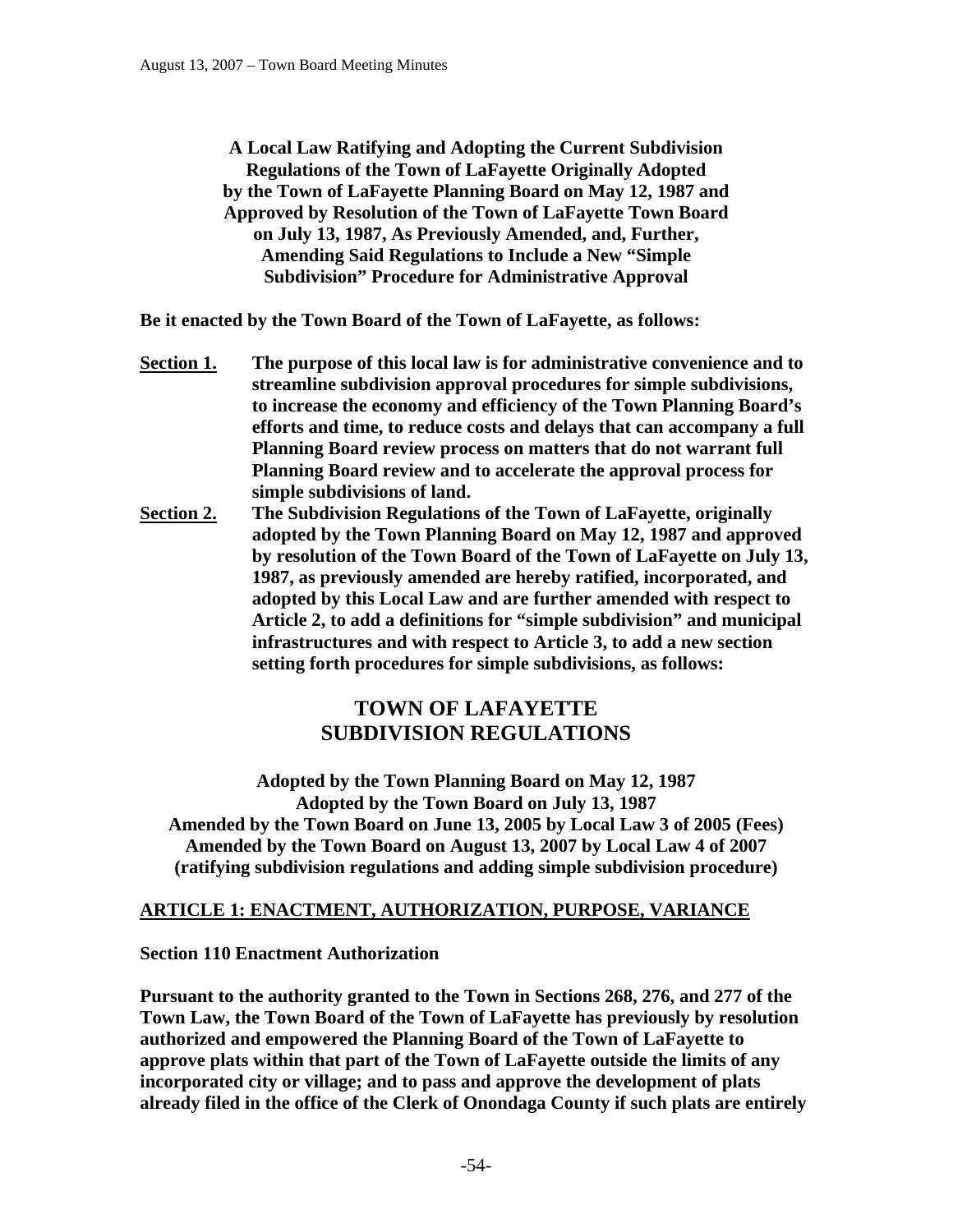**or partially undeveloped, and the Planning Board was also authorized and empowered to approve or disapprove (a) changes in the lines of existing streets, highways, or public areas shown on subdivision plats or maps filed in the office of the Clerk of Onondaga County, (b) the laying out, closing off or abandonment of streets, highways or public areas under the provisions of the Town and highway laws within that part of the Town of LaFayette outside the limits of any incorporated city or village.** 

**Section 120 Title** 

**These regulations shall be known as the "Subdivision Control Regulations of the Town of LaFayette."** 

**Section 130 Purpose** 

**The purpose of these regulations is to provide for orderly efficient growth within the community, and to afford adequate facilities for the transportation, housing, comfort, convenience, safety, health and welfare of its population.** 

**Section 140 Administration** 

**The Subdivision Control Regulations shall be administered by the Planning Board and the Zoning Enforcement Officer.** 

**Section 150 Variance** 

**The Planning Board may waive, subject to appropriate conditions, the provision of any or all of such improvements and requirements as in its judgment of the special circumstances of a particular plat or plats are not requisite in the interest of the public health, safety and general welfare, or which in its judgment are inappropriate because of inadequacy or lack of connecting facilities adjacent or in proximity to the subdivision.** 

**Section 160 Applications, Fees and Costs** 

**Wherever any subdivision of land is proposed to be made and before any contract for the sale of, or any offer to sell such subdivision or any part thereof is made, the subdivider shall apply in writing to the Planning Board for approval. Applications may be obtained from the Town Clerk. Applications shall be filed with, and fees paid to, the Town Clerk.** 

**1. Filing Fees. Subdividers are required to pay fees to cover a portion of the reasonable cost of administering these regulations, including, but not limited to, the engineering fees incurred by the Town in obtaining from the Town Engineer a report on the adequacy of the subdivider's drainage plan, and all reasonable legal, clerical and advertising expenses incurred. At the time a subdivider first submits an**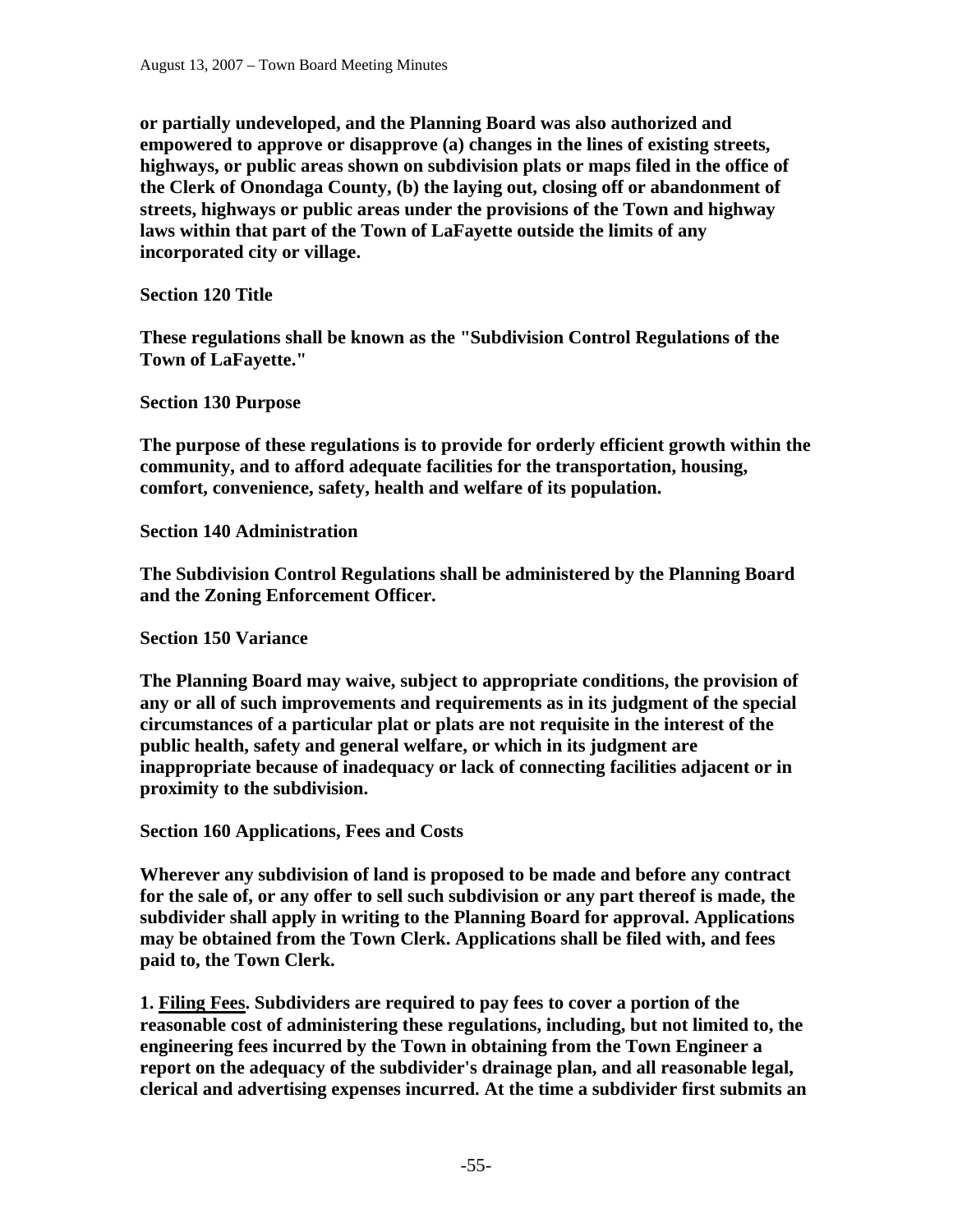**application for approval of a proposed subdivision Plat, and before the hearing on the proposed subdivision shall be called and opened, the subdivider shall pay a fee of \$100.00, plus \$50.00 per lot. Within sixty (60) days after the Final Plat is filed in the Office of the Onondaga County Clerk, or with sixty (60) days after an application is withdrawn, the Town Clerk shall refund to the subdivider the unexpended portion of the sums collected above.** 

2. **Cost of Engineer's Certificates. Subdividers are responsible for the cost of obtaining a Certificate of Approval for the Final Plat from either the Town Engineer or an Approved Engineer. Subdividers who obtain a Certificate of Approval from the Town Engineer may choose one of the following options:** 

- **(I) The subdivider may contact the Town Engineer and obtain an estimate of the costs to the Town of employing the Town Engineer to review the subdivider's plats, specifications and proposed improvements and certify the Final Plat (the "Estimate"). The subdivider shall deliver to the Town Clerk a copy of the Estimate, and shall deposit the amount of the Estimate, plus 10%, with the Town Clerk before the public hearing on the proposed subdivision shall be called and opened; or**
- **(ii) The subdivider may, at the time of filing the application for subdivision approval, pay an estimated engineering fee of \$200.00 per lot. Within 60 days after the Final Plat is filed in the Office of the Onondaga County Clerk, or within 60 days after an application for Plat approval is withdrawn or disapproved, the Town Clerk shall refund to the subdivider the unexpended portion of the sums collected In (I) or (ii) above.**

3. **Cost of Review by Town Engineer. The Planning Board may require that the Town Engineer review the plats, specifications and proposed improvements of subdividers who obtain the Certificate of Approval from an Approved Engineer. The Planning Board shall inform a subdivider of the need for such review after submission of the application for approval of the subdivision. Subdividers are responsible for the cost of the Town Engineer's review. If the Planning Board informs the subdivider that such review is necessary, the subdivider shall contact the Town Engineer and obtain an Estimate (the "Estimate") of the cost to the Town of the review of the subdivider's plats, specifications, construction documents and proposed improvements. The subdivider shall deliver to the Town Clerk a copy-of the Estimate, and shall deposit the amount of the Estimate, plus 10%, with the Town Clerk before the hearing on the proposed subdivision shall be called and opened. Within sixty (60) days after the Final Plat is filed in the office of the Onondaga County Clerk, or within sixty (60) days after an application for plat approval is withdrawn or disapproved, the Town Clerk shall refund to the subdivider the unexpended portion of the sums collected above.** 

**4. Costs of Engineer's Inspections. Subdividers are responsible for the cost of inspections of all improvements by the Town Engineer. At least five (5) days prior**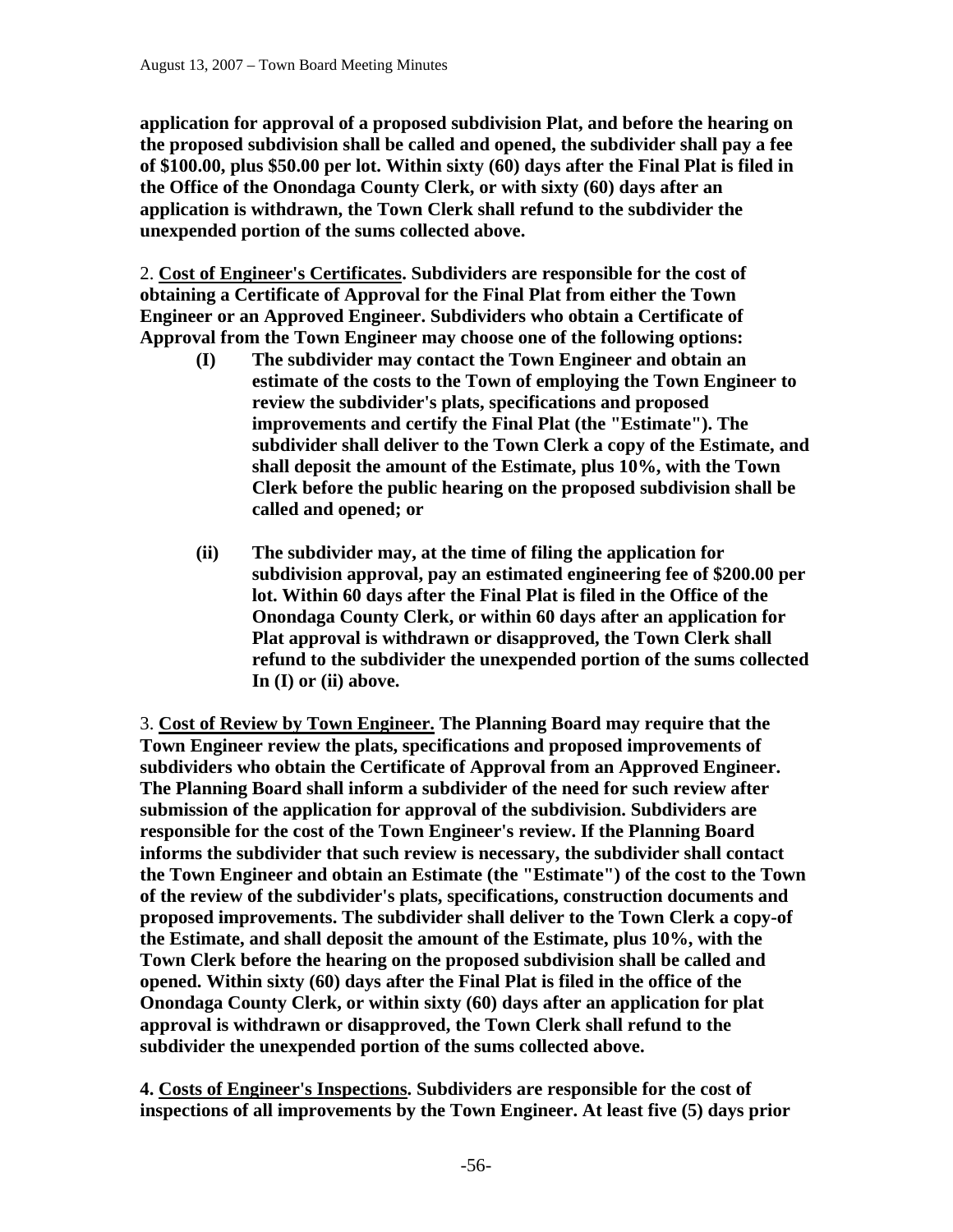**to commencing the construction of the first of the required improvements, the subdivider shall pay to the Town Clerk a fee of \$100 per lot to cover the cost of these inspections. Unless and until the subdivider shall pay the inspection fee, no Certificate of Occupancy shall be issued for any structure erected upon any lot in the subdivision nor shall the Town accept the dedication of any road or other improvement in the subdivision.** 

# **ARTICLE 2: DEFINITIONS**

**For the purpose of these regulations words and terms used herein defined as follows:** 

| <b>Building Inspector</b> | Any person appointed, designated, or otherwise retained by<br>the Town Board to carry out the functions assigned to such<br>person according to these regulations.                                                                                                                                                                            |
|---------------------------|-----------------------------------------------------------------------------------------------------------------------------------------------------------------------------------------------------------------------------------------------------------------------------------------------------------------------------------------------|
|                           | Approved Engineer An engineer licensed by New York State and not expressly<br>disapproved by the Town of LaFayette.                                                                                                                                                                                                                           |
| <b>Final Plat</b>         | A drawing, in final form, showing a proposed subdivision<br>containing all information or detail required by law and by<br>these regulations to be presented to the Planning Board for<br>approval, and which if approved, must be duly filed or<br>recorded by the applicant in the Office of the Clerk of the<br><b>County of Onondaga.</b> |
|                           | Comprehensive Plan A comprehensive or master plan for the development of the<br>Town prepared by the Planning Board pursuant to Section<br>272-a of the Town Law.                                                                                                                                                                             |
| <b>Municipal</b>          |                                                                                                                                                                                                                                                                                                                                               |
| <b>Infrastructure</b>     | Public roads, water or drainage facilities.                                                                                                                                                                                                                                                                                                   |
|                           | Official Submission The date on which an application for plat approval complete<br>Date and accompanied by all required information,<br>endorsements, and fees, has been filed with the Planning<br>Board.                                                                                                                                    |
| <b>Planning Board</b>     | The Town of LaFayette Planning Board.                                                                                                                                                                                                                                                                                                         |
| <b>Preliminary Plat</b>   | A drawing or drawings clearly marked "preliminary plat"<br>showing the layout of a proposed subdivision submitted to the<br>Planning Board for approval prior to submission of the plat in<br>final form, and of sufficient detail to apprise the Planning<br>Board of the layout of the proposed subdivision.                                |
| Road, Major               | An arterial road or a commercial road intended to serve heavy                                                                                                                                                                                                                                                                                 |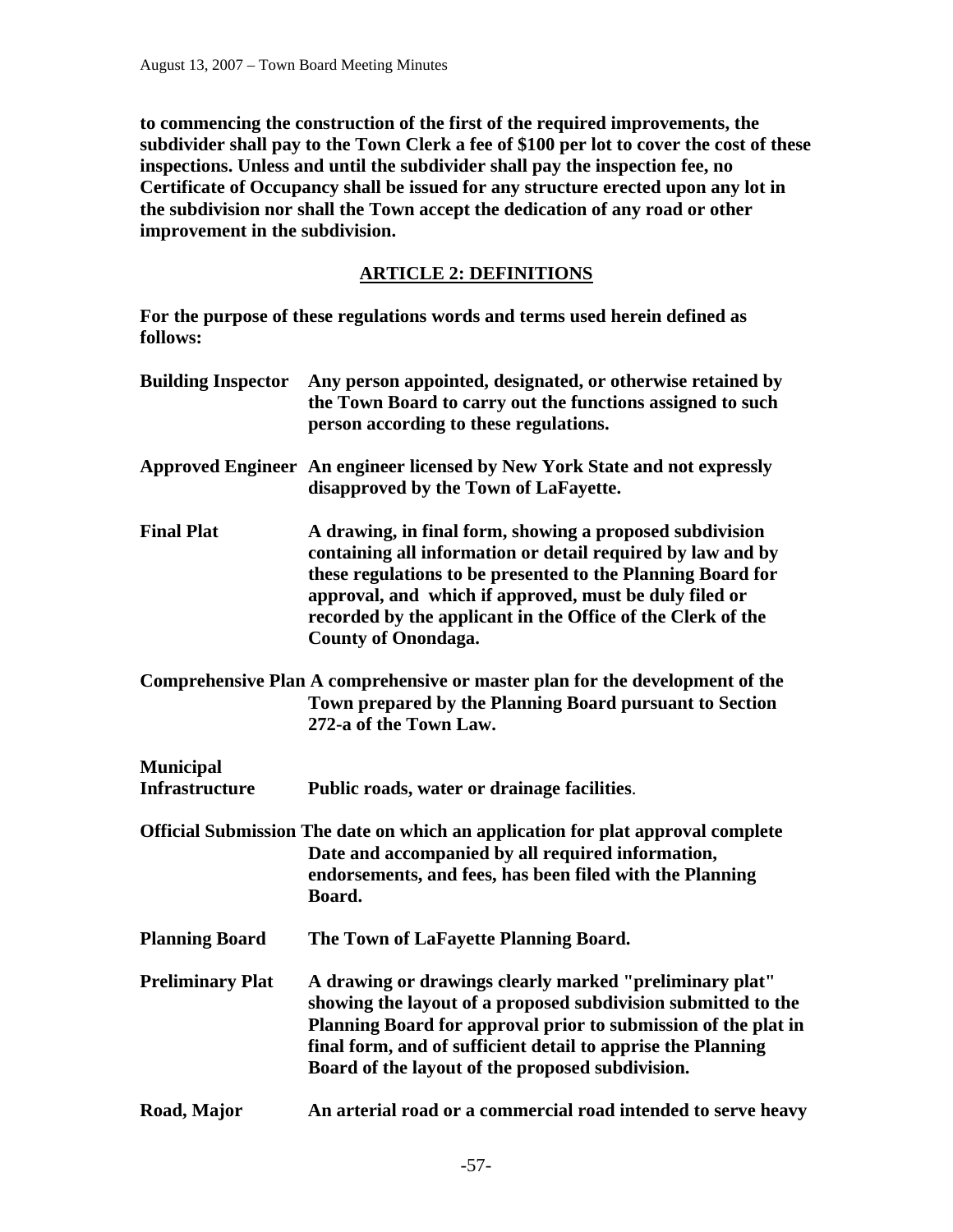**flows of traffic from minor roads or as a business road providing access to business properties.** 

- **Road, Minor A collector road intended to serve primarily as an access to abutting residential properties.**
- **Sketch Plan** A sketch of a proposed subdivision to enable the subdivider  **to save time and expense in reaching general agreement with the Planning Board as to the form of the layout and objectives of these regulations. A sketch plan is not n official submission of an application.**
- **Subdivision A division of any parcel of land in of two (2) or more lots, blocks, or sites for the purpose of conveyance, transfer of ownership, improvement, building development or sale. The term subdivision shall include re-subdivision. A tract of land shall constitute a subdivision upon the sale, rental, offer for sale or lease, or building development of the second lot thereof.**
- **Subdivision, Major A subdivision containing five (5) or more lots, or any subdivision requiring a new road.**
- **Subdivision, Minor A subdivision containing two (2), three (3), or four (4) lots, fronting on an existing road.**

**Subdivision, Simple Shall include either:** 

 **1. The mere adjustment of existing lot lines, without the creation of new streets, or municipal infrastructure; or 2. The elimination of existing lot lines so as to consolidate one or more lots into a lesser number of lots and not involving the creation of new streets, or municipal infrastructure; or 3. The division of one parcel so as to create no more than two (2) new building lots during a consecutive five (5) year** 

 **period, and not involving the creation of new streets, or municipal infrastructure.** 

- **Undeveloped Plat A plat where twenty (20) percent or more of the lots within the plat are unimproved unless existing conditions, such as poor drainage, have prevented their development.**
- **Zoning Enforcement Any person appointed, designated, otherwise retained by the Officer Town Board to carry out the functions assigned to such person according to these regulations.**

**Zoning Law The Zoning Ordinance of the Town of LaFayette, as it may be**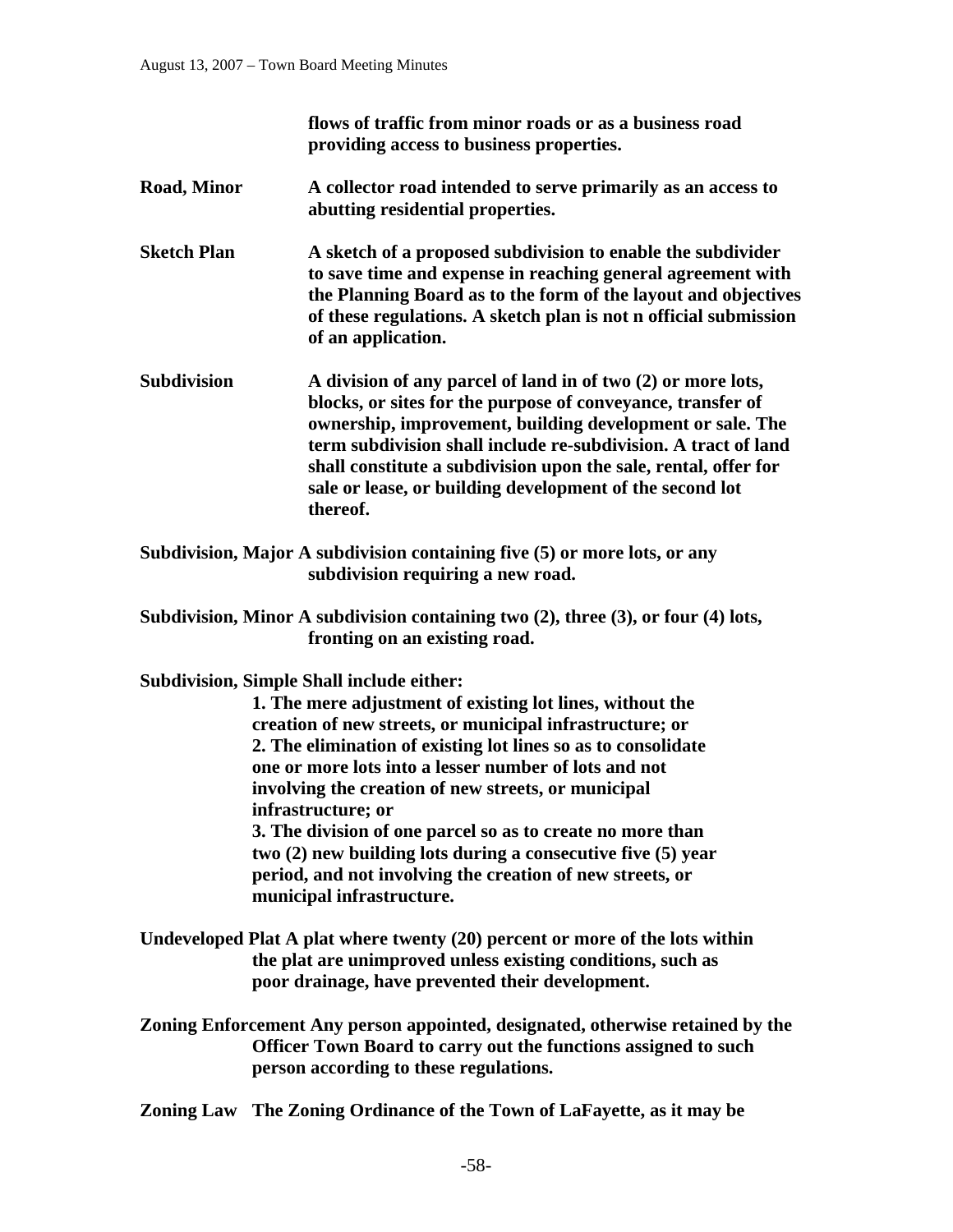### **amended from time to time.**

**SEQRA The New York State Environmental Quality Review Act and regulations promulgated thereunder .** 

**Certificate of A statement from the Town Engineer or and Approved Approval Engineer that the subdivider's plats, specifications, construction documents, and proposed improvements are in compliance with all applicable laws, regulations and codes and that they provide adequate provisions for drainage, sewage, water, utilities and roadways.** 

### **ARTICLE 3: REVIEW AND APPROVAL PROCEDURE**

**Section 310 General** 

**Minor subdivisions shall be processed in the following stages:** 

- **1. Sketch Plan Conference.**
- **2. Application.**
- **3. Public Hearing.**
- **4. Reference to Onondaga County Planning Board.**
- **5. Final Plat: approval**

**Major subdivisions shall be processed in the following stages:** 

- **1. Sketch Plan Conference.**
- **2. Application.**
- **3. Public Hearing.**
- **4. Reference to Onondaga County Planning Board.**
- **5. Preliminary Plat approval.**
- **6. Optional Public Hearing.**
- **7. Final Plat approval.**

**Simple Subdivisions shall be processed as follows:** 

- **1. Upon receipt of an application for a Simple Subdivision as defined in Article 2 above, including a location survey plan map prepared by a licensed land surveyor, showing all buildings, easements, existing infrastructure, existing and proposed lot lines by metes and bounds, as well as receipt of the fee therefore as specified by the Town Board, the Town Code Enforcement Officer shall review such application and may approve the same, providing that the proposed simple subdivision plan map complies with all Town zoning and other laws, rules and regulations.**
- **2. Prior to such approval by the Code Enforcement Officer, the Town Clerk shall publish in the Official Newspaper of the Town and send a notice to all property owners within 500 feet of the proposed simple subdivision based upon the latest assessment records of the Town, advising them that**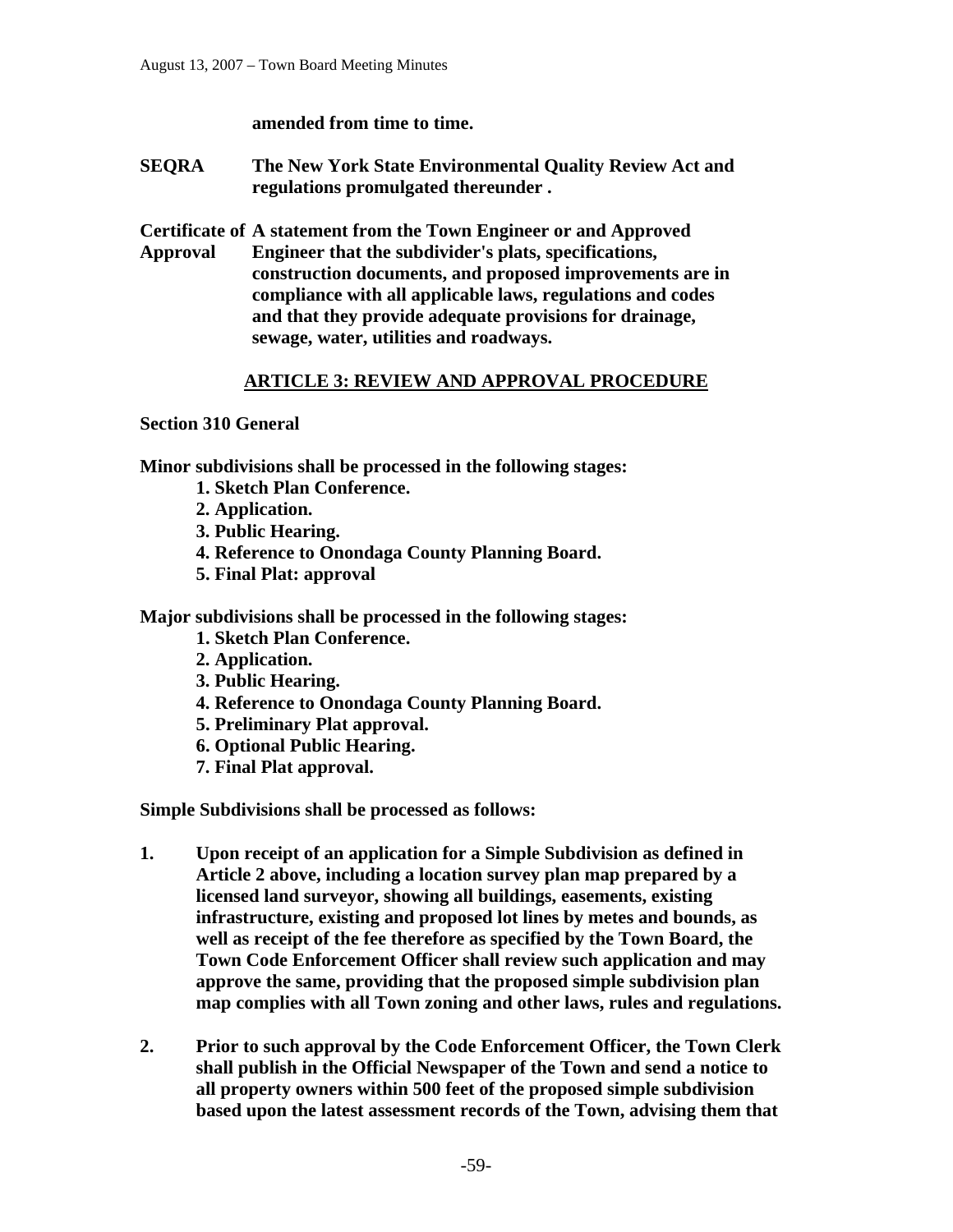**the application is on file in the Town Offices for public review and any questions or comments may be sent in writing to the Code Enforcement Officer within the date advised on the notice which shall be 30 days from its mailing date. The Codes Officer shall promptly acknowledge any such comments received and the Town's response to same.** 

- **3. If the simple subdivision is within 500 feet of any of the triggering receptors as set forth in Section 239-n of the New York General Municipal Law, as that law may be amended from time to time, the application shall be referred to the County Planning Board, in accordance with the statute.**
- **4. Simple subdivisions are subject to review under the New York State Environmental Quality Review Act (SEQR), which review shall be undertaken and a determination made by the Codes Enforcement Officer.**
- **5. Simple subdivisions, in appropriate circumstances, are subject to the provisions of the Town's Stormwater Management program.**
- **6. In the event that a proposed simple subdivision plan map is not prepared by a licensed land surveyor or does not comply with all Town zoning and other laws, rules and regulations, the Code Enforcement Officer shall disapprove such application and advise the applicant of the nature of the application defect.**
- **7. Upon approval of a simple subdivision, the Code Enforcement Officer shall endorse said map, indicating Town approval for filing in the County Clerk's Office pursuant to the authority of this local law. The map for a simple subdivision shall be endorsed and contain a statement confirming whether or not additional simple subdivision of a subdivided parcel is allowable and, if so, the termination date of the simple subdivision's 5 year period. Upon approval, said map must be filed in the County Clerk's Office as required by New York State Law or the approval shall be deemed null and void.**
- **8. The applicant for simple subdivision approval shall provide such number and type of copies of the approved plan as the Code Enforcement Officer shall specify for the Town's records, including confirmation of filing in the County Clerk's Office.**
- **9. The Code Enforcement Officer shall refer an application to the Town Planning Board for full subdivision review:** 
	- **a. When the County Planning Board recommends disapproval of the application; or**
	- **b. Whenever a public hearing is requested by a neighboring property owner as herein defined, by the applicant or by any**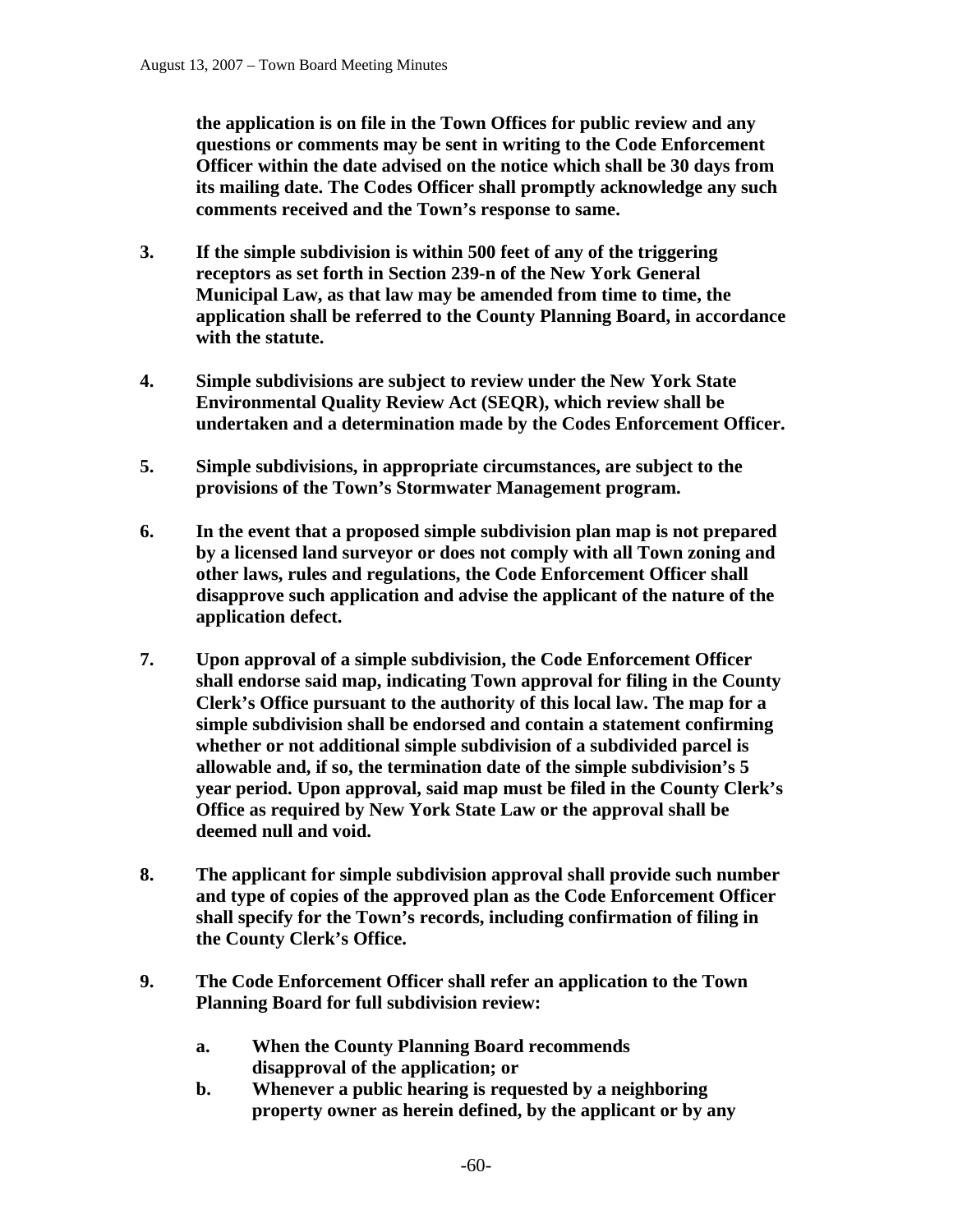### **County or State Agency.**

- **10. When correspondence or other concerns regarding a proposed simple subdivision is received from a neighboring property owner or any County or State agency, such communication together with a copy of application documents shall be referred to the Town Planning Board for its determination as to the articulated concern and whether a full subdivision review by the Town Planning Board should be undertaken. At a minimum, the Planning Board shall offer its advice and recommendation regarding such comments to the Code Enforcement Officer.**
- **11. Notwithstanding the above, the Code Enforcement Officer may, in his sole discretion, refer any request for simple subdivision to the Planning Board for its advice and/or approval.**
- **12. If referred to the Planning Board as herein provided for simple subdivisions, such referral shall be made within thirty (30) days from the time such application is received and is deemed complete by the Code Enforcement Officer.**
- **13. There shall be an application fee for simple subdivisions in accordance with an amount to be determined from time to time by resolution of the Town Board.**
- **14. Appeals of a Code Enforcement Officer's determination relating to a simple subdivision shall be taken to the Town Planning Board and must be commenced within thirty (30) days of the Code Enforcement Officer's written determination on the application.**

**Section 320 Pre-Application Procedure** 

**Prior to the preparation of and the submission of a plat for approval, the subdivider should proceed to gather the necessary information and data on the existing conditions at the site. He should study the site suitability and opportunities for development. Presumably he will discuss financing, planning, and marketing with the lending institutions. With his licensed land surveyor and/or engineer, he should develop a sketch plan which in turn should be submitted to the Planning Board for advice and assistance and should be accompanied by a preliminary environmental assessment (EAF).** 

### **Section 330 Sketch Plan Conference**

**At least ten days before the next regularly scheduled meeting of the Planning Board, the subdivider should request an appointment with the Planning Board for the purpose of reviewing the sketch plan. The Planning Board Clerk will notify the subdivider of the time, date, and the place that the Planning Board will meet to consider and review such sketch plan and the subdivider's program as they relate to**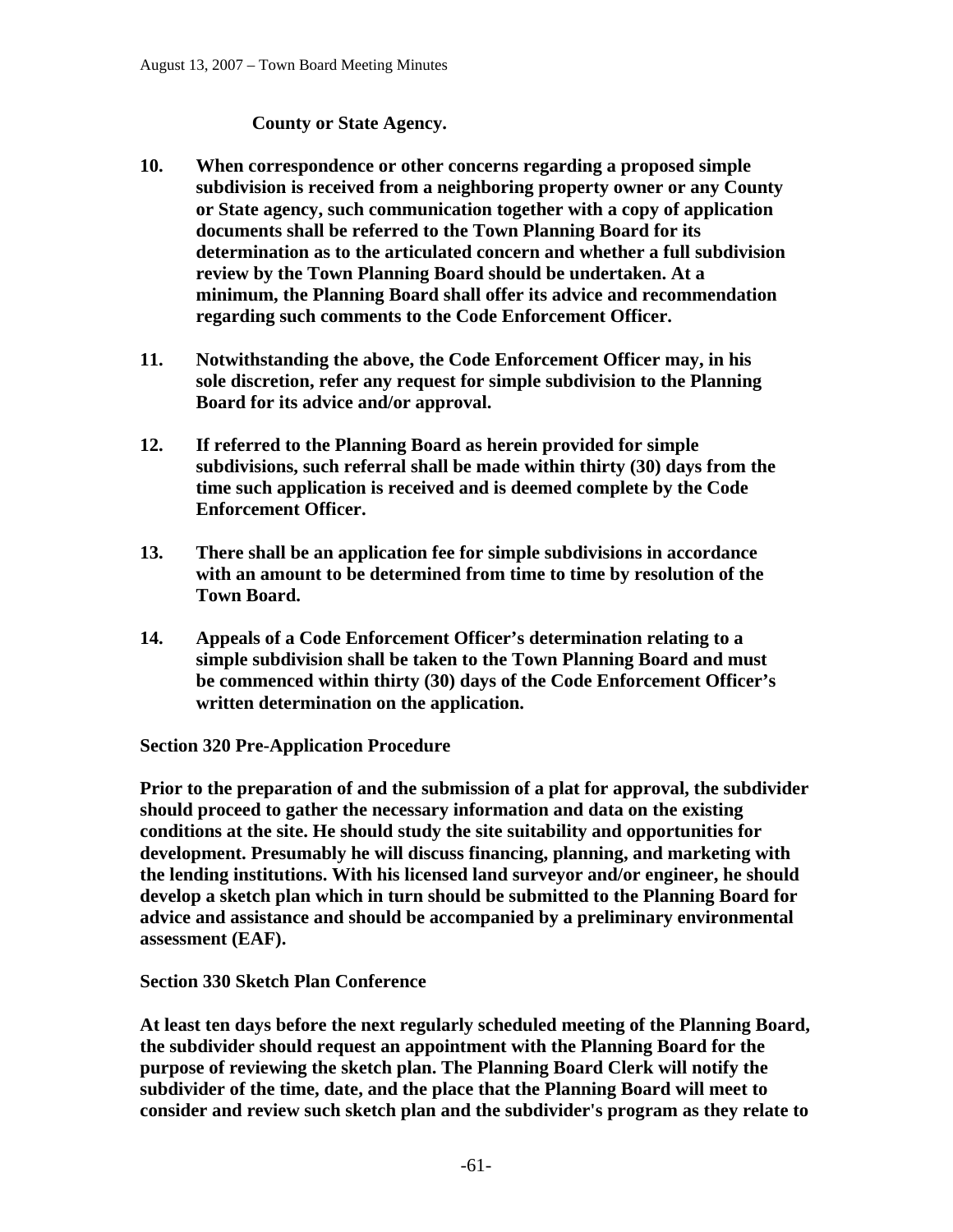**the Comprehensive Plan, if any, design standard and improvement requirements. This meeting is intended to assist the subdivider in the planning and preparation of the Preliminary or Final Plat in order to save him both time and money in preparing maps and plans. At this meeting, the plan will be classified as a minor or major subdivision by the Planning Board as defined by this ordinance. Subdivisions classified as minor may proceed directly to preparation of a Final Plat without submission and approval of a preliminary plat which shall be required for a major subdivision. This step does not require formal application, fee or filing with the Planning Board.** 

### **Section 340 Department of Health**

**Onondaga County Department of Health approval may be required for any subdivision. Early contact by the subdivider with this department is advised.** 

**Section 350 Preliminary Plat** 

**All major subdivisions shall be subject to the Preliminary Plat requirements, as specified herein. The subdivider shall file an application for approval of the Preliminary Plat on forms available at the Town Office accompanied by all documents specified in Article 4 herein.** 

**Review of Subdivision. Following the review of the Preliminary Plat and supplementary material submitted for conformity to these regulations, and following negotiations with the subdivider on changes deemed advisable and the kind and extent of improvements to be made by him, the Planning Board shall hold a public hearing. This hearing shall be held within forty-five (45) days of the official submission date of the Preliminary Plat. The subdivider shall attend the hearing. This hearing shall also fulfill the requirements of SEQRA regarding the potential impact which the proposed subdivision may have upon the environment. Within forty-five (45) days from the public hearing, the Planning Board shall approve, approve with modifications or disapprove the Preliminary Plat and state its reasons for disapproval unless the time in which the Planning Board must take action on such Preliminary Plat is extended by mutual consent of the subdivider and the Planning Board.** 

**Notice of Public Hearing. The hearing shall be advertised at least once in the official newspaper of in the Town at least five (5) days before the hearing. The Planning Board may provide that the hearing be further advertised in such manner as it deems appropriate. Notice of the hearing shall be mailed to the owner of all adjoining properties and properties within three hundred (300) feet of the subdivided property at least five (5) days before the hearing.** 

**SEQRA Review. The lead agency in the SEQRA review process will be responsible for completion of a final Environmental Impact Statement. Statement findings must accompany approval of the Preliminary Plat.**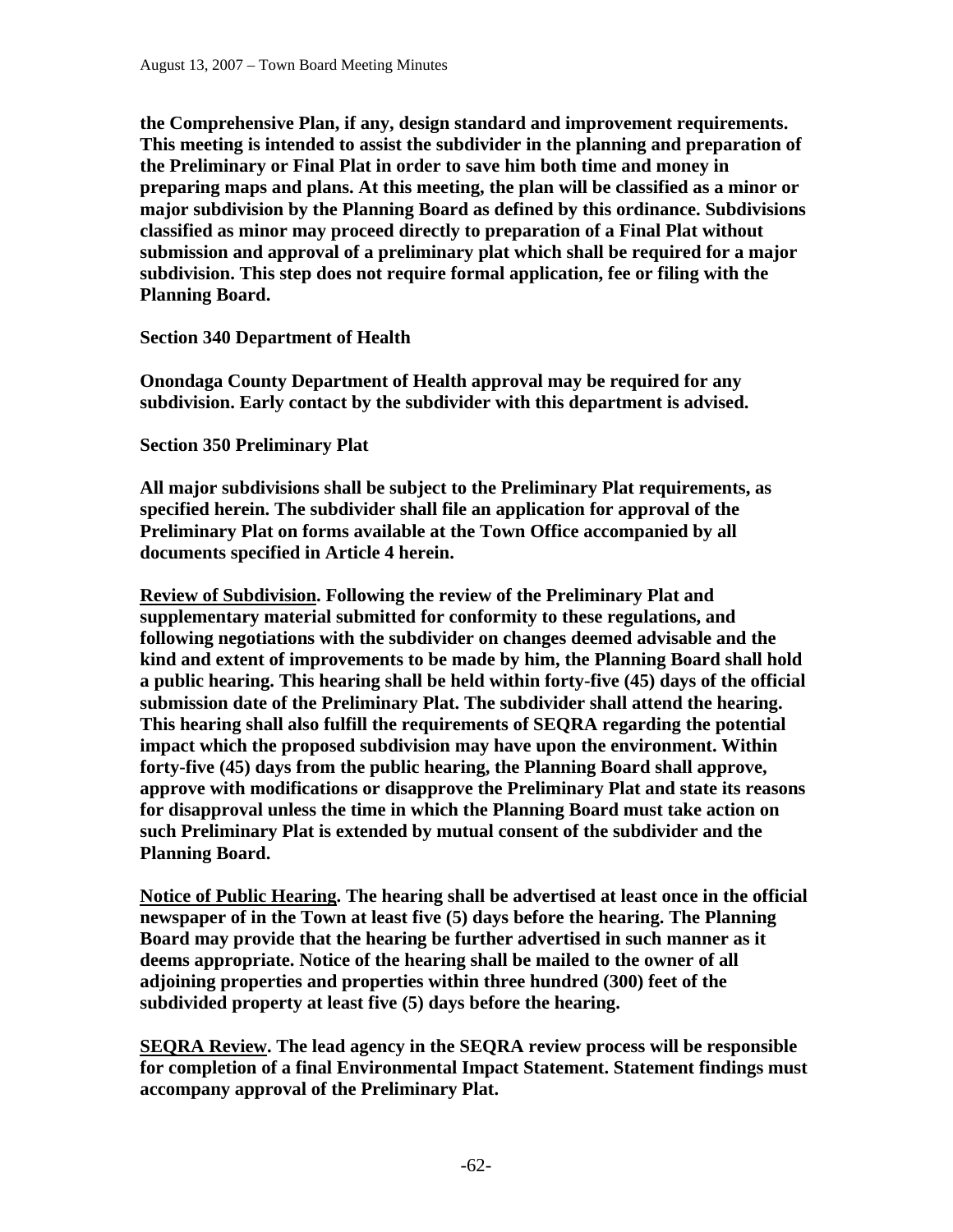**Notice of Decision. Within five (5) days of approval, the action of the Planning Board "shall be noted on three (3) copies of the Preliminary Plat and reference made to any modifications determined. One (1) copy shall be returned by mail to the subdivider and the other two (2) copies retained by the Planning Board.** 

**Effect of Approval. Approval of a Preliminary Plat shall not constitute approval of the Final Plat. The Preliminary Plat shall be a guide to the preparation of the Final Plat. Before submission of the Final Plat or any portion thereof for formal approval the subdivider must comply with these regulations and all requirements set forth by the Planning Board in their review of the Preliminary Plat, and any requirements of the Onondaga County Department of Health.** 

**Section 360 Final Plat** 

**All subdivisions as defined herein shall require Final Plat approval by the Planning Board.** 

**The subdivider shall file with the Planning Board an application for Final Plat approval on forms available at the Town Office.** 

**The application shall be accompanied by the documentation specified in Article 4 herein. Such application shall be submitted at least fourteen (14) calendar days prior to the meeting at which it is to be considered by the Planning Board and no later than six (6) months after the date of the Preliminary Plat approval.** 

**Optional Public Hearing. A public hearing may be held by the Planning Board after a complete application is filed and prior to rendering a decision. This hearing shall be held within forty-five (45) days of the official submission date of the Final Plat. The subdivider shall attend the hearing. The Planning Board shall approve, conditionally approve, or disapprove the Final Plat within forty-five (45) days of the public hearing. The time in which the Planning Board must take action on the Final Plat may be extended by mutual consent of the subdivider and the Planning Board. If the Final Plat is disapproved, the grounds for disapproval (including a reference to the provision of these regulations violated by the Final Plat), shall be stated in the record of the Planning Board. Failure of the Planning Board to render a decision within the stated forty-five (45) day period shall be deemed final approval of the Plat.** 

**Notice of Public Hearing. The hearing shall be advertised at least once in the official newspaper of the Town at least five (5) days before the hearing. Notice of the hearing shall be mailed to the owners of all adjoining properties within three hundred (300) feet of the subdivided property at least five (5) days before the hearing.** 

**Waiver of Public Hearing. If the Final Plat is in substantial agreement with the approved Preliminary Plat, the Planning Board may waive the public hearing requirement. If no hearing is held the Planning Board shall approve, conditionally approve, or disapprove the Final Plat within forty-five (45) days of its official**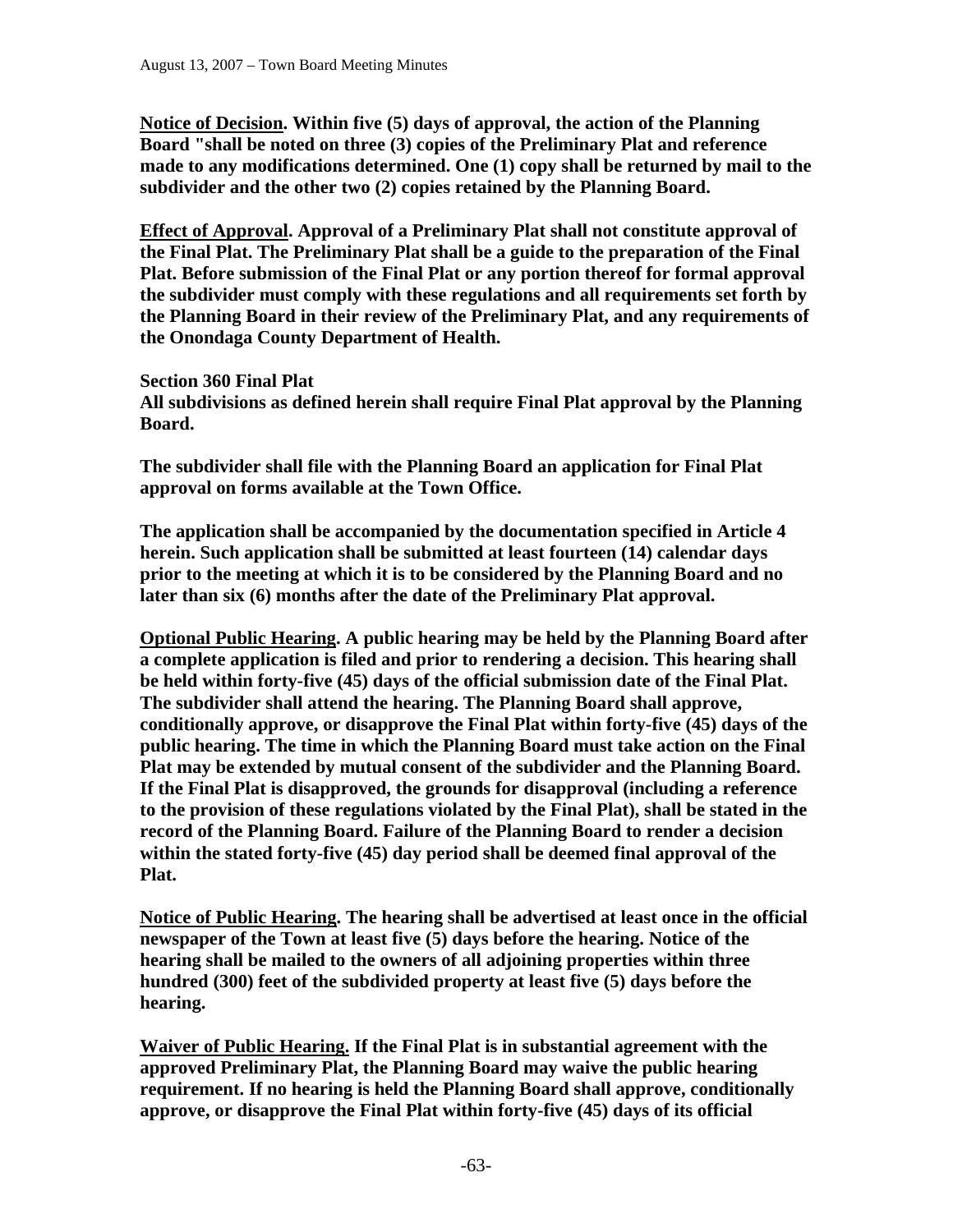### **submission date.**

**Notice of Decision. Within five (5) days of approval, the subdivider shall be notified by mail of the final action of the Planning Board. He shall record the Final Plat, or the approved section thereof, in the Office of the Clerk of Onondaga County, N.Y. within sixty (60) days after the date of approval; otherwise the Final Plat shall be considered void and must again be submitted to the Planning Board for approval before recording in the Office of the Clerk of Onondaga County, NY** 

**Conditional Approval. Upon conditional approval of such Final Plat the Planning Board shall empower a duly authorized officer to sign the Final Plat upon completion of such requirements as may be stated in the conditional approval resolution. The Final Plat shall be certified by the Town Clerk. A certified statement of the requirements shall accompany the Final Plat which, when completed, will authorize the signing of the conditionally approved Final Plat. Upon completion of the requirements the Final Plat shall be signed by the duly authorized officer of the Planning Board. Conditional approval of a Final Plat shall expire one hundredeighty (180) days after the date of the resolution granting conditional approval. The Planning Board may, however, extend the expiration time by not more than two additional period of not more than ninety (90) days each.** 

**Filing of Plats in Sections. Prior to granting conditional or final approval of a plat in final form the Planning Board may permit the Final Plat to be subdivided into two or more sections and may in its resolution granting conditional or final approval state that such requirements as it deems necessary to insure the orderly development of the Final Plat be completed before such sections may be signed by the duly authorized officer of the Planning Board. Conditional or final approval of the sections or a Final Plat subject to any conditions imposed by the Planning Board shall be granted concurrently with conditional or final approval of the Final Plat.** 

**In the event the subdivider shall file only a section of such approved Final Plat in the office of the County Clerk, the entire approved plat shall be filed within thirty (30) days of the filing of such section with the Town Clerk in each Town in which any portion of the land described in the plat is situated. Such section shall encompass at least ten percent of the total number of lots contained in the approved plat and the approval of the remaining sections of the approved plat shall expire unless said sections are filed before the expiration of the exemption period to which such plat is entitled under the provisions of Section 265-a of the Town Law.** 

**The Building Inspector shall not be authorized to issue a building permit or a Certificate of Occupancy for any structure on any lot in the subdivision unless and until the approved plat shall have been filed in the office of the County Clerk as required by this paragraph.** 

# **ARTICLE 4: DOCUMENTS TO BE SUBMITTED**

**Section 410 Information Required for all Plat Submissions**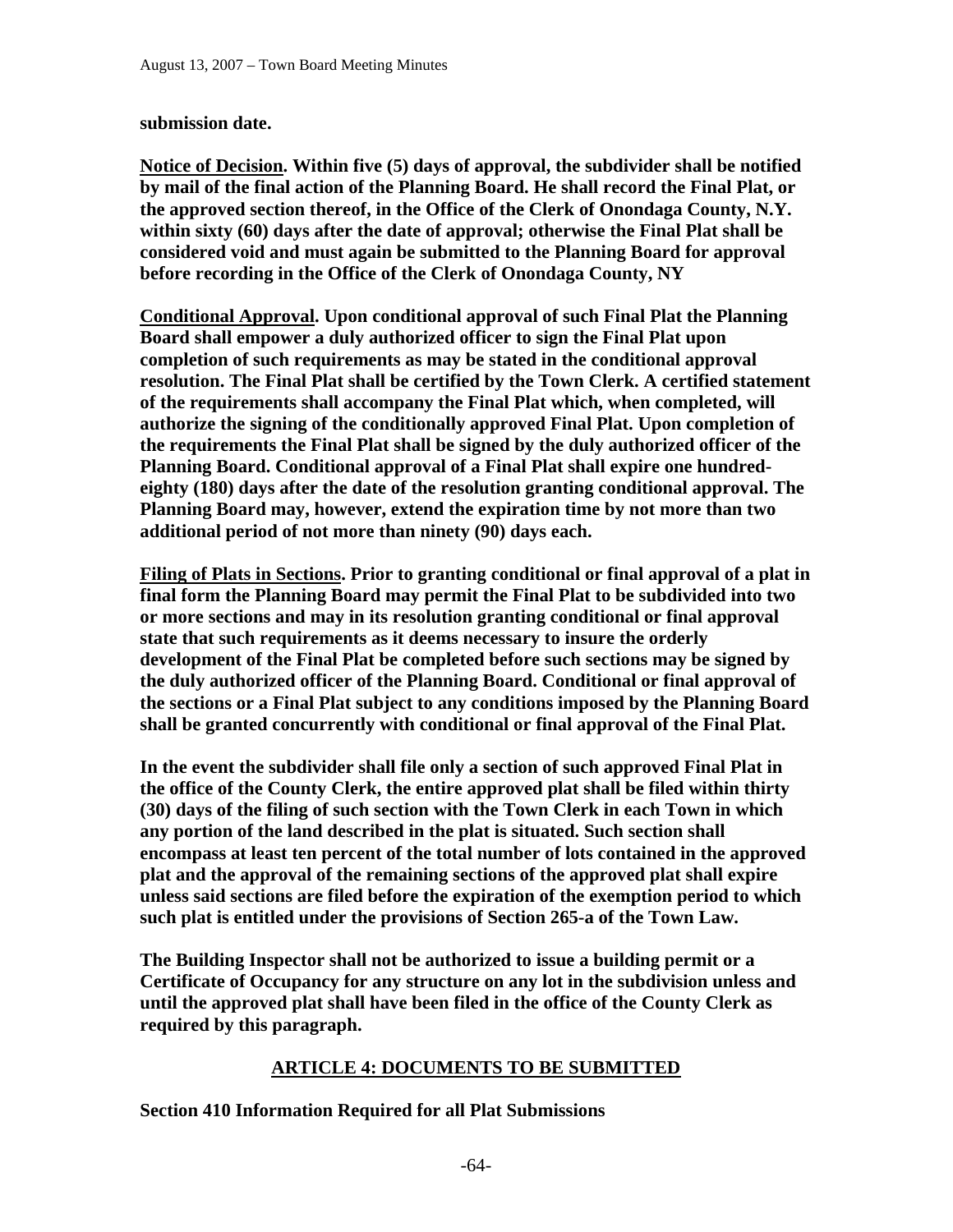- **1. Name and address of subdivider and professional advisers, including license numbers and seals.**
- **2. Map of property, drawn to scale, at a scale of one (1) inch to fifty (50) feet, one (1) inch to one hundred (l00)feet or one (1) inch to two hundred (200) feet, showing:** 
	- **a. Subdivision name, scale, north arrow and date.**
	- **b. Subdivision boundaries.**
	- **c. Contiguous properties and names of their owners**
	- **d. Existing and proposed roads, utilities, and structures**.
	- **e. Water courses, marshes, wooded areas, public Facilities, and other significant physical features on or near the site.**
	- **f. Proposed pattern of lots including lot widths and depths, road layout, open space, drainage, water supply, and sewage disposal facilities.**
	- **g. Land contours at minimum intervals of five other suitable indicators of slope.**
	- **h. Subsurface conditions on the tract, if required by the Board: Location and results of tests made to ascertain subsurface soil; rock and ground water conditions; depth to ground water unless test pits are dry at a depth of five (5) feet; location and results of solid percolation tests if individual sewage disposal systems are contemplated.**
- **3. Copy of tax map(s).**
- **4. Existing restrictions on the use of land including Easements, covenants, and zoning.**
- **5. Total acreage of subdivision and number of lots proposed.**
- **6. Building types, including their approximate size and cost at time of application.**

**Section 420 Minor Subdivisions** 

**The following shall be submitted with all applications for approval of a Final Plat for a minor subdivision:**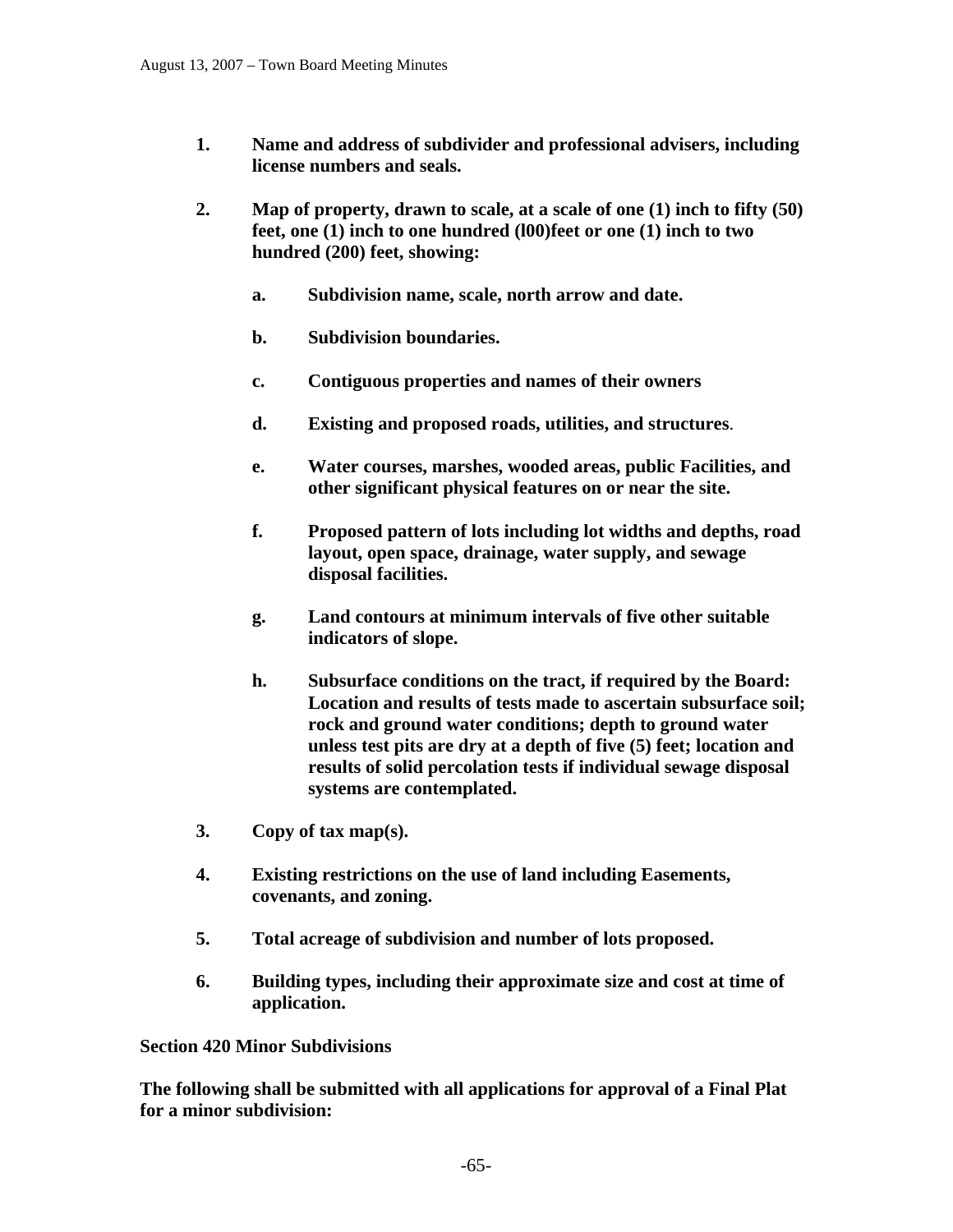- **1. One (I) copy of the plat to be submitted to the Onondaga County Clerk, drawn with ink on appropriate material, plus five (5) paper copies.**
- **2. A Certificate of Approval from either the Town Engineer or an Approved Engineer.**
- **3. Information specified under Section 410, updated and accurate.**
- **4. Sufficient data acceptable to the Planning Board which shall readily enable it to determine the location, bearing, and length of every road line, lot line, and boundary line. Such data shall be sufficient to allow for the reproduction of such lines on the ground.**
- **5. On-site sanitation and water supply facilities shall be designed to meet the specifications of the Onondaga County Department of Health and a statement to this effect shall be made on the application.**
- **6. Copy of such covenants or deed restrictions as are intended to cover all or part of the tract.**
- **7. Additional information as deemed necessary by the Planning Board.**
- **8. Any required fees.**

**Section 430 Preliminary Plat, Major Subdivision** 

**The following shall be submitted with all applications for approval of a Preliminary Plat for a major subdivision:** 

- **1. Six (6) copies of the plat map, drawn to scale. The map scale shall be one (1) inch to one hundred (100) feet unless otherwise specified by the Planning Board.**
- **2. All information specified under Section 410, updated and accurate.**
- **3. All parcels of land proposed to be dedicated to public use and the conditions of such use.**
- **4. Grading and landscaping plans**
- **5. The width and location of any roads or public ways and the width, location, grades and road profiles of all roads or public ways proposed by the developer.**
- **6. The approximate location and size of all proposed waterlines hydrants**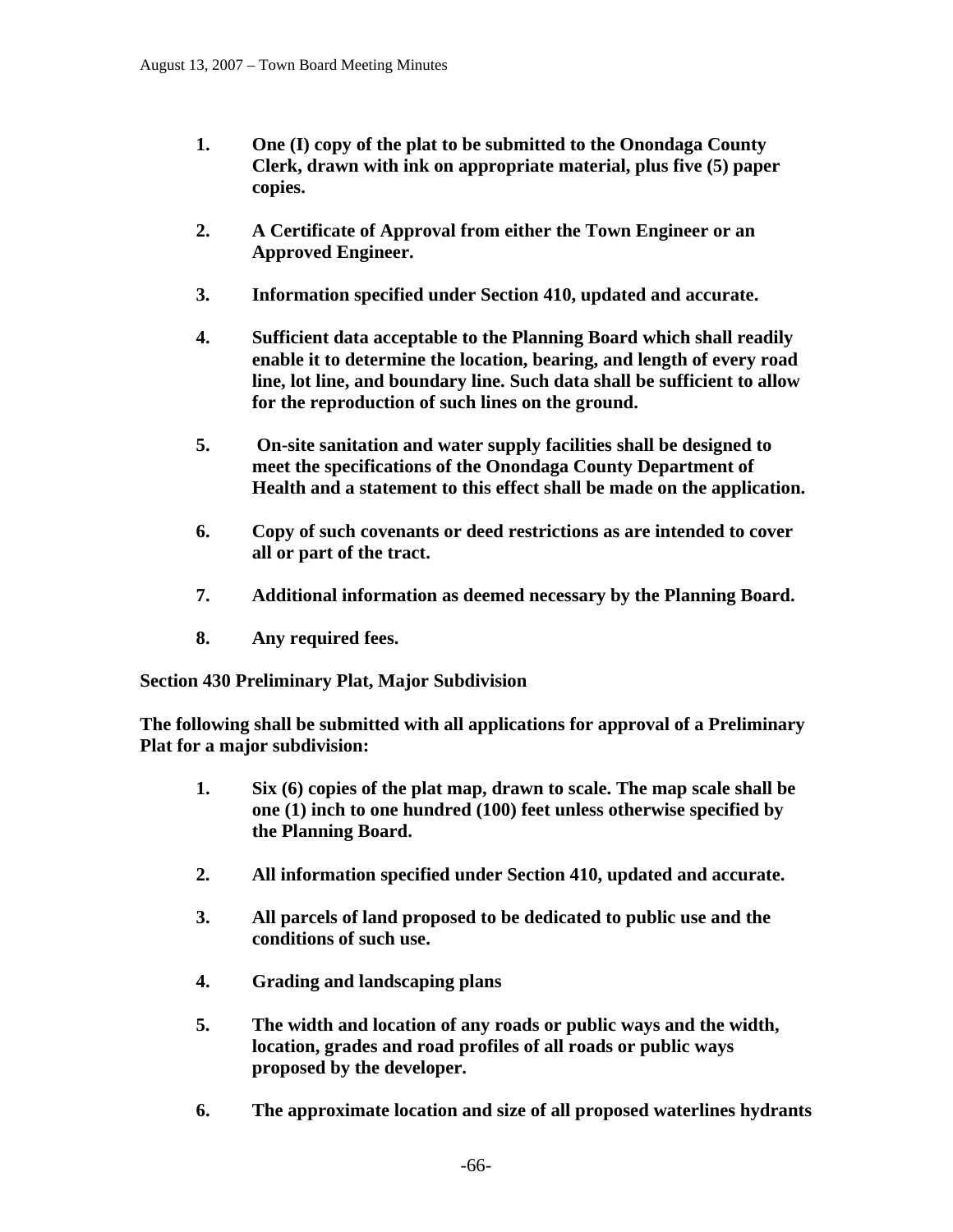**and sewer lines, showing connection to existing lines.** 

- **7. Drainage plan, indicating profiles of lines or ditches and drainage easements on adjoining properties.**
- **8. Plans and cross-sections showing sidewalks, road lighting, roadside trees, curbs, water mains, sanitary sewers and store drains, the character, width and depth of pavements and sub-base, and the location of any underground cables.**
- **9. Preliminary designs for any bridges or culverts.**
- **10. The proposed lot lines with approximate dimensions and area of each lot.**
- **11. An actual field survey of the boundary lines of the tract, giving complete description by bearings and distances, made and certified by a licensed surveyor. The corners of the tract shall also be marked by monuments of such size and type as approved by the Planning Board, shown on the Preliminary Plat.**
- **12. A copy of all covenants or deed restrictions intended to cover all or part of the tract.**
- **13. A draft Environmental Impact Statement, if required.**
- **14. Where the Preliminary Plat submitted covers only a part of the subdivider's entire holding, a sketch of the prospective future road and drainage system of the unsubdivided part shall be submitted for study to the Planning Board.**
- **15. Additional information as deemed necessary by the Planning Board.**
- **16. Any required fees.**

**Section 440 Final Plat, Major Subdivision** 

**The following shall be submitted with all applications for approval of a Final Plat for a major subdivision:** 

- **1. One (1) copy of the Final Plat to be submitted to the Onondaga County Clerk, drawn with ink on suitable material plus five (5) copies. The map scale shall be one (1) inch to one hundred (100) feet unless otherwise specified by the Planning Board.**
- **2. Proposed subdivision name and the name of the Town and County in which the subdivision is located; the name and address of the record**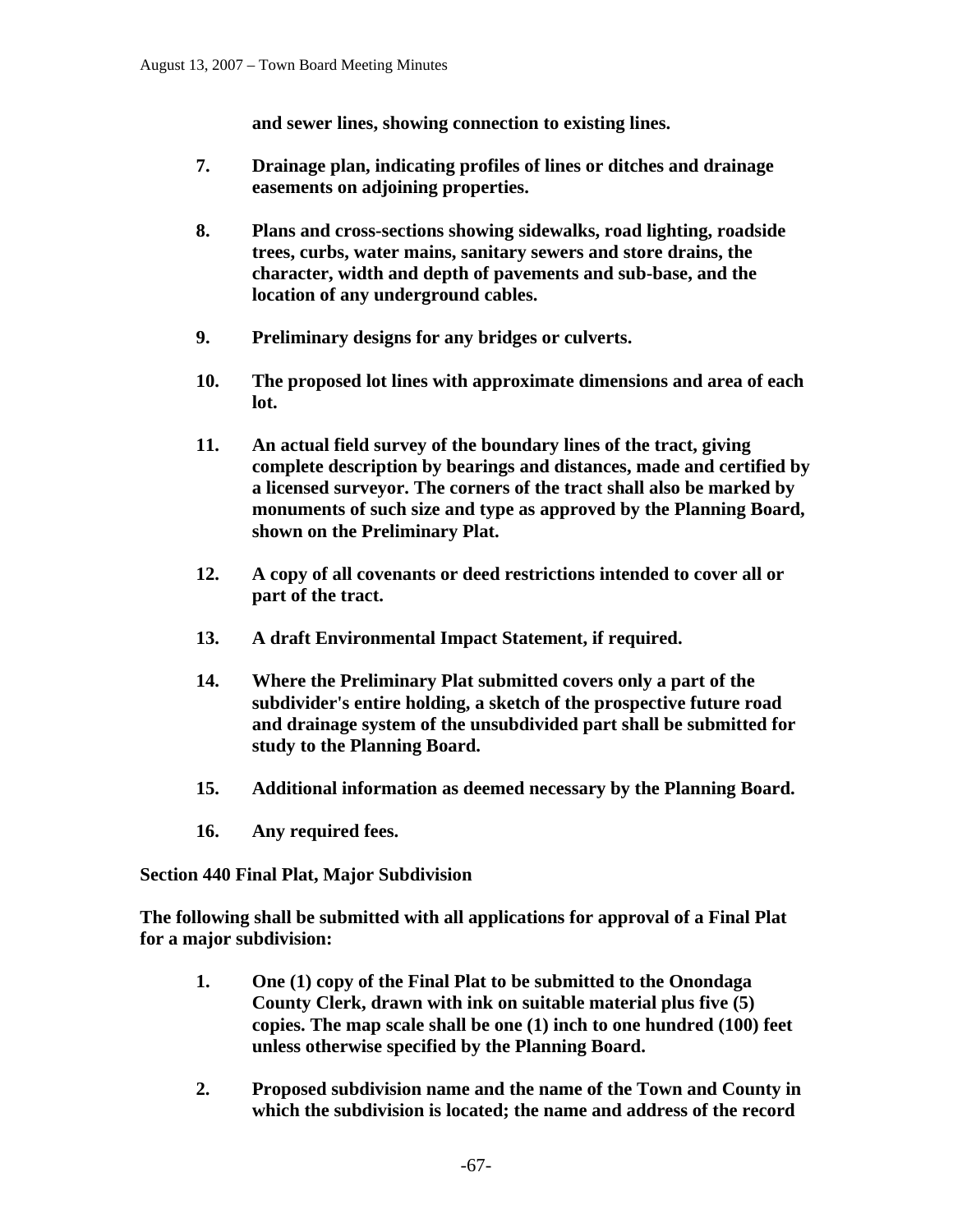**owners and subdivider; name, address, license number and seal of the surveyor and/or engineer.** 

- **3. Road lines, pedestrian ways, lots, easements, and areas to be dedicated to public use.**
- **4. Sufficient data acceptable to the Planning Board which shall readily enable it to determine the location, bearing and length of every road line, lot line, and boundary line. Such data shall be sufficient to allow for the reproduction of such lines on the ground.**
- **5. The length and bearing of all straight lines, radii, length of curves and central angles of all curves. Tangent bearings shall be given for each road. All dimensions of the lines of each lot shall also be given. The Final Plat shall show the boundaries of the property, locations, graphic scale, and true north point.**
- **6. All offers of cession and any covenants governing the maintenance of unceded open space shall bear the certificate of approval of the Town Attorney-as to their legal sufficiency.**
- **7. Permanent reference monuments shall be shown and constructed in accordance with Planning Board specifications.**
- **8. Approval of the Onondaga County Department of Health of water supply systems and sewage disposal systems proposed or installed.**
- **9. An approved Environmental Impact Statement, if required.**
- **10. Construction drawings including plans, profiles, and typical cross sections, as required showing the proposed location, size and type of road, sidewalks, road lighting standards, roadside trees, curbs, water mains, sanitary sewer or septic systems, storm drains or ditches, pavements, and sub-base and other facilities.**
- **11. Evidence of legal ownership of the real property which is the subject of the Final Plat.**
- **12. Deed restrictions, existing and proposed, for recording.**
- **13. A Certificate of Approval by an Approved Engineer or by the Town Engineer. The Certificate of Approval for a Major Subdivision must also certify that the subdivider has complied with one of the following alternatives:**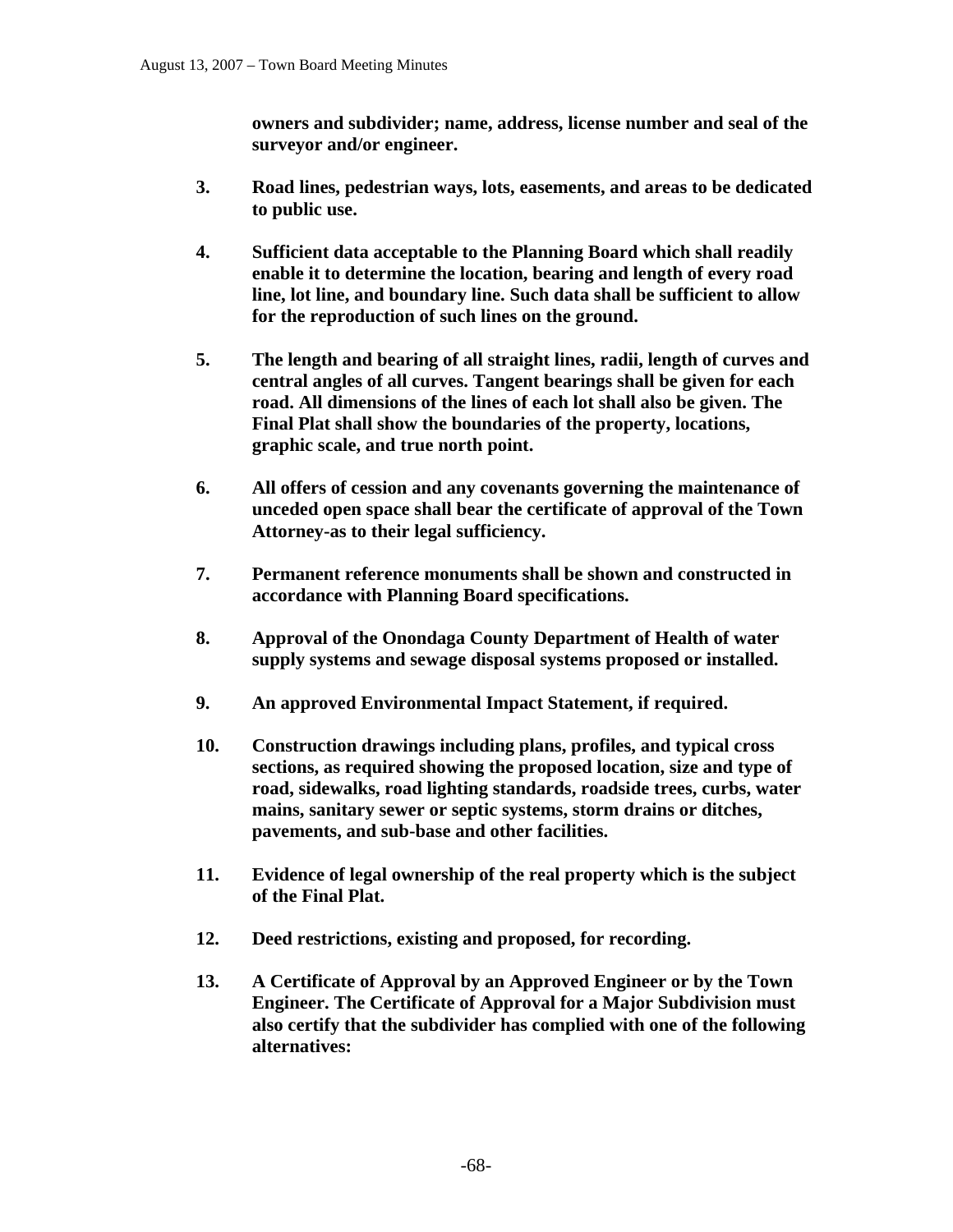- **a. All improvements have been installed in accord with requirements of these regulations and with the action of the Planning Board giving approval of the Preliminary Plat, or**
- **b. A performance bond, certified check, or letter of credit has been posted in an amount sufficient to assure such completion of all required improvements.**
- **14. Any other data such as certificates, affidavits, endorsements or other agreements as may be required by the Planning Board in enforcement of these regulations.**

**Section 450 Waiver of Submission Requirements** 

**When an application concerns a subdivision of uncomplicated nature such as a small subdivision along an existing road that requires no installation of public facilities, the Planning Board may waiver any submission requirements it deems appropriate.** 

# **ARTICLE 5: DESIGN STANDARDS AND REQUIRED IMPROVEMENTS**

# **Section 505 Road Design Standards**

**Conformity with General Plan. The arrangement, width, location and extent of major roads and all minor roads should conform and be in harmony with the Comprehensive Plan, if any, for the Town. Roads not in the Comprehensive Plan, if any, should conform to the recommendation of the Planning Board based on existing and plan roads, topography, public safety, convenience and proposed uses of land. The Town Highway Superintendent shall be consulted by the Planning Board for an advisory opinion before the approval of any new road.** 

**Arrangement. Residential minor roads shall be designed to discourage through traffic whose origin and destination is not within the subdivision.** 

**Location. When a proposed subdivision is adjacent to or contains a State highway, the Planning Board may seek information from the New York State Department of Transportation as to the status of said highway regarding the State highway right-of-way and direction. The Planning Board may require the subdivider to establish a marginal road approximately parallel to and on each side of such a right-of-way at a distance suitable for an appropriate use of the intervening land as for park purposes in residential district , or for commercial or industrial purposes. Such distance shall also be determined with due regard, for the requirements of approach grades and future grade separation. Railroad rights-of-way shall receive similar consideration.** 

**Intersections. Roads shall intersect one another at angles as near to a right angle as**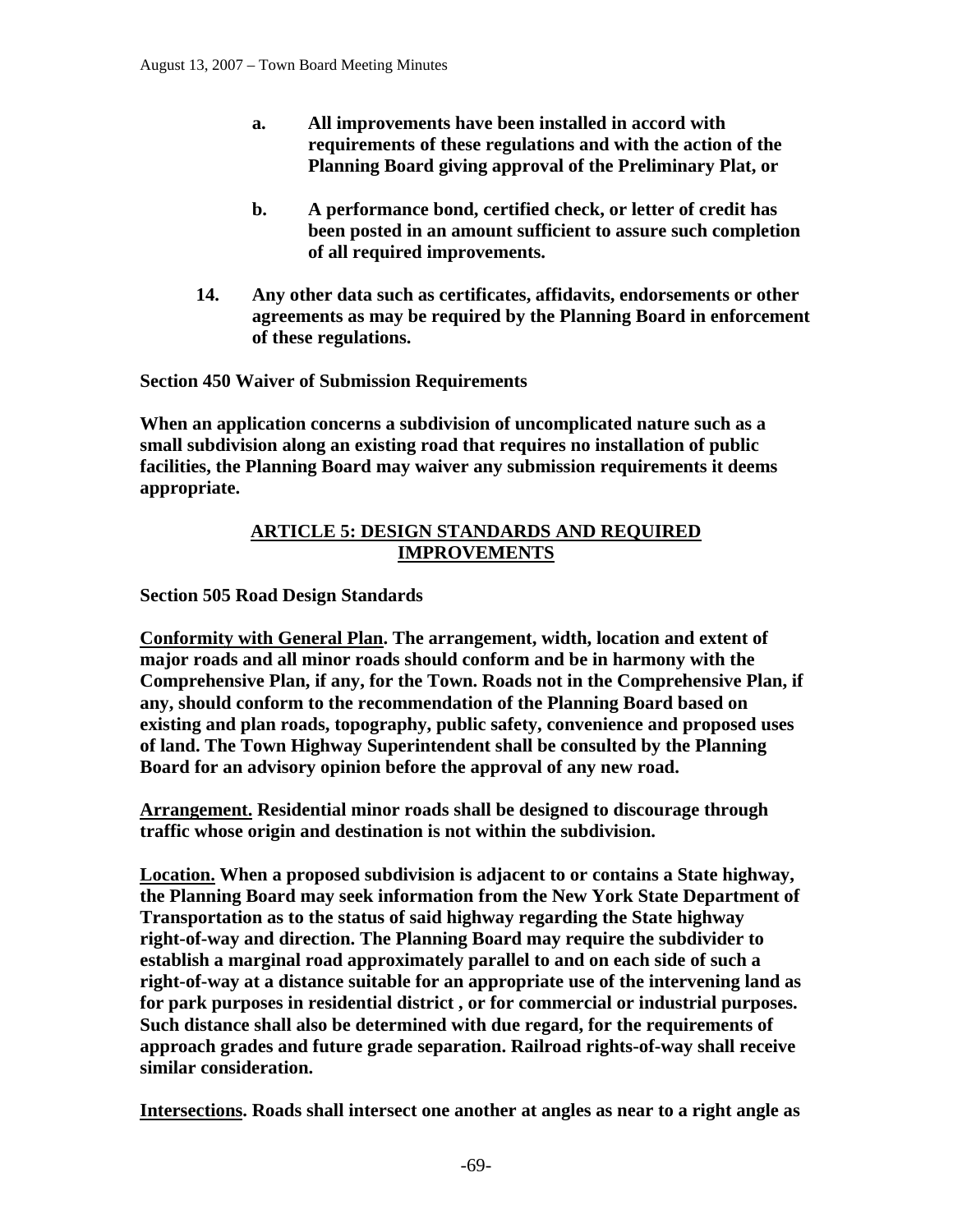**possible, and no intersections of roads at angles less than sixty (60) degrees shall be approved. Road intersections shall be rounded with a radius of twenty-five (25) feet measured at the right-of-way line when the intersection occurs at right angles. If an intersection occurs at an angle other than a right angle, it shall be rounded with a curve of radius acceptable to the Planning Board. Road jogs with center line offsets of less than one hundred twenty-five (125) feet shall be avoided.** 

**Dead End Roads. Dead-end roads, designed to be so permanently, shall not be generally approved. They shall not be longer than four hundred (400) feet in general and not longer than five hundred (500) feet in any case, and shall be provided at the closed end with a turn-around having a street property line diameter of at least one hundred thirty (130) feet.** 

**Half Roads. Dedication of a half road shall be prohibited, except when essential to the reasonable development of the subdivision in conformity with the other requirements of these regulations and where the Planning Board finds it will be practicable to require the dedication of the other half when the adjoining property is subdivided. Wherever a half road is adjacent to a tract to be Subdivided, the other half of the road shall be platted within such tract.** 

**Access. In commercial and industrial districts, definite and assured provision shall be made for service access, such as off road parking, and loading and unloading consistent with and adequate for the uses proposed.** 

**Names and Addresses. Names of new roads shall not duplicate existing or platted roads. New roads which are extended or in alignment with existing roads shall bear the name of the existing roads. House numbers shall be assigned in accordance with the house numbering system now in effect in the Town.** 

**Road Signs. The subdivider shall provide and erect road signs or a type to be approved by the Town Board at all road intersections prior to acceptance of the constructed roads.** 

**Trees. If roadside trees are provided, they should be outside of the road right-ofway and planted in such a manner as not to impair visibility at any corner or corners.** 

|                               | <b>Standards for Road Design</b> |                   |
|-------------------------------|----------------------------------|-------------------|
|                               | <b>Minor Road</b>                | <b>Major Road</b> |
| Minimum width<br>Right-of-way | 50 feet                          | 60 feet           |
| Minimum width<br>of Pavement  | 20 feet                          | 24 feet           |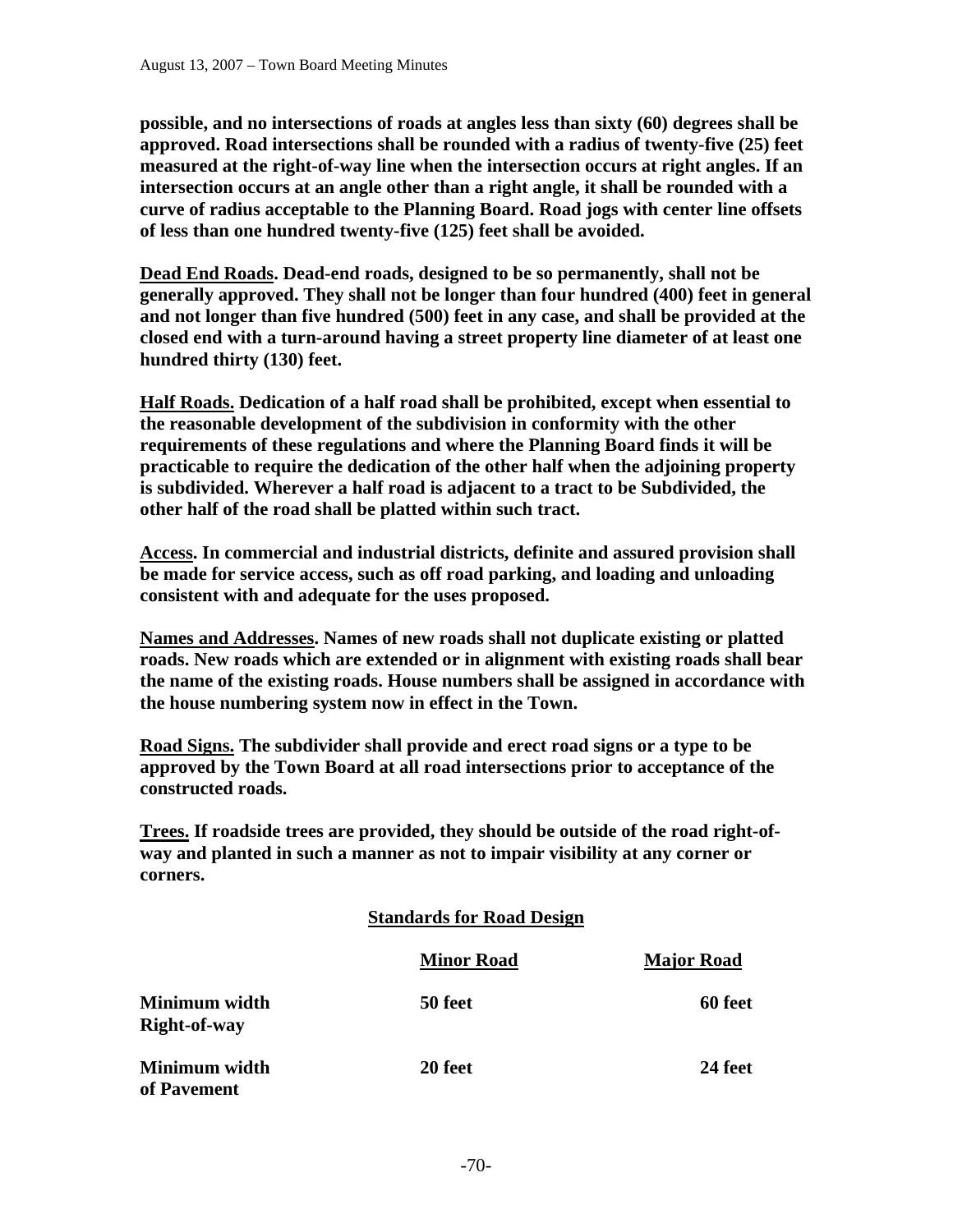| Minimum width<br>of Shoulders                                         | 5 feet                                                                                                       | 5 feet      |
|-----------------------------------------------------------------------|--------------------------------------------------------------------------------------------------------------|-------------|
| <b>Minimum radius of</b><br><b>Horizontal Curves</b>                  | 150 feet except<br>for road intersection<br><b>Corners</b>                                                   | 400 feet    |
| Minimum length<br>of Vertical Curves                                  | Shall be such that at<br>least 100 feet line<br>of sight exists<br>measured 3 feet above<br>the road surface | 200 feet    |
| Minimum length of<br><b>Tangents between</b><br><b>Reverse Curves</b> | 100 feet except where<br>excessive grades may<br>be reduced to reasonable<br>grades by<br>shortening tangent | 200 feet    |
| <b>Maximum Grade</b>                                                  | 10 % except that grades<br>up to $14\%$ may be<br>approved on short runs                                     | $6\% - 8\%$ |
| <b>Minimum Grade</b>                                                  | $1\%$                                                                                                        | 1%          |
| <b>Minimum Braking</b>                                                | 200 feet                                                                                                     | 300 feet    |

### **Sight Distance**

**Section 510 Road Construction Standards** 

- **1. All road improvements shall be installed at the expense of the subdivider.**
- **2. Roads shall be built in conformity with the Highway Specifications of the Town of LaFayette**.

### **Section 515 Sidewalks**

**Sidewalks may be required and shall be installed as follows:** 

 **1. Sidewalks shall be installed at the expense of the sub-divider, at such locations as the Planning Board may deem necessary.**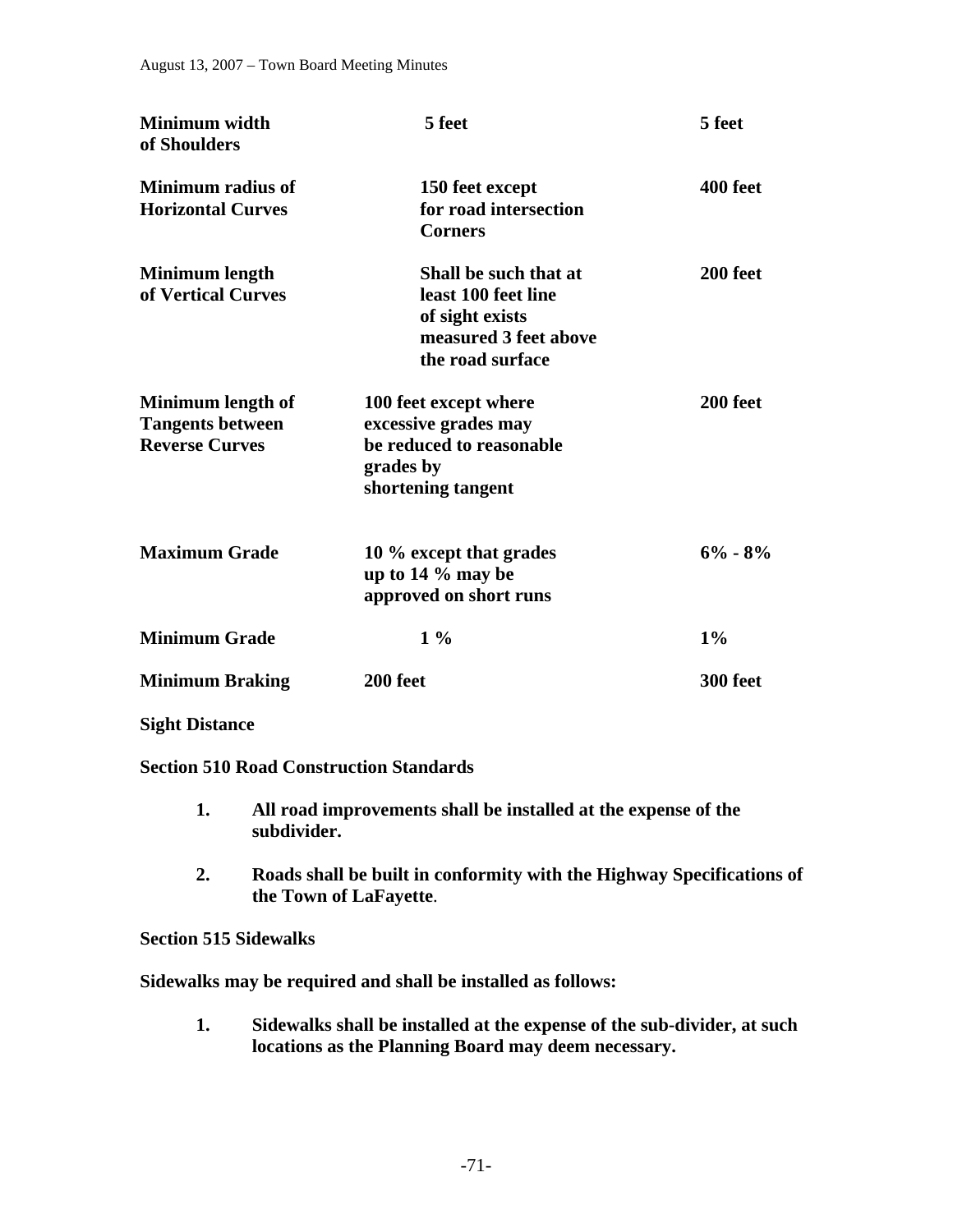- **2. Sidewalks must be constructed to comply with the detailed specifications required by the Town Engineer or an Approved Engineer and approved by the Planning Board.**
- **3. Sidewalks shall be concrete or other approved material, and have a minimum width of four (4) feet in residential areas, and five (5) feet in commercial and industrial areas.**

### **Section 520 Disposal**

**Public utility improvements may be required and shall be installed as follows:** 

- **1. Fire Protection: Hydrants to be of size, type and location specified by the Town Engineer or by an Approved Engineer.**
- **2. Street Lighting: Poles, brackets and lights to be of size, type and location approved by the local power company.**
- **3. Electricity: Power lines shall be placed underground and shall be approved by the local power company.** 
	- **4. Utility Services: Shall be extended beyond the highway boundary or the easement within which the main utility line is located.**

**5.**

# **Section 525 Water Supply**

 **1. If, in the opinion of the Planning Board, it is feasible and desirable to require a public water supply system, such system shall be installed at the expense of the subdivider to the approval of the Planning Board.** 

# **Section 530 Disposal**

- **1. If, in the opinion of the Planning Board, it is feasible and desirable to require a sanitary sewer system, such system shall be installed at the expense of the subdivider to the approval of the Planning Board in accordance with plans approved by the Onondaga County Department of Health.**
- **2. All sanitary sewage disposal systems shall meet the requirements of the Onondaga County Department of Health and the State Department of Environmental Conservation to the satisfaction of the Planning Board.**
- **3. Dry sewers may be required in those parts of the Town deemed to have sufficient population density to merit community sanitary sewer systems in the future. Such requirements shall be in harmony with the**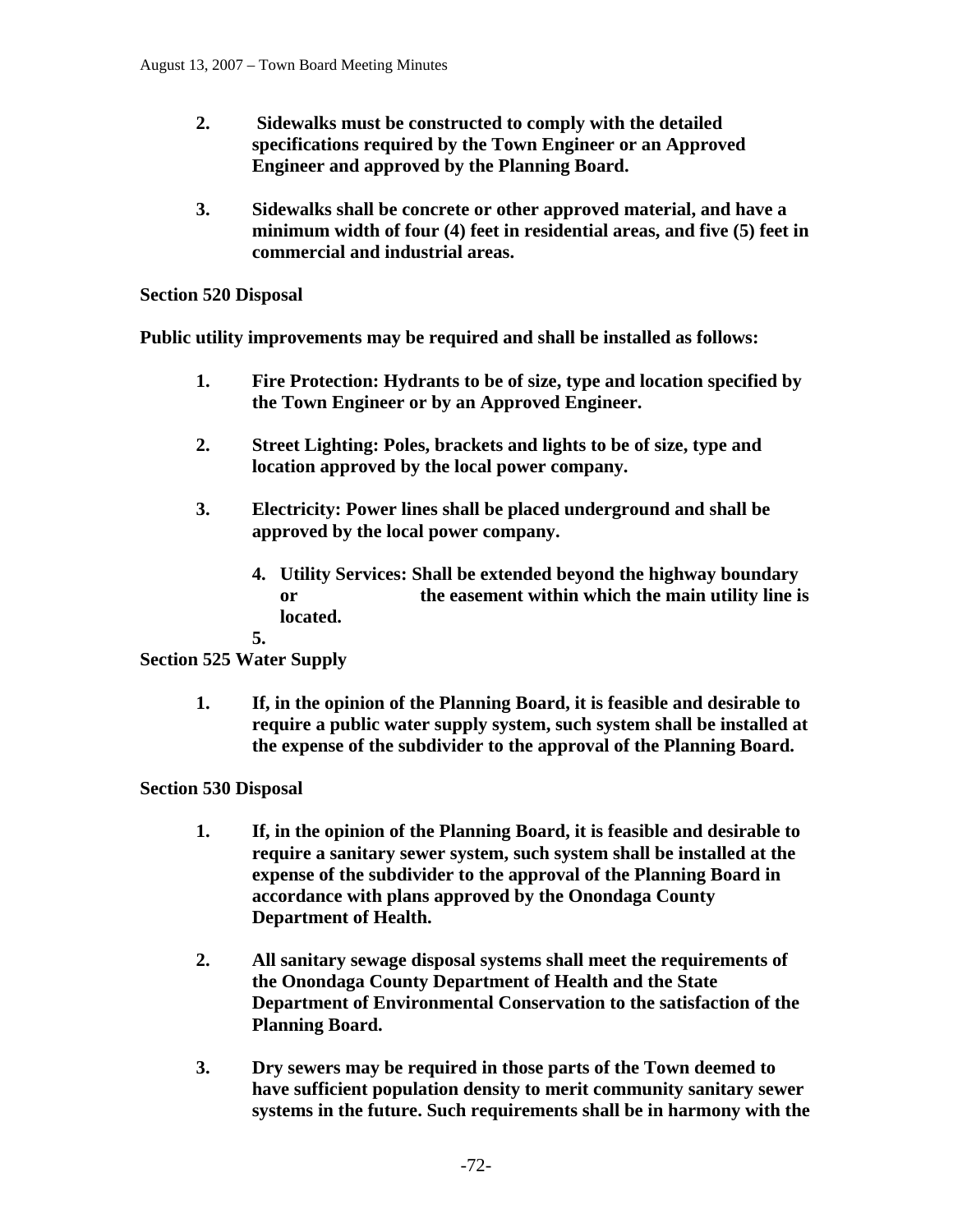# **Comprehensive Plan, if any, for the Town.**

## **Section 535 Lots**

**Location. All lots shall abut by their full frontage on public roads to ensure suitable access.** 

**Dimensions. The lot size, width, depth, shape, and area shall comply with the 1970 Zoning Ordinance of the Town of LaFayette, as amended or any successor zoning ordinance.** 

**Double Frontage Lots. Frontings on two roads other than corner lots shall be discouraged.** 

**Pedestrian Easements. In order to facilitate pedestrian access from roads to schools, parks, play areas, or nearby roads, perpetual unobstructed easements at least twenty (20) feet wide may be required by the Planning Board. In heavy traffic areas, sidewalks may also be required.** 

**Setback. The provisions of the 1970 Zoning Ordinance of the Town of LaFayette, as amended, shall apply regarding setback lines.** 

**Lot Lines. Side lot lines shall be approximately at right angles to the road or radial to curved roads. On large size lots and, except when indicated by topography, lot lines shall be straight.** 

**Corner Lots. Corner lots for residential use shall have extra width to permit**  appropriate building setback from and orientation to both roads.

## **Section 540 Unique and Natural Features**

**Unique physical features such as historic landmarks and sites, rock outcrops, hill top lookouts, desirable natural contours, and similar features shall be preserved when possible. Also streams, lakes, ponds, and wetlands shall be left unaltered and protected by easements or otherwise. All surfaces must be graded and restored within six (6) months of completion of the subdivision so no unnatural mounds or depressions are left. Original topsoil moved during construction shall be returned and stabilized by approved methods. Damage to existing trees should be avoided.** 

**Section 545 Public Open Spaces and Sites** 

**Consideration shall be given to the allocation of areas suitably located for community purposes as indicated on the Comprehensive Plan, if any, and be made available by one of the following methods:** 

 **1. Dedication to the Town.**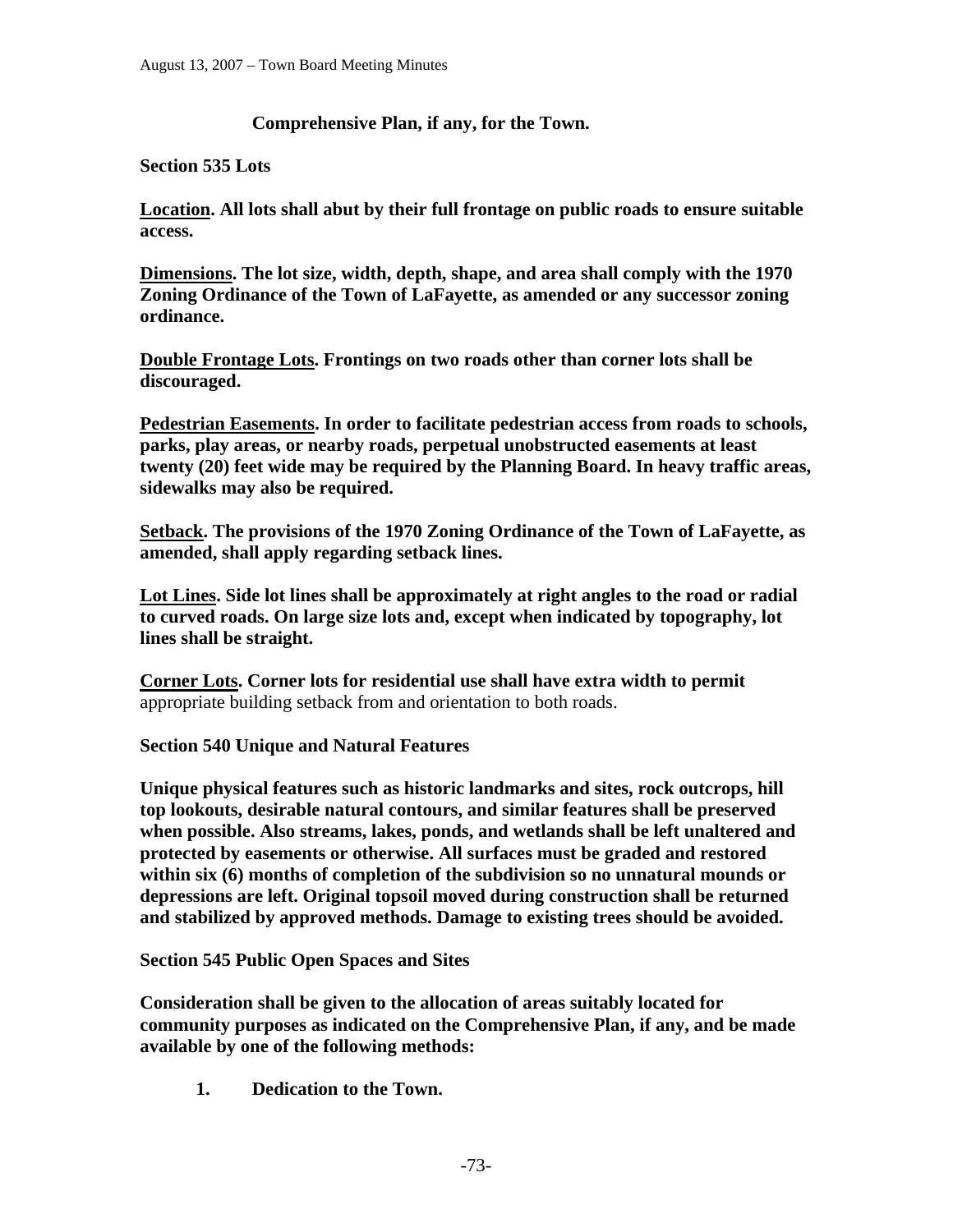- **2. Reservation of land for the use of property owners by deed or covenant.**
- **3. Reservation for acquisition by the Town within a reasonable period of time. Said reservation shall be made in such manner as to provide for a release of the land to the subdivider in the event the Town does not proceed with the purchase.**
- **4. If the Planning Board determines that a suitable park or parks of adequate size cannot be properly located in the plat or that a provision for such parks would otherwise be impractical, the Board may require as a condition to approval of the plat a payment to the Town of a sum to be determined by the Town Board, which sum shall constitute a trust fund to be used by the Town exclusively for neighborhood park, playground, or recreational purposes which purposes shall include the acquisition of property.**

**The Planning Board may require the reservation of such other area or sites of a character, extent, and location suitable to the needs of the Town such as water plants, sewage treatment plants and other community purposes not anticipated in the Comprehensive Plan, if any.** 

**Section 550 Land Unsuitable for Subdivisions** 

**As a safety measure for the protection of the health and welfare of the people of the Town, that portion of a proposed lot which is found by the Planning Board to be unsuitable for subdivision purposes due to harmful features (e.g. drainage problems), shall not be subdivided unless and until adequate methods are formulated by the subdivider and approved by the Planning Board. Before all approval, the subdivider shall in lieu of the improvements, furnish a surety bond, certified check, or letter of credit covering the cost of the required improvements.** 

## **ARTICLE 6: BOND FOR INSTALLATION OF IMPROVEMENTS**

#### **Section 610 General**

**In order that the Town has the assurance that the construction and installation of such improvements as storm sewer, public water supply, sewage disposal, road signs, sidewalks and road surfacing will be constructed, the subdivider shall enter into one of the following agreements with the Town.** 

- **1. An agreement that the subdivider will construct all improvements directly affecting the subdivision as required by these regulations and by the Planning Board, prior to final approval of the plat.**
- **2. In lieu of the completion of the improvements, the subdivide shall furnish a bond executed by a surety company acceptable to the Town**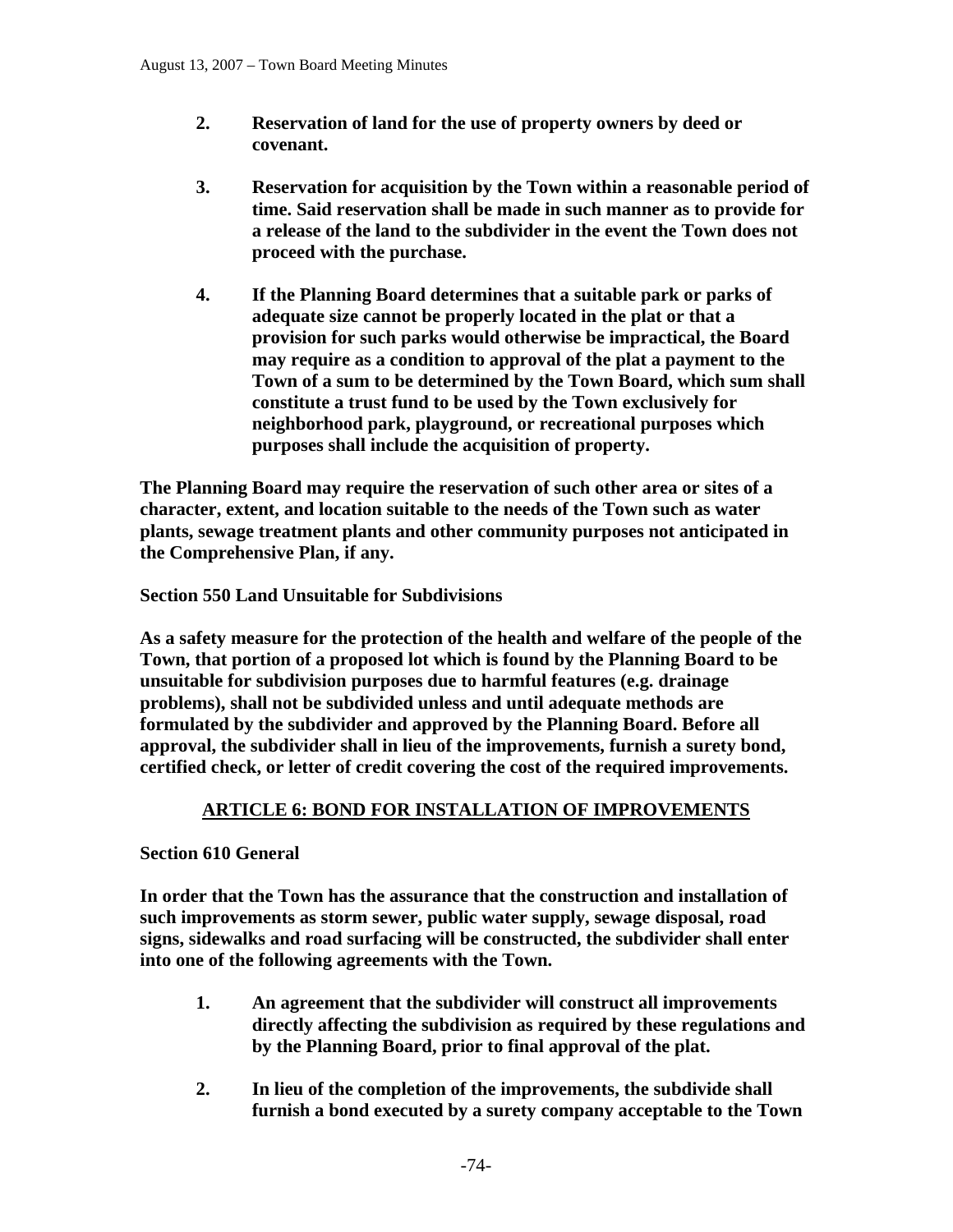**in an amount equal to the cost of construction of the improvements as shown on the plans and based on an estimate furnished by the applicant and approved by the Planning Board, after consultation with the Town Engineer. The subdivider shall pay for the cost, if any, incurred by the Planning Board in consulting the Town Engineer.** 

 **3. In lieu of the completion of improvements, the subdivider shall deposit a certified check or a letter of credit in sufficient amount equal the cost of construction of such improvements as shown on the plans and based on an estimate furnished by the subdivider and approved by the Planning Board.** 

## **Section 620 Conditions**

**Before the Final Plat is approved, the subdivider shall have executed a subdivider contract with the Town, and a performance bona certified check, or letter of credit shall have been deposited covering the estimated cost of the required improvements that have been designated by the Planning Board.** 

**The performance bond or letter of credit shall (a) in the case of the performance bond, name the Town as obligee and (b) in the case of the letter of credit, name the Town as the payee, and each shall provide that the subdivider, his heirs, successors, and assigns, his agent or servants, will comply with all applicable terms, conditions, provisions, and requirements of this ordinance, and will faithfully perform and complete the work of constructing and installing such facilities or improvements in accordance with all applicable laws and regulations.** 

**Any such bond or letter of credit shall require the approval the Town Board and the Town Attorney as to form, sufficiency, manner of execution and surety and/or financial institution.** 

**Wherever a certified check is deposited, to the Town of LaFayette. It shall be payable to the Town of LaFayette.** 

#### **Section 630 Extension of Time**

**The construction or installation of any improvements or facilities, other than roads, for which guarantee has been made by the subdivider in the form of a bond, letter of credit, or certified check deposit, shall be completed within one year from the date of approval of the Final Plat. Road improvements shall be completed within two year from the date of approval of the Final Plat. The subdivider may request an extension of time, provided he can show reasonable cause for his inability to perform the improvements within the required time. The extension shall not exceed six (6) months, at the end of which time the Town may use as much of the bond, letter of credit, or certified check deposit to construct the improvements as it deems necessary. The same shall apply whenever construction of improvements is not**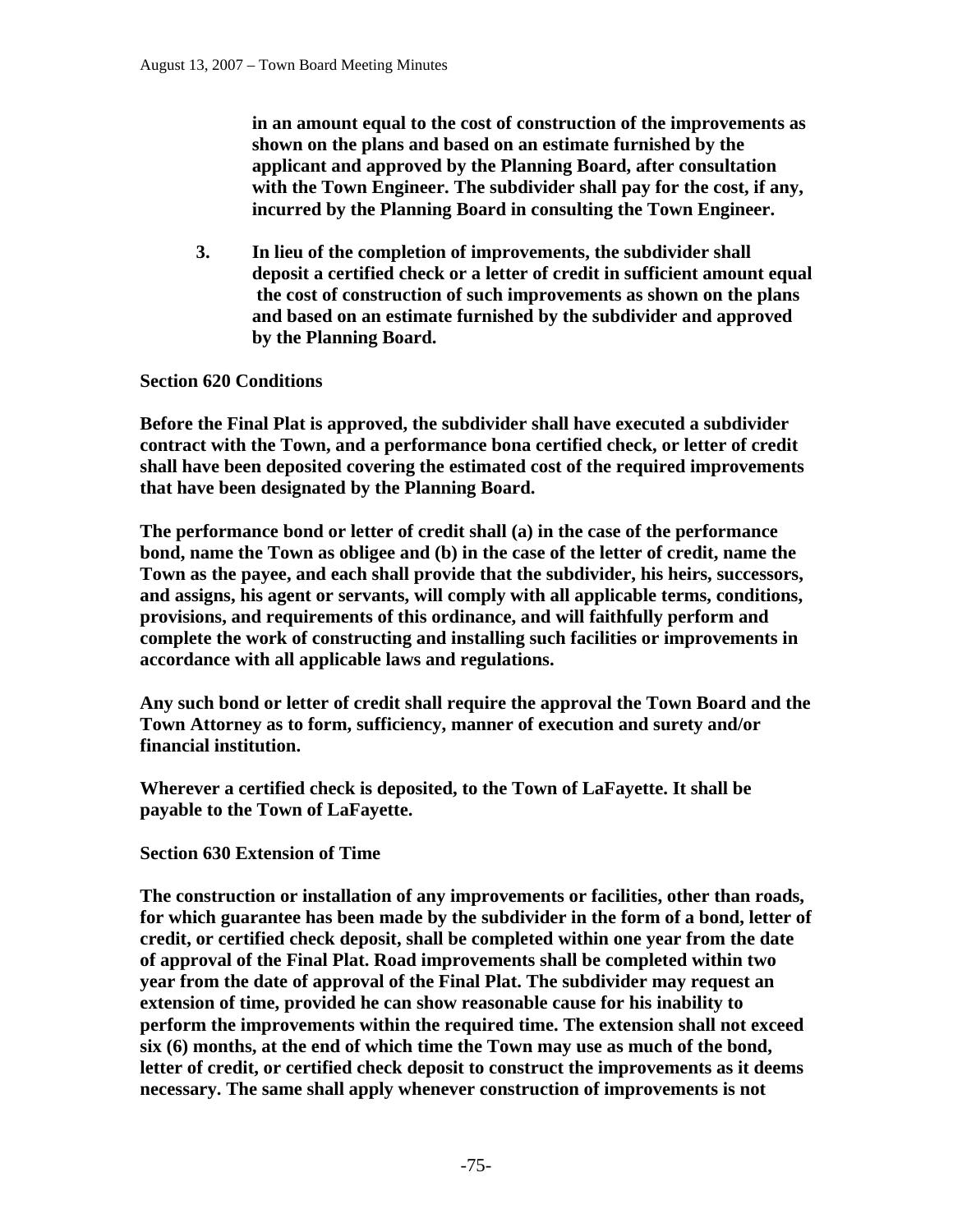**performed in accordance with applicable standards and specifications. There shall be no extension of time given unless and until the terms of the bond or letter of credit: shall be extended as well and proof of such extension provided to the Town in sufficient time to enable the Town to grant an extension.** 

## **Section 640 Agreement - Schedule of Improvements**

**When a certified check, letter of credit or performance bond are provided pursuant to the preceding sections, the Town and the subdivider shall enter into a written agreement itemizing the schedule of improvements in sequence with the cost opposite each phase of construction or installation, provided that each cost as listed may be repaid to the subdivider upon completion and approval after inspection of such improvement or installation. However, ten percent (10%) of: the check deposit, letter of credit or performance bond shall not be repaid to the subdivider until one (1) year following the completion, inspection and acceptance by the Town of all construction and installation covered by the check deposit or performance bond as outlined in the subdivider's contract.** 

## **Section 650 Modification of Requirements**

**Upon approval by the Town Board, the Planning Board, after due notice and a public hearing, may modify its requirements for any or all improvements, and the face value of the performance bond or letter of credit shall thereupon be increased or reduced by an appropriate amount so that the new face value will cover the cost in full of the amended list of improvements required by the Planning Board and any security deposited with the bond or letter of credit may be increased or reduced proportionately.** 

#### **Section 660 Inspection**

**Periodic inspections during the installation of improvements shall be made by the Town Engineer to insure conformity with the approved plans and specifications as contained in the subdivider contract and these regulations. The subdivider shall notify the Town Engineer when each phase of improvement is ready for inspection. Upon acceptable completion and installation of the improvement, as certified by the Town Engineer, the Planning Board shall issue a letter to the subdivider or his representative and such letter shall be sufficient evidence for the release by the Town of the portion of the performance bond, letter of credit or certified deposit as designated in the subdivider's contract to cover the cost of such completed work.** 

#### **Section 670 Acceptance of Roads and Facilities**

**When the Town Engineer, following the final inspection of the subdivision, certifies to the Planning Board and the Town Board that all installations and improvements have been completed in accordance with the subdivider's contract, the Town Board may, by resolution, proceed to accept the facilities for which the performance bond has been posted, the letter of credit issued, or the certified check deposited. Prior to**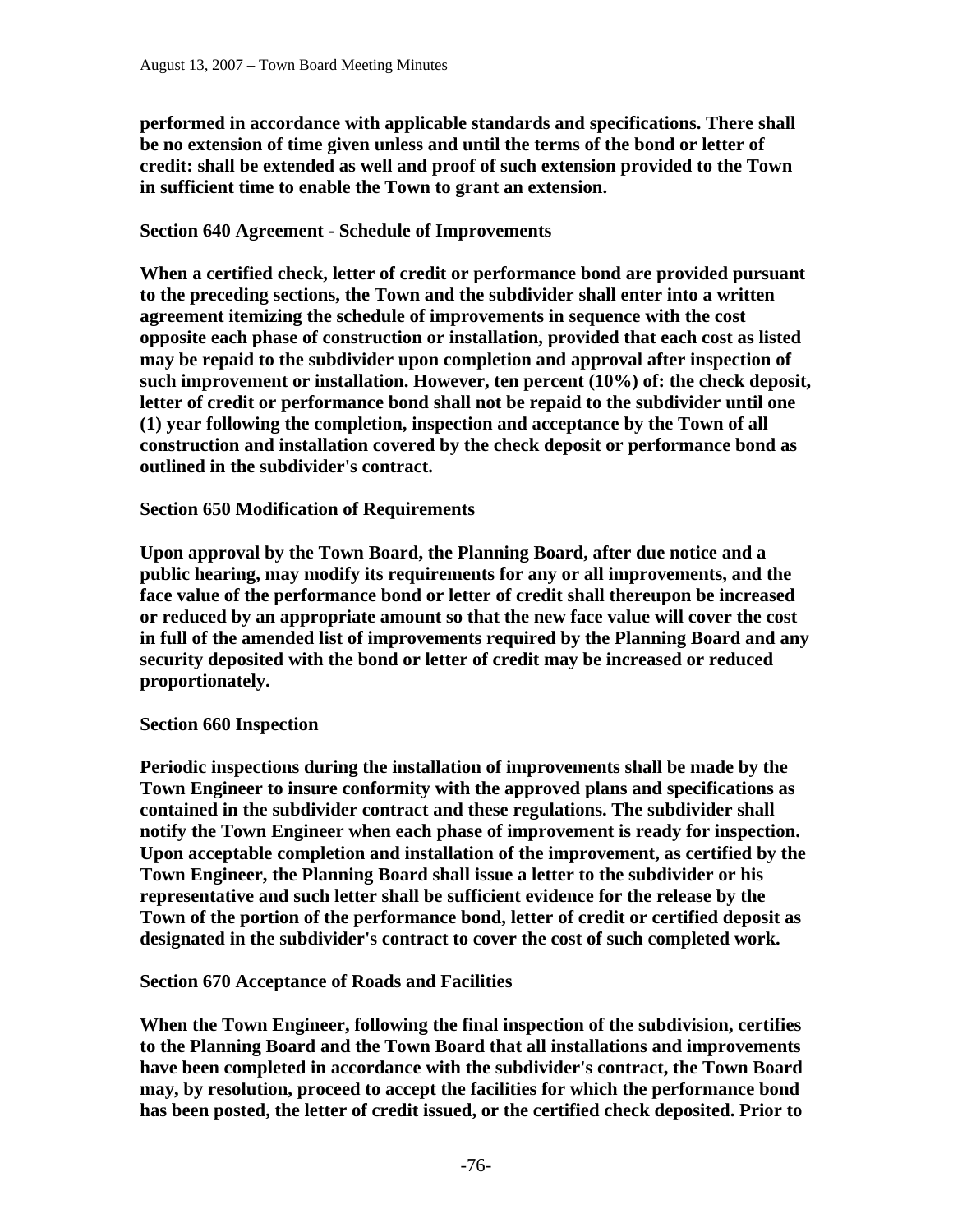**acceptance of the facilities, the subdivider shall deposit with the Town Clerk a complete set of as-built drawings which show the location and extent of all installations and improvements required to be completed by the subdivider's contract.** 

## **ARTICLE 7: MISCELLANEOUS PROVISIONS**

## **Section 710 Penalty Provision**

- **A. Any person, firm or corporation who commits an offense against, disobeys, neglects or refuses to comply with or I resists the enforcement of any of the provisions of the Subdivision Control Regulations of the Town of LaFayette shall, upon conviction, be deemed guilty of a violation. A violation of any of the provisions of the Subdivision Control Regulations of the Town of LaFayette shall be punishable under the Penal Code as a violation. Each week an offense is continued shall be deemed a separate violation of these regulations.**
- **B. In addition to the penalties provided by statute, the Town Board may also maintain an action or proceeding in the name of the Town in a court of competent jurisdiction to compel compliance with or to restrain by injunction the violation of these regulations.**

**Section 720 Certification and Filing with County** 

**The Town Clerk is hereby directed to forthwith file a certified copy of these regulations with the Clerk of Onondaga County.** 

**Section 730 Severability** 

**If any clause, paragraph, section, or part of these regulations shall be adjudged by any court of competent jurisdiction to be invalid, such judgment shall not affect, impair or invalidate any other clause, sentence, paragraph, section, or part of these regulations.** 

**Section 3. Effective Date.** 

**This local law shall take effect upon its filing with the New York Secretary of State. The question of the adoption of the foregoing resolution was duly put to a vote and upon roll call, the vote was as follows:** 

| <b>William McConnell Councilman</b> | Voted        | Yes        |
|-------------------------------------|--------------|------------|
| <b>Thomas Bailey Councilman</b>     | Voted        | Yes        |
| <b>Adrian Shute Councilman</b>      | <b>Voted</b> | <b>Yes</b> |
| <b>David Knapp Councilman</b>       | <b>Voted</b> | Yes        |
| <b>Gregory Scammell Supervisor</b>  | <b>Voted</b> | Yes        |

**The foregoing resolution was thereupon declared duly adopted.**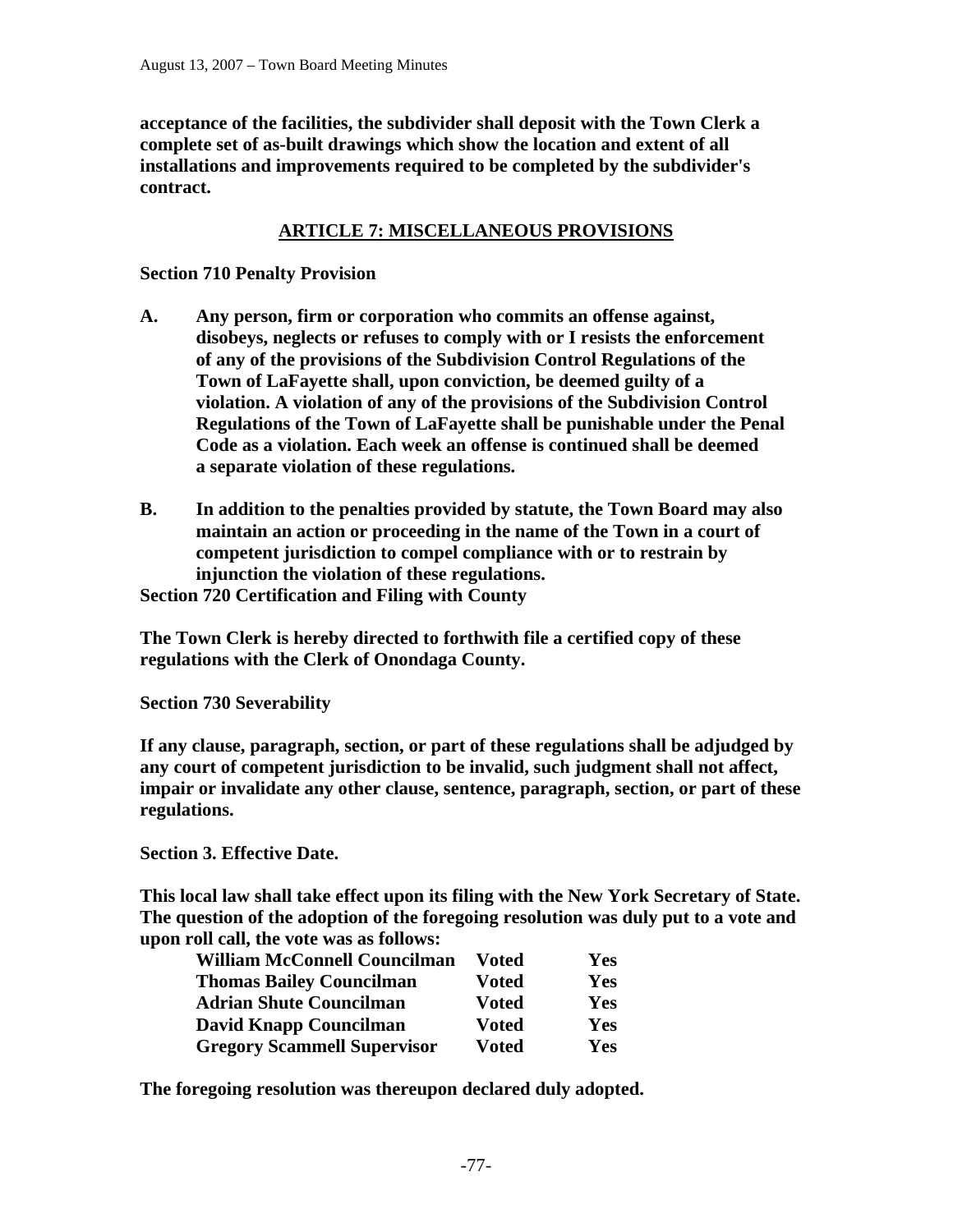# **9. LITIGATION & OTHER LEGAL MATTERS**

## **A. ONONDAGA NATION LAND/LAND RIGHTS CLAIM.**

## **B. WILLIAM MAY MOBILE HOME ON JAMESVILLE RESERVOIR.**

- **County court rules in town's favor.**
- **NYS Supreme Court rules in town's favor.**
- **Appealed by Mr. May.**
- **Order and judgment favoring town.**
- **May appeal.**

May will appeal at the Appellate Court in November.

## **C. GRADER V. TOWN OF LAFAYETTE.**

- **Decision favoring town.**
- **Grader appeal withdrawn?**

Councilor Knapp asked about the Grader case. He believes they filed a notice allowing them to appeal if they so desired.

Kevin Gilligan said the clock has started running on this.

Councilor Knapp asked if we need to initiate the action to terminate this.

 Kevin said at some point the town will initiate the Motion to Terminate it or it can sit there forever.

## **10. UNFINISHED BUSINESS & ACTIVE PROJECTS.**

## **A. COMMUNITY DEVELOPMENT GRANT APP.**

- **1) 2006 Water district & Water District hookups. Accepted, to be administered & distributed by OnCo CD.**
- **2) 2007 Park Designs (Bailey Park, LaFayette Beach & Stafford Park). Review 2006 apps.**
- **3) Park designs (SU &/or playground equipment manufacturers- Parkitects) – rejected.** 
	- ¾ **Bailey Park.**
	- ¾ **LaFayette Beach.**
	- ¾ **Stafford Park.**
	- ¾ **Community Development income survey map (BM).**

## **B. ONONDAGA COUNTY: proposal for centralization of tax collection –data collection, Lysander PILOT.**

Supervisor Scammell said he hasn't heard anything on this for awhile. Councilor Knapp thinks this can be removed from the agenda.

## **C. CNY Community Foundation - Grants for Green Spaces –2007 projects(s). In process (BM)**

Councilor McConnell said the estimate for the 4 trees was \$800 and the grant was for \$750 so we will have to pay \$50 from the budget.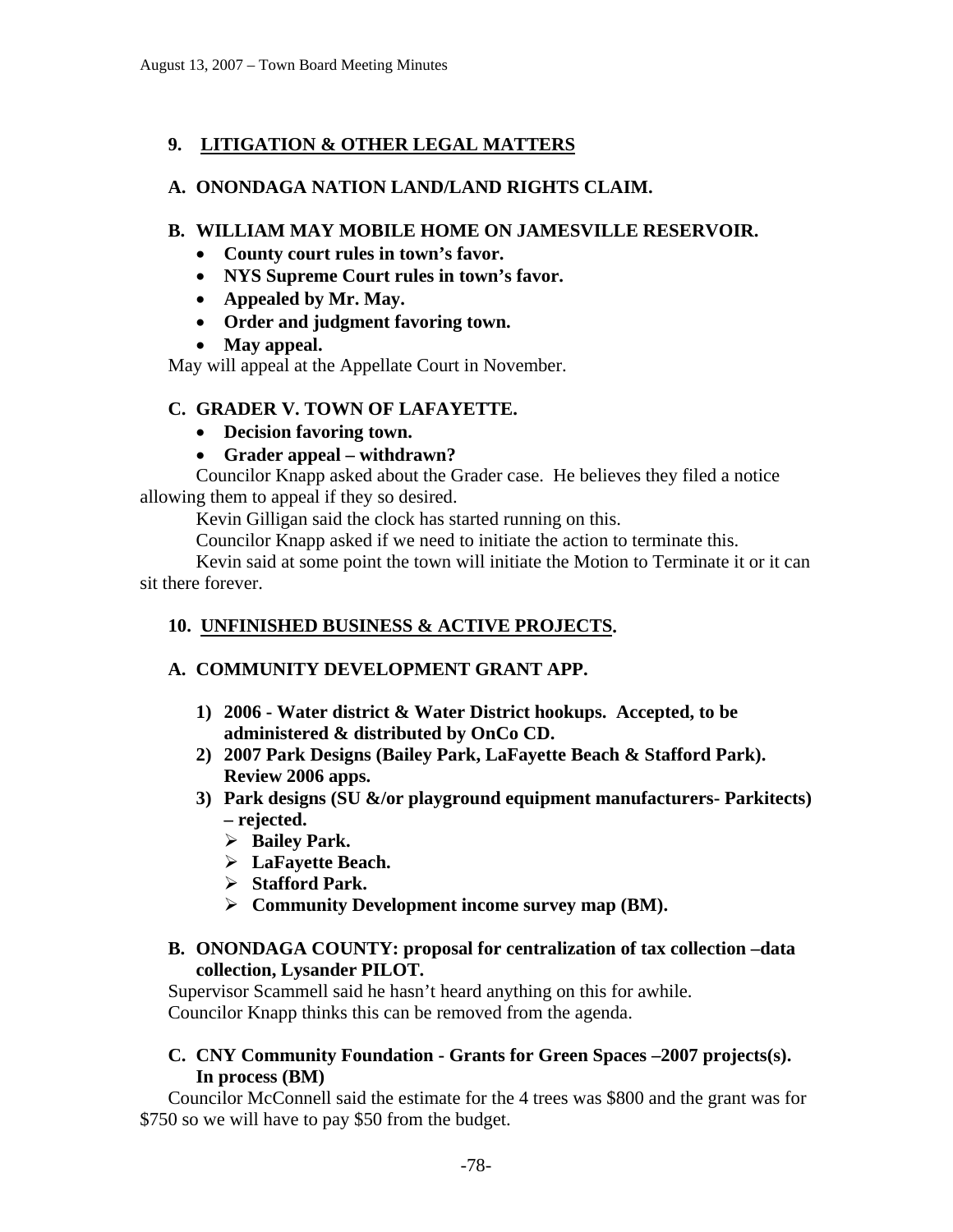## **D. Town Landfill – vehicle extraction practice site (LFD research w.NYS DEC).**

#### **E. Remove older town signs (AS).**

Councilor Shute said the sign up on Dodge Road is attached to two pieces of metal that seem to be anchored by cement. He needs to talk to Leon about removing the sign. Supervisor Scammell said there is one on the corner of Coye Rd. and Apulia Rd. too. Councilor Knapp said there is one coming down Route 20 toward Route 81. Supervisor Scammell and Councilor Shute think that one is gone.

#### **F. For TB review.**

- **1) GBoR member: tbd , 01/01/07 09/30/08 (replacing John Aiken's term).**
- **2) Zoning Board of Appeals member: tbd, 1/1/07 12/31/10 (replaced Al Miller's term).**

#### **11. NEW BUSINESS.**

• **Other.** 

Chris Keenan has been recommended for appointment to the Zoning Board of Appeals to fill out Al Miller's term.

Councilor Shute doesn't have a problem with this.

Supervisor Scammell thinks she managed a Nice N Easy and has done various things over time.

**Councilor Shute moved and Councilor Knapp seconded the motion to appoint Christine Keenan to the Zoning Board of Appeals thorough December 31, 2010 to fill the vacancy left by Al Miller's resignation. Voting was as follows:** 

| <b>Supervisor Scammell</b> | Voted        | Yes              |
|----------------------------|--------------|------------------|
| <b>Councilor Knapp</b>     | Voted        | Yes              |
| <b>Councilor Bailey</b>    | <b>Voted</b> | Yes              |
| <b>Councilor McConnell</b> | <b>Voted</b> | <b>Abstained</b> |
| <b>Councilor Shute</b>     | Voted        | Yes              |
| $Mofion$ noggad            |              |                  |

#### **Motion passed.**

 Mary Jo Kelly said HSBC would like an opportunity to review the town's bank statements and give a proposal on the savings they can provide the town. They also discussed a check machine which all checks could be deposited through right from the Town Offices.

Councilor McConnell said it couldn't hurt to see HSBC's proposal.

 Councilor Shute said the Chamber moved their account to Tully. He would do anything he could to keep their funds local but the service is terrible.

 Supervisor Scammell said if the town account were moved, it would be a huge symbolic statement.

 Councilor Shute said he did not want to move the Chamber's account but he feels if they are doing a bad job, you need to let them know they are doing a bad job.

 Councilor McConnell would suggest asking HSBC for a proposal and comparing notes.